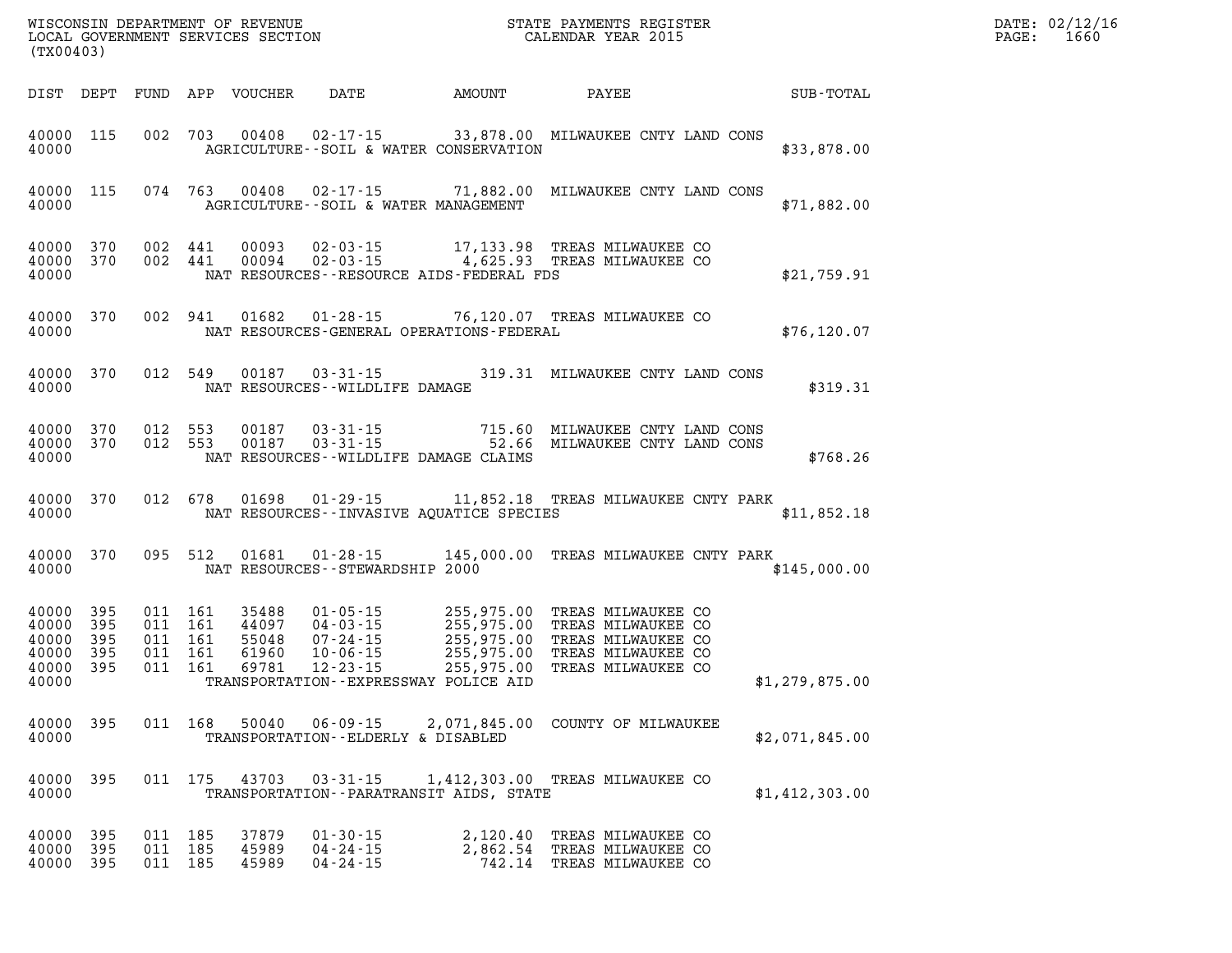| DIST                                                                                                              | DEPT                                                                             | FUND                                                                             | APP                                                                              | <b>VOUCHER</b>                                                                                           | DATE                                                                                                                                                                                                               | AMOUNT                                                                                                                                                                                      | PAYEE                                                                                                                                                                                                                                                                | SUB-TOTAL                                        |
|-------------------------------------------------------------------------------------------------------------------|----------------------------------------------------------------------------------|----------------------------------------------------------------------------------|----------------------------------------------------------------------------------|----------------------------------------------------------------------------------------------------------|--------------------------------------------------------------------------------------------------------------------------------------------------------------------------------------------------------------------|---------------------------------------------------------------------------------------------------------------------------------------------------------------------------------------------|----------------------------------------------------------------------------------------------------------------------------------------------------------------------------------------------------------------------------------------------------------------------|--------------------------------------------------|
| 40000<br>40000<br>40000<br>40000<br>40000<br>40000<br>40000<br>40000<br>40000<br>40000<br>40000<br>40000<br>40000 | 395<br>395<br>395<br>395<br>395<br>395<br>395<br>395<br>395<br>395<br>395<br>395 | 011<br>011<br>011<br>011<br>011<br>011<br>011<br>011<br>011<br>011<br>011<br>011 | 185<br>185<br>185<br>185<br>185<br>185<br>185<br>185<br>185<br>185<br>185<br>185 | 45989<br>47736<br>52401<br>53155<br>57094<br>58556<br>61775<br>65624<br>65624<br>65624<br>65624<br>67635 | 04 - 24 - 15<br>$05 - 15 - 15$<br>$07 - 03 - 15$<br>$07 - 10 - 15$<br>$08 - 17 - 15$<br>$09 - 01 - 15$<br>$10 - 05 - 15$<br>$11 - 12 - 15$<br>$11 - 12 - 15$<br>$11 - 12 - 15$<br>$11 - 12 - 15$<br>$12 - 03 - 15$ | 4,505.85<br>4,240.80<br>7,845.48<br>11,132.10<br>3,551.67<br>1,457.78<br>4,664.88<br>1,961.37<br>848.16<br>8,269.58<br>12,457.35<br>4,982.94<br>TRANSPORTATION - - HIGHWAY SAFETY - FEDERAL | TREAS MILWAUKEE CO<br>TREAS MILWAUKEE CO<br>TREAS MILWAUKEE CO<br>TREAS MILWAUKEE CO<br>TREAS MILWAUKEE CO<br>TREAS MILWAUKEE CO<br>TREAS MILWAUKEE CO<br>TREAS MILWAUKEE CO<br>TREAS MILWAUKEE CO<br>TREAS MILWAUKEE CO<br>TREAS MILWAUKEE CO<br>TREAS MILWAUKEE CO | \$71,643.04                                      |
| 40000<br>40000<br>40000<br>40000                                                                                  | 395<br>395<br>395                                                                | 011<br>011<br>011                                                                | 190<br>190<br>190                                                                | 36040<br>52040<br>64040                                                                                  | $01 - 05 - 15$<br>07-06-15<br>$10 - 05 - 15$                                                                                                                                                                       | 907,706.11<br>1,815,412.22<br>907,706.11<br>TRANSPORTATION--GENERAL TRANSP AIDS-GTA                                                                                                         | COUNTY OF MILWAUKEE<br>COUNTY OF MILWAUKEE<br>COUNTY OF MILWAUKEE                                                                                                                                                                                                    | \$3,630,824.44                                   |
| 40000<br>40000<br>40000<br>40000                                                                                  | 395<br>395<br>395                                                                | 011<br>011<br>011                                                                | 193<br>193<br>193                                                                | 58039<br>60039<br>62039                                                                                  | $06 - 25 - 15$<br>$07 - 06 - 15$<br>$09 - 30 - 15$                                                                                                                                                                 | 16,048,475.00<br>16,048,475.00<br>16,048,475.00<br>TRANSPORTATION--TRANSIT OPERATING AID                                                                                                    | COUNTY OF MILWAUKEE<br>COUNTY OF MILWAUKEE<br>COUNTY OF MILWAUKEE                                                                                                                                                                                                    | \$48,145,425.00                                  |
| 40000<br>40000<br>40000<br>40000<br>40000                                                                         | 395<br>395<br>395<br>395                                                         | 011<br>011<br>011<br>011                                                         | 278<br>278<br>278<br>278                                                         | 53331<br>53471<br>53471<br>68902                                                                         | $07 - 09 - 15$<br>$07 - 10 - 15$<br>07-10-15<br>$12 - 14 - 15$                                                                                                                                                     | 1,363,520.14<br>604,500.61<br>725,921.99<br>6,021.15<br>TRANSPORTATION - - LRIP/TRIP/MSIP GRANTS                                                                                            | TREAS MILWAUKEE CO<br>TREAS MILWAUKEE<br>CO.<br>TREAS MILWAUKEE CO<br>TREAS MILWAUKEE CO                                                                                                                                                                             | \$2,699,963.89                                   |
| 40000<br>40000<br>40000<br>40000<br>40000                                                                         | 395<br>395<br>395<br>395                                                         | 011<br>011<br>011<br>011                                                         | 568<br>568<br>568<br>568                                                         | 38037<br>38857<br>47736<br>55454                                                                         | 02-02-15<br>$02 - 10 - 15$<br>$05 - 15 - 15$<br>$07 - 30 - 15$                                                                                                                                                     | 48,089.79<br>40,927.71<br>74,964.41<br>56,018.09<br>TRANSPORTATION-PRETRIAL INTOX DRIVER INT                                                                                                | MILWAUKEE CO<br>MILWAUKEE CO<br>TREAS MILWAUKEE CO<br>MILWAUKEE CO                                                                                                                                                                                                   | CLERK OF<br>CLERK OF<br>CLERK OF<br>\$220,000.00 |
| 40000<br>40000<br>40000<br>40000<br>40000<br>40000<br>40000<br>40000<br>40000<br>40000<br>40000<br>40000          | 435<br>435<br>435<br>435<br>435<br>435<br>435<br>435<br>435<br>435<br>435<br>435 | 005<br>005<br>005<br>005<br>005<br>005<br>005<br>005<br>005<br>005<br>005<br>005 | 000<br>000<br>000<br>000<br>000<br>000<br>000<br>000<br>000<br>000<br>000<br>000 | 90511<br>90514<br>90515<br>90517<br>90518<br>90519<br>90521<br>90600<br>90601<br>90604<br>90607<br>90609 | $01 - 01 - 15$<br>02-01-15<br>$03 - 01 - 15$<br>04-01-15<br>$05 - 01 - 15$<br>$06 - 01 - 15$<br>$06 - 29 - 15$<br>$07 - 01 - 15$<br>$08 - 01 - 15$<br>09-01-15<br>$10 - 01 - 15$<br>$11 - 02 - 15$                 | 3,120,889.00<br>1,456,757.00<br>3,193,690.00<br>1,068,202.00<br>1,498,726.00<br>966,483.00<br>1,395.00<br>2,014,723.00<br>1,268,219.00<br>14,951,776.00<br>6,502,238.00<br>2,192,891.00     | MILWAUKEE CO<br>MILWAUKEE CO<br>MILWAUKEE CO<br>MILWAUKEE CO<br>MILWAUKEE CO<br>MILWAUKEE CO<br>MILWAUKEE CO<br>MILWAUKEE CO<br>MILWAUKEE<br>CO<br>MILWAUKEE CO<br>MILWAUKEE CO<br>MILWAUKEE CO                                                                      |                                                  |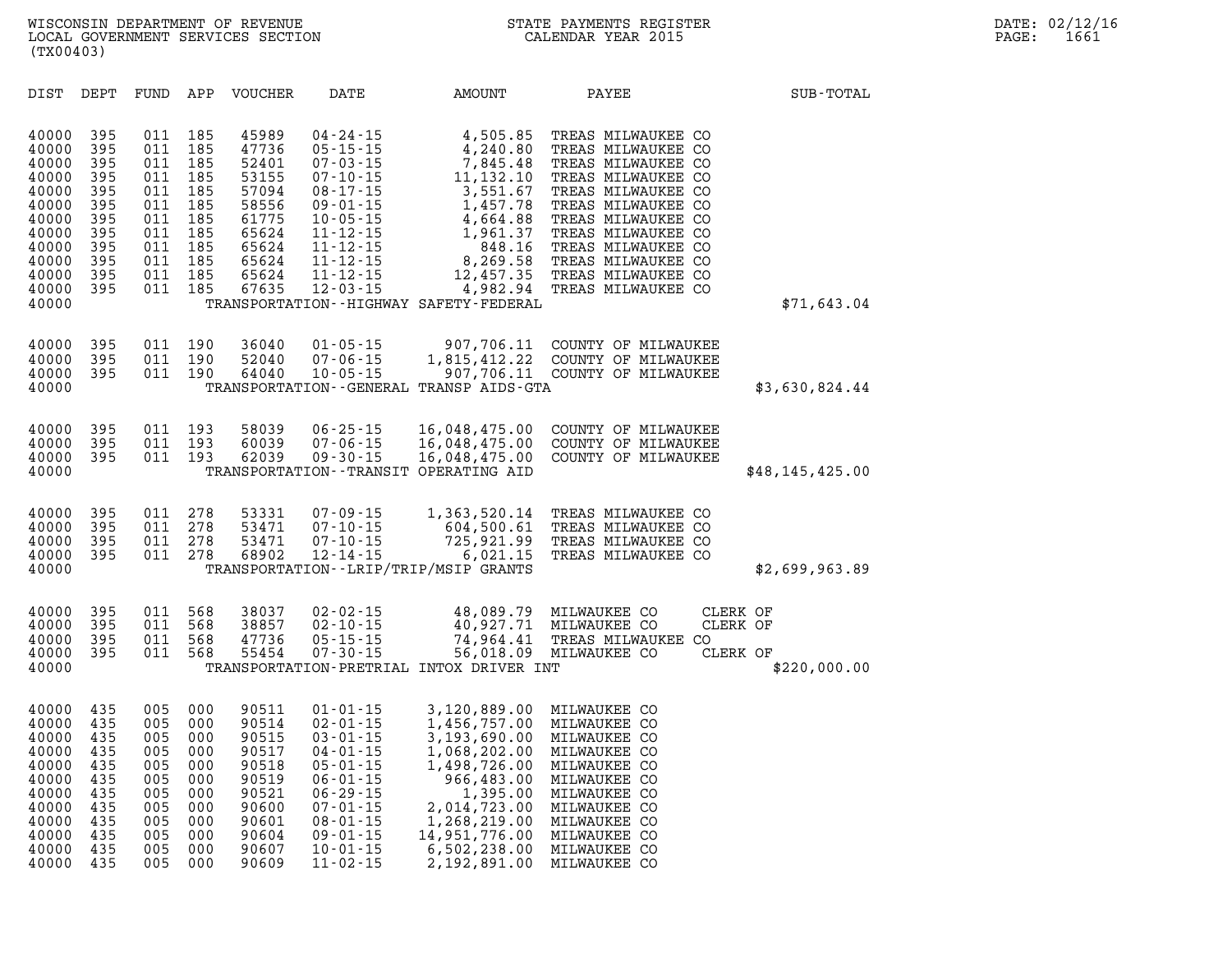| (TX00403)                                                                                                                                                     |                                                                                                 |                                                                                                                   |                                                                                             |                                                                                                                                              |                                                                                                                                                                                                                |                                                                                                                                                                                                                                                                              | WISCONSIN DEPARTMENT OF REVENUE<br>LOCAL GOVERNMENT SERVICES SECTION CALENDAR YEAR 2015<br>STATE PAYMENTS REGISTER                                                                                                                                                                                                                                                             | DATE: 02/12/16<br>PAGE:<br>1662                          |  |
|---------------------------------------------------------------------------------------------------------------------------------------------------------------|-------------------------------------------------------------------------------------------------|-------------------------------------------------------------------------------------------------------------------|---------------------------------------------------------------------------------------------|----------------------------------------------------------------------------------------------------------------------------------------------|----------------------------------------------------------------------------------------------------------------------------------------------------------------------------------------------------------------|------------------------------------------------------------------------------------------------------------------------------------------------------------------------------------------------------------------------------------------------------------------------------|--------------------------------------------------------------------------------------------------------------------------------------------------------------------------------------------------------------------------------------------------------------------------------------------------------------------------------------------------------------------------------|----------------------------------------------------------|--|
| DIST DEPT                                                                                                                                                     |                                                                                                 |                                                                                                                   |                                                                                             | FUND APP VOUCHER                                                                                                                             | DATE                                                                                                                                                                                                           | AMOUNT                                                                                                                                                                                                                                                                       | PAYEE                                                                                                                                                                                                                                                                                                                                                                          | SUB-TOTAL                                                |  |
| 40000 435<br>40000                                                                                                                                            |                                                                                                 | 005 000                                                                                                           |                                                                                             | 90611                                                                                                                                        | HEALTH SERVICES -- STATE/FED AIDS                                                                                                                                                                              | 12-01-15 3,150,456.00 MILWAUKEE CO                                                                                                                                                                                                                                           |                                                                                                                                                                                                                                                                                                                                                                                | \$41,386,445.00                                          |  |
| 40000<br>40000<br>40000<br>40000<br>40000<br>40000<br>40000<br>40000<br>40000<br>40000<br>40000<br>40000<br>40000                                             | 437<br>437<br>437<br>437<br>437<br>437<br>437<br>437<br>437<br>437<br>437<br>437                | 005 000<br>005<br>005<br>005<br>005<br>005<br>005<br>005<br>005<br>005 000<br>005<br>005 000                      | 000<br>000<br>- 000<br>000<br>- 000<br>000<br>- 000<br>000<br>000                           | 00000<br>00000<br>00000<br>00000<br>00000<br>00000<br>00000<br>00000<br>00000<br>00000<br>00000<br>00000                                     | $01 - 30 - 15$<br>$02 - 20 - 15$<br>$03 - 11 - 15$                                                                                                                                                             | 309,811.55 MILWAUKEE CO<br>531,558.03 MILWAUKEE<br>531,558.03 MILWAUKEE<br>531,558.03 MILWAUKEE<br>CHILDREN & FAMILIES - - STATE/FEDERAL AIDS                                                                                                                                | 3,181,119.96 MILWAUKEE CHILD SUPPORT<br>04-07-15<br>04-07-15<br>04-07-15<br>04-30-15<br>3,380,939.94<br>05-06-15<br>05-06-15<br>05-06-15<br>05-06-15<br>05-06-15<br>07-30-15<br>5,800,767.59<br>MILWAUKEE CO DA<br>07-30-15<br>08-07-15<br>08-07-15<br>08-21-15<br>08-21-15<br>07-30-08-07.35<br>08-21-15<br>0                                                                 | $\star$<br>$\star$<br>DA<br>$\star$<br>\$18, 234, 975.47 |  |
| 40000 455<br>40000                                                                                                                                            |                                                                                                 | 002 221                                                                                                           |                                                                                             | 14                                                                                                                                           | $07 - 21 - 15$                                                                                                                                                                                                 | JUSTICE -- LAW ENFORCEMENT SERVICES AID                                                                                                                                                                                                                                      | 37,370.00 TREAS MILWAUKEE CNTY                                                                                                                                                                                                                                                                                                                                                 | \$37,370.00                                              |  |
| 40000 455<br>40000<br>40000<br>40000 455<br>40000                                                                                                             | 455<br>455                                                                                      | 002 231<br>002 231<br>002 231<br>002 231                                                                          |                                                                                             | 04757<br>16<br>19<br>19                                                                                                                      | JUSTICE - - LAW ENFORCEMENT TRAINING                                                                                                                                                                           | 03 - 03 - 15<br>04 - 20 - 15<br>04 - 23 - 15<br>04 - 23 - 15<br>61 , 760 - 00<br>$04 - 23 - 15$ 6,400.00                                                                                                                                                                     | TREAS MILWAUKEE CO<br>TREAS MILWAUKEE CO<br>TREAS MILWAUKEE CNTY<br>TREAS MILWAUKEE CNTY                                                                                                                                                                                                                                                                                       | \$70,720.00                                              |  |
| 40000<br>40000<br>40000<br>40000                                                                                                                              | 455<br>455<br>455                                                                               | 002 241<br>002<br>002                                                                                             | 241<br>241                                                                                  | 01162<br>05844<br>06223                                                                                                                      | 09 - 23 - 15<br>04 - 29 - 15<br>04-29-15<br>$05 - 15 - 15$                                                                                                                                                     | 2,927.99<br>JUSTICE - - CEASE AND OTHER FEDERAL GRANTS                                                                                                                                                                                                                       | 5,000.00 TREAS MILWAUKEE CNTY<br>TREAS MILWAUKEE CNTY<br>151.90 TREAS MILWAUKEE CO                                                                                                                                                                                                                                                                                             | \$8,079.89                                               |  |
| 40000 455<br>40000<br>40000<br>40000<br>40000<br>40000 455<br>40000<br>40000<br>40000<br>40000<br>40000<br>40000<br>40000<br>40000<br>40000<br>40000<br>40000 | 455<br>455<br>-455<br>455<br>455<br>455<br>455<br>455<br>455<br>455<br>455<br>455<br>455<br>455 | 002 251<br>002 251<br>002<br>002<br>002<br>002 251<br>002<br>002<br>002<br>002<br>002<br>002<br>002<br>002<br>002 | 251<br>251<br>251<br>251<br>251<br>251<br>251<br>251<br>251<br>251<br>251<br>251<br>002 251 | 00114<br>00200<br>00550<br>00615<br>00615<br>00671<br>04253<br>04331<br>04460<br>04557<br>05021<br>05036<br>05761<br>05915<br>06011<br>06263 | $03 - 16 - 15$<br>08-24-15<br>$02 - 09 - 15$<br>$02 - 12 - 15$<br>$02 - 18 - 15$<br>$02 - 20 - 15$<br>$03 - 16 - 15$<br>$03 - 17 - 15$<br>$04 - 24 - 15$<br>$05 - 01 - 15$<br>$05 - 08 - 15$<br>$05 - 19 - 15$ | 07-24-15<br>07-29-15<br>08-18-15<br>03-16-15<br>03-16-15<br>16,002.17<br>16,002.17<br>2,707.51<br>19,611.73<br>29,587.43<br>135,783.48<br>13,984.00<br>18,709.68<br>17,053.90<br>9,168.17<br>9,610.26<br>17,454.00<br>17,859.60<br>JUSTICE - - TRUANCY PROGRAM - GRANT FUNDS | TREAS MILWAUKEE CNTY<br>TREAS MILWAUKEE CO<br>TREAS MILWAUKEE CNTY<br>TREAS MILWAUKEE CO<br>TREAS MILWAUKEE CO<br>30,177.90 TREAS MILWAUKEE CO<br>TREAS MILWAUKEE CO<br>TREAS MILWAUKEE CO<br>TREAS MILWAUKEE CO<br>TREAS MILWAUKEE CNTY<br>TREAS MILWAUKEE CO<br>TREAS MILWAUKEE CO<br>TREAS MILWAUKEE CO<br>TREAS MILWAUKEE CO<br>TREAS MILWAUKEE CNTY<br>TREAS MILWAUKEE CO | \$410,682.31                                             |  |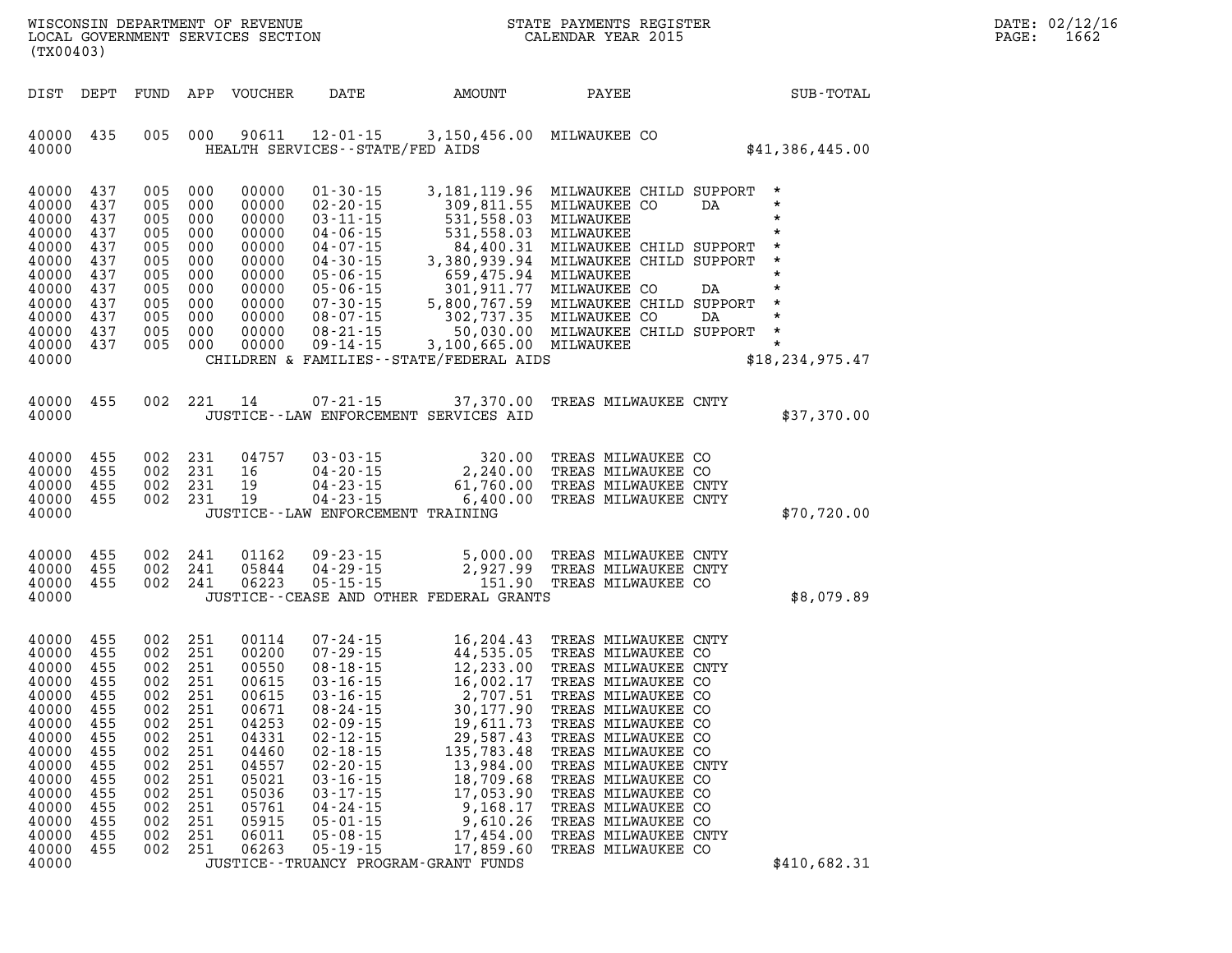| (TX00403)                                                                         |                                               |                                                                                      |                       | WISCONSIN DEPARTMENT OF REVENUE<br>LOCAL GOVERNMENT SERVICES SECTION |                                                                                                                  |                                      | STATE PAYMENTS REGISTER<br>CALENDAR YEAR 2015                                                                                                                                                                                                                                                                            |                | DATE: 02/12/16<br>1663<br>PAGE: |  |  |
|-----------------------------------------------------------------------------------|-----------------------------------------------|--------------------------------------------------------------------------------------|-----------------------|----------------------------------------------------------------------|------------------------------------------------------------------------------------------------------------------|--------------------------------------|--------------------------------------------------------------------------------------------------------------------------------------------------------------------------------------------------------------------------------------------------------------------------------------------------------------------------|----------------|---------------------------------|--|--|
| DIST DEPT                                                                         |                                               |                                                                                      |                       | FUND APP VOUCHER DATE                                                |                                                                                                                  | AMOUNT                               | PAYEE                                                                                                                                                                                                                                                                                                                    | SUB-TOTAL      |                                 |  |  |
| 40000<br>40000<br>40000<br>40000                                                  | 455<br>455<br>455                             | 002 272<br>002 272<br>002 272                                                        |                       | 00524<br>05188<br>06009                                              | JUSTICE - - JDAI - ANNIE E CASEY FOUNDATION                                                                      |                                      | 08-18-15   273.00 TREAS MILWAUKEE CNTY<br>03-23-15   200.00 TREAS MILWAUKEE CNTY<br>05-08-15   526.00 TREAS MILWAUKEE CNTY                                                                                                                                                                                               | \$999.00       |                                 |  |  |
| 40000 455<br>40000<br>40000<br>40000                                              | 455<br>455                                    | 002 279<br>002 279                                                                   | 002 279               | 00497                                                                | 08-17-15<br>JUSTICE - - TREAT ALTERN TO DETENTION - GRANT                                                        |                                      | 101,354.00 TREAS MILWAUKEE CO<br>04464  02-18-15  2,462.00 TREAS MILWAUKEE CNTY<br>05926  05-04-15  146,116.87 TREAS MILWAUKEE CO                                                                                                                                                                                        | \$249,932.87   |                                 |  |  |
| 40000<br>40000<br>40000                                                           | 455<br>455                                    | 002 321<br>002 321                                                                   |                       |                                                                      | JUSTICE -- COURT IMPROVEMENT GRANTS                                                                              |                                      | 05066  03-18-15  52,411.00  MILWAUKEE CNTY CLERK OF<br>05692  04-17-15  346.00  MILWAUKEE CNTY CLERK OF                                                                                                                                                                                                                  | \$52,757.00    |                                 |  |  |
| 40000<br>40000<br>40000                                                           | 455<br>455                                    | 002 532<br>002 532                                                                   |                       | 04<br>12                                                             | JUSTICE - - VICTIM/WITNESS ASSISTANCE SERV                                                                       |                                      | 03-09-15 720,088.71 TREAS MILWAUKEE CO<br>07-27-15 735,564.59 TREAS MILWAUKEE CO                                                                                                                                                                                                                                         | \$1,455,653.30 |                                 |  |  |
| 40000 455<br>40000<br>40000<br>40000<br>40000<br>40000<br>40000<br>40000<br>40000 | 455<br>455<br>455<br>455<br>455<br>455<br>455 | 002 542<br>002 542<br>002 542<br>002 542<br>002 542<br>002 542<br>002 542<br>002 542 |                       | 00221<br>00854<br>00854<br>04302<br>04387<br>06365<br>06737<br>06737 | 07-30-15<br>05-26-15<br>$06 - 15 - 15$<br>JUSTICE - - VICTIM ASSISTANCE                                          |                                      | 31,601.06 TREAS MILWAUKEE CNTY<br>09-09-15<br>09-09-15<br>09-09-15<br>42,458.65 TREAS MILWAUKEE CO<br>02-13-15<br>48,892.00 TREAS MILWAUKEE CO<br>02-13-15<br>52,946.00 TREAS MILWAUKEE CNTY<br>05-26-15<br>24,458.16 TREAS MILWAUKEE CO<br>06-15-15<br>24,458.16 TREAS MILWAUKEE CNTY<br>10,733.77 TREAS MILWAUKEE CNTY | \$255, 216.83  |                                 |  |  |
| 40000 465<br>40000                                                                |                                               |                                                                                      |                       |                                                                      | MILITARY AFFAIRS-EMER MGMT-DISASTER RECO                                                                         |                                      | 002 305 00258 09-29-15 1,147.83 TREAS MILWAUKEE CNTY PARK                                                                                                                                                                                                                                                                | \$1,147.83     |                                 |  |  |
| 40000 465<br>40000                                                                |                                               |                                                                                      |                       |                                                                      | MILITARY AFFAIRS-EMERGENCY MGMT PLANNING                                                                         |                                      | 002 337 01358 06-24-15 72,336.00 TREAS MILWAUKEE CO                                                                                                                                                                                                                                                                      | \$72,336.00    |                                 |  |  |
| 40000 465<br>40000<br>40000<br>40000<br>40000                                     | 465<br>465<br>465                             | 002<br>002<br>002 342                                                                | 002 342<br>342<br>342 | 00258<br>00778<br>00922<br>01429                                     | $09 - 29 - 15$<br>$03 - 18 - 15$<br>$01 - 15 - 15$<br>$06 - 25 - 15$<br>MILITARY AFFAIRS-EMERGENCY MGMT-FED FUND | 6,500.00<br>202,509.94<br>152,391.75 | 6,886.97 TREAS MILWAUKEE CNTY PARK<br>TREAS MILWAUKEE CNTY<br>TREAS MILWAUKEE CO<br>TREAS MILWAUKEE CO                                                                                                                                                                                                                   | \$368,288.66   |                                 |  |  |
| 40000<br>40000<br>40000<br>40000                                                  | 465<br>465<br>465                             | 002 350<br>002 350<br>002 350                                                        |                       | 00713<br>00829<br>01163                                              | $02 - 25 - 15$<br>$03 - 31 - 15$<br>$07 - 07 - 15$<br>MILITARY AFFAIRS--HOMELAND SEC GRANT                       | 3,891.00<br>3,868.70<br>104,000.00   | TREAS MILWAUKEE CNTY<br>TREAS MILWAUKEE CNTY<br>TREAS MILWAUKEE CNTY                                                                                                                                                                                                                                                     | \$111,759.70   |                                 |  |  |

**40000 465 072 364 01005 01-20-15 75,979.00 TREAS MILWAUKEE CO**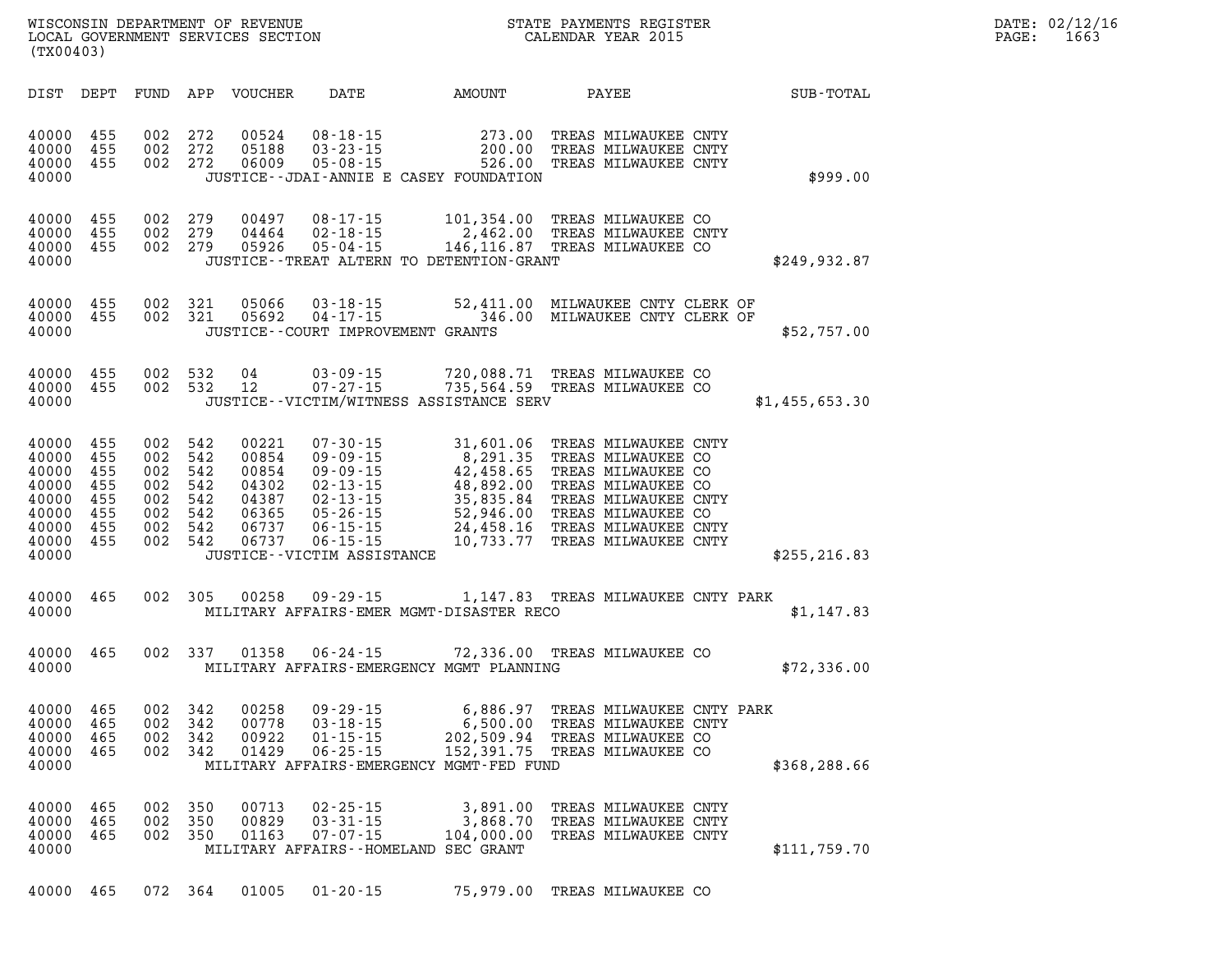| WISCONSIN DEPARTMENT OF REVENUE         | PAYMENTS REGISTER<br>3TATE | DATE: | 02/12/16 |
|-----------------------------------------|----------------------------|-------|----------|
| SERVICES SECTION<br>LOCAL<br>GOVERNMENT | CALENDAR YEAR 2015         | PAGE  | 1064     |

| (TX00403)                                                                                                                                                               | LOCAL GOVERNMENT SERVICES SECTION                                                                                          |                                                                                                                                                                                                    |                                                                                                                                                                |                                                                                                                            | CALENDAR YEAR 2015                                                                   |              |                                                                                                                                                        |  |                | PAGE: | 1664 |
|-------------------------------------------------------------------------------------------------------------------------------------------------------------------------|----------------------------------------------------------------------------------------------------------------------------|----------------------------------------------------------------------------------------------------------------------------------------------------------------------------------------------------|----------------------------------------------------------------------------------------------------------------------------------------------------------------|----------------------------------------------------------------------------------------------------------------------------|--------------------------------------------------------------------------------------|--------------|--------------------------------------------------------------------------------------------------------------------------------------------------------|--|----------------|-------|------|
| DIST DEPT                                                                                                                                                               |                                                                                                                            |                                                                                                                                                                                                    | FUND APP VOUCHER                                                                                                                                               | DATE AMOUNT                                                                                                                |                                                                                      | <b>PAYEE</b> |                                                                                                                                                        |  | SUB-TOTAL      |       |      |
| 40000                                                                                                                                                                   |                                                                                                                            |                                                                                                                                                                                                    |                                                                                                                                                                | MILITARY AFFAIRS-EMER MGMT-PLANNING AID                                                                                    |                                                                                      |              |                                                                                                                                                        |  | \$75,979.00    |       |      |
| 40000 475<br>40000<br>40000                                                                                                                                             | 475                                                                                                                        | 002 133<br>002 133                                                                                                                                                                                 | 00001<br>00075                                                                                                                                                 | 08-25-15<br>$02 - 25 - 15$<br>DOA--DISTRICT ATTORNEY SALARY & BENEFITS                                                     | 154,508.81 TREAS MILWAUKEE CNTY<br>150,441.91 TREAS MILWAUKEE CNTY                   |              |                                                                                                                                                        |  | \$304,950.72   |       |      |
| 40000<br>40000                                                                                                                                                          | 485                                                                                                                        | 002 127                                                                                                                                                                                            | 06099                                                                                                                                                          | 06-17-15 1,300.00 TREAS MILWAUKEE CO<br>VETERANS AFFAIRS GRANTS                                                            |                                                                                      |              |                                                                                                                                                        |  | \$1,300.00     |       |      |
| 40000<br>40000                                                                                                                                                          | 485                                                                                                                        | 082 267                                                                                                                                                                                            | 06099                                                                                                                                                          | $06 - 17 - 15$<br>VETERANS AFFAIRS -- GRANTS TO COUNTIES                                                                   | 5,850.00                                                                             |              | TREAS MILWAUKEE CO                                                                                                                                     |  | \$5,850.00     |       |      |
| 40000<br>40000                                                                                                                                                          | 485                                                                                                                        | 083 370                                                                                                                                                                                            | 06099                                                                                                                                                          | $06 - 17 - 15$<br>VETERANS AFFAIRS -- GRANTS TO COUNTIES                                                                   | 5,850.00                                                                             |              | TREAS MILWAUKEE CO                                                                                                                                     |  | \$5,850.00     |       |      |
| 40000<br>40000<br>40000                                                                                                                                                 | 505<br>505                                                                                                                 | 002 142<br>002 142                                                                                                                                                                                 | 05713<br>08431                                                                                                                                                 | 02-17-15 1,654.00 TREAS MILWAUKEE CNTY PARK<br>05-28-15 12,956.33 TREAS MILWAUKEE CNTY PARK<br>DOA--FEDERAL ENERGY GRANTS  |                                                                                      |              |                                                                                                                                                        |  | \$14,610.33    |       |      |
| 40000<br>40000<br>40000<br>40000<br>40000<br>40000<br>40000<br>40000<br>40000<br>40000<br>40000<br>40000<br>40000<br>40000<br>40000<br>40000<br>40000<br>40000<br>40000 | 505<br>505<br>505<br>505<br>505<br>505<br>505<br>505<br>505<br>505<br>505<br>505<br>505<br>505<br>505<br>505<br>505<br>505 | 002 155<br>002 155<br>002 155<br>002 155<br>002 155<br>002 155<br>002 155<br>002 155<br>002 155<br>002 155<br>002 155<br>002 155<br>002 155<br>002 155<br>002 155<br>002 155<br>002 155<br>002 155 | 60078<br>60078<br>60151<br>60151<br>60407<br>60407<br>60504<br>60504<br>60611<br>60611<br>60684<br>60684<br>60763<br>60763<br>60800<br>60800<br>60883<br>60883 | $08 - 26 - 15$<br>$07 - 08 - 15$<br>DOA-HOUSING ASSISTANCE-FEDERAL FUNDS                                                   | 36,443.51 TREAS MILWAUKEE CO<br>15,993.13                                            |              | TREAS MILWAUKEE CO                                                                                                                                     |  | \$1,131,513.47 |       |      |
| 40000<br>40000<br>40000<br>40000<br>40000<br>40000<br>40000                                                                                                             | 505<br>035<br>505<br>035<br>505<br>035<br>035<br>505<br>505<br>035<br>505<br>035<br>505<br>035                             | 371<br>371<br>371<br>371<br>371<br>371<br>371                                                                                                                                                      | 60078<br>60078<br>60078<br>60151<br>60151<br>60151<br>60407                                                                                                    | $08 - 26 - 15$<br>$08 - 26 - 15$<br>$08 - 26 - 15$<br>$09 - 24 - 15$<br>$09 - 24 - 15$<br>$09 - 24 - 15$<br>$01 - 07 - 15$ | 12,166.08<br>26,939.91<br>23,498.40<br>4,856.16<br>4,855.60<br>2,993.94<br>40,860.88 |              | TREAS MILWAUKEE CO<br>TREAS MILWAUKEE CO<br>TREAS MILWAUKEE CO<br>TREAS MILWAUKEE CO<br>TREAS MILWAUKEE CO<br>TREAS MILWAUKEE CO<br>TREAS MILWAUKEE CO |  |                |       |      |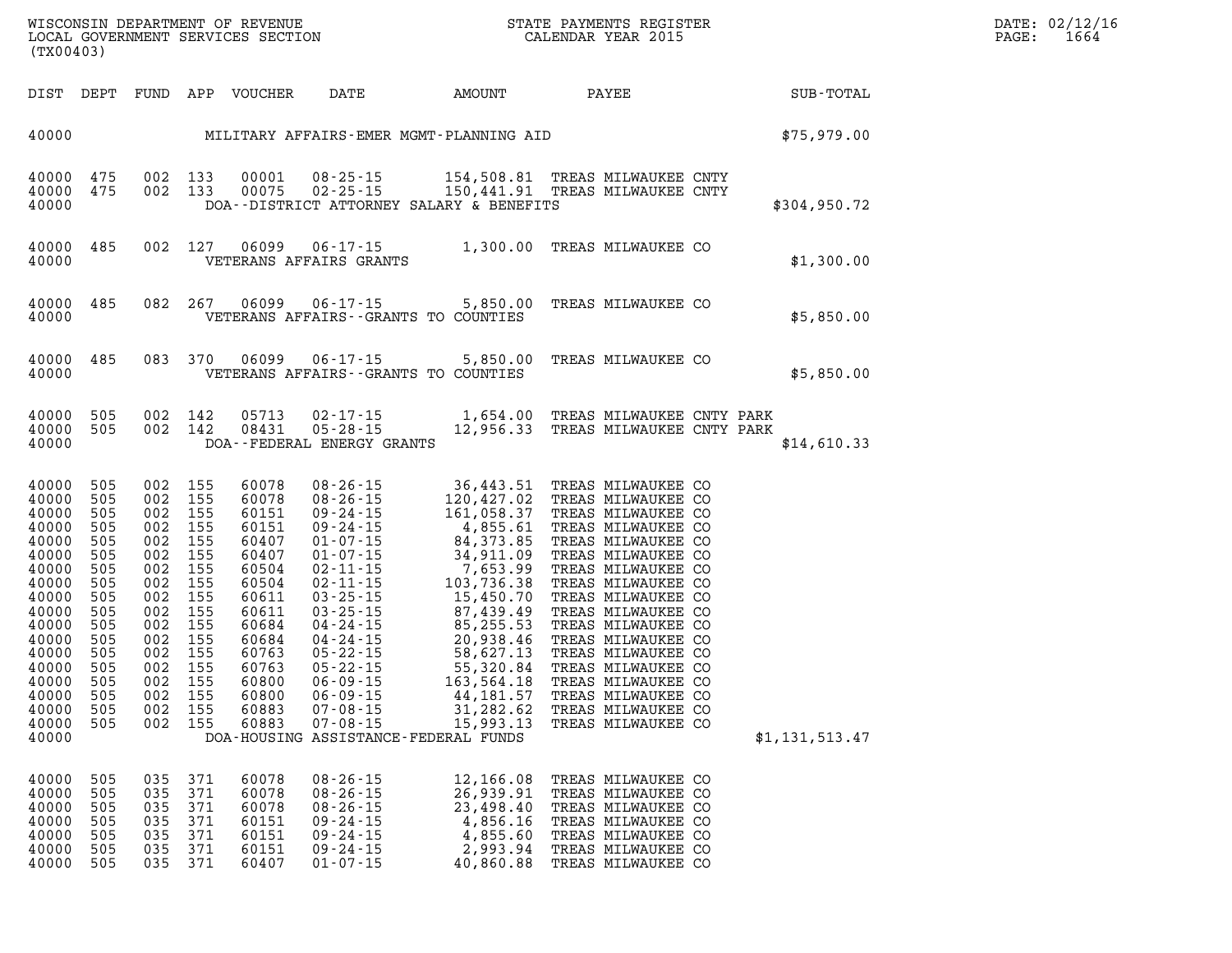| DIST                                                                                                                                                                                      | DEPT                                                                                                                                     | FUND                                                                                                                                     | APP                                                                                                                                      | <b>VOUCHER</b>                                                                                                                                                                   | DATE                                                                                                                                                                                                                                                                                                                                                                                              | AMOUNT                                                                                                                                                                                                                                                           | PAYEE                                                                                                                                                                                                                                                                                                                                                                                                                                                            | SUB-TOTAL        |
|-------------------------------------------------------------------------------------------------------------------------------------------------------------------------------------------|------------------------------------------------------------------------------------------------------------------------------------------|------------------------------------------------------------------------------------------------------------------------------------------|------------------------------------------------------------------------------------------------------------------------------------------|----------------------------------------------------------------------------------------------------------------------------------------------------------------------------------|---------------------------------------------------------------------------------------------------------------------------------------------------------------------------------------------------------------------------------------------------------------------------------------------------------------------------------------------------------------------------------------------------|------------------------------------------------------------------------------------------------------------------------------------------------------------------------------------------------------------------------------------------------------------------|------------------------------------------------------------------------------------------------------------------------------------------------------------------------------------------------------------------------------------------------------------------------------------------------------------------------------------------------------------------------------------------------------------------------------------------------------------------|------------------|
| 40000<br>40000<br>40000<br>40000<br>40000<br>40000<br>40000<br>40000<br>40000<br>40000<br>40000<br>40000<br>40000<br>40000<br>40000<br>40000<br>40000<br>40000<br>40000<br>40000<br>40000 | 505<br>505<br>505<br>505<br>505<br>505<br>505<br>505<br>505<br>505<br>505<br>505<br>505<br>505<br>505<br>505<br>505<br>505<br>505<br>505 | 035<br>035<br>035<br>035<br>035<br>035<br>035<br>035<br>035<br>035<br>035<br>035<br>035<br>035<br>035<br>035<br>035<br>035<br>035<br>035 | 371<br>371<br>371<br>371<br>371<br>371<br>371<br>371<br>371<br>371<br>371<br>371<br>371<br>371<br>371<br>371<br>371<br>371<br>371<br>371 | 60407<br>60407<br>60504<br>60504<br>60504<br>60611<br>60611<br>60611<br>60684<br>60684<br>60684<br>60763<br>60763<br>60763<br>60800<br>60800<br>60800<br>60883<br>60883<br>60883 | $01 - 07 - 15$<br>$01 - 07 - 15$<br>$02 - 11 - 15$<br>$02 - 11 - 15$<br>$02 - 11 - 15$<br>$03 - 25 - 15$<br>$03 - 25 - 15$<br>$03 - 25 - 15$<br>$04 - 24 - 15$<br>$04 - 24 - 15$<br>$04 - 24 - 15$<br>$05 - 22 - 15$<br>$05 - 22 - 15$<br>$05 - 22 - 15$<br>$06 - 09 - 15$<br>$06 - 09 - 15$<br>$06 - 09 - 15$<br>$07 - 08 - 15$<br>$07 - 08 - 15$<br>$07 - 08 - 15$<br>DOA--PUBLIC BENEFITS FUND | 60,901.43<br>28,573.70<br>74,715.42<br>49,922.32<br>26,863.93<br>40,130.10<br>61,932.31<br>15,297.24<br>39, 152.57<br>60,379.33<br>18,023.09<br>14,922.93<br>41,409.37<br>29,644.59<br>22,425.25<br>32,299.40<br>50,777.58<br>7,913.47<br>10,121.67<br>12,827.20 | TREAS MILWAUKEE CO<br>TREAS MILWAUKEE CO<br>TREAS MILWAUKEE<br>CO<br>TREAS MILWAUKEE CO<br>TREAS MILWAUKEE CO<br>TREAS MILWAUKEE CO<br>TREAS MILWAUKEE CO<br>TREAS MILWAUKEE CO<br>TREAS MILWAUKEE CO<br>TREAS MILWAUKEE<br>CO<br>TREAS MILWAUKEE CO<br>TREAS MILWAUKEE CO<br>TREAS MILWAUKEE CO<br>TREAS MILWAUKEE CO<br>TREAS MILWAUKEE CO<br>TREAS MILWAUKEE CO<br>TREAS MILWAUKEE<br>CO<br>TREAS MILWAUKEE<br>CO<br>TREAS MILWAUKEE CO<br>TREAS MILWAUKEE CO | \$814,403.87     |
| 40000<br>40000                                                                                                                                                                            | 505                                                                                                                                      | 089                                                                                                                                      | 166                                                                                                                                      | 04934<br>DOA - - LAND                                                                                                                                                            | $01 - 21 - 15$<br>INFORMATION FUND                                                                                                                                                                                                                                                                                                                                                                | 1,000.00                                                                                                                                                                                                                                                         | TREAS MILWAUKEE CO                                                                                                                                                                                                                                                                                                                                                                                                                                               | \$1,000.00       |
| 40000<br>40000                                                                                                                                                                            | 835                                                                                                                                      | 002                                                                                                                                      | 105                                                                                                                                      | 43958                                                                                                                                                                            | $07 - 27 - 15$<br>REVENUE - - STATE SHARED REVENUES                                                                                                                                                                                                                                                                                                                                               | 312, 192. 77                                                                                                                                                                                                                                                     | TREAS MILWAUKEE CO                                                                                                                                                                                                                                                                                                                                                                                                                                               | \$312,192.77     |
| 40000<br>40000                                                                                                                                                                            | 835                                                                                                                                      | 002                                                                                                                                      | 109                                                                                                                                      | 01040                                                                                                                                                                            | $07 - 27 - 15$<br>REVENUE - - EXEMPT COMPUTER AID                                                                                                                                                                                                                                                                                                                                                 | 4,194,716.00                                                                                                                                                                                                                                                     | TREAS MILWAUKEE CO                                                                                                                                                                                                                                                                                                                                                                                                                                               | \$4,194,716.00   |
| 40000                                                                                                                                                                                     |                                                                                                                                          |                                                                                                                                          |                                                                                                                                          |                                                                                                                                                                                  | DISTRICT TOTAL APPROPRIATIONS                                                                                                                                                                                                                                                                                                                                                                     |                                                                                                                                                                                                                                                                  |                                                                                                                                                                                                                                                                                                                                                                                                                                                                  | \$129,472,189.12 |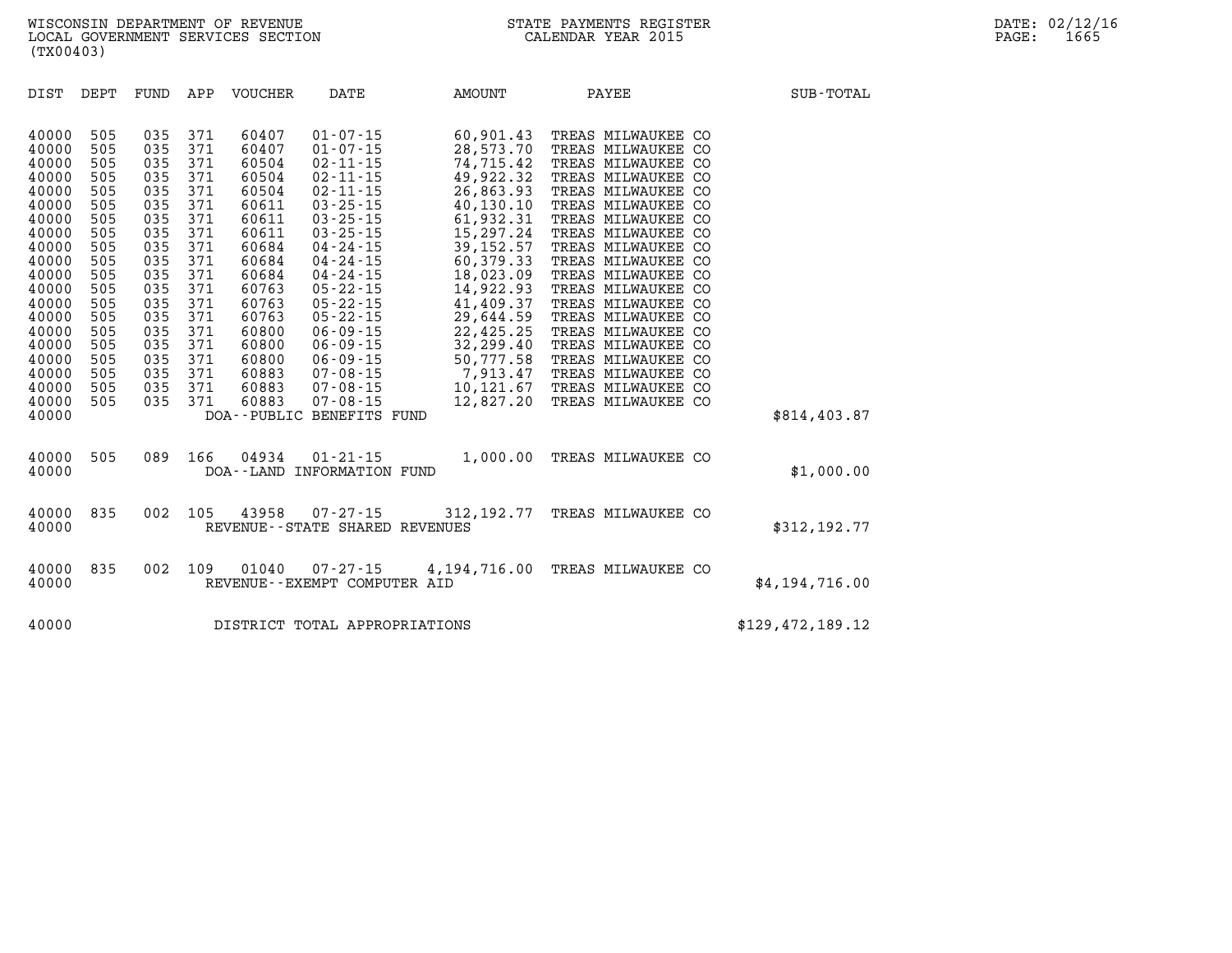| (TX00403)                                 |                          |                          |                          | WISCONSIN DEPARTMENT OF REVENUE<br>LOCAL GOVERNMENT SERVICES SECTION |                                                                      |                                                                        | STATE PAYMENTS REGISTER<br>CALENDAR YEAR 2015                                                                                |               |
|-------------------------------------------|--------------------------|--------------------------|--------------------------|----------------------------------------------------------------------|----------------------------------------------------------------------|------------------------------------------------------------------------|------------------------------------------------------------------------------------------------------------------------------|---------------|
| DIST                                      | DEPT                     | FUND                     | APP                      | VOUCHER                                                              | DATE                                                                 | AMOUNT                                                                 | PAYEE                                                                                                                        | SUB-TOTAL     |
| 40106<br>40106                            | 115                      | 074                      | 778                      | 02266                                                                | AGRICULTURE -- CLEAN SWEEP GRANTS                                    |                                                                        | 02-10-15 3,500.00 TREAS VIL BAYSIDE                                                                                          | \$3,500.00    |
| 40106<br>40106                            | 165                      | 002                      | 225                      |                                                                      |                                                                      | 01003 06-25-15 17,471.06<br>SAFETY/PROF SERV--FIRE INSURANCE DUES      | TREAS VIL BAYSIDE                                                                                                            | \$17,471.06   |
| 40106<br>40106                            | 370                      |                          | 074 670                  | 42885                                                                | NAT RESOURCES -- RU RECYCLING GRANT                                  | 05-29-15 25,731.44                                                     | TREAS VIL BAYSIDE                                                                                                            | \$25,731.44   |
| 40106<br>40106<br>40106<br>40106<br>40106 | 395<br>395<br>395<br>395 | 011<br>011<br>011<br>011 | 162<br>162<br>162<br>162 | 40055<br>48055<br>56055<br>68055                                     | $01 - 05 - 15$<br>$04 - 06 - 15$<br>$07 - 06 - 15$<br>$10 - 05 - 15$ | TRANSPORTATION--CONNECTING HIGHWAY AIDS                                | 4,175.04 VILLAGE OF BAYSIDE<br>4,175.04 VILLAGE OF BAYSIDE<br>4,175.04 VILLAGE OF BAYSIDE<br>4,175.04 VILLAGE OF BAYSIDE     | \$16,700.16   |
| 40106<br>40106                            | 395                      | 011                      | 185                      | 69242                                                                |                                                                      | $12 - 18 - 15$ 1,029.04<br>TRANSPORTATION - - HIGHWAY SAFETY - FEDERAL | TREAS VIL BAYSIDE                                                                                                            | \$1,029.04    |
| 40106<br>40106<br>40106<br>40106<br>40106 | 395<br>395<br>395<br>395 | 011<br>011<br>011<br>011 | 191<br>191<br>191<br>191 | 39006<br>47006<br>55006<br>67006                                     | $01 - 05 - 15$<br>$04 - 06 - 15$<br>$07 - 06 - 15$<br>$10 - 05 - 15$ | TRANSPORTATION--GENERAL TRANSP AIDS-GTA                                | 89,678.19 VILLAGE OF BAYSIDE<br>89,678.19 VILLAGE OF BAYSIDE<br>89,678.19 VILLAGE OF BAYSIDE<br>89,678.21 VILLAGE OF BAYSIDE | \$358,712.78  |
| 40106<br>40106                            | 395                      | 011                      | 278                      | 61334                                                                |                                                                      | $09 - 25 - 15$ 18,586.00<br>TRANSPORTATION - - LRIP/TRIP/MSIP GRANTS   | TREAS VIL BAYSIDE                                                                                                            | \$18,586.00   |
| 40106<br>40106                            | 455                      | 002                      | 231                      | 04814                                                                | $03 - 09 - 15$<br>JUSTICE -- LAW ENFORCEMENT TRAINING                | 2,400.00                                                               | TREAS VIL BAYSIDE                                                                                                            | \$2,400.00    |
| 40106<br>40106                            | 455                      | 002                      | 241                      | 04376                                                                | $02 - 13 - 15$                                                       | JUSTICE -- CEASE AND OTHER FEDERAL GRANTS                              | 1,333.48 TREAS VIL BAYSIDE                                                                                                   | \$1,333.48    |
| 40106<br>40106                            | 835                      | 002                      | 105                      | 43940                                                                | $07 - 27 - 15$<br>REVENUE - - STATE SHARED REVENUES                  | 116,341.07                                                             | TREAS VIL BAYSIDE                                                                                                            | \$116, 341.07 |
| 40106<br>40106                            | 835                      | 002                      | 109                      | 02947                                                                | $07 - 27 - 15$<br>REVENUE - - EXEMPT COMPUTER AID                    | 21,178.00                                                              | TREAS VIL BAYSIDE                                                                                                            | \$21,178.00   |
| 40106<br>40106<br>40106                   | 835<br>835<br>835        | 002<br>002<br>002        | 302<br>302<br>302        | 10059<br>10086<br>11059                                              | $07 - 27 - 15$<br>$07 - 27 - 15$<br>$07 - 27 - 15$                   | 1,115,967.07<br>48,315.89<br>129,983.01                                | TREAS VIL BAYSIDE<br>TREAS VIL BAYSIDE<br>TREAS VIL BAYSIDE                                                                  |               |

DATE: 02/12/16 PAGE: 1666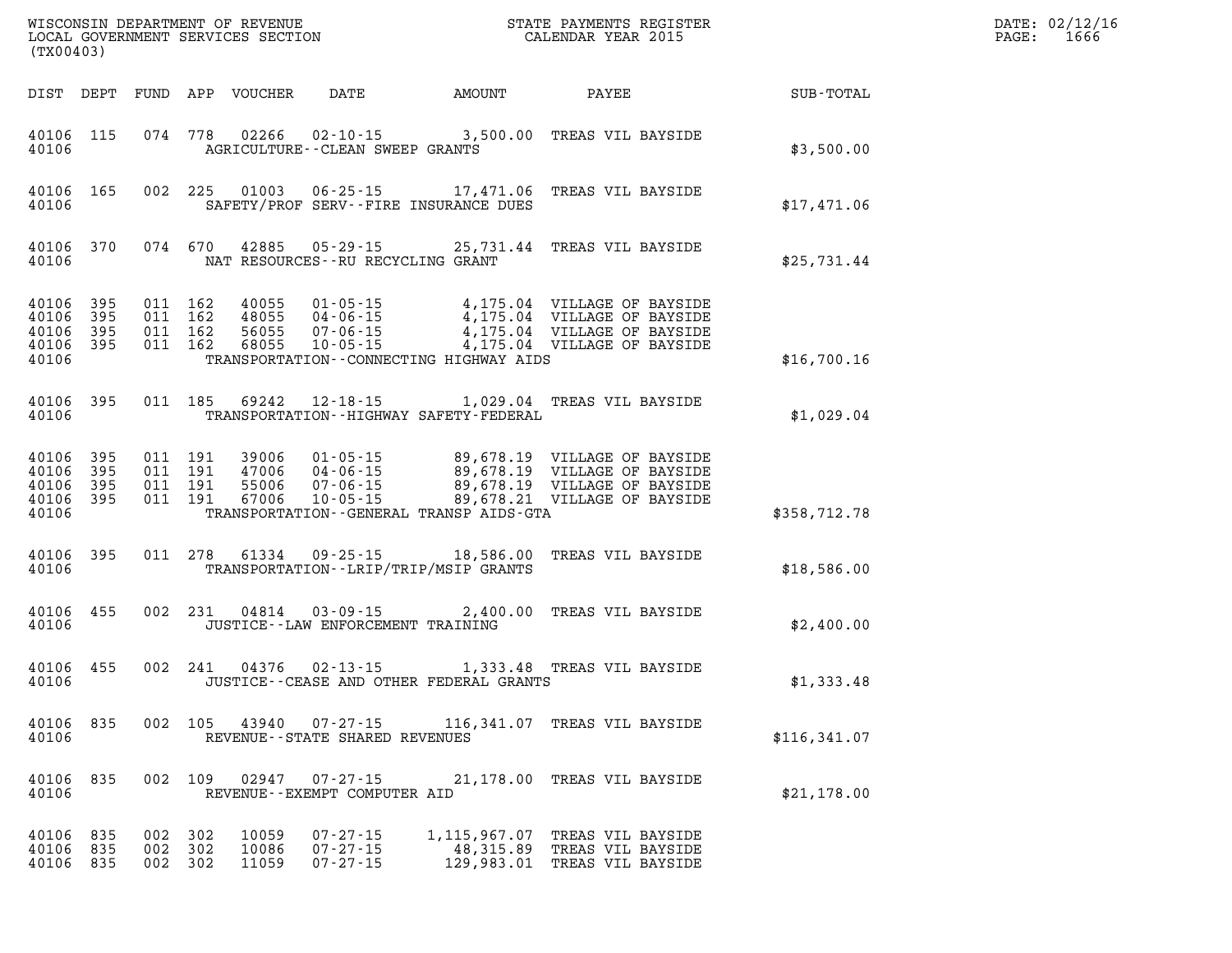| (TX00403)               |            |            |            | WISCONSIN DEPARTMENT OF REVENUE<br>LOCAL GOVERNMENT SERVICES SECTION |                                                                  |                                          | STATE PAYMENTS REGISTER<br>CALENDAR YEAR 2015 |                | DATE: 02/12/16<br>1667<br>PAGE: |
|-------------------------|------------|------------|------------|----------------------------------------------------------------------|------------------------------------------------------------------|------------------------------------------|-----------------------------------------------|----------------|---------------------------------|
| DIST                    | DEPT       | FUND       | APP        | VOUCHER                                                              | DATE                                                             | AMOUNT                                   | PAYEE                                         | SUB-TOTAL      |                                 |
| 40106 835<br>40106      |            | 002        | 302        | 11086                                                                | 07-27-15                                                         | REVENUE-FIRST DOLLAR/SCHOOL LEVY CREDITS | 3,198.46 TREAS VIL BAYSIDE                    | \$1,297,464.43 |                                 |
| 40106<br>40106<br>40106 | 835<br>835 | 021<br>021 | 363<br>363 | 37198<br>37225                                                       | $03 - 23 - 15$<br>$03 - 23 - 15$<br>REVENUE - - LOTTERY CREDIT - | 165,845.76<br>5,128.20                   | TREAS VIL BAYSIDE<br>TREAS VIL BAYSIDE        | \$170,973.96   |                                 |
| 40106                   |            |            |            |                                                                      | DISTRICT TOTAL APPROPRIATIONS                                    |                                          |                                               | \$2,051,421.42 |                                 |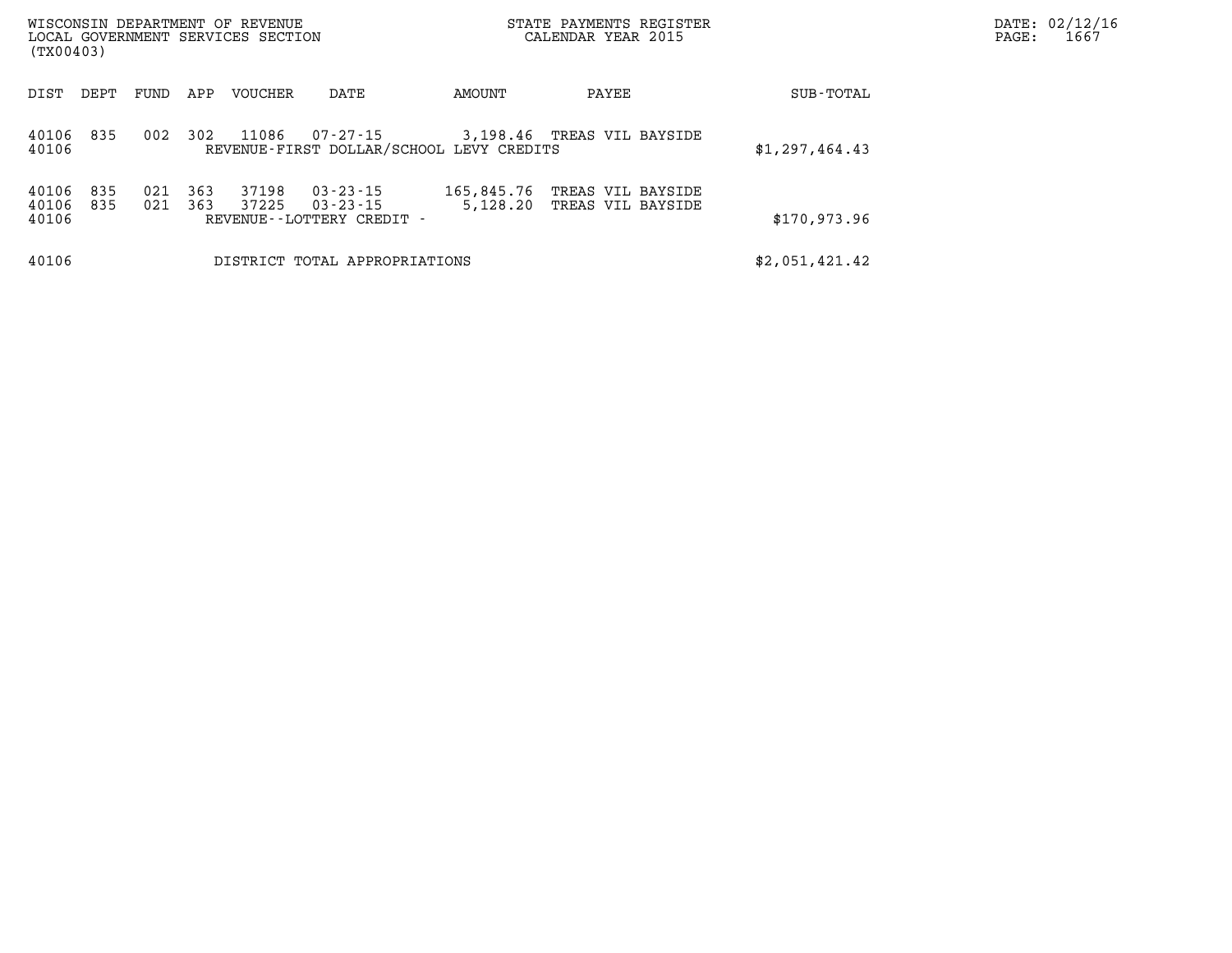| DATE: | 02/12/16 |
|-------|----------|
| PAGE: | 1668     |

| (TX00403)                                                               |                        |     |                                                            |                                                    |                                            |                                          | % WISCONSIN DEPARTMENT OF REVENUE WISCONSIN STATE PAYMENTS REGIST LOCAL GOVERNMENT SERVICES SECTION<br>STATE PAYMENTS REGISTER                                                                           |              | DATE: 02/12/1<br>PAGE:<br>1668 |  |  |
|-------------------------------------------------------------------------|------------------------|-----|------------------------------------------------------------|----------------------------------------------------|--------------------------------------------|------------------------------------------|----------------------------------------------------------------------------------------------------------------------------------------------------------------------------------------------------------|--------------|--------------------------------|--|--|
|                                                                         |                        |     |                                                            | DIST DEPT FUND APP VOUCHER                         | <b>DATE</b>                                |                                          | AMOUNT PAYEE                                                                                                                                                                                             | SUB-TOTAL    |                                |  |  |
| 40107                                                                   | 40107 165              |     |                                                            |                                                    | SAFETY/PROF SERV--FIRE INSURANCE DUES      |                                          | 002 225 01004 06-25-15 33,275.31 TREAS VIL BROWN DEER                                                                                                                                                    | \$33, 275.31 |                                |  |  |
| 40107                                                                   | 40107 370<br>40107 370 |     |                                                            | 012 587 02052                                      | NAT RESOURCES--URBAN FORESTRY GRANTS       |                                          | 012 587 02052 03-16-15 20,857.50 TREAS VIL BROWN DEER<br>012 587 02371 04-21-15 14,567.75 TREAS VIL BROWN DEER                                                                                           | \$35,425.25  |                                |  |  |
| 40107                                                                   | 40107 370              |     | 074 670                                                    |                                                    | NAT RESOURCES -- RU RECYCLING GRANT        |                                          | 42886  05-29-15  43,768.74  TREAS VIL BROWN DEER                                                                                                                                                         | \$43,768.74  |                                |  |  |
| 40107 370<br>40107                                                      | 40107 370<br>40107 370 |     | 095 519                                                    | 095 519 01627<br>095 519 01743<br>01744            | NAT RESOURCES - - URBAN NON-POINT GRANTS   |                                          | 01-23-15 262.50 TREAS VIL BROWN DEER<br>02-03-15 3,990.00 TREAS VIL BROWN DEER<br>02-03-15 1,831.50 TREAS VIL BROWN DEER                                                                                 | \$6,084.00   |                                |  |  |
| 40107 395<br>40107<br>40107 395<br>40107 395<br>40107                   | 395                    |     | 011 191<br>011 191<br>011 191<br>011 191                   | 39007<br>47007<br>55007<br>67007                   |                                            | TRANSPORTATION--GENERAL TRANSP AIDS-GTA  | 01-05-15    105,485.05    VILLAGE OF BROWN DEER<br>04-06-15    105,485.05    VILLAGE OF BROWN DEER<br>07-06-15    105,485.05    VILLAGE OF BROWN DEER<br>10-05-15    105,485.05    VILLAGE OF BROWN DEER | \$421,940.20 |                                |  |  |
| 40107                                                                   | 40107 395              |     |                                                            | 011 278 43458                                      |                                            | TRANSPORTATION - - LRIP/TRIP/MSIP GRANTS | 03-25-15 472,400.00 TREAS VIL BROWN DEER                                                                                                                                                                 | \$472,400.00 |                                |  |  |
| 40107 435<br>40107<br>40107<br>40107<br>40107 435<br>40107 435<br>40107 | 435<br>435<br>435      | 005 | 005 000<br>005 000<br>005 000<br>005 000<br>000<br>005 000 | 90511<br>90514<br>90515<br>90517<br>90604<br>90609 | HEALTH SERVICES--STATE/FED AIDS            |                                          |                                                                                                                                                                                                          | \$99,235.00  |                                |  |  |
| 40107 435<br>40107                                                      |                        |     | 005 163                                                    | 01LGS                                              | $11 - 16 - 15$                             | HS--PREPAID MEDICAL TRANSPORT REIMBURSE  | 87,053.43 DHS PREPAID MEDICAL TRANSPORT                                                                                                                                                                  | \$87,053.43  |                                |  |  |
| 40107 455<br>40107                                                      |                        |     |                                                            | 002 231 08                                         | JUSTICE - - LAW ENFORCEMENT TRAINING       |                                          | 03-12-15 4,320.00 TREAS VIL BROWN DEER                                                                                                                                                                   | \$4,320.00   |                                |  |  |
| 40107 835<br>40107                                                      |                        |     | 002 105                                                    | 43941                                              | 07-27-15<br>REVENUE--STATE SHARED REVENUES |                                          | 276,902.29 TREAS VIL BROWN DEER                                                                                                                                                                          | \$276,902.29 |                                |  |  |
| 40107 835<br>40107 835                                                  |                        |     | 002 109<br>002 109                                         | 02948<br>05205                                     | $07 - 27 - 15$<br>$07 - 27 - 15$           |                                          | 469,989.00 TREAS VIL BROWN DEER<br>7,485.00 TREAS VIL BROWN DEER                                                                                                                                         |              |                                |  |  |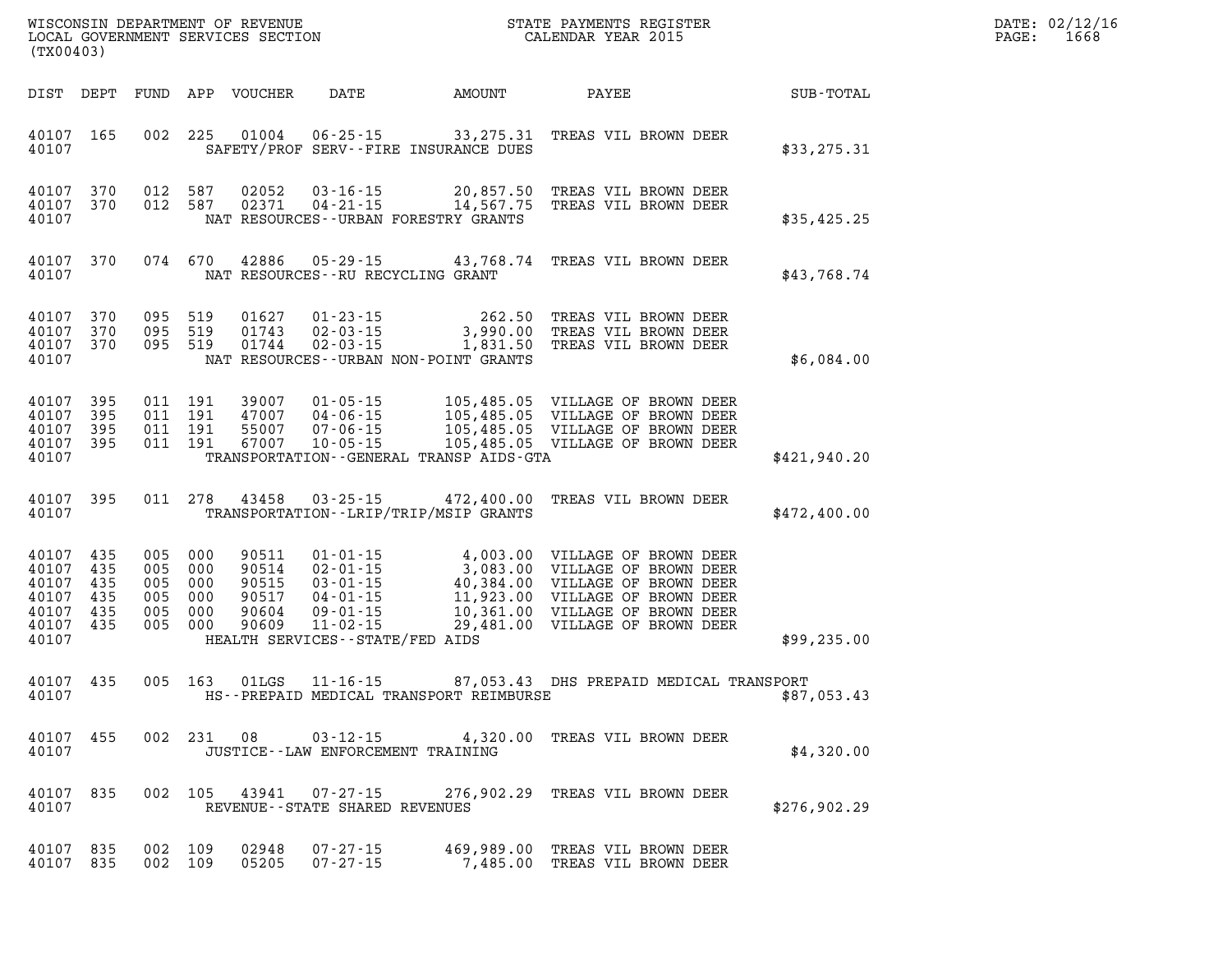| (TX00403)               |            |            |            | WISCONSIN DEPARTMENT OF REVENUE<br>LOCAL GOVERNMENT SERVICES SECTION |                                                |                                          | STATE PAYMENTS REGISTER<br>CALENDAR YEAR 2015 | DATE: 02/12/16<br>PAGE:<br>1669 |  |
|-------------------------|------------|------------|------------|----------------------------------------------------------------------|------------------------------------------------|------------------------------------------|-----------------------------------------------|---------------------------------|--|
| DIST                    | DEPT       | FUND       | APP        | VOUCHER                                                              | DATE                                           | AMOUNT                                   | PAYEE                                         | SUB-TOTAL                       |  |
| 40107                   |            |            |            |                                                                      | REVENUE--EXEMPT COMPUTER AID                   |                                          |                                               | \$477,474.00                    |  |
| 40107<br>40107<br>40107 | 835<br>835 | 002<br>002 | 302<br>302 | 10060<br>11060                                                       |                                                | REVENUE-FIRST DOLLAR/SCHOOL LEVY CREDITS | 07-27-15   408,338.36   TREAS VIL BROWN DEER  | \$2,533,514.74                  |  |
| 40107<br>40107          | 835        | 021        | 363        | 37199                                                                | $03 - 23 - 15$<br>REVENUE - - LOTTERY CREDIT - | 560,466.72                               | TREAS VIL BROWN DEER                          | \$560,466.72                    |  |
| 40107                   |            |            |            |                                                                      | DISTRICT TOTAL APPROPRIATIONS                  |                                          |                                               | \$5,051,859.68                  |  |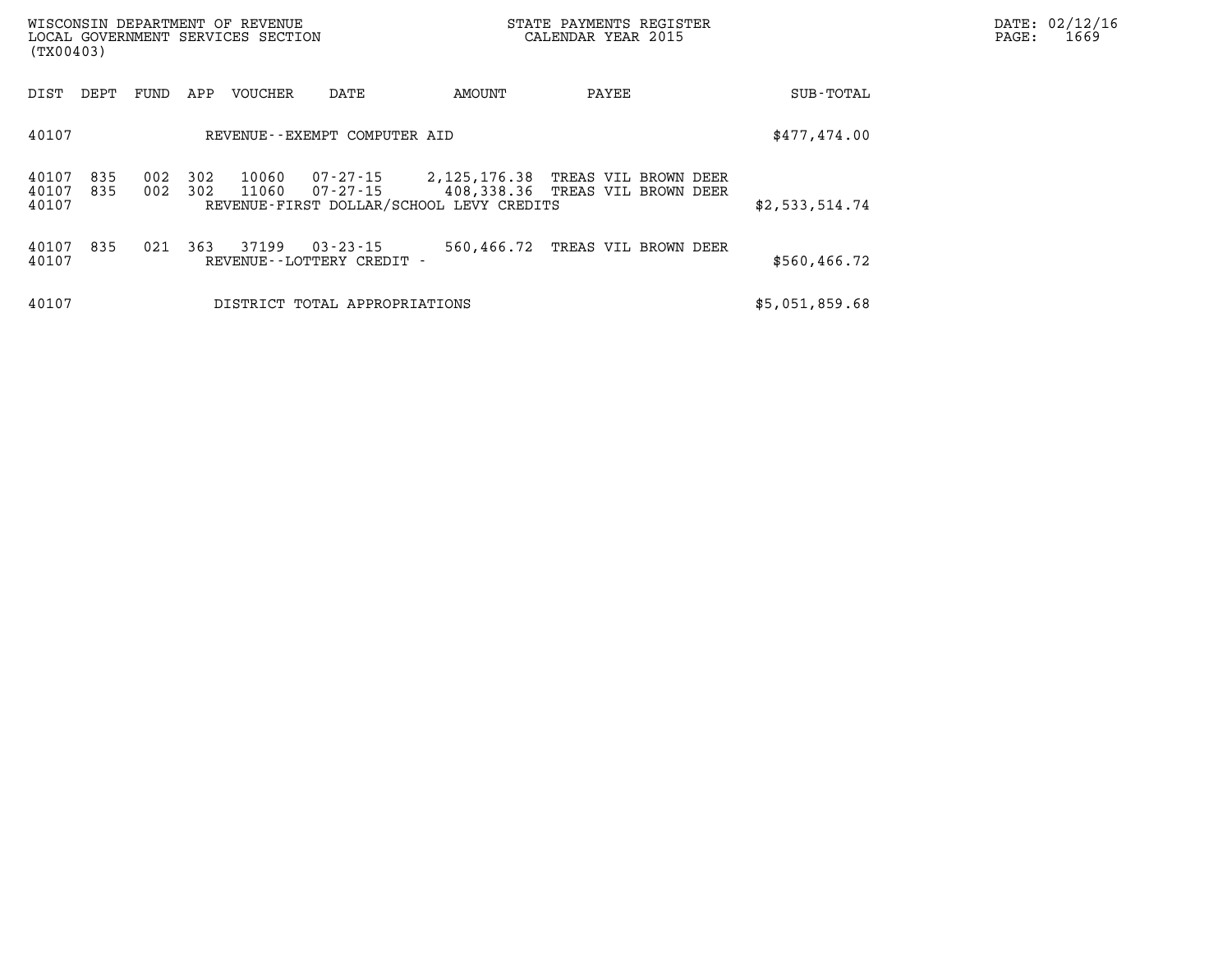| (TX00403)                                         |                       |                                          |         | WISCONSIN DEPARTMENT OF REVENUE<br>LOCAL GOVERNMENT SERVICES SECTION |                                                                      |                                                    | STATE PAYMENTS REGISTER<br>CALENDAR YEAR 2015                                                                                            |                | DATE: 02/12/16<br>PAGE:<br>1670 |
|---------------------------------------------------|-----------------------|------------------------------------------|---------|----------------------------------------------------------------------|----------------------------------------------------------------------|----------------------------------------------------|------------------------------------------------------------------------------------------------------------------------------------------|----------------|---------------------------------|
|                                                   |                       |                                          |         | DIST DEPT FUND APP VOUCHER                                           | DATE                                                                 | AMOUNT                                             | PAYEE                                                                                                                                    | SUB-TOTAL      |                                 |
| 40126 165<br>40126                                |                       | 002 225                                  |         | 01005                                                                | $06 - 25 - 15$                                                       | 28,293.06<br>SAFETY/PROF SERV--FIRE INSURANCE DUES | TREAS VIL FOX POINT                                                                                                                      | \$28, 293.06   |                                 |
| 40126 370<br>40126                                |                       | 012 583                                  |         | 02285                                                                | 04-13-15                                                             | NAT RESOURCES - - RECREATION RESOURCE - FED        | 15,000.00 TREAS VIL FOX POINT                                                                                                            | \$15,000.00    |                                 |
| 40126 370<br>40126                                |                       |                                          | 074 670 | 42887                                                                | 05 - 29 - 15<br>NAT RESOURCES--RU RECYCLING GRANT                    |                                                    | 58,572.86 TREAS VIL FOX POINT                                                                                                            | \$58,572.86    |                                 |
| 40126 395<br>40126<br>40126<br>40126 395<br>40126 | -395<br>- 395         | 011 162<br>011 162<br>011 162<br>011 162 |         | 40056<br>48056<br>56056<br>68056                                     | $01 - 05 - 15$<br>$04 - 06 - 15$<br>$07 - 06 - 15$<br>$10 - 05 - 15$ | TRANSPORTATION--CONNECTING HIGHWAY AIDS            | 8,477.56 VILLAGE OF FOX POINT<br>8,477.56 VILLAGE OF FOX POINT<br>8,477.56 VILLAGE OF FOX POINT<br>8,477.56 VILLAGE OF FOX POINT         | \$33,910.24    |                                 |
| 40126 395<br>40126                                |                       | 011 185                                  |         | 61776                                                                | $10 - 05 - 15$                                                       | TRANSPORTATION - - HIGHWAY SAFETY - FEDERAL        | 3,952.00 TREAS VIL FOX POINT                                                                                                             | \$3,952.00     |                                 |
| 40126 395<br>40126<br>40126<br>40126<br>40126     | -395<br>-395<br>- 395 | 011 191<br>011 191<br>011 191<br>011 191 |         | 39008<br>47008<br>55008<br>67008                                     | 01-05-15<br>04-06-15<br>$07 - 06 - 15$<br>$10 - 05 - 15$             | TRANSPORTATION--GENERAL TRANSP AIDS-GTA            | 118,446.68 VILLAGE OF FOX POINT<br>118,446.68 VILLAGE OF FOX POINT<br>118,446.68 VILLAGE OF FOX POINT<br>118,446.69 VILLAGE OF FOX POINT | \$473,786.73   |                                 |
| 40126 455<br>40126                                |                       |                                          | 002 231 | 11                                                                   | $03 - 19 - 15$<br>JUSTICE -- LAW ENFORCEMENT TRAINING                | 2,240.00                                           | TREAS VIL FOX POINT                                                                                                                      | \$2,240.00     |                                 |
| 40126<br>40126                                    | 835                   | 002 109                                  |         | 02949                                                                | 07-27-15<br>REVENUE--EXEMPT COMPUTER AID                             |                                                    | 5,686.00 TREAS VIL FOX POINT                                                                                                             | \$5,686.00     |                                 |
| 40126 835<br>40126 835<br>40126                   |                       | 002<br>002 302                           | 302     | 10061<br>11061                                                       | $07 - 27 - 15$<br>$07 - 27 - 15$                                     | REVENUE-FIRST DOLLAR/SCHOOL LEVY CREDITS           | 2,064,329.60 TREAS VIL FOX POINT<br>211,787.66   TREAS VIL FOX POINT                                                                     | \$2,276,117.26 |                                 |
| 40126<br>40126                                    | 835                   | 021 363                                  |         | 37200                                                                | 03 - 23 - 15<br>REVENUE--LOTTERY CREDIT -                            |                                                    | 314,663.57 TREAS VIL FOX POINT                                                                                                           | \$314,663.57   |                                 |
| 40126                                             |                       |                                          |         |                                                                      | DISTRICT TOTAL APPROPRIATIONS                                        |                                                    |                                                                                                                                          | \$3,212,221.72 |                                 |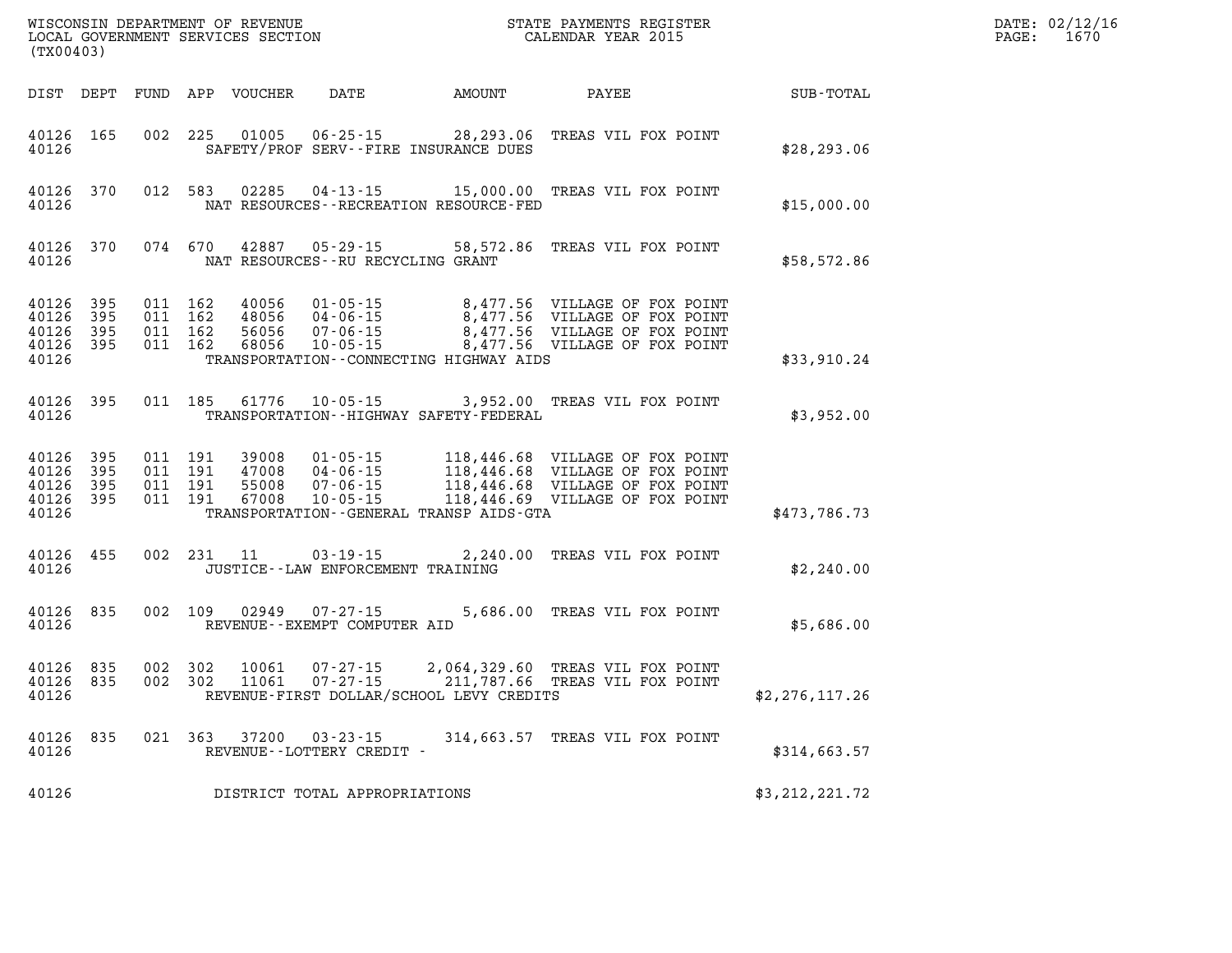| DATE: | 02/12/16 |
|-------|----------|
| PAGE: | 1671     |

| (TX00403)                                                                                                                    |                                        |                                                                                                            |                                                             |                                     |                                              | STATE PAYMENTS REGISTER                                                                                                                                                                                                                                                                                                                           | $\mathbb{R}^n$ | DATE: 02/12/1<br>$\mathtt{PAGE}$ :<br>1671 |
|------------------------------------------------------------------------------------------------------------------------------|----------------------------------------|------------------------------------------------------------------------------------------------------------|-------------------------------------------------------------|-------------------------------------|----------------------------------------------|---------------------------------------------------------------------------------------------------------------------------------------------------------------------------------------------------------------------------------------------------------------------------------------------------------------------------------------------------|----------------|--------------------------------------------|
|                                                                                                                              | DIST DEPT                              |                                                                                                            |                                                             |                                     |                                              |                                                                                                                                                                                                                                                                                                                                                   |                |                                            |
| 40131 165<br>40131                                                                                                           |                                        |                                                                                                            |                                                             |                                     | SAFETY/PROF SERV--FIRE INSURANCE DUES        | 002 225 01006 06-25-15 47,854.53 TREAS VIL GREENDALE                                                                                                                                                                                                                                                                                              | \$47,854.53    |                                            |
| 40131 370<br>40131                                                                                                           |                                        |                                                                                                            |                                                             | NAT RESOURCES -- RU RECYCLING GRANT |                                              | 074 670 42888 05-29-15 54,621.56 TREAS VIL GREENDALE                                                                                                                                                                                                                                                                                              | \$54,621.56    |                                            |
| 40131<br>40131 395<br>40131<br>40131<br>40131<br>40131 395<br>40131<br>40131 395<br>40131<br>40131 395<br>40131 395<br>40131 | 395<br>395<br>395<br>395<br>395<br>395 | 011 185<br>011 185<br>011 185<br>011 185<br>011 185<br>011 185<br>011 185<br>011 185<br>011 185<br>011 185 |                                                             | 011 185 65953 11-13-15              | TRANSPORTATION - HIGHWAY SAFETY - FEDERAL    |                                                                                                                                                                                                                                                                                                                                                   | \$10,458.98    |                                            |
|                                                                                                                              |                                        |                                                                                                            |                                                             |                                     |                                              |                                                                                                                                                                                                                                                                                                                                                   |                |                                            |
| 40131<br>40131<br>40131 395<br>40131 395<br>40131                                                                            | 395<br>395                             |                                                                                                            |                                                             |                                     | TRANSPORTATION - - GENERAL TRANSP AIDS - GTA | $\begin{array}{cccc} 011 & 191 & 39009 & 01\cdot 05\cdot 15 & 129\,, 192\,.83 & \text{VILLAGE OF GREENDALE} \\ 011 & 191 & 47009 & 04\cdot 06\cdot 15 & 129\,, 192\,.83 & \text{VILLAGE OF GREENDALE} \\ 011 & 191 & 55009 & 07\cdot 06\cdot 15 & 129\,, 192\,.83 & \text{VILLAGE OF GREENDALE} \\ 011 & 191 & 67009 & 10\cdot 05\cdot 15 & 129\$ | \$516,771.34   |                                            |
| 40131<br>40131<br>40131<br>40131<br>40131<br>40131<br>40131 435<br>40131                                                     | 435<br>435<br>435<br>435<br>435<br>435 | 005 000<br>005 000<br>005 000<br>005 000<br>005 000<br>005 000<br>005 000                                  | 90514<br>90515<br>90517<br>90518<br>90607<br>90609<br>90611 | HEALTH SERVICES -- STATE/FED AIDS   |                                              |                                                                                                                                                                                                                                                                                                                                                   | \$59,576.00    |                                            |
| 40131 435<br>40131                                                                                                           |                                        |                                                                                                            | 005 162 01DHS                                               |                                     | HS--AMBULANCE FUNDING ASSISTANCE GRANTS      | 09-11-15 5,736.86 GREENDALE FIRE DEPT                                                                                                                                                                                                                                                                                                             | \$5,736.86     |                                            |
| 40131 435<br>40131                                                                                                           |                                        | 005 163                                                                                                    |                                                             |                                     | HS--PREPAID MEDICAL TRANSPORT REIMBURSE      | 01LGS 11-16-15 14,373.67 DHS PREPAID MEDICAL TRANSPORT                                                                                                                                                                                                                                                                                            | \$14,373.67    |                                            |
| 40131<br>40131                                                                                                               | 455                                    |                                                                                                            | 002 221 14                                                  | $07 - 21 - 15$                      | JUSTICE -- LAW ENFORCEMENT SERVICES AID      | 30.00 TREAS VIL GREENDALE                                                                                                                                                                                                                                                                                                                         | \$30.00        |                                            |
| 40131 455<br>40131 455                                                                                                       |                                        | 002 231<br>002 231                                                                                         | 03427<br>14                                                 | $01 - 06 - 15$<br>$04 - 08 - 15$    |                                              | 21,871.19 TREAS VIL GREENDALE<br>4,640.00 TREAS VIL GREENDALE                                                                                                                                                                                                                                                                                     |                |                                            |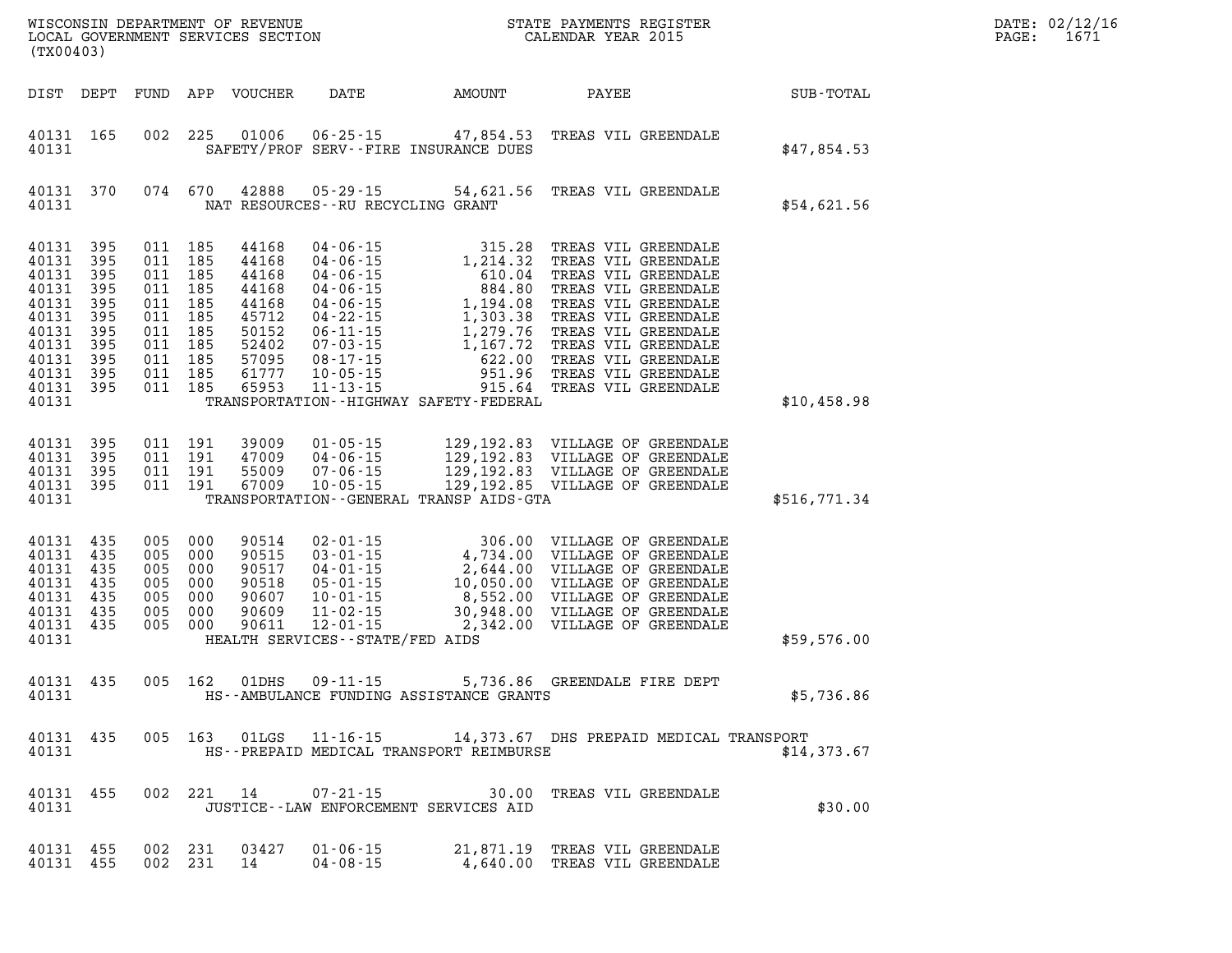| $\texttt{DATE}$ : | 02/12/16 |
|-------------------|----------|
| PAGE:             | 1672     |

| (TX00403)                       |  | WISCONSIN DEPARTMENT OF REVENUE<br>LOCAL GOVERNMENT SERVICES SECTION |                                                           |                                          | STATE PAYMENTS REGISTER<br>CALENDAR YEAR 2015                                             | DATE: 02/12/1<br>1672<br>PAGE: |  |
|---------------------------------|--|----------------------------------------------------------------------|-----------------------------------------------------------|------------------------------------------|-------------------------------------------------------------------------------------------|--------------------------------|--|
| DIST DEPT                       |  | FUND APP VOUCHER                                                     | DATE                                                      | AMOUNT                                   | PAYEE                                                                                     | SUB-TOTAL                      |  |
| 40131                           |  |                                                                      | JUSTICE--LAW ENFORCEMENT TRAINING                         |                                          |                                                                                           | \$26,511.19                    |  |
| 40131 835<br>40131              |  |                                                                      | REVENUE--STATE SHARED REVENUES                            |                                          | 002 105 43942 07-27-15 286,167.83 TREAS VIL GREENDALE                                     | \$286, 167.83                  |  |
| 40131 835<br>40131 835<br>40131 |  |                                                                      | 002 109 05206 07-27-15<br>REVENUE - - EXEMPT COMPUTER AID |                                          | 002 109 02950 07-27-15 14,201.00 TREAS VIL GREENDALE<br>31,899.00 TREAS VIL GREENDALE     | \$46,100.00                    |  |
| 40131 835<br>40131 835<br>40131 |  | 002 302 11062                                                        | $07 - 27 - 15$                                            | REVENUE-FIRST DOLLAR/SCHOOL LEVY CREDITS | 002 302 10062 07-27-15 2,441,024.94 TREAS VIL GREENDALE<br>353,813.01 TREAS VIL GREENDALE | \$2,794,837.95                 |  |
| 40131 835<br>40131              |  |                                                                      |                                                           | DOA-PAYMENT FOR MUNICIPAL SERVICES AID   | 002 501 00003 02-02-15 3,972.59 TREAS VIL GREENDALE                                       | \$3,972.59                     |  |
| 40131 835<br>40131              |  | 021 363 37201                                                        | REVENUE--LOTTERY CREDIT -                                 |                                          | 03-23-15 534,587.19 TREAS VIL GREENDALE                                                   | \$534,587.19                   |  |
| 40131                           |  |                                                                      | DISTRICT TOTAL APPROPRIATIONS                             |                                          |                                                                                           | \$4,401,599.69                 |  |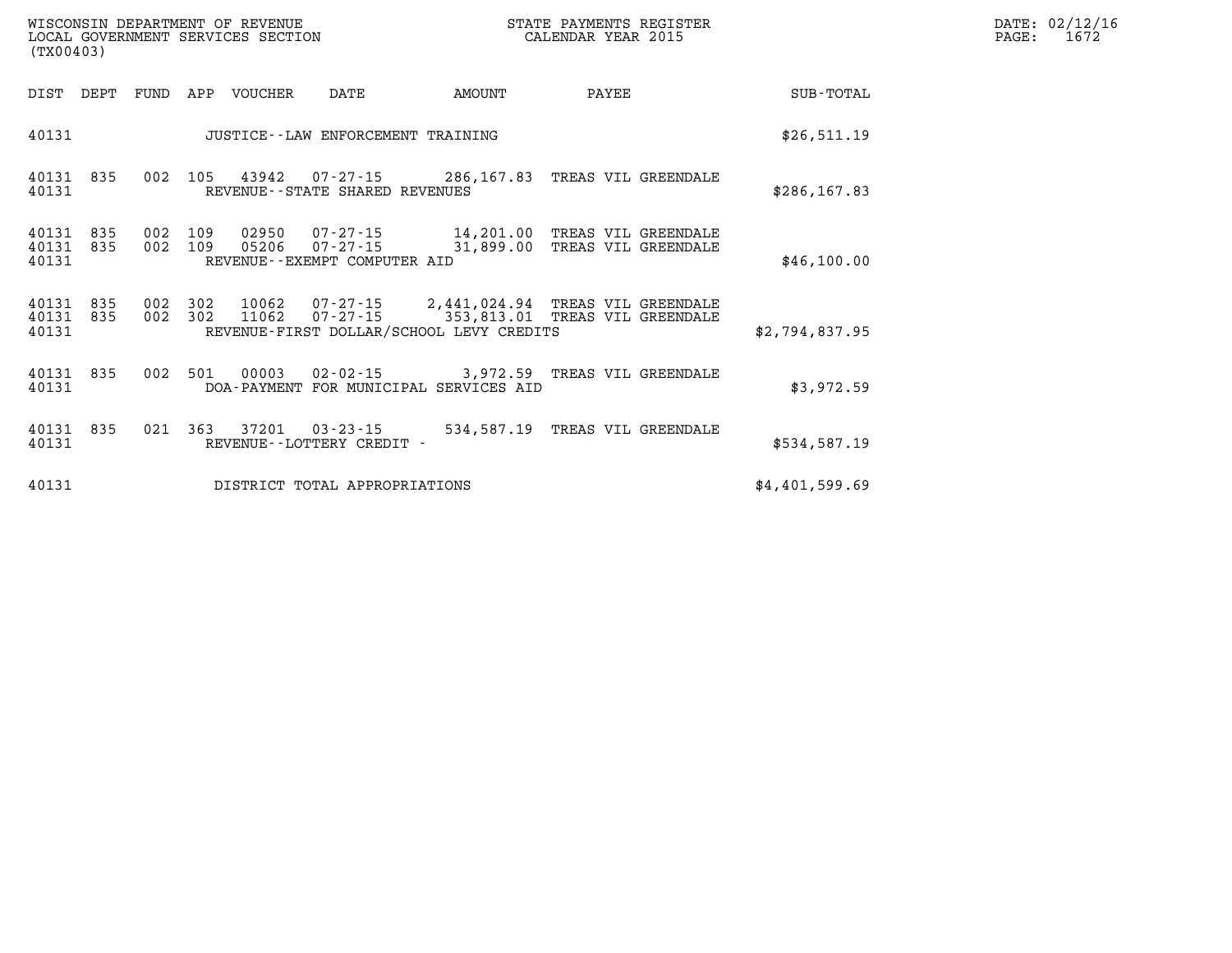| (TX00403)                                                                                                                         |                                                      |                                                                                                                                  |                                  |                                 |                                             | WISCONSIN DEPARTMENT OF REVENUE<br>LOCAL GOVERNMENT SERVICES SECTION CALENDAR YEAR 2015                                                                                                                                            | $\mathbb{E} \mathbf{R}$ | DATE: 02/12/16<br>$\mathtt{PAGE}$ :<br>1673 |  |
|-----------------------------------------------------------------------------------------------------------------------------------|------------------------------------------------------|----------------------------------------------------------------------------------------------------------------------------------|----------------------------------|---------------------------------|---------------------------------------------|------------------------------------------------------------------------------------------------------------------------------------------------------------------------------------------------------------------------------------|-------------------------|---------------------------------------------|--|
|                                                                                                                                   |                                                      |                                                                                                                                  | DIST DEPT FUND APP VOUCHER       |                                 |                                             | DATE AMOUNT PAYEE                                                                                                                                                                                                                  |                         | SUB-TOTAL                                   |  |
| 40136 165<br>40136                                                                                                                |                                                      |                                                                                                                                  |                                  |                                 | SAFETY/PROF SERV--FIRE INSURANCE DUES       | 002 225 01007 06-25-15 23,798.93 TREAS VIL HALES CORNERS                                                                                                                                                                           |                         | \$23,798.93                                 |  |
| 40136 370<br>40136                                                                                                                |                                                      |                                                                                                                                  |                                  |                                 | NAT RESOURCES--RU RECYCLING GRANT           | 074 670 42889 05-29-15 20,009.38 TREAS VIL HALES CORNERS                                                                                                                                                                           |                         | \$20,009.38                                 |  |
| 40136<br>40136<br>40136<br>40136<br>40136<br>40136<br>40136<br>40136 395<br>40136<br>40136 395<br>40136 395<br>40136 395<br>40136 | 395<br>395<br>395<br>395<br>395<br>395<br>395<br>395 | 011 185<br>011 185<br>011 185<br>011 185<br>011 185<br>011 185<br>011 185<br>011 185<br>011 185<br>011 185<br>011 185<br>011 185 |                                  |                                 | TRANSPORTATION - - HIGHWAY SAFETY - FEDERAL |                                                                                                                                                                                                                                    |                         | \$24,828.36                                 |  |
| 40136 395<br>40136<br>40136 395<br>40136 395<br>40136                                                                             | 395                                                  | 011 191<br>011 191<br>011 191<br>011 191                                                                                         | 39010<br>47010<br>55010<br>67010 |                                 | TRANSPORTATION - - GENERAL TRANSP AIDS-GTA  | 01-05-15 115,996.02 VILLAGE OF HALES CORNERS<br>04-06-15 115,996.02 VILLAGE OF HALES CORNERS<br>07-06-15 115,996.02 VILLAGE OF HALES CORNERS<br>10-05-15 115,996.04 VILLAGE OF HALES CORNERS                                       |                         | \$463,984.10                                |  |
| 40136                                                                                                                             |                                                      |                                                                                                                                  |                                  |                                 | TRANSPORTATION - - LRIP/TRIP/MSIP GRANTS    | 40136 395 011 278 37592 01-26-15 34,112.97 TREAS VIL HALES CORNERS                                                                                                                                                                 |                         | \$34,112.97                                 |  |
| 40136 435<br>40136 435<br>40136<br>40136 435<br>40136<br>40136 435<br>40136 435<br>40136 435<br>40136 435<br>40136                | 435<br>435                                           | 40136 435 005 000                                                                                                                |                                  | HEALTH SERVICES--STATE/FED AIDS |                                             | 005 000 90511 01-01-15 6,837.00 VILLAGE OF HALES CORNERS<br>005 000 90514 02-01-15 5,216.00 VILLAGE OF HALES CORNERS<br>005 000 90515 03-01-15 4,386.00 VILLAGE OF HALES CORNERS<br>005 000 90517 04-01-15 500.00 VILLAGE OF HALES |                         | \$39,296.00                                 |  |
| 40136 435<br>40136                                                                                                                |                                                      |                                                                                                                                  |                                  |                                 | HS--AMBULANCE FUNDING ASSISTANCE GRANTS     | 005 162 01DHS 09-11-15 3,818.34 HALES CORNER FIRE DEPT                                                                                                                                                                             |                         | \$3,818.34                                  |  |
| 40136 435<br>40136                                                                                                                |                                                      |                                                                                                                                  |                                  |                                 | HS--PREPAID MEDICAL TRANSPORT REIMBURSE     | 005 163 01LGS 11-16-15 3,361.58 DHS PREPAID MEDICAL TRANSPORT                                                                                                                                                                      |                         | \$3,361.58                                  |  |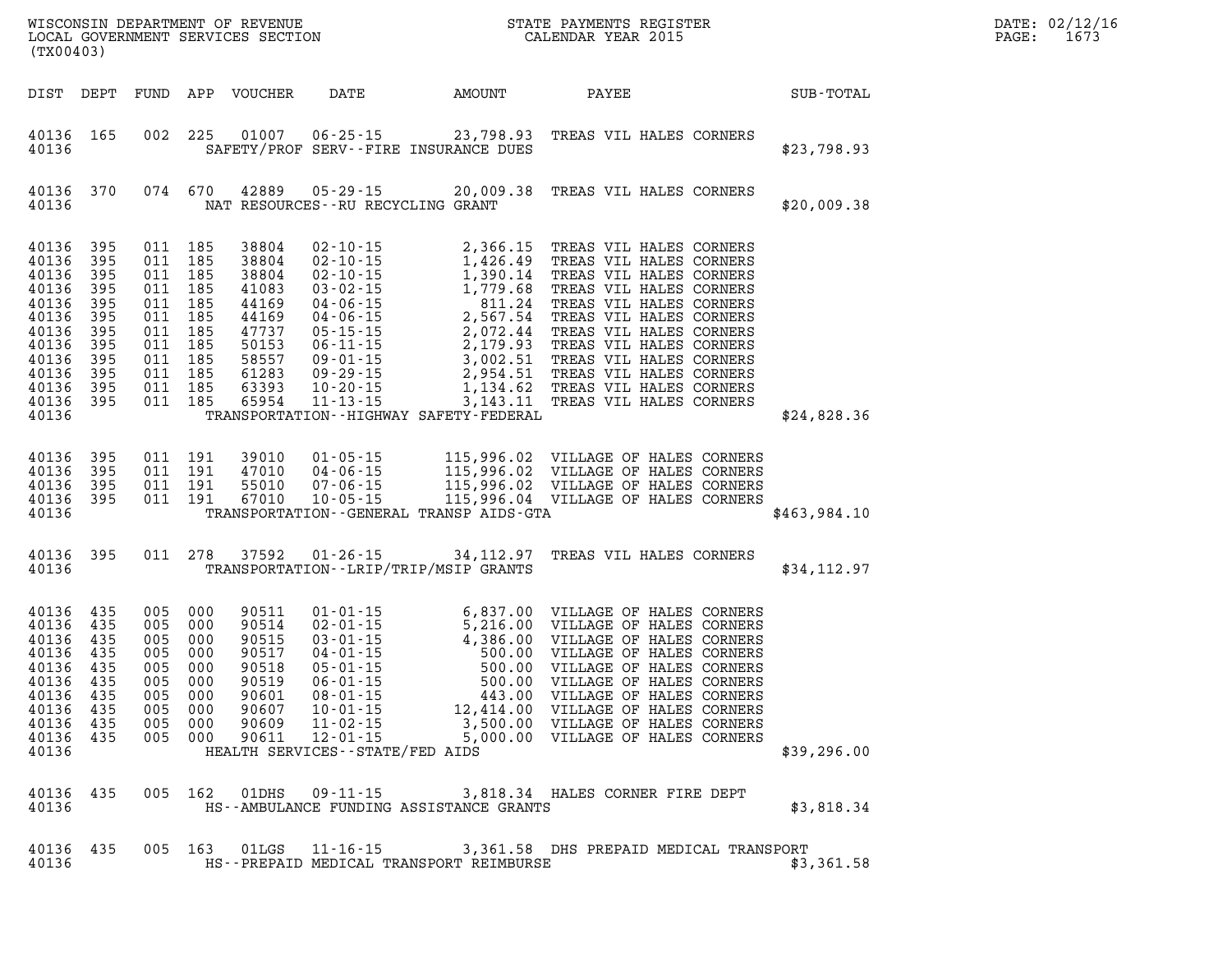| (TX00403)                       |     |            |                | WISCONSIN DEPARTMENT OF REVENUE<br>LOCAL GOVERNMENT SERVICES SECTION |                                       | STATE PAYMENTS REGISTER<br>CALENDAR YEAR 2015                     | DATE: 02/12/16<br>PAGE:                            | 1674 |                |  |  |  |
|---------------------------------|-----|------------|----------------|----------------------------------------------------------------------|---------------------------------------|-------------------------------------------------------------------|----------------------------------------------------|------|----------------|--|--|--|
| DIST DEPT                       |     | FUND       |                | APP VOUCHER                                                          | DATE                                  | AMOUNT                                                            | PAYEE                                              |      | SUB-TOTAL      |  |  |  |
| 40136 455<br>40136              |     |            | 002 231 20     |                                                                      | JUSTICE - - LAW ENFORCEMENT TRAINING  | $04 - 27 - 15$ 2,080.00                                           | TREAS VIL HALES CORNERS                            |      | \$2,080.00     |  |  |  |
| 40136 835<br>40136              |     | 002        | 105            | 43943                                                                | REVENUE - - STATE SHARED REVENUES     |                                                                   |                                                    |      | \$148,353.56   |  |  |  |
| 40136<br>40136 835<br>40136     | 835 | 002<br>002 | 109<br>109     | 02951<br>05207                                                       | REVENUE--EXEMPT COMPUTER AID          | $07 - 27 - 15$ 9,248.00<br>$07 - 27 - 15$ 371.00                  | TREAS VIL HALES CORNERS<br>TREAS VIL HALES CORNERS |      | \$9,619.00     |  |  |  |
| 40136 835<br>40136 835<br>40136 |     | 002        | 302<br>002 302 | 10063<br>11063                                                       |                                       | 07-27-15 1,008,116.68<br>REVENUE-FIRST DOLLAR/SCHOOL LEVY CREDITS | TREAS VIL HALES CORNERS                            |      | \$1,162,817.06 |  |  |  |
| 40136 835<br>40136              |     | 021        | 363            | 37202                                                                | 03-23-15<br>REVENUE--LOTTERY CREDIT - | 204,426.75 TREAS VIL HALES CORNERS                                |                                                    |      | \$204, 426.75  |  |  |  |
| 40136                           |     |            |                |                                                                      | DISTRICT TOTAL APPROPRIATIONS         |                                                                   |                                                    |      | \$2,140,506.03 |  |  |  |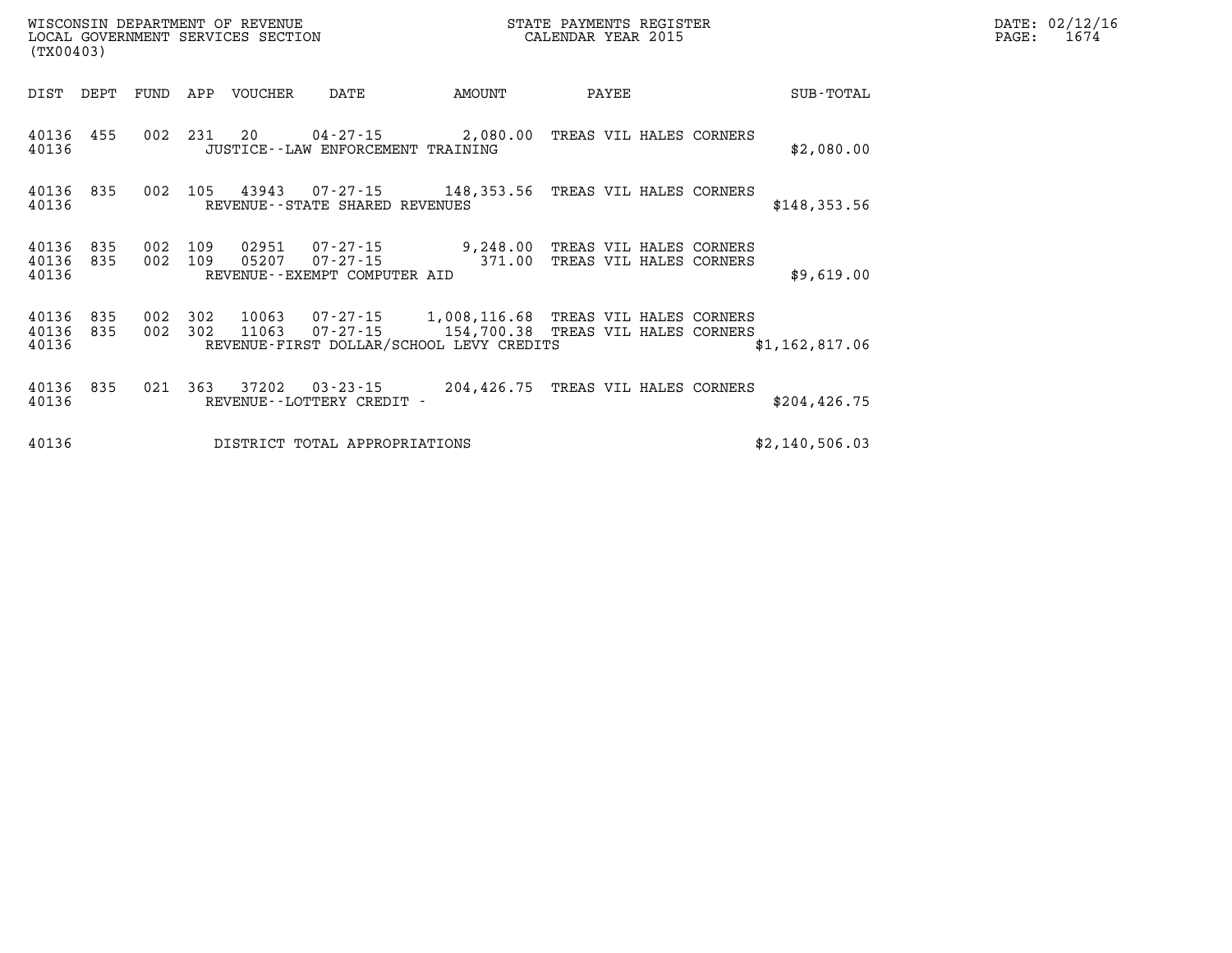| WISCONSIN DEPARTMENT OF REVENUE<br>LOCAL GOVERNMENT SERVICES SECTION<br>(TX00403) |      |      |     |         |                                                     | STATE PAYMENTS REGISTER<br>CALENDAR YEAR 2015 | DATE: 02/12/16<br>1675<br>PAGE: |            |  |
|-----------------------------------------------------------------------------------|------|------|-----|---------|-----------------------------------------------------|-----------------------------------------------|---------------------------------|------------|--|
| DIST                                                                              | DEPT | FUND | APP | VOUCHER | DATE                                                | AMOUNT                                        | PAYEE                           | SUB-TOTAL  |  |
| 40170<br>40170                                                                    | 435  | 005  | 162 | 01DHS   | 09-11-15<br>HS--AMBULANCE FUNDING ASSISTANCE GRANTS | 9,691.23 NORTH SHORE FIRE DEPT<br>\$9,691.23  |                                 |            |  |
| 40170<br>DISTRICT TOTAL APPROPRIATIONS                                            |      |      |     |         |                                                     |                                               |                                 | \$9,691.23 |  |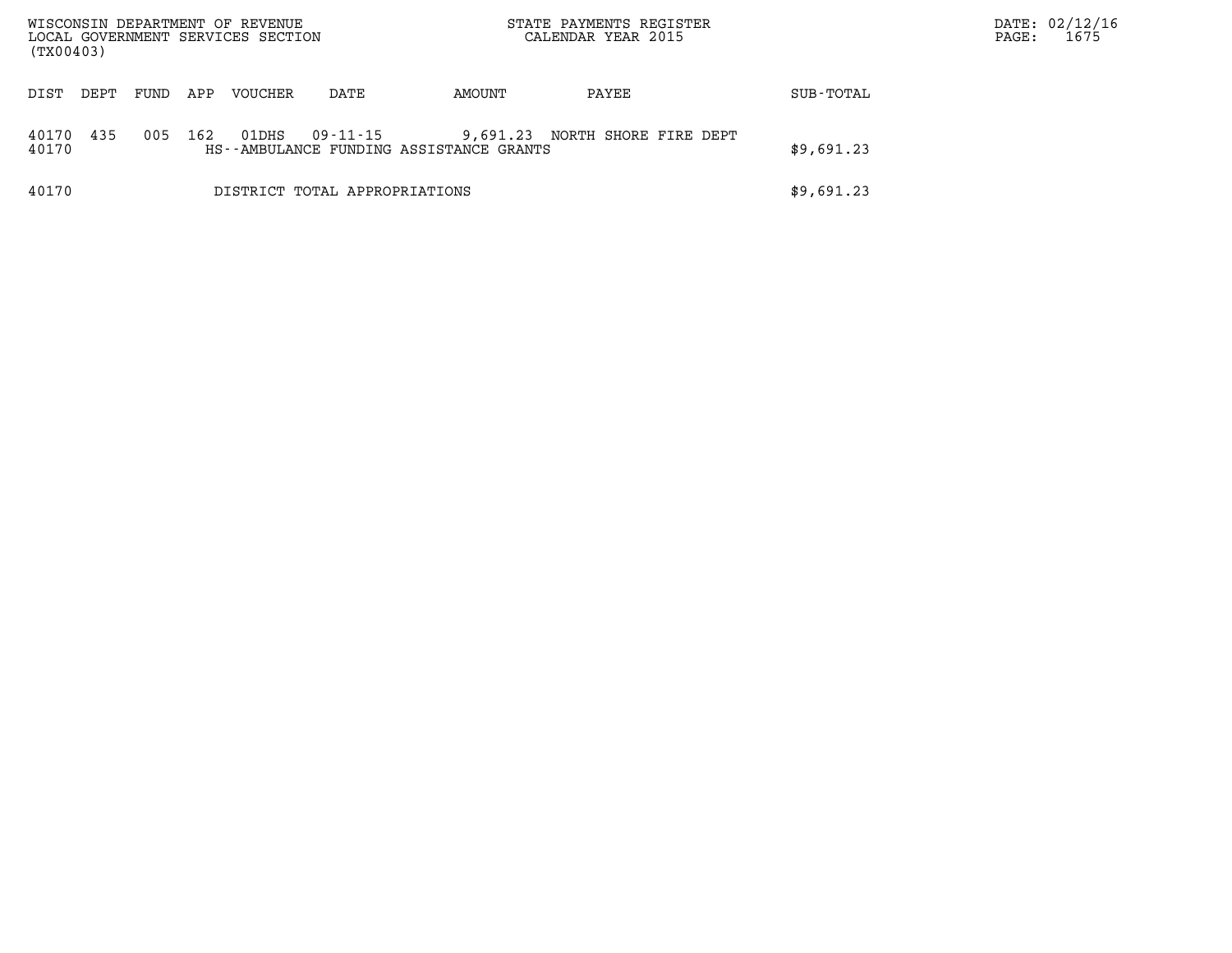| (TX00403)                                                 |           |                                          |            |                            |                                                     |                                             | STATE PAYMENTS REGISTER                                                                                   |                | DATE: 02/12/16<br>$\mathtt{PAGE:}$<br>1676 |
|-----------------------------------------------------------|-----------|------------------------------------------|------------|----------------------------|-----------------------------------------------------|---------------------------------------------|-----------------------------------------------------------------------------------------------------------|----------------|--------------------------------------------|
|                                                           |           |                                          |            | DIST DEPT FUND APP VOUCHER | DATE AMOUNT                                         |                                             | <b>PAYEE</b>                                                                                              | SUB-TOTAL      |                                            |
| 40176 165<br>40176                                        |           |                                          | 002 225    |                            | SAFETY/PROF SERV--FIRE INSURANCE DUES               |                                             | 01008  06-25-15  14,051.39  TREAS VIL RIVER HILLS                                                         | \$14,051.39    |                                            |
| 40176                                                     | 40176 370 |                                          | 074 670    |                            | NAT RESOURCES--RU RECYCLING GRANT                   |                                             | 42890  05-29-15  10,848.06  TREAS VIL RIVER HILLS                                                         | \$10,848.06    |                                            |
| 40176 395<br>40176 395<br>40176 395<br>40176              |           | 011 185<br>011 185<br>011 185            |            | 61778<br>70032<br>70032    |                                                     | TRANSPORTATION - - HIGHWAY SAFETY - FEDERAL | 10-05-15 3,734.90 TREAS VIL RIVER HILLS<br>1,032.64 TREAS VIL RIVER HILLS<br>917.77 TREAS VIL RIVER HILLS | \$5,685.31     |                                            |
| 40176 395<br>40176 395<br>40176 395<br>40176 395<br>40176 |           | 011 191<br>011 191<br>011 191<br>011 191 |            |                            |                                                     | TRANSPORTATION--GENERAL TRANSP AIDS-GTA     |                                                                                                           | \$256,862.77   |                                            |
| 40176 455<br>40176                                        |           |                                          | 002 231 18 |                            | JUSTICE - - LAW ENFORCEMENT TRAINING                |                                             | 04-20-15 1,600.00 TREAS VIL RIVER HILLS                                                                   | \$1,600.00     |                                            |
| 40176 835<br>40176                                        |           |                                          |            |                            | REVENUE - - STATE SHARED REVENUES                   |                                             | 002 105 43944 07-27-15 3,092.71 TREAS VIL RIVER HILLS                                                     | \$3,092.71     |                                            |
| 40176 835<br>40176                                        |           |                                          | 002 109    | 02952                      | $07 - 27 - 15$<br>REVENUE--EXEMPT COMPUTER AID      |                                             | 166.00 TREAS VIL RIVER HILLS                                                                              | \$166.00       |                                            |
| 40176                                                     | 40176 835 | 40176 835 002 302<br>002 302             |            |                            |                                                     | REVENUE-FIRST DOLLAR/SCHOOL LEVY CREDITS    | 10064  07-27-15  903,514.00 TREAS VIL RIVER HILLS<br>11064  07-27-15  50,124.37  TREAS VIL RIVER HILLS    | \$953,638.37   |                                            |
| 40176                                                     | 40176 835 |                                          |            |                            | 021 363 37203 03-23-15<br>REVENUE--LOTTERY CREDIT - |                                             | 71,644.42 TREAS VIL RIVER HILLS                                                                           | \$71,644.42    |                                            |
| 40176                                                     |           |                                          |            |                            | DISTRICT TOTAL APPROPRIATIONS                       |                                             |                                                                                                           | \$1,317,589.03 |                                            |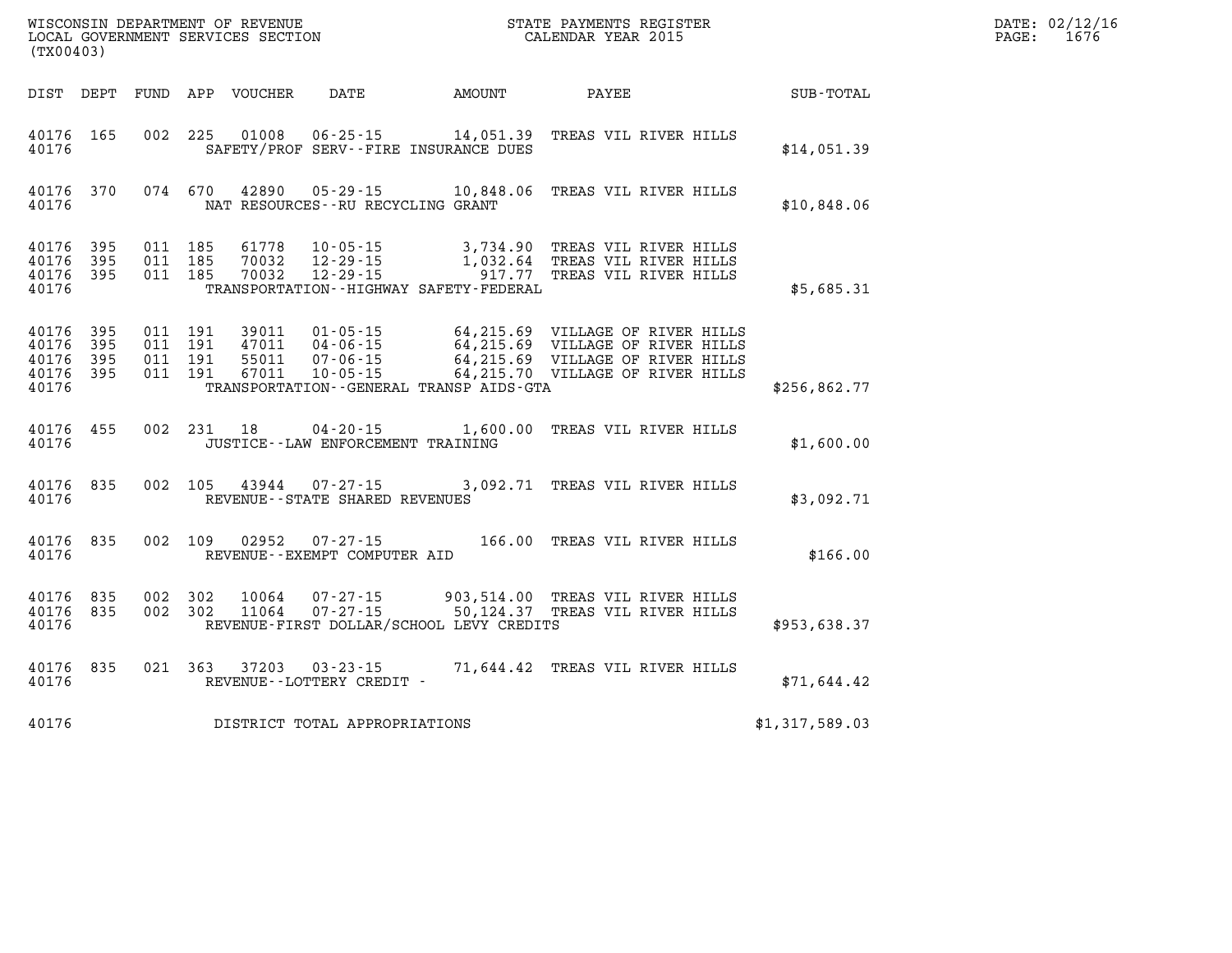| (TX00403)                                                            |                                               |                                                       |                                 | WISCONSIN DEPARTMENT OF REVENUE<br>LOCAL GOVERNMENT SERVICES SECTION |                                                                                                                            |                                                                                                                                     | STATE PAYMENTS REGISTER<br>CALENDAR YEAR 2015                                                                                                                 |                | DATE: 02/12/16<br>PAGE:<br>1677 |
|----------------------------------------------------------------------|-----------------------------------------------|-------------------------------------------------------|---------------------------------|----------------------------------------------------------------------|----------------------------------------------------------------------------------------------------------------------------|-------------------------------------------------------------------------------------------------------------------------------------|---------------------------------------------------------------------------------------------------------------------------------------------------------------|----------------|---------------------------------|
| DIST DEPT                                                            |                                               | FUND                                                  |                                 | APP VOUCHER                                                          | DATE                                                                                                                       | AMOUNT                                                                                                                              | PAYEE                                                                                                                                                         | SUB-TOTAL      |                                 |
| 40181 165<br>40181                                                   |                                               | 002                                                   | 225                             | 01009                                                                | $06 - 25 - 15$                                                                                                             | 54,527.87<br>SAFETY/PROF SERV--FIRE INSURANCE DUES                                                                                  | TREAS VIL SHOREWOOD                                                                                                                                           | \$54,527.87    |                                 |
| 40181 370<br>40181                                                   |                                               |                                                       | 074 670                         | 42891                                                                | 05-29-15<br>NAT RESOURCES--RU RECYCLING GRANT                                                                              | 52,814.34                                                                                                                           | TREAS VIL SHOREWOOD                                                                                                                                           | \$52,814.34    |                                 |
| 40181<br>40181<br>40181<br>40181<br>40181                            | 395<br>395<br>395<br>395                      | 011<br>011<br>011<br>011                              | 162<br>162<br>162<br>- 162      | 40057<br>48057<br>56057<br>68057                                     | $01 - 05 - 15$<br>04-06-15<br>$07 - 06 - 15$<br>$10 - 05 - 15$                                                             | TRANSPORTATION--CONNECTING HIGHWAY AIDS                                                                                             | 11,018.58 VILLAGE OF SHOREWOOD<br>11,018.58 VILLAGE OF SHOREWOOD<br>11,018.58 VILLAGE OF SHOREWOOD<br>11,018.61 VILLAGE OF SHOREWOOD                          | \$44,074.35    |                                 |
| 40181<br>40181<br>40181<br>40181<br>40181<br>40181<br>40181<br>40181 | 395<br>395<br>395<br>395<br>395<br>395<br>395 | 011 185<br>011<br>011<br>011<br>011<br>011<br>011 185 | 185<br>185<br>185<br>185<br>185 | 47738<br>49618<br>52403<br>56706<br>61502<br>61502<br>65955          | $05 - 15 - 15$<br>$06 - 05 - 15$<br>$07 - 03 - 15$<br>$08 - 13 - 15$<br>$10 - 01 - 15$<br>$10 - 01 - 15$<br>$11 - 13 - 15$ | 984.49<br>268.08<br>$302.92$<br>2,120.44<br>2,120.44<br>1,211.68<br>908.76<br>681.57<br>TRANSPORTATION - - HIGHWAY SAFETY - FEDERAL | TREAS VIL SHOREWOOD<br>TREAS VIL SHOREWOOD<br>TREAS VIL SHOREWOOD<br>TREAS VIL SHOREWOOD<br>TREAS VIL SHOREWOOD<br>TREAS VIL SHOREWOOD<br>TREAS VIL SHOREWOOD | \$6,477.94     |                                 |
| 40181<br>40181<br>40181<br>40181<br>40181                            | 395<br>395<br>395<br>395                      | 011<br>011<br>011<br>011                              | 191<br>191<br>191<br>191        | 39012<br>47012<br>55012<br>67012                                     | $01 - 05 - 15$<br>04-06-15<br>$07 - 06 - 15$<br>$10 - 05 - 15$                                                             | TRANSPORTATION--GENERAL TRANSP AIDS-GTA                                                                                             | 191,981.36 VILLAGE OF SHOREWOOD<br>191,981.36 VILLAGE OF SHOREWOOD<br>191,981.36 VILLAGE OF SHOREWOOD<br>191,981.39 VILLAGE OF SHOREWOOD                      | \$767, 925.47  |                                 |
| 40181 395<br>40181                                                   |                                               | 011                                                   | 278                             | 44568                                                                | $04 - 07 - 15$                                                                                                             | 40,310.00<br>TRANSPORTATION - - LRIP/TRIP/MSIP GRANTS                                                                               | TREAS VIL SHOREWOOD                                                                                                                                           | \$40,310.00    |                                 |
| 40181 455<br>40181                                                   |                                               |                                                       | 002 231                         | 20                                                                   | $04 - 27 - 15$<br>JUSTICE - - LAW ENFORCEMENT TRAINING                                                                     | 3,680.00                                                                                                                            | TREAS VIL SHOREWOOD                                                                                                                                           | \$3,680.00     |                                 |
| 40181 835<br>40181                                                   |                                               | 002                                                   | 105                             | 43945                                                                | $07 - 27 - 15$<br>REVENUE - - STATE SHARED REVENUES                                                                        | 320,303.58                                                                                                                          | TREAS VIL SHOREWOOD                                                                                                                                           | \$320,303.58   |                                 |
| 40181 835<br>40181 835<br>40181                                      |                                               | 002 109                                               | 002 109                         | 02953<br>05208                                                       | 07-27-15<br>$07 - 27 - 15$<br>REVENUE - - EXEMPT COMPUTER AID                                                              | 997.00<br>38,994.00                                                                                                                 | TREAS VIL SHOREWOOD<br>TREAS VIL SHOREWOOD                                                                                                                    | \$39,991.00    |                                 |
| 40181<br>40181 835<br>40181                                          | 835                                           |                                                       | 002 302<br>002 302              | 10065<br>11065                                                       | 07-27-15                                                                                                                   | REVENUE-FIRST DOLLAR/SCHOOL LEVY CREDITS                                                                                            | 2,915,294.13 TREAS VIL SHOREWOOD<br>07-27-15 347,674.51 TREAS VIL SHOREWOOD                                                                                   | \$3,262,968.64 |                                 |
| 40181 835                                                            |                                               | 021 363                                               |                                 | 37204                                                                | $03 - 23 - 15$                                                                                                             |                                                                                                                                     | 420,257.92 TREAS VIL SHOREWOOD                                                                                                                                |                |                                 |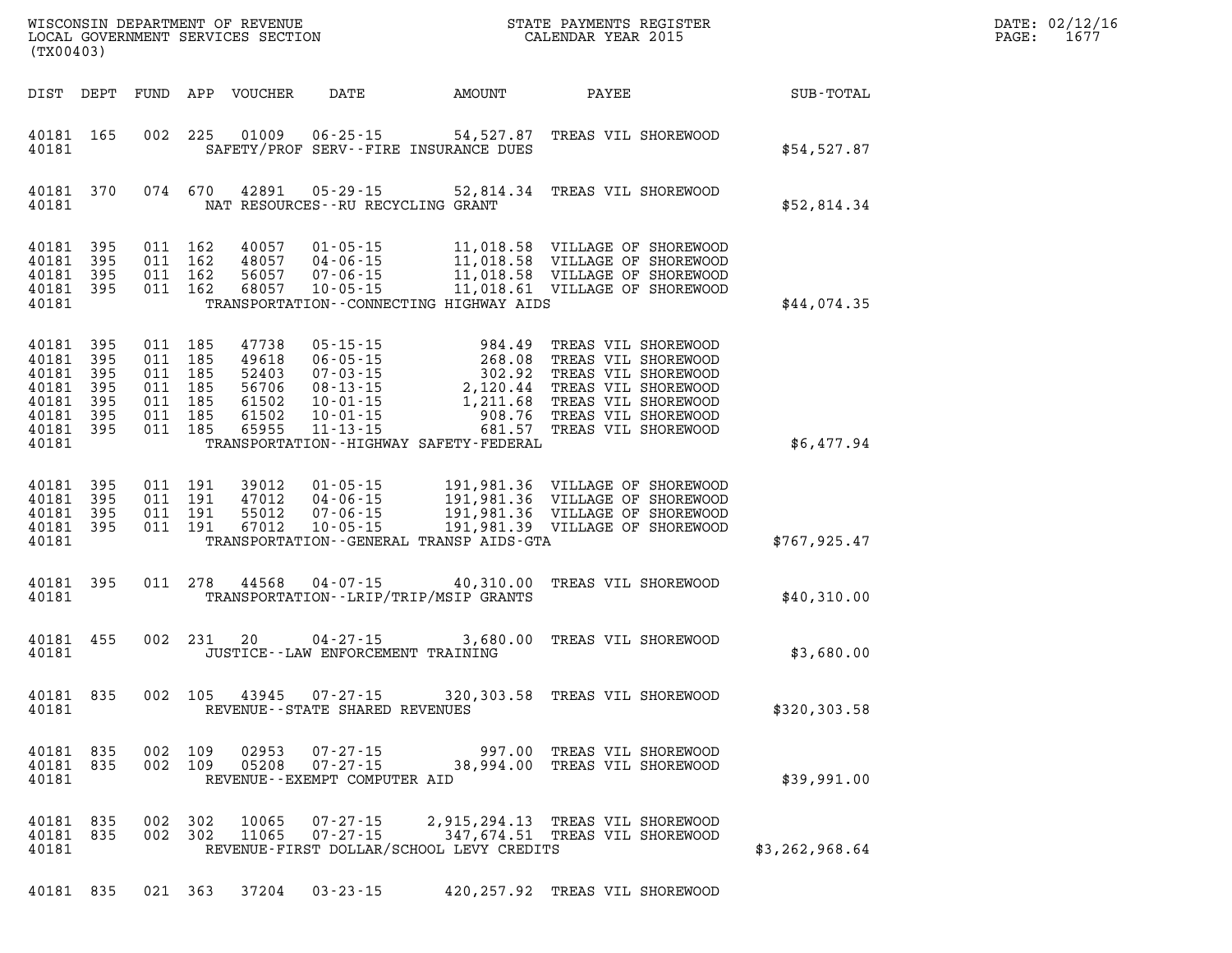| WISCONSIN DEPARTMENT OF REVENUE<br>(TX00403) |      |     | LOCAL GOVERNMENT SERVICES SECTION |                           |        | STATE PAYMENTS REGISTER<br>CALENDAR YEAR 2015 |                | DATE: 02/12/16<br>1678<br>PAGE: |
|----------------------------------------------|------|-----|-----------------------------------|---------------------------|--------|-----------------------------------------------|----------------|---------------------------------|
| DIST<br>DEPT                                 | FUND | APP | <b>VOUCHER</b>                    | DATE                      | AMOUNT | PAYEE                                         | SUB-TOTAL      |                                 |
| 40181                                        |      |     |                                   | REVENUE--LOTTERY CREDIT - |        |                                               | \$420,257.92   |                                 |
| 40181<br>DISTRICT TOTAL APPROPRIATIONS       |      |     |                                   |                           |        |                                               | \$5,013,331.11 |                                 |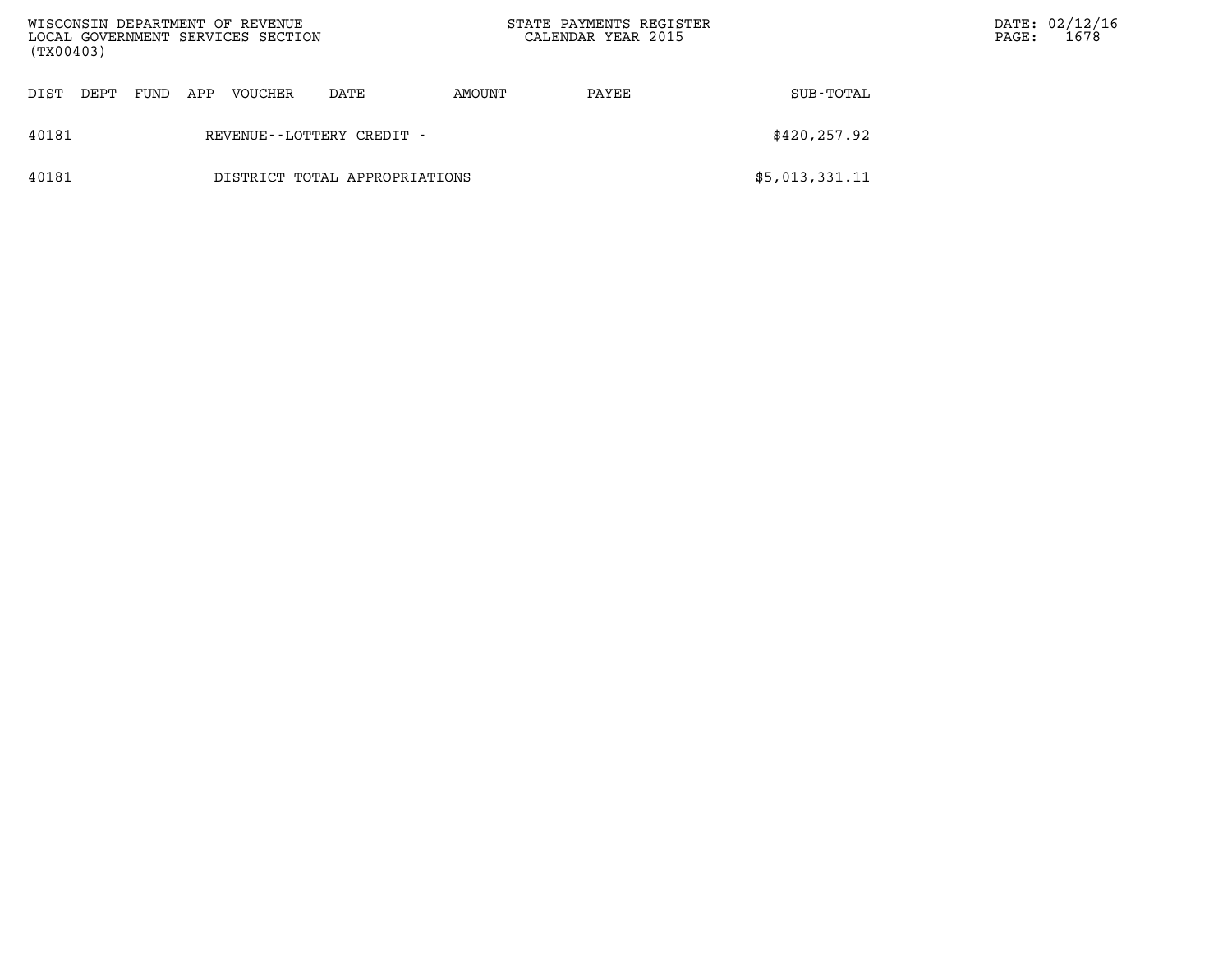| (TX00403)                                         |                       |                                          |         | WISCONSIN DEPARTMENT OF REVENUE<br>LOCAL GOVERNMENT SERVICES SECTION |                                                            | STATE PAYMENTS REGIS'<br>CALENDAR YEAR 2015                                    | STATE PAYMENTS REGISTER |                                                                                                                                                                                                                                                                                                                                                                         |                | PAGE: | DATE: 02/12/16<br>1679 |
|---------------------------------------------------|-----------------------|------------------------------------------|---------|----------------------------------------------------------------------|------------------------------------------------------------|--------------------------------------------------------------------------------|-------------------------|-------------------------------------------------------------------------------------------------------------------------------------------------------------------------------------------------------------------------------------------------------------------------------------------------------------------------------------------------------------------------|----------------|-------|------------------------|
|                                                   |                       |                                          |         | DIST DEPT FUND APP VOUCHER                                           | DATE                                                       | AMOUNT                                                                         | PAYEE                   |                                                                                                                                                                                                                                                                                                                                                                         | SUB-TOTAL      |       |                        |
| 40191 165<br>40191                                |                       |                                          | 002 225 | 01010                                                                | SAFETY/PROF SERV--FIRE INSURANCE DUES                      |                                                                                |                         | 06-25-15 13,569.11 TREAS VIL WEST MILWAUKEE                                                                                                                                                                                                                                                                                                                             | \$13,569.11    |       |                        |
| 40191 370<br>40191                                |                       |                                          |         | 074 670 42892                                                        | NAT RESOURCES - - RU RECYCLING GRANT                       | 05-29-15 15,045.08 TREAS VIL WEST MILWAUKEE                                    |                         |                                                                                                                                                                                                                                                                                                                                                                         | \$15,045.08    |       |                        |
| 40191<br>40191<br>40191<br>40191 395<br>40191     | 395<br>- 395<br>- 395 | 011 162<br>011 162<br>011 162<br>011 162 |         |                                                                      |                                                            | TRANSPORTATION -- CONNECTING HIGHWAY AIDS                                      |                         | $\begin{tabular}{lllllllllllllllllllll} \multicolumn{4}{c}{40058} & 01\hbox{-}05\hbox{-}15 & 6\hbox{-}023.53 & \texttt{VILLAGE} & \texttt{OF WEST} & \texttt{MLWAUKEE} \\ 48058 & 04\hbox{-}06\hbox{-}15 & 6\hbox{-}023.53 & \texttt{VILLAGE} & \texttt{OF WEST} & \texttt{MLWAUKEE} \\ 56058 & 07\hbox{-}06\hbox{-}15 & 6\hbox{-}023.53 & \texttt{VILLAGE} & \texttt{$ | \$24,094.12    |       |                        |
| 40191 395<br>40191<br>40191<br>40191 395<br>40191 | 395<br>395            | 011 185<br>011 185<br>011 185<br>011 185 |         | 58558<br>58558<br>61779<br>67636                                     | 09-01-15<br>09-01-15<br>10 - 05 - 15<br>12 - 03 - 15       | TRANSPORTATION - - HIGHWAY SAFETY - FEDERAL                                    |                         | 2,322.36 TREAS VIL WEST MILWAUKEE<br>1,386.96 TREAS VIL WEST MILWAUKEE<br>3,612.56 TREAS VIL WEST MILWAUKEE<br>9,871.93 TREAS VIL WEST MILWAUKEE                                                                                                                                                                                                                        | \$17,193.81    |       |                        |
| 40191 395<br>40191<br>40191<br>40191<br>40191     | 395<br>- 395<br>- 395 | 011 191<br>011 191<br>011 191            | 011 191 | 39013<br>47013<br>55013<br>67013                                     |                                                            | TRANSPORTATION--GENERAL TRANSP AIDS-GTA                                        |                         | $01 - 05 - 15$ 98,962.60 VILLAGE OF WEST MILWAUKEE<br>04-06-15 98,962.60 VILLAGE OF WEST MILWAUKEE<br>07-06-15 98,962.60 VILLAGE OF WEST MILWAUKEE<br>10-05-15 98,962.62 VILLAGE OF WEST MILWAUKEE                                                                                                                                                                      | \$395,850.42   |       |                        |
| 40191 835<br>40191                                |                       |                                          | 002 105 |                                                                      | REVENUE - - STATE SHARED REVENUES                          | 43946 07-27-15 310,532.52 TREAS VIL WEST MILWAUKEE                             |                         |                                                                                                                                                                                                                                                                                                                                                                         | \$310,532.52   |       |                        |
| 40191 835<br>40191 835<br>40191                   |                       | 002 109<br>002 109                       |         | 02954<br>05209                                                       | $07 - 27 - 15$<br>07-27-15<br>REVENUE--EXEMPT COMPUTER AID |                                                                                |                         | 108,899.00 TREAS VIL WEST MILWAUKEE<br>33,895.00 TREAS VIL WEST MILWAUKEE                                                                                                                                                                                                                                                                                               | \$142,794.00   |       |                        |
| 40191 835<br>40191 835<br>40191                   |                       | 002 302<br>002 302                       |         | 10066<br>11066                                                       | 07-27-15<br>$07 - 27 - 15$                                 | 68,423.75 TREAS VIL WEST MILWAUKEE<br>REVENUE-FIRST DOLLAR/SCHOOL LEVY CREDITS |                         | 495,038.95 TREAS VIL WEST MILWAUKEE                                                                                                                                                                                                                                                                                                                                     | \$563,462.70   |       |                        |
| 40191 835<br>40191                                |                       |                                          |         |                                                                      | 021 363 37205 03-23-15<br>REVENUE--LOTTERY CREDIT -        |                                                                                |                         | 63,441.19 TREAS VIL WEST MILWAUKEE                                                                                                                                                                                                                                                                                                                                      | \$63,441.19    |       |                        |
| 40191                                             |                       |                                          |         |                                                                      | DISTRICT TOTAL APPROPRIATIONS                              |                                                                                |                         |                                                                                                                                                                                                                                                                                                                                                                         | \$1,545,982.95 |       |                        |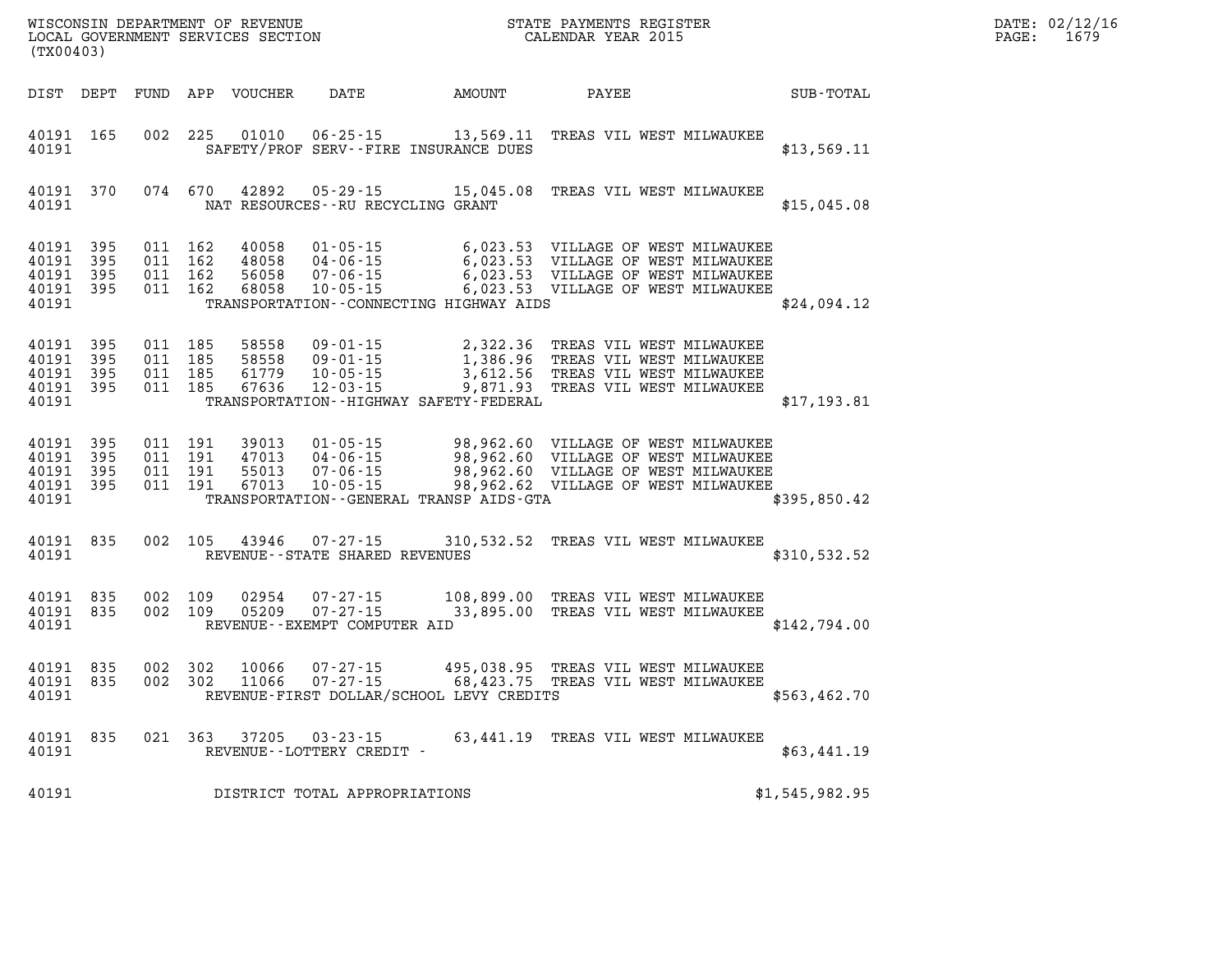| (TX00403)                                             |                  |                                          |         |                |                                                                              |                       | WISCONSIN DEPARTMENT OF REVENUE<br>LOCAL GOVERNMENT SERVICES SECTION FOR THE PAYMENTS REGISTER<br>CALENDAR YEAR 2015                                                                                                             | $\mathbb{R}^n$ | DATE: 02/12/16<br>$\mathtt{PAGE}$ :<br>1680 |
|-------------------------------------------------------|------------------|------------------------------------------|---------|----------------|------------------------------------------------------------------------------|-----------------------|----------------------------------------------------------------------------------------------------------------------------------------------------------------------------------------------------------------------------------|----------------|---------------------------------------------|
|                                                       |                  |                                          |         |                |                                                                              |                       | DIST DEPT FUND APP VOUCHER DATE AMOUNT PAYEE TOTAL                                                                                                                                                                               |                |                                             |
| 40192                                                 | 40192 165        |                                          |         |                | SAFETY/PROF SERV--FIRE INSURANCE DUES                                        |                       | 002 225 01011 06-25-15 70,832.56 TREAS VIL WHITEFISH BAY                                                                                                                                                                         | \$70,832.56    |                                             |
| 40192                                                 |                  |                                          |         |                | NAT RESOURCES--RU RECYCLING GRANT                                            |                       | 40192 370 074 670 42893 05-29-15 63,962.81 TREAS VIL WHITEFISH BAY                                                                                                                                                               | \$63,962.81    |                                             |
| 40192 395<br>40192 395<br>40192<br>40192              | 395<br>40192 395 | 011 162<br>011 162                       | 011 162 | 011 162 40059  | TRANSPORTATION--CONNECTING HIGHWAY AIDS                                      |                       | 40059  01-05-15  10,949.22  VILLAGE OF WHITEFISH BAY<br>48059  04-06-15  10,949.22  VILLAGE OF WHITEFISH BAY<br>56059  07-06-15  10,949.22  VILLAGE OF WHITEFISH BAY<br>68059  10-05-15  10,949.25  VILLAGE OF WHITEFISH BAY     | \$43,796.91    |                                             |
| 40192 395<br>40192<br>40192 395<br>40192              | 395<br>40192 395 | 011 185<br>011 185<br>011 185            | 011 185 |                | TRANSPORTATION - - HIGHWAY SAFETY - FEDERAL                                  |                       | 938.40 TREAS VIL WHITEFISH BAY 58692 09-02-15<br>58692 09-02-15 607.92 TREAS VIL WHITEFISH BAY<br>61780 10-05-15 1,233.52 TREAS VIL WHITEFISH BAY<br>67637 12-03-15 938.40 TREAS VIL WHITEFISH BAY                               | \$3,718.24     |                                             |
| 40192 395<br>40192<br>40192 395<br>40192 395<br>40192 | 395              | 011 191<br>011 191<br>011 191<br>011 191 |         |                | TRANSPORTATION - - GENERAL TRANSP AIDS - GTA                                 |                       | 39014  01-05-15  217,242.55  VILLAGE OF WHITEFISH BAY<br>47014  04-06-15  217,242.55  VILLAGE OF WHITEFISH BAY<br>55014  07-06-15  217,242.55  VILLAGE OF WHITEFISH BAY<br>67014  10-05-15  217,242.57  VILLAGE OF WHITEFISH BAY | \$868,970.22   |                                             |
| 40192                                                 | 40192 395        |                                          |         |                | TRANSPORTATION--LRIP/TRIP/MSIP GRANTS                                        |                       | 011 278 43962 03-31-15 45,421.00 TREAS VIL WHITEFISH BAY                                                                                                                                                                         | \$45,421.00    |                                             |
| 40192                                                 | 40192 455        |                                          |         | 002 221 15     | $07 - 21 - 15$<br>JUSTICE -- LAW ENFORCEMENT SERVICES AID                    |                       | 10.00 TREAS VIL WHITEFISH BAY                                                                                                                                                                                                    | \$10.00        |                                             |
| 40192 465<br>40192 465<br>40192                       |                  | 002 305<br>002 305                       |         |                | MILITARY AFFAIRS-EMER MGMT-DISASTER RECO                                     |                       | 00250  09-29-15  67,869.43  TREAS  VIL WHITEFISH BAY<br>01159  02-06-15   15,266.90  TREAS  VIL WHITEFISH BAY                                                                                                                    | \$83,136.33    |                                             |
| 40192<br>40192 465<br>40192                           | 465              | 002 342                                  | 002 342 | 00250<br>01159 | $09 - 29 - 15$<br>$02 - 06 - 15$<br>MILITARY AFFAIRS-EMERGENCY MGMT-FED FUND |                       | 407,216.55 TREAS VIL WHITEFISH BAY<br>91,597.73 TREAS VIL WHITEFISH BAY                                                                                                                                                          | \$498,814.28   |                                             |
| 40192 835<br>40192                                    |                  |                                          | 002 105 |                | 43947 07-27-15<br>REVENUE--STATE SHARED REVENUES                             |                       | 107,448.63 TREAS VIL WHITEFISH BAY                                                                                                                                                                                               | \$107,448.63   |                                             |
| 40192 835<br>40192 835                                |                  | 002 109<br>002 109                       |         | 02955<br>05210 | $07 - 27 - 15$<br>$07 - 27 - 15$                                             | 1,032.00<br>11,837.00 | TREAS VIL WHITEFISH BAY<br>TREAS VIL WHITEFISH BAY                                                                                                                                                                               |                |                                             |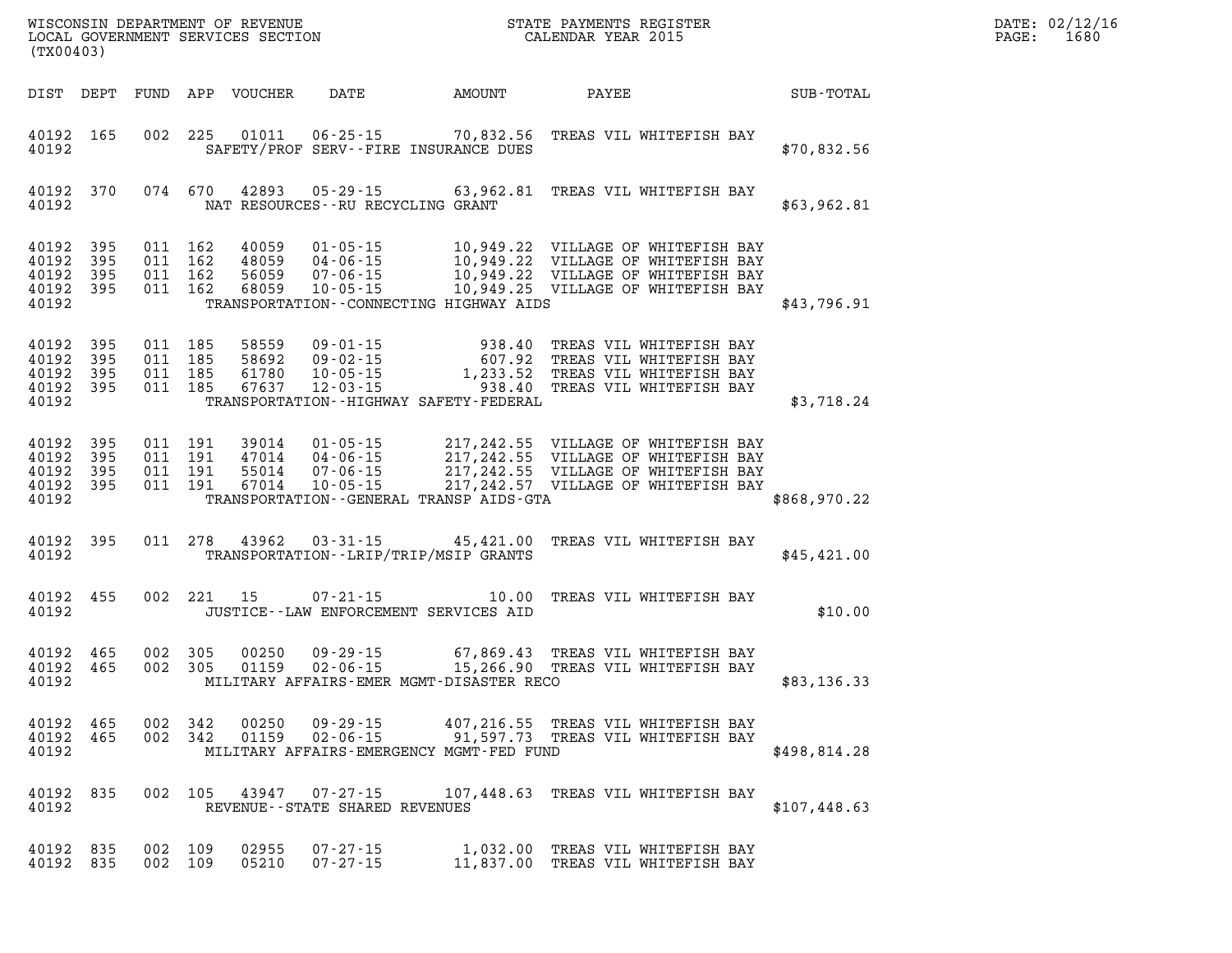| (TX00403)                   |      |            |            | WISCONSIN DEPARTMENT OF REVENUE<br>LOCAL GOVERNMENT SERVICES SECTION |                                          | STATE PAYMENTS REGISTER<br>CALENDAR YEAR 2015                                                                          | $\mathtt{PAGE:}$ | DATE: 02/12/16<br>1681             |                |  |  |
|-----------------------------|------|------------|------------|----------------------------------------------------------------------|------------------------------------------|------------------------------------------------------------------------------------------------------------------------|------------------|------------------------------------|----------------|--|--|
| DIST                        | DEPT | FUND       | APP        | VOUCHER                                                              | DATE                                     | AMOUNT                                                                                                                 | PAYEE            |                                    | SUB-TOTAL      |  |  |
| 40192                       |      |            |            |                                                                      | REVENUE--EXEMPT COMPUTER AID             |                                                                                                                        |                  |                                    | \$12,869.00    |  |  |
| 40192<br>40192 835<br>40192 | 835  | 002<br>002 | 302<br>302 | 10067<br>11067                                                       | 07-27-15<br>07-27-15                     | 3,363,666.42 TREAS VIL WHITEFISH BAY<br>343,497.15 TREAS VIL WHITEFISH BAY<br>REVENUE-FIRST DOLLAR/SCHOOL LEVY CREDITS |                  |                                    | \$3,707,163.57 |  |  |
| 40192 835<br>40192          |      | 021        | 363        | 37206                                                                | 03-23-15<br>REVENUE - - LOTTERY CREDIT - |                                                                                                                        |                  | 537,679.87 TREAS VIL WHITEFISH BAY | \$537,679.87   |  |  |
| 40192                       |      |            |            |                                                                      | DISTRICT TOTAL APPROPRIATIONS            |                                                                                                                        |                  |                                    | \$6,043,823.42 |  |  |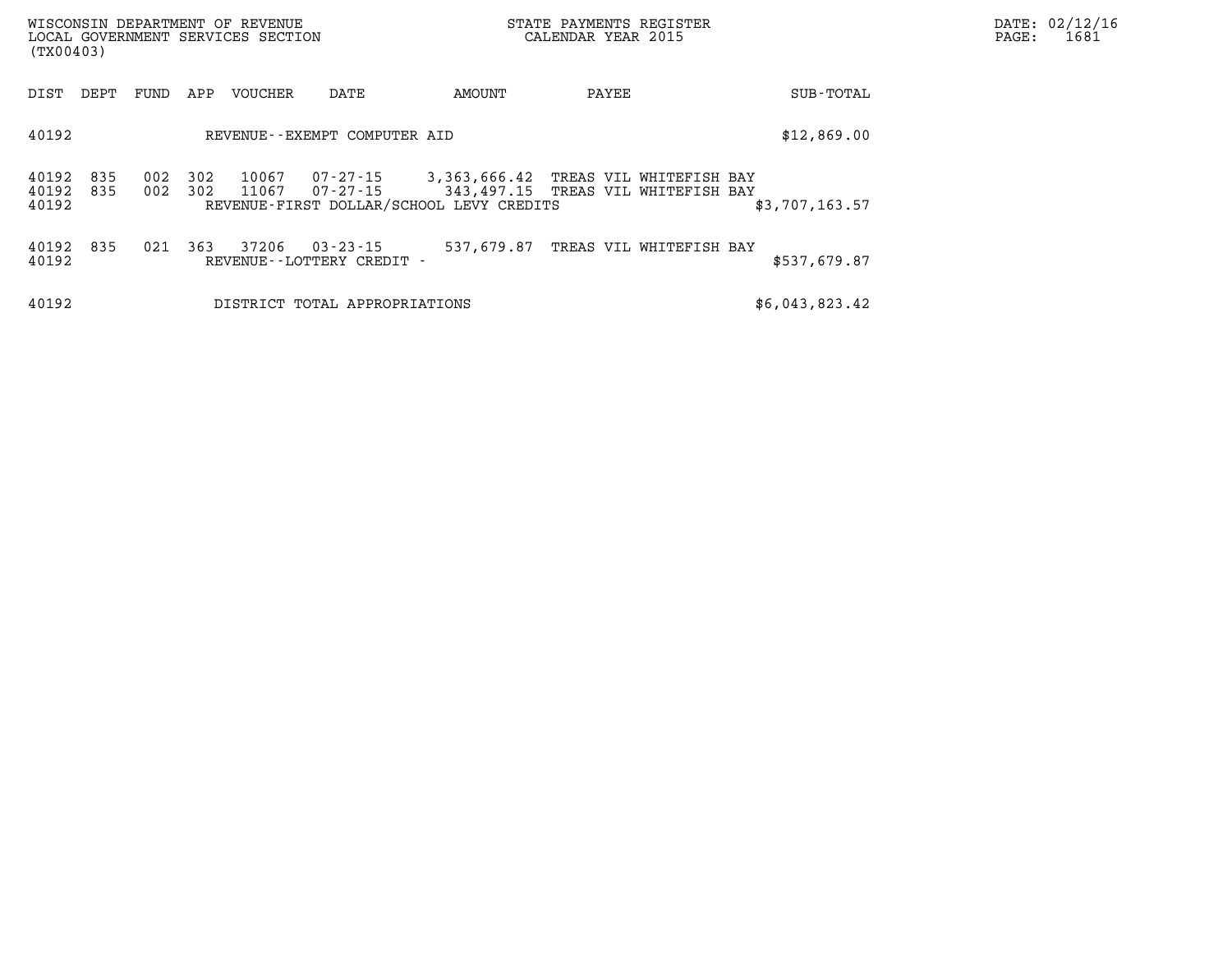| (TX00403)                                                                                                                                                              |                                                                                                       |                                                                                                                                                                   |                                                      |                                                                                                                                                       |                                                                                                                                                                                 |                                                                                                                                                                                                      | STATE PAYMENTS REGISTER                                                                                                                                                                                                                                                                          |               | DATE: 02/12/1<br>PAGE:<br>1682 |
|------------------------------------------------------------------------------------------------------------------------------------------------------------------------|-------------------------------------------------------------------------------------------------------|-------------------------------------------------------------------------------------------------------------------------------------------------------------------|------------------------------------------------------|-------------------------------------------------------------------------------------------------------------------------------------------------------|---------------------------------------------------------------------------------------------------------------------------------------------------------------------------------|------------------------------------------------------------------------------------------------------------------------------------------------------------------------------------------------------|--------------------------------------------------------------------------------------------------------------------------------------------------------------------------------------------------------------------------------------------------------------------------------------------------|---------------|--------------------------------|
|                                                                                                                                                                        |                                                                                                       |                                                                                                                                                                   |                                                      | DIST DEPT FUND APP VOUCHER                                                                                                                            | DATE                                                                                                                                                                            | AMOUNT                                                                                                                                                                                               | PAYEE                                                                                                                                                                                                                                                                                            | SUB-TOTAL     |                                |
| 40211 165<br>40211                                                                                                                                                     |                                                                                                       |                                                                                                                                                                   | 002 225                                              | 01012                                                                                                                                                 |                                                                                                                                                                                 | SAFETY/PROF SERV--FIRE INSURANCE DUES                                                                                                                                                                | 06-25-15 42, 272.83 TREAS CITY CUDAHY                                                                                                                                                                                                                                                            | \$42, 272.83  |                                |
| 40211<br>40211                                                                                                                                                         | 370                                                                                                   |                                                                                                                                                                   | 074 670                                              | 42894                                                                                                                                                 |                                                                                                                                                                                 | NAT RESOURCES--RU RECYCLING GRANT                                                                                                                                                                    | 05-29-15 67,084.22 TREAS CITY CUDAHY                                                                                                                                                                                                                                                             | \$67,084.22   |                                |
| 40211<br>40211<br>40211<br>40211 395<br>40211                                                                                                                          | 395<br>395<br>395                                                                                     | 011 162<br>011 162<br>011 162                                                                                                                                     | 011 162                                              | 40060<br>48060<br>56060<br>68060                                                                                                                      | 01 - 05 - 15<br>04 - 06 - 15<br>07 - 06 - 15<br>$10 - 05 - 15$                                                                                                                  | TRANSPORTATION--CONNECTING HIGHWAY AIDS                                                                                                                                                              | 20,002.68 CITY OF CUDAHY<br>20,002.68 CITY OF CUDAHY<br>20,002.68 CITY OF CUDAHY<br>20,002.71 CITY OF CUDAHY                                                                                                                                                                                     | \$80,010.75   |                                |
| 40211<br>40211<br>40211<br>40211<br>40211<br>40211<br>40211<br>40211<br>40211<br>40211<br>40211<br>40211<br>40211<br>40211<br>40211<br>40211 395<br>40211 395<br>40211 | 395<br>395<br>395<br>395<br>395<br>395<br>395<br>395<br>395<br>395<br>395<br>395<br>395<br>395<br>395 | 011 185<br>011 185<br>011 185<br>011 185<br>011 185<br>011 185<br>011 185<br>011 185<br>011 185<br>011 185<br>011 185<br>011 185<br>011 185<br>011 185<br>011 185 | 011 185<br>011 185                                   | 40308<br>40308<br>41084<br>44170<br>44170<br>46720<br>47739<br>52404<br>57096<br>57195<br>58560<br>58560<br>61503<br>63394<br>65625<br>66590<br>69241 | $12 - 18 - 15$                                                                                                                                                                  | TRANSPORTATION - - HIGHWAY SAFETY - FEDERAL                                                                                                                                                          | 02-23-15<br>02-23-15<br>02-23-15<br>03-02-15<br>1,544.04<br>1,79.07<br>TREAS CITY CUDAHY<br>04-06-15<br>195.60<br>TREAS CITY CUDAHY<br>04-06-15<br>586.80<br>TREAS CITY CUDAHY<br>05-05-15<br>1,279.52<br>TREAS CITY CUDAHY<br>05-17-15<br>1,344.56<br>TREAS CITY<br>15,096.08 TREAS CITY CUDAHY | \$75,161.82   |                                |
| 40211<br>40211<br>40211<br>40211 395<br>40211                                                                                                                          | 395<br>395<br>395                                                                                     | 011 191<br>011 191<br>011 191                                                                                                                                     | 011 191                                              | 39015<br>47015<br>55015<br>67015                                                                                                                      |                                                                                                                                                                                 | 01-05-15 231,585.95 CITY OF CUDAHY<br>04-06-15 231,585.95 CITY OF CUDAHY<br>07-06-15 231,585.95 CITY OF CUDAHY<br>10-05-15 231,585.98 CITY OF CUDAHY<br>TRANSPORTATION - - GENERAL TRANSP AIDS - GTA |                                                                                                                                                                                                                                                                                                  | \$926, 343.83 |                                |
| 40211<br>40211<br>40211<br>40211<br>40211<br>40211<br>40211<br>40211<br>40211                                                                                          | 435<br>435<br>435<br>435<br>435<br>435<br>435<br>435                                                  | 005<br>005<br>005<br>005<br>005<br>005<br>005<br>005                                                                                                              | 000<br>000<br>000<br>000<br>000<br>000<br>000<br>000 | 90511<br>90514<br>90515<br>90517<br>90518<br>90607<br>90609<br>90611                                                                                  | $01 - 01 - 15$<br>$02 - 01 - 15$<br>$03 - 01 - 15$<br>$04 - 01 - 15$<br>$05 - 01 - 15$<br>$10 - 01 - 15$<br>$11 - 02 - 15$<br>$12 - 01 - 15$<br>HEALTH SERVICES--STATE/FED AIDS | 6,014.00<br>5,034.00<br>6,010.00<br>6,290.00<br>6,050.00<br>11,436.00<br>5,195.00<br>2,660.00                                                                                                        | CITY OF CUDAHY<br>CITY OF CUDAHY<br>CITY OF CUDAHY<br>CITY OF CUDAHY<br>CITY OF CUDAHY<br>CITY OF CUDAHY<br>CITY OF CUDAHY<br>CITY OF CUDAHY                                                                                                                                                     | \$48,689.00   |                                |
| 40211 435                                                                                                                                                              |                                                                                                       |                                                                                                                                                                   | 005 162                                              | 01DHS                                                                                                                                                 | $09 - 11 - 15$                                                                                                                                                                  |                                                                                                                                                                                                      | 6,012.01 CUDAHY FIRE DEPT                                                                                                                                                                                                                                                                        |               |                                |

**DATE: 02/12/16<br>PAGE: 1682**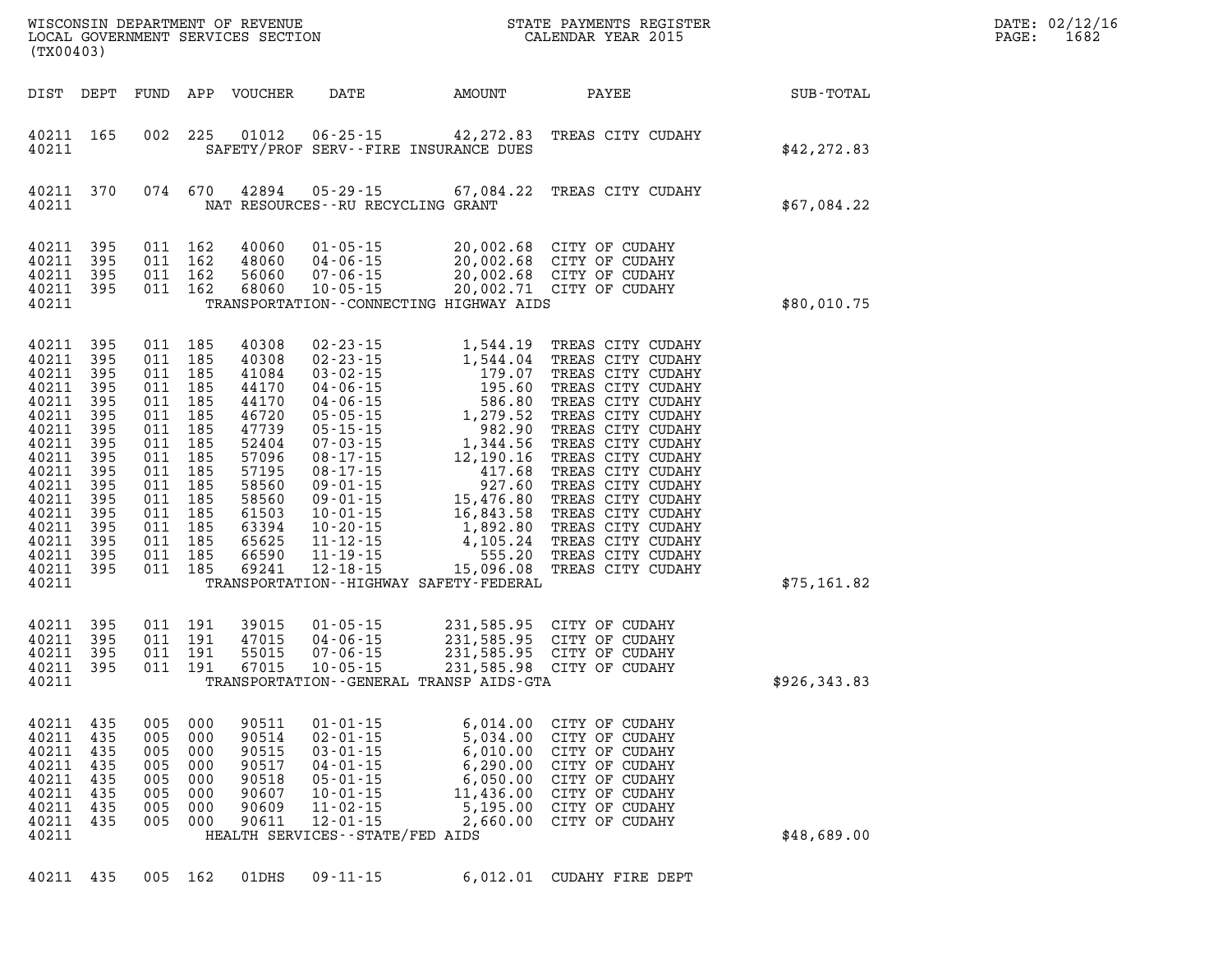| $\mathtt{DATE}$ : | 02/12/16 |
|-------------------|----------|
| PAGE:             | 1683     |

| (TX00403)                             | WISCONSIN DEPARTMENT OF REVENUE<br>LOCAL GOVERNMENT SERVICES SECTION                |                                                                                                                                                 |                   |                |
|---------------------------------------|-------------------------------------------------------------------------------------|-------------------------------------------------------------------------------------------------------------------------------------------------|-------------------|----------------|
| DIST<br>DEPT                          | FUND<br>APP<br>VOUCHER<br>DATE                                                      | AMOUNT                                                                                                                                          | <b>PAYEE</b>      | SUB-TOTAL      |
| 40211                                 | HS--AMBULANCE FUNDING ASSISTANCE GRANTS                                             |                                                                                                                                                 |                   | \$6,012.01     |
| 40211<br>435<br>40211                 | 005<br>163<br>HS--PREPAID MEDICAL TRANSPORT REIMBURSE                               | 01LGS  11-16-15  20,343.38 DHS PREPAID MEDICAL TRANSPORT                                                                                        |                   | \$20,343.38    |
| 40211<br>455<br>40211                 | 002<br>221<br>14<br>JUSTICE -- LAW ENFORCEMENT SERVICES AID                         | $07 - 21 - 15$<br>30.00                                                                                                                         | TREAS CITY CUDAHY | \$30.00        |
| 835<br>40211<br>40211                 | 002<br>105<br>REVENUE - - STATE SHARED REVENUES                                     | 43948  07-27-15  781,610.54  TREAS CITY CUDAHY                                                                                                  |                   | \$781,610.54   |
| 835<br>40211<br>40211<br>835<br>40211 | 002<br>109<br>002<br>109<br>05211<br>REVENUE--EXEMPT COMPUTER AID                   | 02956  07-27-15  36,725.00 TREAS CITY CUDAHY<br>07-27-15 54,082.00 TREAS CITY CUDAHY                                                            |                   | \$90,807.00    |
| 40211<br>835<br>835<br>40211<br>40211 | 002<br>302<br>002<br>302                                                            | 10068  07-27-15  1,785,969.05  TREAS CITY CUDAHY<br>11068  07-27-15  437, 422.37  TREAS CITY CUDAHY<br>REVENUE-FIRST DOLLAR/SCHOOL LEVY CREDITS |                   | \$2,223,391.42 |
| 835<br>40211<br>835<br>40211<br>40211 | 021<br>363<br>021<br>363<br>37207<br>$03 - 23 - 15$<br>REVENUE - - LOTTERY CREDIT - | 537,249.87                                                                                                                                      | TREAS CITY CUDAHY | \$547,715.24   |
| 40211                                 | DISTRICT TOTAL APPROPRIATIONS                                                       |                                                                                                                                                 |                   | \$4,909,472.04 |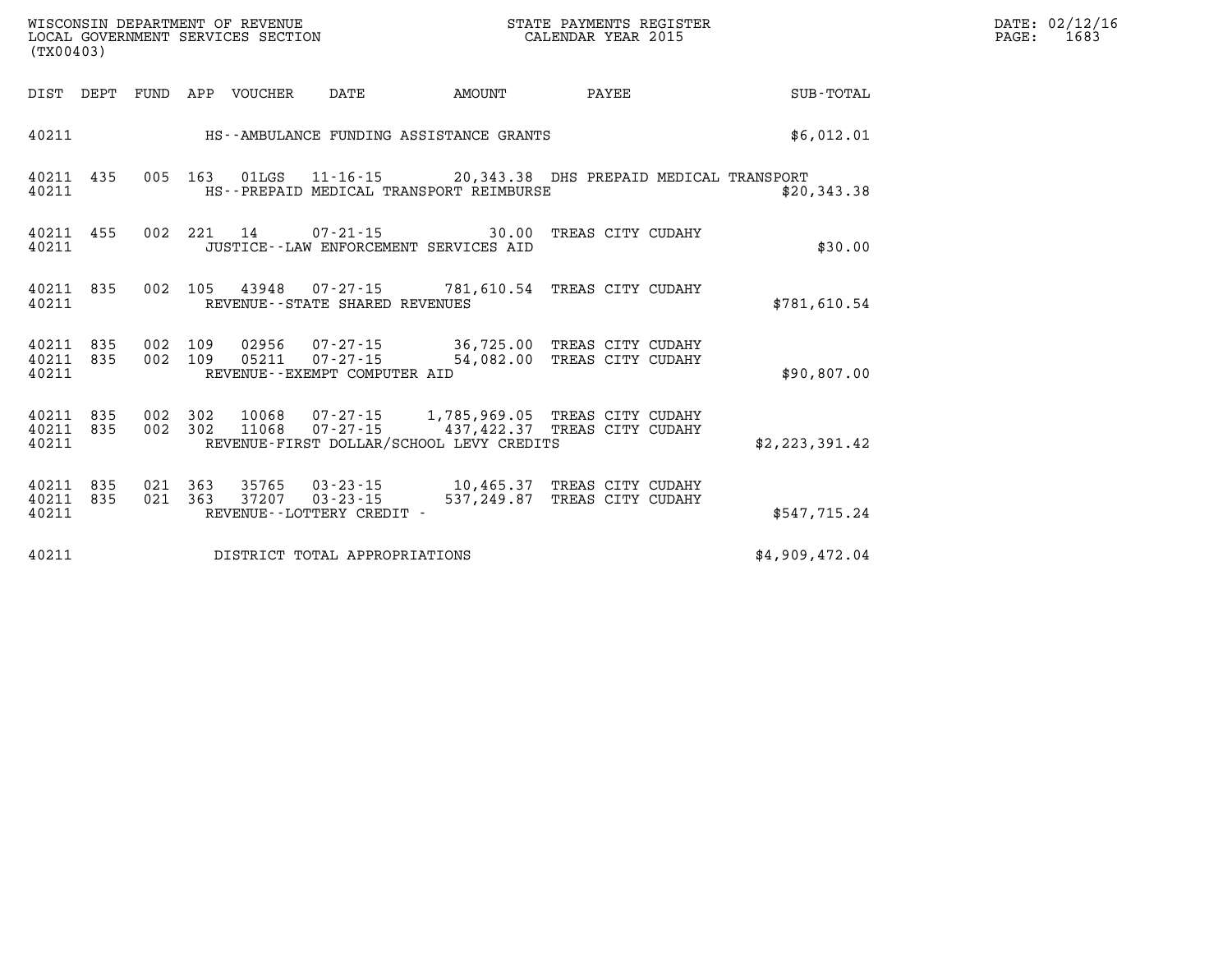| DATE: | 02/12/16 |
|-------|----------|
| PAGE: | 1684     |

| (TX00403)                                                                                                                                                                                                                           |                                                                                                              |                                                     |                                                                                                                                                                              |                                                                                                                                                                                                            |                                                                      | WISCONSIN DEPARTMENT OF REVENUE<br>LOCAL GOVERNMENT SERVICES SECTION FOR THE STATE PAYMENTS REGISTER<br>(TYAQAQQ)                                                                                                                                                             |                                                                                                                          | $\mathbb{R}^n$ | DATE: 02/12/1<br>PAGE:<br>1684 |
|-------------------------------------------------------------------------------------------------------------------------------------------------------------------------------------------------------------------------------------|--------------------------------------------------------------------------------------------------------------|-----------------------------------------------------|------------------------------------------------------------------------------------------------------------------------------------------------------------------------------|------------------------------------------------------------------------------------------------------------------------------------------------------------------------------------------------------------|----------------------------------------------------------------------|-------------------------------------------------------------------------------------------------------------------------------------------------------------------------------------------------------------------------------------------------------------------------------|--------------------------------------------------------------------------------------------------------------------------|----------------|--------------------------------|
|                                                                                                                                                                                                                                     |                                                                                                              |                                                     |                                                                                                                                                                              |                                                                                                                                                                                                            |                                                                      | DIST DEPT FUND APP VOUCHER DATE AMOUNT PAYEE SUB-TOTAL                                                                                                                                                                                                                        |                                                                                                                          |                |                                |
| 40226                                                                                                                                                                                                                               | 40226 165                                                                                                    |                                                     |                                                                                                                                                                              |                                                                                                                                                                                                            |                                                                      | 002 225 01013 06-25-15 130,512.30 TREAS CITY FRANKLIN<br>SAFETY/PROF SERV--FIRE INSURANCE DUES                                                                                                                                                                                |                                                                                                                          | \$130,512.30   |                                |
|                                                                                                                                                                                                                                     |                                                                                                              |                                                     |                                                                                                                                                                              |                                                                                                                                                                                                            |                                                                      | 40226 370 002 503 17643 01-12-15 9,221.55 TREAS CITY FRANKLIN<br>2051.23 CITY SHARE<br>40226 MAT RESOURCES--AIDS IN LIEU OF TAXES                                                                                                                                             | 2051.23 CITY SHARE                                                                                                       | \$9,221.55     |                                |
|                                                                                                                                                                                                                                     | 40226                                                                                                        |                                                     |                                                                                                                                                                              |                                                                                                                                                                                                            | NAT RESOURCES -- RU RECYCLING GRANT                                  | 40226 370 074 670 42895 05-29-15 59,876.75 TREAS CITY FRANKLIN                                                                                                                                                                                                                |                                                                                                                          | \$59,876.75    |                                |
|                                                                                                                                                                                                                                     | 40226                                                                                                        |                                                     |                                                                                                                                                                              |                                                                                                                                                                                                            |                                                                      | 40226 370 074 673 42895 05-29-15 9,314.23 TREAS CITY FRANKLIN<br>NAT RESOURCES--RU CONSOLIDATED GRANT                                                                                                                                                                         |                                                                                                                          | \$9,314.23     |                                |
| 40226<br>40226<br>40226<br>40226<br>40226<br>40226<br>40226<br>40226<br>40226 395<br>40226<br>40226<br>40226<br>40226 395<br>40226<br>40226<br>40226<br>40226 395<br>40226<br>40226 395<br>40226<br>40226 395<br>40226 395<br>40226 | 395<br>395<br>395<br>395<br>395<br>395<br>395<br>395<br>395<br>395<br>395<br>395<br>395<br>395<br>395<br>395 | 011 185<br>011 185<br>011 185<br>011 185<br>011 185 | 011 185<br>011 185<br>011 185<br>011 185<br>011 185<br>011 185<br>011 185<br>011 185<br>011 185<br>011 185<br>011 185<br>011 185<br>011 185<br>011 185<br>011 185<br>011 185 | 38805<br>38805<br>38805<br>44171<br>44171<br>45713<br>47740<br>50154<br>50308<br>52405<br>52405<br>57097<br>57097<br>57097<br>58561<br>58561<br>58561<br>61781<br>61781<br>61781<br>65956<br>011 185 65956 |                                                                      | 02-10-15 909.03 TREAS CITY FRANKLIN 02-10-15 991.47 TREAS CITY FRANKLIN 02-10-15 1,260.94 TREAS CITY FRANKLIN 04-06-15 538.65 TREAS CITY FRANKLIN 04-06-15 538.65 TREAS CITY FRANKLIN 04-22-15 1,645.72 TREAS CITY FRANKLIN 05<br>TRANSPORTATION - - HIGHWAY SAFETY - FEDERAL |                                                                                                                          | \$74,962.52    |                                |
| 40226<br>40226<br>40226<br>40226<br>40226                                                                                                                                                                                           | 395<br>395<br>395<br>-395                                                                                    |                                                     | 011 191<br>011 191<br>011 191<br>011 191                                                                                                                                     | 39016<br>47016<br>55016<br>67016                                                                                                                                                                           | $01 - 05 - 15$<br>$04 - 06 - 15$<br>$07 - 06 - 15$<br>$10 - 05 - 15$ | TRANSPORTATION--GENERAL TRANSP AIDS-GTA                                                                                                                                                                                                                                       | 304,346.52 CITY OF FRANKLIN<br>304,346.52 CITY OF FRANKLIN<br>304,346.52 CITY OF FRANKLIN<br>304,346.52 CITY OF FRANKLIN | \$1,217,386.08 |                                |
| 40226<br>40226                                                                                                                                                                                                                      | 395                                                                                                          |                                                     | 011 278                                                                                                                                                                      | 41681                                                                                                                                                                                                      | $03 - 05 - 15$                                                       | TRANSPORTATION - - LRIP/TRIP/MSIP GRANTS                                                                                                                                                                                                                                      | 67,272.42 TREAS CITY FRANKLIN                                                                                            | \$67,272.42    |                                |

**40226 435 005 000 90515 03-01-15 3,272.00 CITY OF FRANKLIN**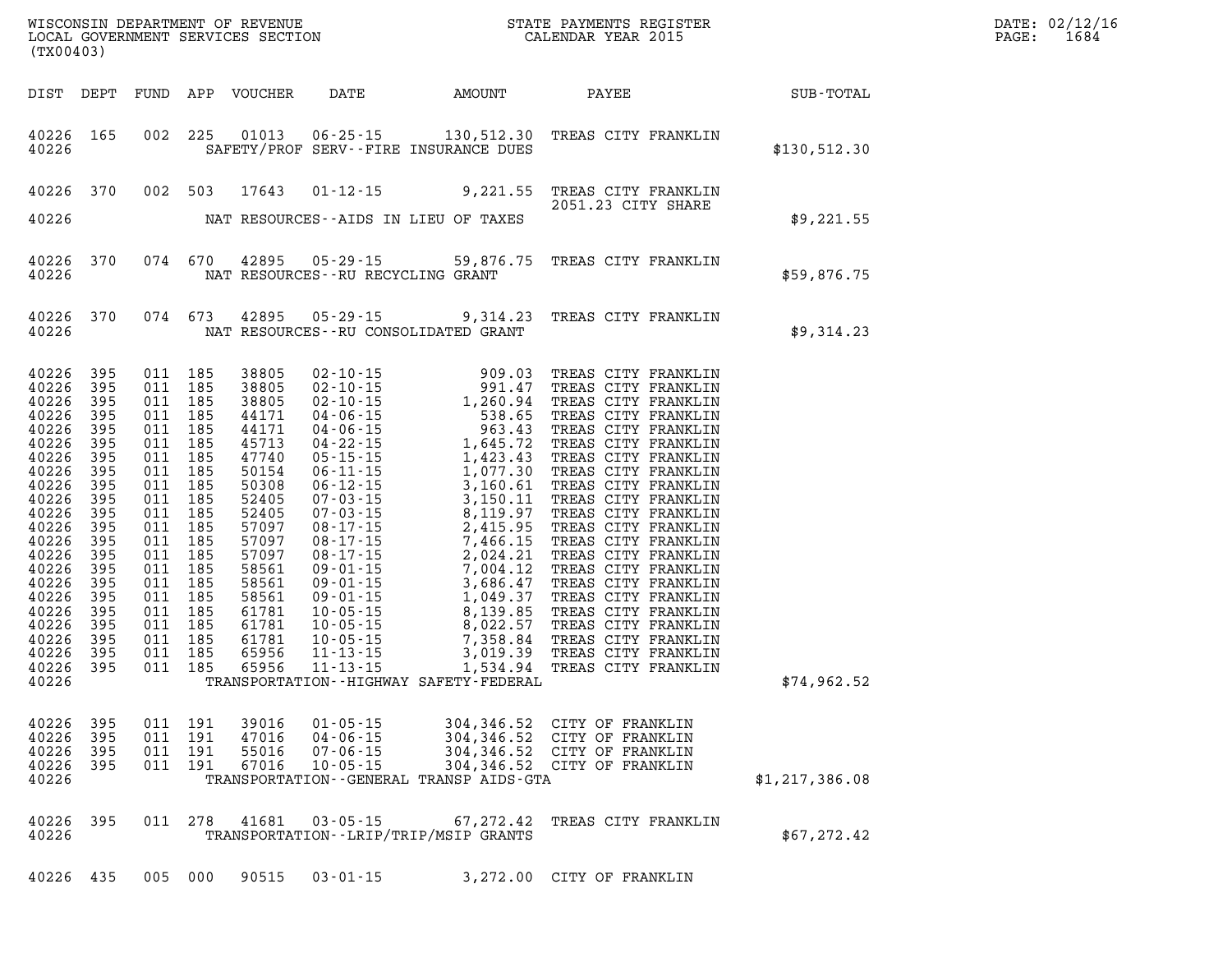| WISCONSIN DEPARTMENT OF REVENUE   | STATE PAYMENTS REGISTER | DATE: 02/12/16 |
|-----------------------------------|-------------------------|----------------|
| LOCAL GOVERNMENT SERVICES SECTION | CALENDAR YEAR 2015      | 1685<br>PAGE:  |

| LOCAL GOVERNMENT SERVICES SECTION<br>(TX00403) |                    |  |                    |                        |                                           |                                          | CALENDAR YEAR 2015                                                                                               |                 | PAGE: | 1685 |
|------------------------------------------------|--------------------|--|--------------------|------------------------|-------------------------------------------|------------------------------------------|------------------------------------------------------------------------------------------------------------------|-----------------|-------|------|
|                                                |                    |  |                    |                        |                                           |                                          | DIST DEPT FUND APP VOUCHER DATE AMOUNT PAYEE PATE SUB-TOTAL                                                      |                 |       |      |
| 40226 435<br>40226 435<br>40226                |                    |  | 005 000            | 90517<br>005 000 90604 | HEALTH SERVICES--STATE/FED AIDS           |                                          | 04-01-15 18,517.00 CITY OF FRANKLIN<br>09-01-15 32,245.00 CITY OF FRANKLIN                                       | \$54,034.00     |       |      |
| 40226 435<br>40226                             |                    |  |                    | 005 163 01LGS          |                                           | HS--PREPAID MEDICAL TRANSPORT REIMBURSE  | 11-16-15 36,455.80 DHS PREPAID MEDICAL TRANSPORT                                                                 | \$36,455.80     |       |      |
| 40226 455<br>40226                             |                    |  |                    | 002 221 14             |                                           | JUSTICE -- LAW ENFORCEMENT SERVICES AID  | 07-21-15 40.00 TREAS CITY FRANKLIN                                                                               | \$40.00         |       |      |
| 40226                                          | 40226 455          |  |                    |                        | JUSTICE - - LAW ENFORCEMENT TRAINING      |                                          | 002 231 11 03-19-15 9,120.00 TREAS CITY FRANKLIN                                                                 | \$9,120.00      |       |      |
| 40226 455<br>40226                             |                    |  |                    |                        | JUSTICE - - TRUANCY PROGRAM - GRANT FUNDS |                                          | 002 251 01013 09-18-15 5,000.00 TREAS CITY FRANKLIN                                                              | \$5,000.00      |       |      |
|                                                | 40226 835<br>40226 |  |                    |                        | REVENUE--STATE SHARED REVENUES            |                                          | 002 105 43949 07-27-15 358,470.58 TREAS CITY FRANKLIN                                                            | \$358,470.58    |       |      |
| 40226 835<br>40226 835<br>40226                |                    |  | 002 109<br>002 109 |                        | REVENUE--EXEMPT COMPUTER AID              |                                          | 02957  07-27-15  589,797.00  TREAS CITY FRANKLIN<br>05212  07-27-15  441,341.00  TREAS CITY FRANKLIN             | \$1,031,138.00  |       |      |
| 40226 835<br>40226 835<br>40226                |                    |  |                    | 002 302 11069          |                                           | REVENUE-FIRST DOLLAR/SCHOOL LEVY CREDITS | 002 302 10069 07-27-15 6,323,989.66 TREAS CITY FRANKLIN<br>002 302 11069 07-27-15 896,729.38 TREAS CITY FRANKLIN | \$7,220,719.04  |       |      |
| 40226 835<br>40226 835<br>40226                |                    |  |                    |                        | REVENUE--LOTTERY CREDIT -                 |                                          | 021 363 35766 03-23-15 10,476.24 TREAS CITY FRANKLIN<br>021 363 37208 03-23-15 1,248,115.46 TREAS CITY FRANKLIN  | \$1,258,591.70  |       |      |
| 40226                                          |                    |  |                    |                        | DISTRICT TOTAL APPROPRIATIONS             |                                          |                                                                                                                  | \$11,542,114.97 |       |      |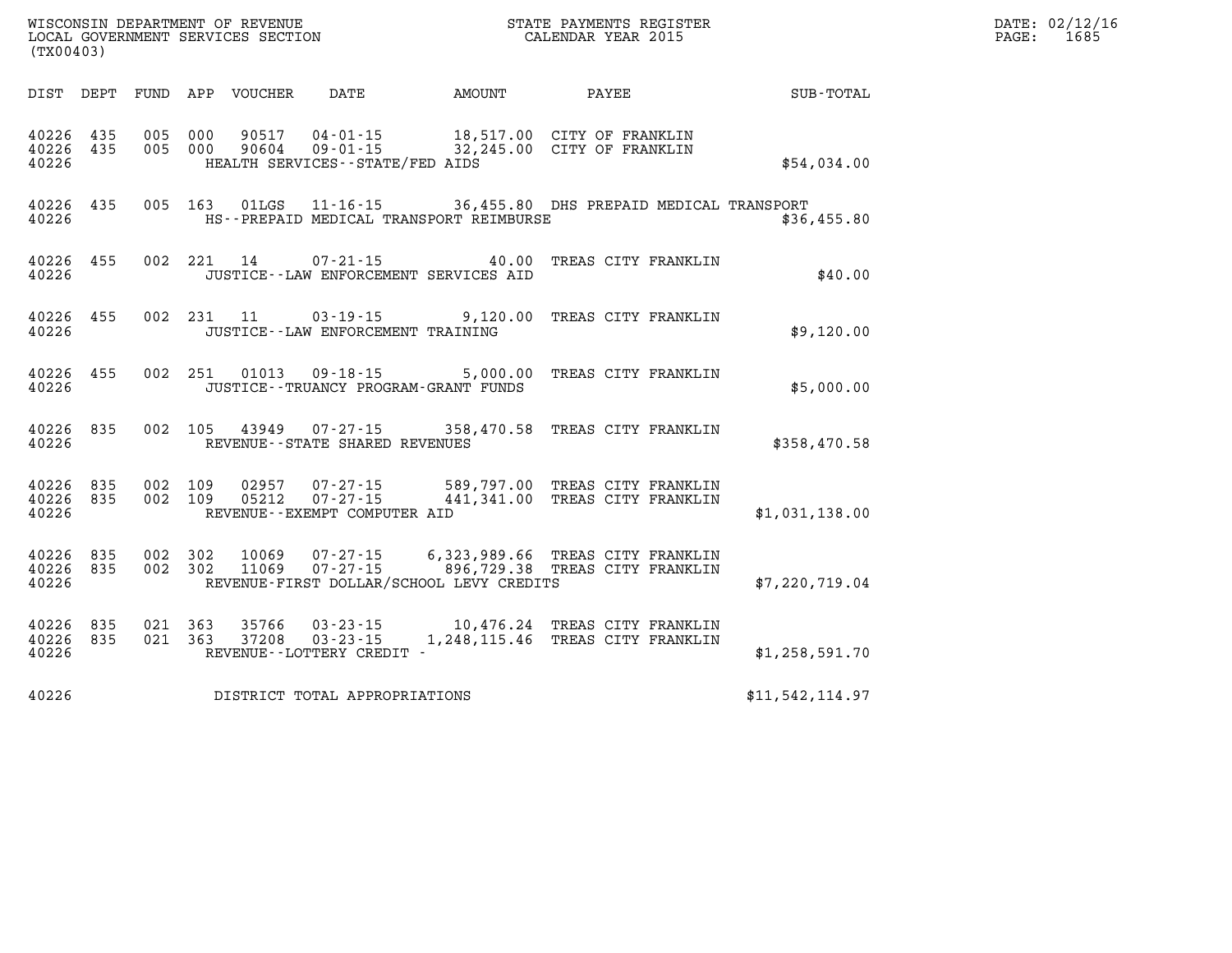| DATE: | 02/12/16 |
|-------|----------|
| PAGE: | 1686     |

| (TX00403)                       |     |                    |                |                                                            |                                              |                                                                                                                                                                                                                                                                                                                                                                   | WISCONSIN DEPARTMENT OF REVENUE<br>LOCAL GOVERNMENT SERVICES SECTION<br>(TYAOAAQ) | DATE: 02/12/1<br>$\mathtt{PAGE:}$<br>1686 |
|---------------------------------|-----|--------------------|----------------|------------------------------------------------------------|----------------------------------------------|-------------------------------------------------------------------------------------------------------------------------------------------------------------------------------------------------------------------------------------------------------------------------------------------------------------------------------------------------------------------|-----------------------------------------------------------------------------------|-------------------------------------------|
|                                 |     |                    |                |                                                            |                                              | DIST DEPT FUND APP VOUCHER DATE AMOUNT PAYEE PAYER SUB-TOTAL                                                                                                                                                                                                                                                                                                      |                                                                                   |                                           |
| 40231 165                       |     |                    |                |                                                            | 40231 SAFETY/PROF SERV--FIRE INSURANCE DUES  | 002 225 01014 06-25-15 66,058.65 TREAS CITY GLENDALE                                                                                                                                                                                                                                                                                                              | \$66,058.65                                                                       |                                           |
| 40231                           |     |                    |                | NAT RESOURCES--RU RECYCLING GRANT                          |                                              | 40231 370 074 670 42896 05-29-15 61,650.68 TREAS CITY GLENDALE                                                                                                                                                                                                                                                                                                    | \$61,650.68                                                                       |                                           |
| 40231                           |     |                    |                |                                                            | NAT RESOURCES--URBAN NON-POINT GRANTS        | 40231 370 095 519 01750 02-03-15 144,979.80 TREAS CITY GLENDALE                                                                                                                                                                                                                                                                                                   | \$144,979.80                                                                      |                                           |
| 40231                           |     |                    |                |                                                            | TRANSPORTATION - CONNECTING HIGHWAY AIDS     | 40231 395 011 162 40061 01-05-15 14,250.64 CITY OF GLENDALE<br>40231 395 011 162 48061 04-06-15 14,250.64 CITY OF GLENDALE<br>40231 395 011 162 56061 07-06-15 14,250.64 CITY OF GLENDALE<br>40231 395 011 162 68061 10-05-15 14,250.66                                                                                                                           | \$57,002.58                                                                       |                                           |
|                                 |     |                    |                |                                                            |                                              | $\begin{array}{cccccccc} 4\,0\,2\,3\,1 & 39\,5 & 0\,1\,1 & 19\,1 & 39\,0\,17 & 0\,1\cdot\,0\,5\cdot\,15 & 259\,,2\,3\,3\cdot\,59 & \text{CITY OF GLENDALE} \\ 4\,0\,2\,3\,1 & 39\,5 & 0\,1\,1 & 19\,1 & 4\,7\,0\,17 & 0\,4\cdot\,0\,6\cdot\,15 & 259\,,2\,3\,3\cdot\,59 & \text{CITY OF GLENDALE} \\ 4\,0\,2$<br>40231 TRANSPORTATION - GENERAL TRANSP AIDS - GTA | \$1,036,934.37                                                                    |                                           |
|                                 |     |                    |                |                                                            |                                              | 40231 395 011 278 39183 02-10-15 53,623.00 TREAS CITY GLENDALE<br>40231 TRANSPORTATION - LRIP/TRIP/MSIP GRANTS                                                                                                                                                                                                                                                    | \$53,623.00                                                                       |                                           |
|                                 |     |                    |                |                                                            | 40231 JUSTICE - LAW ENFORCEMENT SERVICES AID | 40231 455 002 221 14 07-21-15 10.00 TREAS CITY GLENDALE                                                                                                                                                                                                                                                                                                           | \$10.00                                                                           |                                           |
|                                 |     |                    |                |                                                            | 40231 JUSTICE--LAW ENFORCEMENT TRAINING      | 40231 455 002 231 11 03-19-15 5,920.00 TREAS CITY GLENDALE                                                                                                                                                                                                                                                                                                        | \$5,920.00                                                                        |                                           |
|                                 |     |                    |                |                                                            |                                              | 40231 455 002 241 00883 09-08-15 1,508.21 TREAS CITY GLENDALE                                                                                                                                                                                                                                                                                                     | \$1,508.21                                                                        |                                           |
| 40231 835<br>40231              | 002 | 105                | 43950          | $07 - 27 - 15$<br>REVENUE - - STATE SHARED REVENUES        |                                              | 382,464.19 TREAS CITY GLENDALE                                                                                                                                                                                                                                                                                                                                    | \$382,464.19                                                                      |                                           |
| 40231 835<br>40231 835<br>40231 | 002 | 109<br>002 109     | 02958<br>05213 | 07-27-15<br>$07 - 27 - 15$<br>REVENUE--EXEMPT COMPUTER AID |                                              | 348,803.00 TREAS CITY GLENDALE<br>639,229.00 TREAS CITY GLENDALE                                                                                                                                                                                                                                                                                                  | \$988,032.00                                                                      |                                           |
| 40231 835<br>40231 835          |     | 002 302<br>002 302 | 10070<br>11070 | $07 - 27 - 15$<br>$07 - 27 - 15$                           |                                              | 3,059,596.49 TREAS CITY GLENDALE<br>398,476.46 TREAS CITY GLENDALE                                                                                                                                                                                                                                                                                                |                                                                                   |                                           |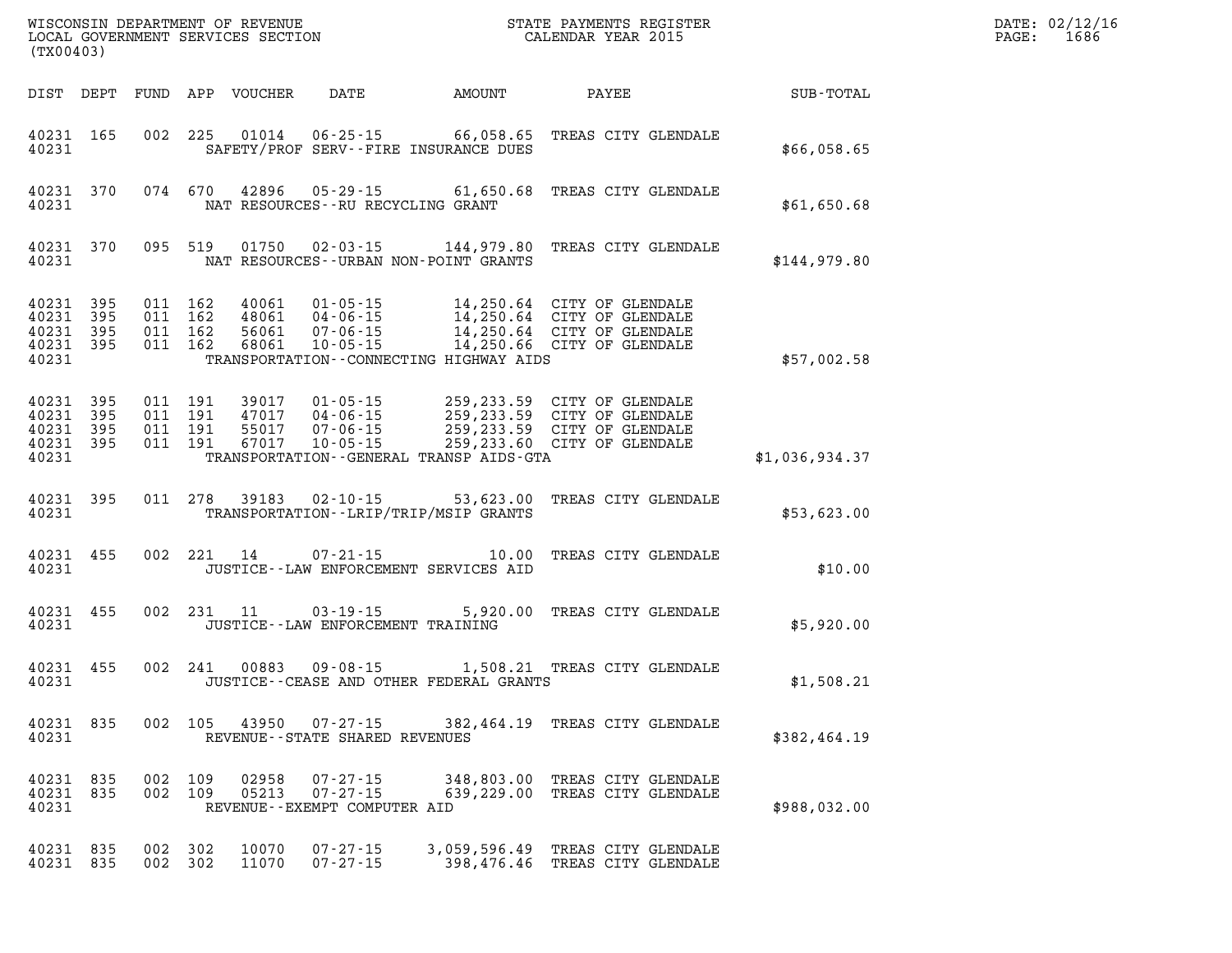| (TX00403)      |      |      |     | WISCONSIN DEPARTMENT OF REVENUE<br>LOCAL GOVERNMENT SERVICES SECTION |                                                    |            | STATE PAYMENTS REGISTER<br>CALENDAR YEAR 2015 | DATE: 02/12/16<br>1687<br>PAGE: |  |
|----------------|------|------|-----|----------------------------------------------------------------------|----------------------------------------------------|------------|-----------------------------------------------|---------------------------------|--|
| DIST           | DEPT | FUND | APP | VOUCHER                                                              | DATE                                               | AMOUNT     | PAYEE                                         | SUB-TOTAL                       |  |
| 40231          |      |      |     |                                                                      | REVENUE-FIRST DOLLAR/SCHOOL LEVY CREDITS           |            |                                               | \$3,458,072.95                  |  |
| 40231<br>40231 | 835  | 002  | 501 | 00003                                                                | 02-02-15<br>DOA-PAYMENT FOR MUNICIPAL SERVICES AID |            | 22,853.38 TREAS CITY GLENDALE                 | \$22,853.38                     |  |
| 40231<br>40231 | 835  | 021  | 363 | 37209                                                                | $03 - 23 - 15$<br>REVENUE - - LOTTERY CREDIT -     | 507,553.58 | TREAS CITY GLENDALE                           | \$507,553.58                    |  |
| 40231          |      |      |     |                                                                      | DISTRICT TOTAL APPROPRIATIONS                      |            |                                               | \$6,786,663.39                  |  |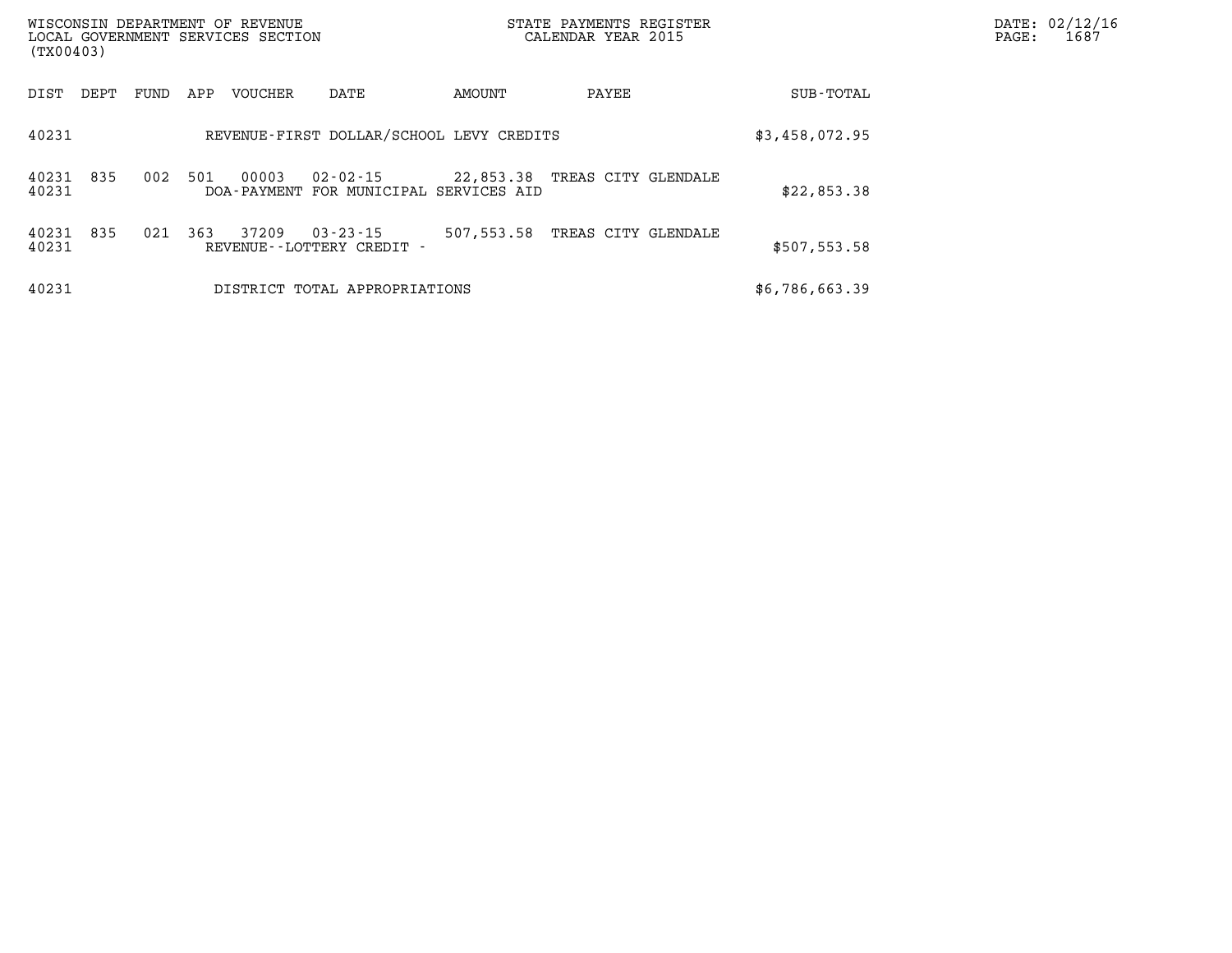| (TX00403)                                                                                      |                                                                                  |                                                                             | WISCONSIN DEPARTMENT OF REVENUE<br>LOCAL GOVERNMENT SERVICES SECTION          |                                                                                                                                                                                                   | N                                                                 | STATE PAYMENTS REGISTER<br>CALENDAR YEAR 2015                                                                                                                                                                                                                              |                | DATE: 02/12/1<br>1688<br>PAGE: |
|------------------------------------------------------------------------------------------------|----------------------------------------------------------------------------------|-----------------------------------------------------------------------------|-------------------------------------------------------------------------------|---------------------------------------------------------------------------------------------------------------------------------------------------------------------------------------------------|-------------------------------------------------------------------|----------------------------------------------------------------------------------------------------------------------------------------------------------------------------------------------------------------------------------------------------------------------------|----------------|--------------------------------|
| DIST DEPT                                                                                      |                                                                                  |                                                                             | FUND APP VOUCHER                                                              | DATE                                                                                                                                                                                              | AMOUNT                                                            | PAYEE                                                                                                                                                                                                                                                                      | SUB-TOTAL      |                                |
| 40236 165<br>40236                                                                             |                                                                                  | 002 225                                                                     | 01015                                                                         |                                                                                                                                                                                                   | $06 - 25 - 15$ 93,759.95<br>SAFETY/PROF SERV--FIRE INSURANCE DUES | TREAS CITY GREENFIELD                                                                                                                                                                                                                                                      | \$93,759.95    |                                |
| 40236<br>40236                                                                                 | 370                                                                              | 074 670                                                                     | 42897                                                                         | NAT RESOURCES--RU RECYCLING GRANT                                                                                                                                                                 |                                                                   | 05-29-15 114,963.13 TREAS CITY GREENFIELD                                                                                                                                                                                                                                  | \$114, 963.13  |                                |
| 40236<br>40236                                                                                 | 370                                                                              | 074 673                                                                     | 42897                                                                         |                                                                                                                                                                                                   | NAT RESOURCES - - RU CONSOLIDATED GRANT                           | 05-29-15 9,571.21 TREAS CITY GREENFIELD                                                                                                                                                                                                                                    | \$9,571.21     |                                |
| 40236<br>40236<br>40236<br>40236<br>40236<br>40236<br>40236 395<br>40236                       | 395<br>395<br>395<br>395<br>395<br>395                                           | 011 185<br>011 185<br>011 185<br>011 185<br>011 185<br>011 185<br>011 185   | 45797<br>50155<br>52406<br>57098<br>61504<br>65626<br>65957                   | $04 - 23 - 15$<br>$06 - 11 - 15$<br>$07 - 03 - 15$<br>$08 - 17 - 15$<br>$10 - 01 - 15$<br>$11 - 12 - 15$<br>$11 - 13 - 15$                                                                        | TRANSPORTATION - - HIGHWAY SAFETY - FEDERAL                       | 2,527.07 TREAS CITY GREENFIELD<br>3,436.54 TREAS CITY GREENFIELD<br>1,308.62 TREAS CITY GREENFIELD<br>1,241.91 TREAS CITY GREENFIELD<br>512.64 TREAS CITY GREENFIELD<br>1,069.28 TREAS CITY GREENFIELD<br>1,069.28 TREAS CITY GREENFIELD<br>7,804.42 TREAS CITY GREENFIELD | \$17,900.48    |                                |
| 40236<br>40236<br>40236<br>40236 395<br>40236                                                  | 395<br>395<br>395                                                                | 011 191<br>011 191<br>011 191<br>011 191                                    | 39018<br>47018<br>55018<br>67018                                              | $01 - 05 - 15$<br>$04 - 06 - 15$<br>$07 - 06 - 15$<br>$10 - 05 - 15$                                                                                                                              | TRANSPORTATION--GENERAL TRANSP AIDS-GTA                           | 417,507.51 CITY OF GREENFIELD<br>417,507.51 CITY OF GREENFIELD<br>417,507.51 CITY OF GREENFIELD<br>417,507.52 CITY OF GREENFIELD                                                                                                                                           | \$1,670,030.05 |                                |
| 40236 395<br>40236                                                                             |                                                                                  | 011 562                                                                     | 47894<br>TRANSPORTATION--                                                     | $05 - 18 - 15$                                                                                                                                                                                    |                                                                   | 539.28 TREAS CITY GREENFIELD                                                                                                                                                                                                                                               | \$539.28       |                                |
| 40236<br>40236<br>40236<br>40236<br>40236<br>40236<br>40236<br>40236 435<br>40236 435<br>40236 | 435<br>435<br>435<br>005<br>435<br>435<br>005<br>435<br>435<br>005<br>005<br>005 | 005 000<br>005 000<br>000<br>005 000<br>000<br>005 000<br>000<br>000<br>000 | 90515<br>90518<br>90519<br>90601<br>90604<br>90607<br>90609<br>90611<br>90612 | $03 - 01 - 15$<br>$05 - 01 - 15$<br>$06 - 01 - 15$<br>$08 - 01 - 15$<br>$09 - 01 - 15$<br>$10 - 01 - 15$<br>$11 - 02 - 15$<br>$12 - 01 - 15$<br>$12 - 15 - 15$<br>HEALTH SERVICES--STATE/FED AIDS | 8,477.00<br>2,738.00<br>420.00                                    | 19,621.00 CITY OF GREENFIELD<br>4,698.00 CITY OF GREENFIELD<br>33,729.00 CITY OF GREENFIELD<br>575.00 CITY OF GREENFIELD<br>CITY OF GREENFIELD<br>CITY OF GREENFIELD<br>CITY OF GREENFIELD<br>4,296.00 CITY OF GREENFIELD<br>12,861.00 CITY OF GREENFIELD                  | \$87,415.00    |                                |
| 40236 435<br>40236                                                                             |                                                                                  |                                                                             |                                                                               |                                                                                                                                                                                                   | HS--AMBULANCE FUNDING ASSISTANCE GRANTS                           | 005 162 01DHS 09-11-15 7,643.03 GREENFIELD FIRE DEPT                                                                                                                                                                                                                       | \$7,643.03     |                                |
| 40236 435<br>40236                                                                             |                                                                                  |                                                                             |                                                                               |                                                                                                                                                                                                   | HS--PREPAID MEDICAL TRANSPORT REIMBURSE                           | 005 163 01LGS 11-16-15 51,524.97 DHS PREPAID MEDICAL TRANSPORT                                                                                                                                                                                                             | \$51,524.97    |                                |
|                                                                                                |                                                                                  |                                                                             | 40236 455 002 221 14 07-21-15                                                 |                                                                                                                                                                                                   |                                                                   | 30.00 TREAS CITY GREENFIELD                                                                                                                                                                                                                                                |                |                                |

**DATE: 02/12/16<br>PAGE: 1688**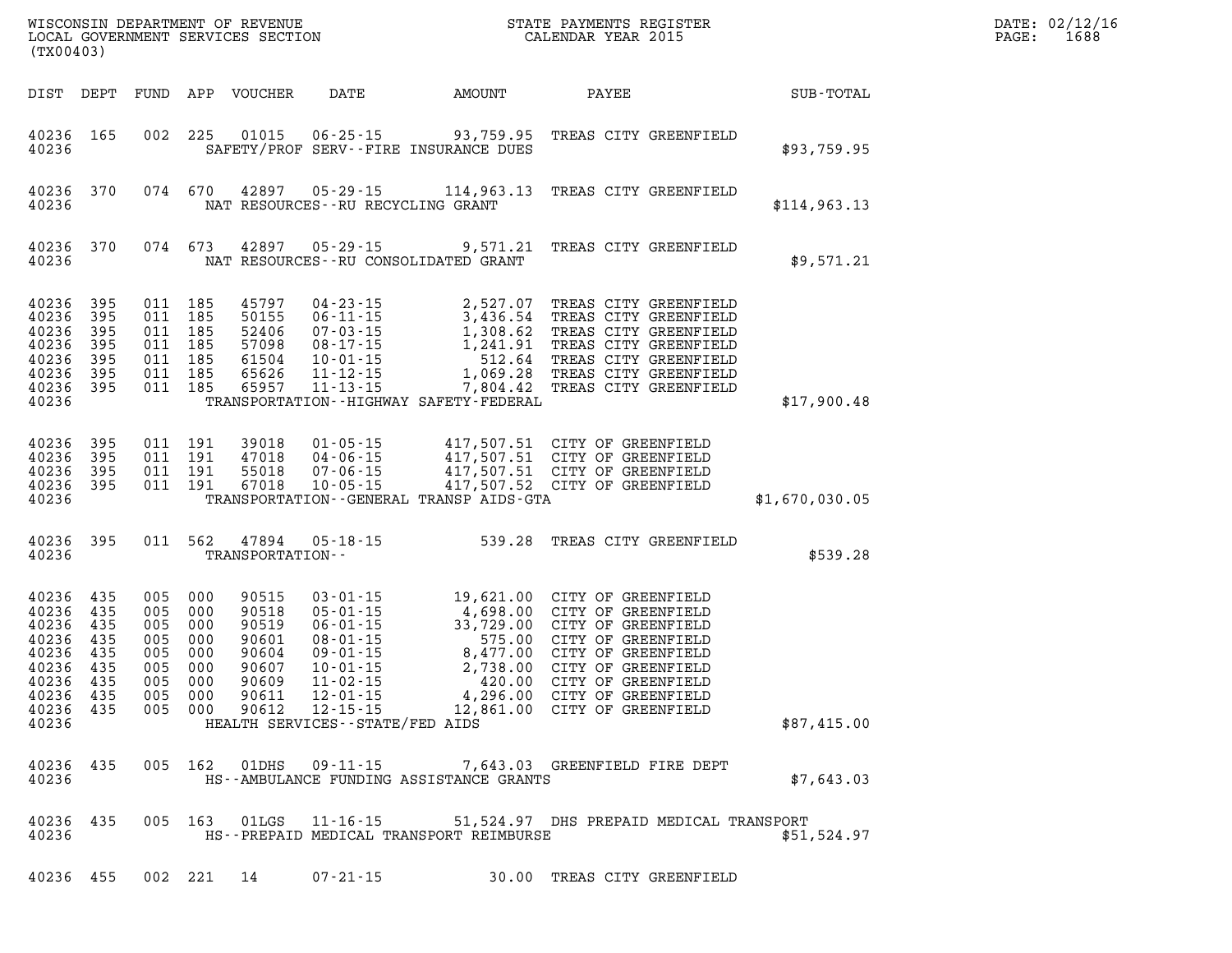| (TX00403)                        |                   |                   |                   |                      |                                                                                            |                                                                        |       |                                                                         |                   |
|----------------------------------|-------------------|-------------------|-------------------|----------------------|--------------------------------------------------------------------------------------------|------------------------------------------------------------------------|-------|-------------------------------------------------------------------------|-------------------|
| DIST                             | DEPT              | FUND              | APP               | VOUCHER              | DATE                                                                                       | AMOUNT                                                                 | PAYEE |                                                                         | SUB-TOTAL         |
| 40236                            |                   |                   |                   |                      |                                                                                            | JUSTICE -- LAW ENFORCEMENT SERVICES AID                                |       |                                                                         | \$30.00           |
| 40236<br>40236<br>40236<br>40236 | 455<br>455<br>455 | 002<br>002<br>002 | 231<br>231<br>231 | 00204<br>07179<br>20 | $07 - 29 - 15$<br>$07 - 02 - 15$<br>$04 - 27 - 15$<br>JUSTICE - - LAW ENFORCEMENT TRAINING | 6,200.00<br>5,985.00<br>7,840.00                                       |       | TREAS CITY GREENFIELD<br>TREAS CITY GREENFIELD<br>TREAS CITY GREENFIELD | \$20,025.00       |
| 40236<br>40236<br>40236          | 455<br>455        | 002<br>002        | 241<br>241        | 03856<br>07184       | $01 - 22 - 15$<br>$07 - 02 - 15$                                                           | 1,020.89<br>799.80<br>JUSTICE -- CEASE AND OTHER FEDERAL GRANTS        |       | TREAS CITY GREENFIELD<br>TREAS CITY GREENFIELD                          | \$1,820.69        |
| 40236<br>40236                   | 455               | 002               | 251               | 00194                | $07 - 29 - 15$                                                                             | 1,379.16<br>JUSTICE - - TRUANCY PROGRAM - GRANT FUNDS                  |       | TREAS CITY GREENFIELD                                                   | \$1,379.16        |
| 40236<br>40236<br>40236          | 465<br>465        | 002<br>002        | 350<br>350        | 00866<br>01179       | $04 - 10 - 15$<br>$07 - 10 - 15$                                                           | 103,576.39<br>26,220.10<br>MILITARY AFFAIRS--HOMELAND SEC GRANT        |       | TREAS CITY GREENFIELD<br>TREAS CITY GREENFIELD                          | \$129,796.49      |
| 40236<br>40236                   | 835               | 002               | 105               | 43951                | $07 - 27 - 15$<br>REVENUE--STATE SHARED REVENUES                                           | 750,180.60                                                             |       | TREAS CITY GREENFIELD                                                   | \$750,180.60      |
| 40236<br>40236<br>40236          | 835<br>835        | 002<br>002        | 109<br>109        | 02959<br>05214       | $07 - 27 - 15$<br>$07 - 27 - 15$<br>REVENUE - - EXEMPT COMPUTER AID                        | 157,836.00<br>15,570.00                                                |       | TREAS CITY GREENFIELD<br>TREAS CITY GREENFIELD                          | \$173,406.00      |
| 40236<br>40236<br>40236          | 835<br>835        | 002<br>002        | 302<br>302        | 10071<br>11071       | $07 - 27 - 15$<br>$07 - 27 - 15$                                                           | 5,103,156.66<br>818,139.87<br>REVENUE-FIRST DOLLAR/SCHOOL LEVY CREDITS |       | TREAS CITY GREENFIELD<br>TREAS CITY GREENFIELD                          | \$5,921,296.53    |
| 40236<br>40236                   | 835               | 021               | 363               | 37210                | $03 - 23 - 15$<br>REVENUE - - LOTTERY CREDIT -                                             | 1, 184, 718. 18                                                        |       | TREAS CITY GREENFIELD                                                   | \$1,184,718.18    |
| 40236                            |                   |                   |                   |                      | DISTRICT TOTAL APPROPRIATIONS                                                              |                                                                        |       |                                                                         | \$10, 235, 999.75 |

LOCAL GOVERNMENT SERVICES SECTION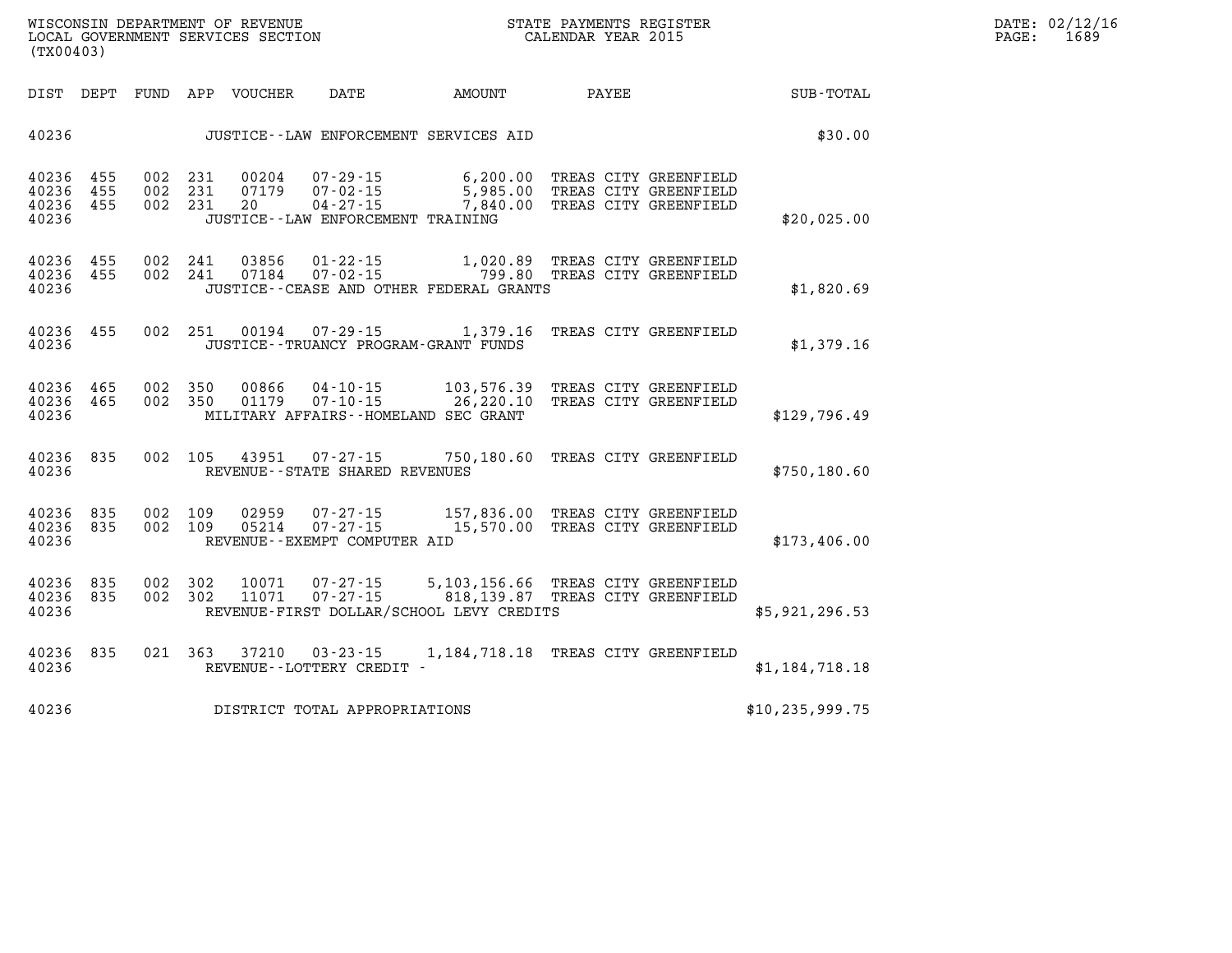| WISCONSIN DEPARTMENT OF REVENUE<br>LOCAL GOVERNMENT SERVICES SECTION<br>(TX00403) |                                                                                                                            |                                                                                         |                                                                                         | STATE PAYMENTS REGISTER<br>CALENDAR YEAR 2015                                           |                                                                                                                   |                                                                                                                                                                                                                                        | DATE: 02/12/1<br>1690<br>PAGE:                                                                                                                                                                                                                                                                        |       |                                                                                                                                                                                                                                                                      |                    |  |
|-----------------------------------------------------------------------------------|----------------------------------------------------------------------------------------------------------------------------|-----------------------------------------------------------------------------------------|-----------------------------------------------------------------------------------------|-----------------------------------------------------------------------------------------|-------------------------------------------------------------------------------------------------------------------|----------------------------------------------------------------------------------------------------------------------------------------------------------------------------------------------------------------------------------------|-------------------------------------------------------------------------------------------------------------------------------------------------------------------------------------------------------------------------------------------------------------------------------------------------------|-------|----------------------------------------------------------------------------------------------------------------------------------------------------------------------------------------------------------------------------------------------------------------------|--------------------|--|
|                                                                                   | DIST                                                                                                                       | DEPT                                                                                    | FUND                                                                                    |                                                                                         | APP VOUCHER                                                                                                       | DATE                                                                                                                                                                                                                                   | AMOUNT                                                                                                                                                                                                                                                                                                | PAYEE |                                                                                                                                                                                                                                                                      | SUB-TOTAL          |  |
|                                                                                   | 40251<br>40251                                                                                                             | 165                                                                                     | 002                                                                                     | 225                                                                                     | 01016                                                                                                             | $06 - 25 - 15$                                                                                                                                                                                                                         | 1,079,636.08 TREAS CITY MILWAUKEE<br>SAFETY/PROF SERV--FIRE INSURANCE DUES                                                                                                                                                                                                                            |       |                                                                                                                                                                                                                                                                      | \$1,079,636.08     |  |
|                                                                                   | 40251<br>40251                                                                                                             | 255                                                                                     | 002                                                                                     | 127                                                                                     | 43479                                                                                                             | $08 - 10 - 15$                                                                                                                                                                                                                         | PUBLIC INSTRUCT--NATL SCIENCE TEACH ASSN                                                                                                                                                                                                                                                              |       | 700.00 TREAS CITY MILWAUKEE                                                                                                                                                                                                                                          | \$700.00           |  |
|                                                                                   | 40251<br>40251<br>40251<br>40251<br>40251                                                                                  | 255<br>255<br>255<br>255                                                                | 002<br>002<br>002                                                                       | 002 133<br>133<br>133<br>133                                                            | 29871<br>33369<br>40984<br>43480                                                                                  | $05 - 04 - 15$<br>$06 - 08 - 15$<br>$07 - 20 - 15$<br>$08 - 10 - 15$                                                                                                                                                                   | 443.80<br>432.45<br>354.54<br>PUBLIC INSTRUCT--ALCOHOL & OTH DRUG ABUSE                                                                                                                                                                                                                               |       | TREAS CITY MILWAUKEE<br>TREAS CITY MILWAUKEE<br>TREAS CITY MILWAUKEE<br>1,625.52 TREAS CITY MILWAUKEE                                                                                                                                                                | \$2,856.31         |  |
|                                                                                   | 40251<br>40251<br>40251<br>40251<br>40251<br>40251<br>40251<br>40251<br>40251<br>40251<br>40251<br>40251<br>40251<br>40251 | 255<br>255<br>255<br>255<br>255<br>255<br>255<br>255<br>255<br>255<br>255<br>255<br>255 | 002<br>002<br>002<br>002<br>002<br>002<br>002<br>002<br>002<br>002<br>002<br>002<br>002 | 201<br>201<br>201<br>201<br>201<br>201<br>201<br>201<br>201<br>201<br>201<br>201<br>201 | 24897<br>24897<br>24898<br>25789<br>37380<br>37380<br>37381<br>37382<br>37506<br>42142<br>42212<br>45959<br>46031 | $03 - 23 - 15$<br>$03 - 23 - 15$<br>$03 - 23 - 15$<br>$03 - 23 - 15$<br>$06 - 15 - 15$<br>$06 - 15 - 15$<br>$06 - 15 - 15$<br>$06 - 15 - 15$<br>$06 - 15 - 15$<br>$07 - 27 - 15$<br>$07 - 27 - 15$<br>$09 - 21 - 15$<br>$09 - 21 - 15$ | 16,959,589.01<br>83,040,409.99<br>21,027,127.00<br>3,096,178.00<br>3,851,519.98<br>96, 148, 479.02<br>35,461,403.14<br>1,921,514.00<br>4,334,649.00<br>8,645,610.00 TREAS CITY MILWAUKEE<br>221,289.00<br>72,700,954.00 TREAS CITY MILWAUKEE<br>1,858,268.00<br>PUBLIC INSTRUCT--GENERAL EQUALIZATION |       | TREAS CITY MILWAUKEE<br>TREAS CITY MILWAUKEE<br>TREAS CITY MILWAUKEE<br>TREAS CITY MILWAUKEE<br>TREAS CITY MILWAUKEE<br>TREAS CITY MILWAUKEE<br>TREAS CITY MILWAUKEE<br>TREAS CITY MILWAUKEE<br>TREAS CITY MILWAUKEE<br>TREAS CITY MILWAUKEE<br>TREAS CITY MILWAUKEE | \$349, 266, 990.14 |  |
|                                                                                   | 40251<br>40251<br>40251<br>40251<br>40251                                                                                  | 255<br>255<br>255<br>255                                                                | 002<br>002<br>002<br>002                                                                | 202<br>202<br>202<br>202                                                                | 16182<br>18441<br>19852<br>43483                                                                                  | $02 - 02 - 15$<br>$02 - 23 - 15$<br>$03 - 09 - 15$<br>$08 - 10 - 15$                                                                                                                                                                   | 1,390.69<br>4,333.39<br>11,250.00<br>2,091.93<br>PUBLIC INSTRUCTION - - PROGRAM ASSISTANCE                                                                                                                                                                                                            |       | TREAS CITY MILWAUKEE<br>TREAS CITY MILWAUKEE<br>TREAS CITY MILWAUKEE<br>TREAS CITY MILWAUKEE                                                                                                                                                                         | \$19,066.01        |  |
|                                                                                   | 40251<br>40251                                                                                                             | 255                                                                                     | 002                                                                                     | 204                                                                                     | 37379                                                                                                             | $06 - 15 - 15$                                                                                                                                                                                                                         | 50,354.00<br>PUBLIC INSTRUCTION - - PROGRAM GRANTS                                                                                                                                                                                                                                                    |       | TREAS CITY MILWAUKEE                                                                                                                                                                                                                                                 | \$50,354.00        |  |
|                                                                                   | 40251<br>40251<br>40251<br>40251<br>40251                                                                                  | 255<br>255<br>255<br>-255                                                               | 002<br>002<br>002<br>002                                                                | 206<br>206<br>206<br>206                                                                | 13276<br>17213<br>21905<br>33351                                                                                  | $01 - 20 - 15$<br>$02 - 17 - 15$<br>$03 - 16 - 15$<br>$06 - 08 - 15$                                                                                                                                                                   | 8,433,777.00<br>7,901,507.00<br>7,901,507.00<br>13,830,482.00<br>PUBLIC INSTRUCT-HANDICAPPED CHILDREN                                                                                                                                                                                                 |       | TREAS CITY MILWAUKEE<br>TREAS CITY MILWAUKEE<br>TREAS CITY MILWAUKEE<br>TREAS CITY MILWAUKEE                                                                                                                                                                         | \$38,067,273.00    |  |
|                                                                                   | 40251<br>40251                                                                                                             | 255                                                                                     | 002                                                                                     | 207                                                                                     | 17210                                                                                                             | $02 - 17 - 15$                                                                                                                                                                                                                         | 1,742,451.68<br>PUBLIC INSTRUCT - - BILINGUAL/BICULTURAL                                                                                                                                                                                                                                              |       | TREAS CITY MILWAUKEE                                                                                                                                                                                                                                                 | \$1,742,451.68     |  |
|                                                                                   |                                                                                                                            | 40251 255                                                                               |                                                                                         | 002 208                                                                                 | 32354                                                                                                             | $06 - 01 - 15$                                                                                                                                                                                                                         | 408,220.00 TREAS CITY MILWAUKEE                                                                                                                                                                                                                                                                       |       |                                                                                                                                                                                                                                                                      |                    |  |

**DATE: 02/12/16<br>PAGE: 1690**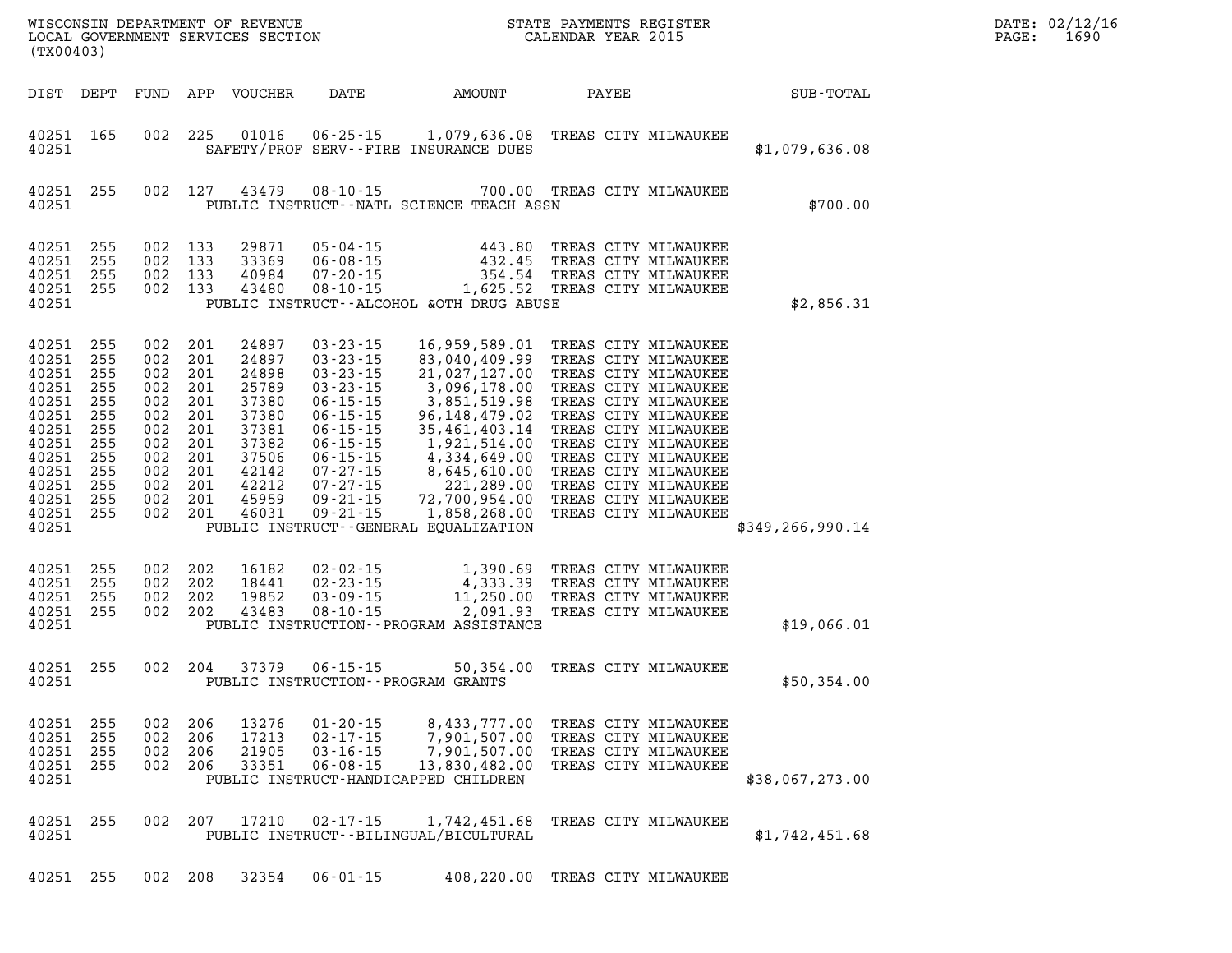| DATE: | 02/12/16 |
|-------|----------|
| PAGE: | 1691     |

|                                                                                                                            | LOCAL GOVERNMENT SERVICES SECTION<br>(TX00403)                                          |                                                                                                         |                                                             |                                                                                                                   |                                                                                                                                                                                       | CALENDAR YEAR 2015                                                                       |  |                                                                                                                                                                                                                                                          | PAGE:           | 1691 |  |
|----------------------------------------------------------------------------------------------------------------------------|-----------------------------------------------------------------------------------------|---------------------------------------------------------------------------------------------------------|-------------------------------------------------------------|-------------------------------------------------------------------------------------------------------------------|---------------------------------------------------------------------------------------------------------------------------------------------------------------------------------------|------------------------------------------------------------------------------------------|--|----------------------------------------------------------------------------------------------------------------------------------------------------------------------------------------------------------------------------------------------------------|-----------------|------|--|
|                                                                                                                            |                                                                                         |                                                                                                         |                                                             |                                                                                                                   | DIST DEPT FUND APP VOUCHER DATE AMOUNT                                                                                                                                                |                                                                                          |  |                                                                                                                                                                                                                                                          | PAYEE SUB-TOTAL |      |  |
|                                                                                                                            |                                                                                         |                                                                                                         |                                                             |                                                                                                                   | 40251 PUBLIC INSTRUCT-SPECIAL TUITION PAYMENTS                                                                                                                                        |                                                                                          |  |                                                                                                                                                                                                                                                          | \$408,220.00    |      |  |
| 40251                                                                                                                      | 40251 255                                                                               |                                                                                                         | 002 209                                                     | 20807                                                                                                             | PUBLIC INSTRUCT--ELDERLY NUTRITION IMPR                                                                                                                                               |                                                                                          |  | 03-09-15 421,315.72 TREAS CITY MILWAUKEE                                                                                                                                                                                                                 | \$421,315.72    |      |  |
| 40251<br>40251                                                                                                             | 40251 255<br>255                                                                        |                                                                                                         | 002 210<br>002 210                                          | 14715<br>37383                                                                                                    | 06-15-15<br>PUBLIC INSTRUCT--PUPIL TRANSPORTATION                                                                                                                                     |                                                                                          |  | 01-26-15 2,269,480.00 TREAS CITY MILWAUKEE<br>06-15-15 117,151.50 TREAS CITY MILWAUKEE                                                                                                                                                                   | \$2,386,631.50  |      |  |
| 40251                                                                                                                      | 40251 255                                                                               |                                                                                                         | 002 215                                                     |                                                                                                                   | 20806  03-09-15  482, 264.30 TREAS CITY MILWAUKEE<br>PUBLIC INSTRUCT--LEARNING READINESS                                                                                              |                                                                                          |  |                                                                                                                                                                                                                                                          | \$482, 264.30   |      |  |
| 40251<br>40251<br>40251<br>40251<br>40251<br>40251<br>40251                                                                | 255<br>255<br>255<br>255<br>255<br>255                                                  | 002 219<br>002 219<br>002 219<br>002 219<br>002 219                                                     | 002 219                                                     | 13277<br>19844<br>27456<br>29851<br>32364<br>40967                                                                | PUBLIC INSTRUCT--PRESCHOOL-GRADE 5 PROG                                                                                                                                               |                                                                                          |  | 01-20-15<br>03-09-15<br>03-09-15<br>04-13-15<br>05-04-15<br>06-01-15<br>07-20-15<br>07-20-15<br>07-20-15<br>07-20-15<br>07-20-15<br>07-20-15<br>07-20-15<br>07-20-15<br>07-20-15<br>07-20-15<br>07-20-15<br>07-20-15<br>07-20-15<br>07-20-15<br>07-20-15 | \$18,357.40     |      |  |
| 40251 255<br>40251                                                                                                         |                                                                                         |                                                                                                         | 002 220                                                     | 40955                                                                                                             | 07-20-15 454,800.00 TREAS CITY MILWAUKEE<br>PUBLIC INSTRUCT--PUPIL ACADEMIC ACHIEVMT                                                                                                  |                                                                                          |  |                                                                                                                                                                                                                                                          | \$454,800.00    |      |  |
| 40251 255<br>40251                                                                                                         |                                                                                         |                                                                                                         | 002 225                                                     | 24895                                                                                                             | 03-23-15 4,775,066.00 TREAS CITY MILWAUKEE<br>PUBLIC INSTRUCT--HEAD START SUPPLEMENT                                                                                                  |                                                                                          |  |                                                                                                                                                                                                                                                          | \$4,775,066.00  |      |  |
| 40251 255<br>40251                                                                                                         |                                                                                         |                                                                                                         | 002 226                                                     | 43950                                                                                                             | PUBLIC INSTRUCT--PEER REVIEW & MENTORING                                                                                                                                              |                                                                                          |  | 08-17-15 25,000.00 TREAS CITY MILWAUKEE                                                                                                                                                                                                                  | \$25,000.00     |      |  |
| 40251<br>40251<br>40251<br>40251<br>40251<br>40251<br>40251<br>40251<br>40251<br>40251<br>40251<br>40251<br>40251<br>40251 | 255<br>255<br>255<br>255<br>255<br>255<br>255<br>255<br>255<br>255<br>255<br>255<br>255 | 002 228<br>002<br>002 228<br>002 228<br>002 228<br>002<br>002<br>002<br>002<br>002<br>002<br>002<br>002 | 228<br>228<br>228<br>228<br>228<br>228<br>228<br>228<br>228 | 14725<br>17225<br>21915<br>26728<br>26729<br>29867<br>29868<br>33364<br>33365<br>40978<br>40979<br>43475<br>43476 | $05 - 04 - 15$<br>$05 - 04 - 15$<br>$06 - 08 - 15$<br>$06 - 08 - 15$<br>$07 - 20 - 15$<br>$07 - 20 - 15$<br>$08 - 10 - 15$<br>$08 - 10 - 15$<br>PUBLIC INSTRUCT--ALCOHOL & DRUG ABUSE | 827.69<br>6,674.30<br>1,647.35<br>2,026.86<br>807.92<br>4,634.90<br>2,996.89<br>3,324.70 |  | TREAS CITY MILWAUKEE<br>TREAS CITY MILWAUKEE<br>TREAS CITY MILWAUKEE<br>TREAS CITY MILWAUKEE<br>TREAS CITY MILWAUKEE<br>TREAS CITY MILWAUKEE<br>TREAS CITY MILWAUKEE                                                                                     | \$47,422.95     |      |  |

WISCONSIN DEPARTMENT OF REVENUE **STATE PAYMENTS REGISTER** 

**40251 255 002 232 14726 01-26-15 131,759.52 TREAS CITY MILWAUKEE**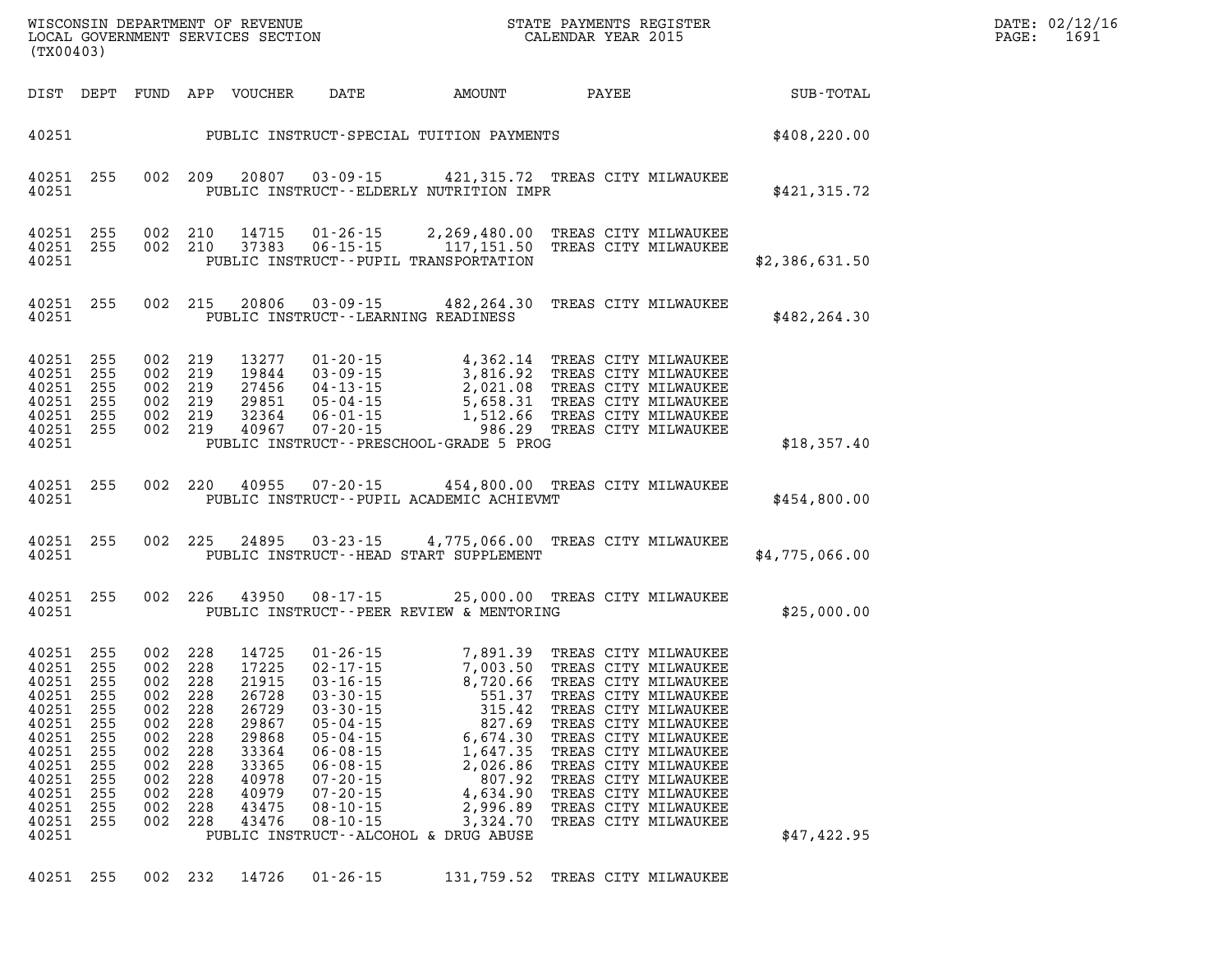| DIST           | DEPT       | FUND APP   |            | VOUCHER        | DATE | AMOUNT                                                                                                                                                                                                                                                              | PAYEE                                        | SUB-TOTAL      |
|----------------|------------|------------|------------|----------------|------|---------------------------------------------------------------------------------------------------------------------------------------------------------------------------------------------------------------------------------------------------------------------|----------------------------------------------|----------------|
|                |            |            |            |                |      |                                                                                                                                                                                                                                                                     |                                              |                |
| 40251          | 255        | 002        | 232        | 14730          |      | 01-26-15 5, 174.63<br>02-17-15 103, 276.14<br>02-17-15 1, 073.72<br>03-16-15 101, 234.97<br>03-16-15 152.80<br>03-30-15 89, 486.85<br>04-06-15 7, 250.35<br>05-04-15 133, 747.47<br>07-20-15 369, 668.08<br>TRUCT--INTERAGENCY PROJ-FED                             | TREAS CITY MILWAUKEE                         |                |
| 40251          | 255        | 002        | 232        | 17224          |      |                                                                                                                                                                                                                                                                     | TREAS CITY MILWAUKEE                         |                |
| 40251          | 255        | 002        | 232        | 17227          |      |                                                                                                                                                                                                                                                                     | TREAS CITY MILWAUKEE                         |                |
| 40251          | 255        | 002        | 232        | 21916          |      |                                                                                                                                                                                                                                                                     | TREAS CITY MILWAUKEE                         |                |
| 40251          | 255        | 002        | 232        | 21919          |      |                                                                                                                                                                                                                                                                     | TREAS CITY MILWAUKEE                         |                |
| 40251          | 255        | 002        | 232        | 26727          |      |                                                                                                                                                                                                                                                                     | TREAS CITY MILWAUKEE                         |                |
| 40251          | 255        | 002        | 232        | 27152          |      |                                                                                                                                                                                                                                                                     | TREAS CITY MILWAUKEE                         |                |
| 40251          | 255        | 002        | 232        | 29866          |      |                                                                                                                                                                                                                                                                     | TREAS CITY MILWAUKEE                         |                |
| 40251          | 255        | 002        | 232        | 33362          |      |                                                                                                                                                                                                                                                                     | TREAS CITY MILWAUKEE                         |                |
| 40251          | 255        | 002        | 232        | 40981          |      |                                                                                                                                                                                                                                                                     | TREAS CITY MILWAUKEE                         |                |
| 40251          | 255        | 002        | 232        | 43477          |      |                                                                                                                                                                                                                                                                     | TREAS CITY MILWAUKEE                         |                |
| 40251          |            |            |            |                |      | PUBLIC INSTRUCT - - INTERAGENCY PROJ-FED                                                                                                                                                                                                                            |                                              | \$1,171,241.31 |
|                |            |            |            |                |      | $\begin{array}{cccc} 01-20-15 & 11, 749.83 \\ 01-20-15 & 1, 672, 566.74 \\ 01-20-15 & 1, 038.00 \\ 01-20-15 & 5, 144, 077.83 \\ 01-20-15 & 210, 628.02 \\ 01-20-15 & 274, 932.64 \\ 01-20-15 & 3, 774, 032.64 \\ 01-20-15 & 3, 774, 032.64 \\ 01-20-15 & 329, 498.$ |                                              |                |
| 40251          | 255        | 002        | 241        | 13274          |      |                                                                                                                                                                                                                                                                     | TREAS CITY MILWAUKEE                         |                |
| 40251          | 255        | 002        | 241        | 13278          |      |                                                                                                                                                                                                                                                                     | TREAS CITY MILWAUKEE                         |                |
| 40251          | 255        | 002        | 241        | 13279          |      |                                                                                                                                                                                                                                                                     | TREAS CITY MILWAUKEE                         |                |
| 40251          | 255        | 002        | 241        | 13280          |      |                                                                                                                                                                                                                                                                     | TREAS CITY MILWAUKEE                         |                |
| 40251          | 255        | 002        | 241        | 13281          |      |                                                                                                                                                                                                                                                                     | TREAS CITY MILWAUKEE                         |                |
| 40251          | 255        | 002        | 241        | 13282          |      |                                                                                                                                                                                                                                                                     | TREAS CITY MILWAUKEE                         |                |
| 40251          | 255        | 002        | 241        | 13283          |      |                                                                                                                                                                                                                                                                     | TREAS CITY MILWAUKEE                         |                |
| 40251          | 255        | 002        | 241        | 14124          |      |                                                                                                                                                                                                                                                                     | TREAS CITY MILWAUKEE                         |                |
| 40251          | 255        | 002        | 241        | 14124          |      |                                                                                                                                                                                                                                                                     | TREAS CITY MILWAUKEE                         |                |
| 40251          | 255        | 002        | 241        | 14124          |      |                                                                                                                                                                                                                                                                     | TREAS CITY MILWAUKEE                         |                |
| 40251          | 255        | 002        | 241        | 14125          |      |                                                                                                                                                                                                                                                                     | TREAS CITY MILWAUKEE                         |                |
| 40251          | 255        | 002        | 241        | 14125          |      |                                                                                                                                                                                                                                                                     | TREAS CITY MILWAUKEE                         |                |
| 40251          | 255        | 002        | 241        | 14125          |      |                                                                                                                                                                                                                                                                     | TREAS CITY MILWAUKEE                         |                |
| 40251          | 255        | 002        | 241        | 14125          |      |                                                                                                                                                                                                                                                                     | TREAS CITY MILWAUKEE                         |                |
| 40251          | 255        | 002        | 241        | 14126          |      |                                                                                                                                                                                                                                                                     | TREAS CITY MILWAUKEE                         |                |
| 40251          | 255        | 002        | 241        | 14127          |      |                                                                                                                                                                                                                                                                     | TREAS CITY MILWAUKEE                         |                |
| 40251          | 255        | 002        | 241        | 14127          |      |                                                                                                                                                                                                                                                                     | TREAS CITY MILWAUKEE                         |                |
| 40251          | 255        | 002        | 241        | 14127          |      |                                                                                                                                                                                                                                                                     | TREAS CITY MILWAUKEE                         |                |
| 40251          | 255        | 002        | 241        | 14127          |      |                                                                                                                                                                                                                                                                     | TREAS CITY MILWAUKEE                         |                |
| 40251          | 255        | 002        | 241        | 14716          |      |                                                                                                                                                                                                                                                                     | TREAS CITY MILWAUKEE                         |                |
| 40251          | 255        | 002        | 241        | 14717<br>14718 |      |                                                                                                                                                                                                                                                                     | TREAS CITY MILWAUKEE                         |                |
| 40251<br>40251 | 255<br>255 | 002<br>002 | 241<br>241 | 14719          |      |                                                                                                                                                                                                                                                                     | TREAS CITY MILWAUKEE<br>TREAS CITY MILWAUKEE |                |
| 40251          | 255        | 002        | 241        | 14720          |      |                                                                                                                                                                                                                                                                     | TREAS CITY MILWAUKEE                         |                |
| 40251          | 255        | 002        | 241        | 14721          |      |                                                                                                                                                                                                                                                                     | TREAS CITY MILWAUKEE                         |                |
| 40251          | 255        | 002        | 241        | 14722          |      |                                                                                                                                                                                                                                                                     | TREAS CITY MILWAUKEE                         |                |
| 40251          | 255        | 002        | 241        | 14723          |      |                                                                                                                                                                                                                                                                     | TREAS CITY MILWAUKEE                         |                |
| 40251          | 255        | 002        | 241        | 14724          |      |                                                                                                                                                                                                                                                                     | TREAS CITY MILWAUKEE                         |                |
| 40251          | 255        | 002        | 241        | 14727          |      |                                                                                                                                                                                                                                                                     | TREAS CITY MILWAUKEE                         |                |
| 40251          | 255        | 002        | 241        | 14728          |      |                                                                                                                                                                                                                                                                     | TREAS CITY MILWAUKEE                         |                |
| 40251          | 255        | 002        | 241        | 14729          |      |                                                                                                                                                                                                                                                                     | TREAS CITY MILWAUKEE                         |                |
| 40251          | 255        | 002        | 241        | 15676          |      |                                                                                                                                                                                                                                                                     | TREAS CITY MILWAUKEE                         |                |
| 40251          | 255        | 002        | 241        | 15676          |      |                                                                                                                                                                                                                                                                     | TREAS CITY MILWAUKEE                         |                |
| 40251          | 255        | 002        | 241        | 15676          |      |                                                                                                                                                                                                                                                                     | TREAS CITY MILWAUKEE                         |                |
| 40251          | 255        | 002        | 241        | 15676          |      |                                                                                                                                                                                                                                                                     | TREAS CITY MILWAUKEE                         |                |
| 40251          | 255        | 002        | 241        | 15677          |      |                                                                                                                                                                                                                                                                     | TREAS CITY MILWAUKEE                         |                |
| 40251          | 255        | 002        | 241        | 15677          |      |                                                                                                                                                                                                                                                                     | TREAS CITY MILWAUKEE                         |                |
| 40251          | 255        | 002        | 241        | 16175          |      |                                                                                                                                                                                                                                                                     | TREAS CITY MILWAUKEE                         |                |

**40251 255 002 241 16176 02-02-15 6,848,764.56 TREAS CITY MILWAUKEE**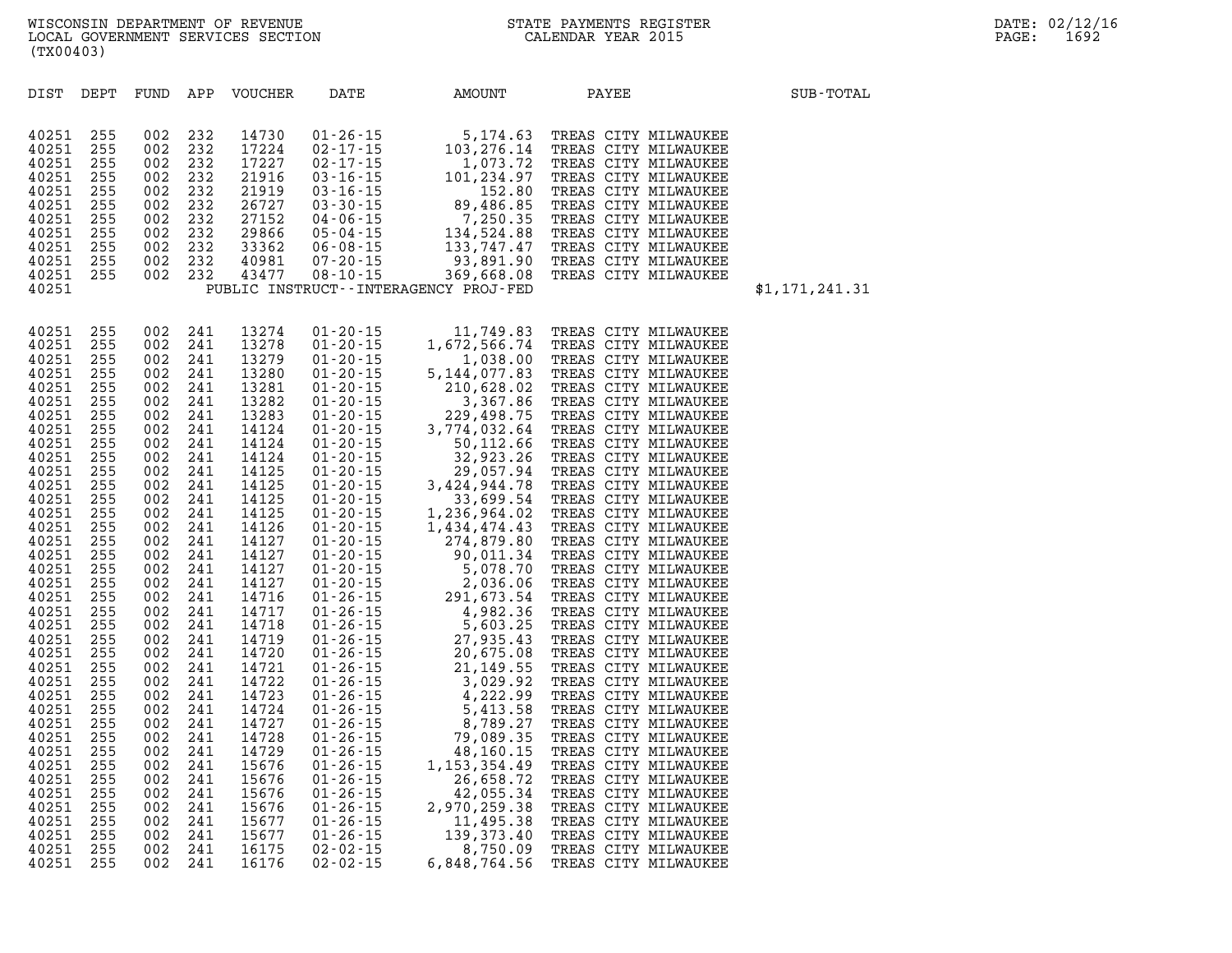| DIST           | DEPT       | FUND       | APP        | VOUCHER        | DATE | AMOUNT | PAYEE                                                                                                                                                                                                                              | SUB-TOTAL |
|----------------|------------|------------|------------|----------------|------|--------|------------------------------------------------------------------------------------------------------------------------------------------------------------------------------------------------------------------------------------|-----------|
|                |            |            |            |                |      |        | RATE MACUNT PAYER SANT TRIPADE DE SANT MILINAURES 02-101-15<br>02-02-15 11, 449.47 TREAS CITY MILINAURES 02-02-15 12, 621.10 2020<br>16, 424.09 TREAS CITY MILINAURES 02-202-15 16, 424.09 TREAS CITY MILINAURES 02-02-15 16, 424. |           |
| 40251          | 255        | 002        | 241        | 16177          |      |        |                                                                                                                                                                                                                                    |           |
| 40251          | 255        | 002        | 241        | 16178          |      |        |                                                                                                                                                                                                                                    |           |
| 40251          | 255        | 002        | 241        | 16179          |      |        |                                                                                                                                                                                                                                    |           |
| 40251          | 255        | 002        | 241        | 16180          |      |        |                                                                                                                                                                                                                                    |           |
| 40251          | 255        | 002        | 241        | 16181          |      |        |                                                                                                                                                                                                                                    |           |
| 40251          | 255        | 002        | 241        | 16697          |      |        |                                                                                                                                                                                                                                    |           |
| 40251          | 255        | 002        | 241        | 16698          |      |        |                                                                                                                                                                                                                                    |           |
| 40251          | 255        | 002        | 241        | 16699          |      |        |                                                                                                                                                                                                                                    |           |
| 40251          | 255        | 002        | 241        | 16700          |      |        |                                                                                                                                                                                                                                    |           |
| 40251          | 255        | 002        | 241        | 17211          |      |        |                                                                                                                                                                                                                                    |           |
| 40251          | 255        | 002        | 241        | 17215          |      |        |                                                                                                                                                                                                                                    |           |
| 40251          | 255        | 002        | 241        | 17216          |      |        |                                                                                                                                                                                                                                    |           |
| 40251          | 255        | 002        | 241        | 17217          |      |        |                                                                                                                                                                                                                                    |           |
| 40251          | 255        | 002        | 241        | 17218          |      |        |                                                                                                                                                                                                                                    |           |
| 40251          | 255        | 002        | 241        | 17219          |      |        |                                                                                                                                                                                                                                    |           |
| 40251          | 255        | 002        | 241        | 17220          |      |        |                                                                                                                                                                                                                                    |           |
| 40251          | 255        | 002        | 241        | 17221          |      |        |                                                                                                                                                                                                                                    |           |
| 40251          | 255        | 002        | 241        | 17222          |      |        |                                                                                                                                                                                                                                    |           |
| 40251          | 255        | 002        | 241        | 17223          |      |        |                                                                                                                                                                                                                                    |           |
| 40251          | 255        | 002        | 241        | 17226          |      |        |                                                                                                                                                                                                                                    |           |
| 40251          | 255        | 002        | 241        | 18198          |      |        |                                                                                                                                                                                                                                    |           |
| 40251          | 255        | 002        | 241        | 18198          |      |        |                                                                                                                                                                                                                                    |           |
| 40251          | 255        | 002        | 241        | 18198          |      |        |                                                                                                                                                                                                                                    |           |
| 40251          | 255        | 002        | 241        | 18198          |      |        |                                                                                                                                                                                                                                    |           |
| 40251          | 255        | 002        | 241        | 18440          |      |        |                                                                                                                                                                                                                                    |           |
| 40251          | 255        | 002        | 241        | 19346          |      |        |                                                                                                                                                                                                                                    |           |
| 40251          | 255        | 002        | 241        | 19843          |      |        |                                                                                                                                                                                                                                    |           |
| 40251          | 255        | 002        | 241        | 19845          |      |        |                                                                                                                                                                                                                                    |           |
| 40251          | 255        | 002        | 241        | 19846          |      |        |                                                                                                                                                                                                                                    |           |
| 40251          | 255        | 002        | 241        | 19847          |      |        |                                                                                                                                                                                                                                    |           |
| 40251          | 255        | 002        | 241        | 19848          |      |        |                                                                                                                                                                                                                                    |           |
| 40251          | 255        | 002        | 241        | 19849          |      |        |                                                                                                                                                                                                                                    |           |
| 40251          | 255        | 002        | 241        | 19850          |      |        |                                                                                                                                                                                                                                    |           |
| 40251          | 255        | 002        | 241        | 19851          |      |        |                                                                                                                                                                                                                                    |           |
| 40251          | 255        | 002        | 241        | 20804          |      |        |                                                                                                                                                                                                                                    |           |
| 40251          | 255        | 002        | 241        | 20804          |      |        |                                                                                                                                                                                                                                    |           |
| 40251          | 255<br>255 | 002<br>002 | 241<br>241 | 20805          |      |        |                                                                                                                                                                                                                                    |           |
| 40251          |            |            |            | 20805          |      |        |                                                                                                                                                                                                                                    |           |
| 40251          | 255<br>255 | 002<br>002 | 241<br>241 | 20805<br>20805 |      |        |                                                                                                                                                                                                                                    |           |
| 40251<br>40251 | 255        | 002        | 241        | 21906          |      |        |                                                                                                                                                                                                                                    |           |
| 40251          | 255        | 002        | 241        | 21907          |      |        |                                                                                                                                                                                                                                    |           |
| 40251          | 255        | 002        | 241        | 21908          |      |        |                                                                                                                                                                                                                                    |           |
| 40251          | 255        | 002        | 241        | 21909          |      |        |                                                                                                                                                                                                                                    |           |
| 40251          | 255        | 002        | 241        | 21910          |      |        |                                                                                                                                                                                                                                    |           |
| 40251          | 255        | 002        | 241        | 21911          |      |        |                                                                                                                                                                                                                                    |           |
| 40251          | 255        | 002        | 241        | 21912          |      |        |                                                                                                                                                                                                                                    |           |
| 40251          | 255        | 002        | 241        | 21913          |      |        |                                                                                                                                                                                                                                    |           |
| 40251          | 255        | 002        | 241        | 21914          |      |        |                                                                                                                                                                                                                                    |           |
| 40251          | 255        | 002        | 241        | 21917          |      |        |                                                                                                                                                                                                                                    |           |
| 40251          | 255        | 002        | 241        | 21918          |      |        |                                                                                                                                                                                                                                    |           |
| 40251          | 255        | 002        | 241        | 21920          |      |        |                                                                                                                                                                                                                                    |           |
| 40251          | 255        | 002        | 241        | 21921          |      |        |                                                                                                                                                                                                                                    |           |
|                |            |            |            |                |      |        |                                                                                                                                                                                                                                    |           |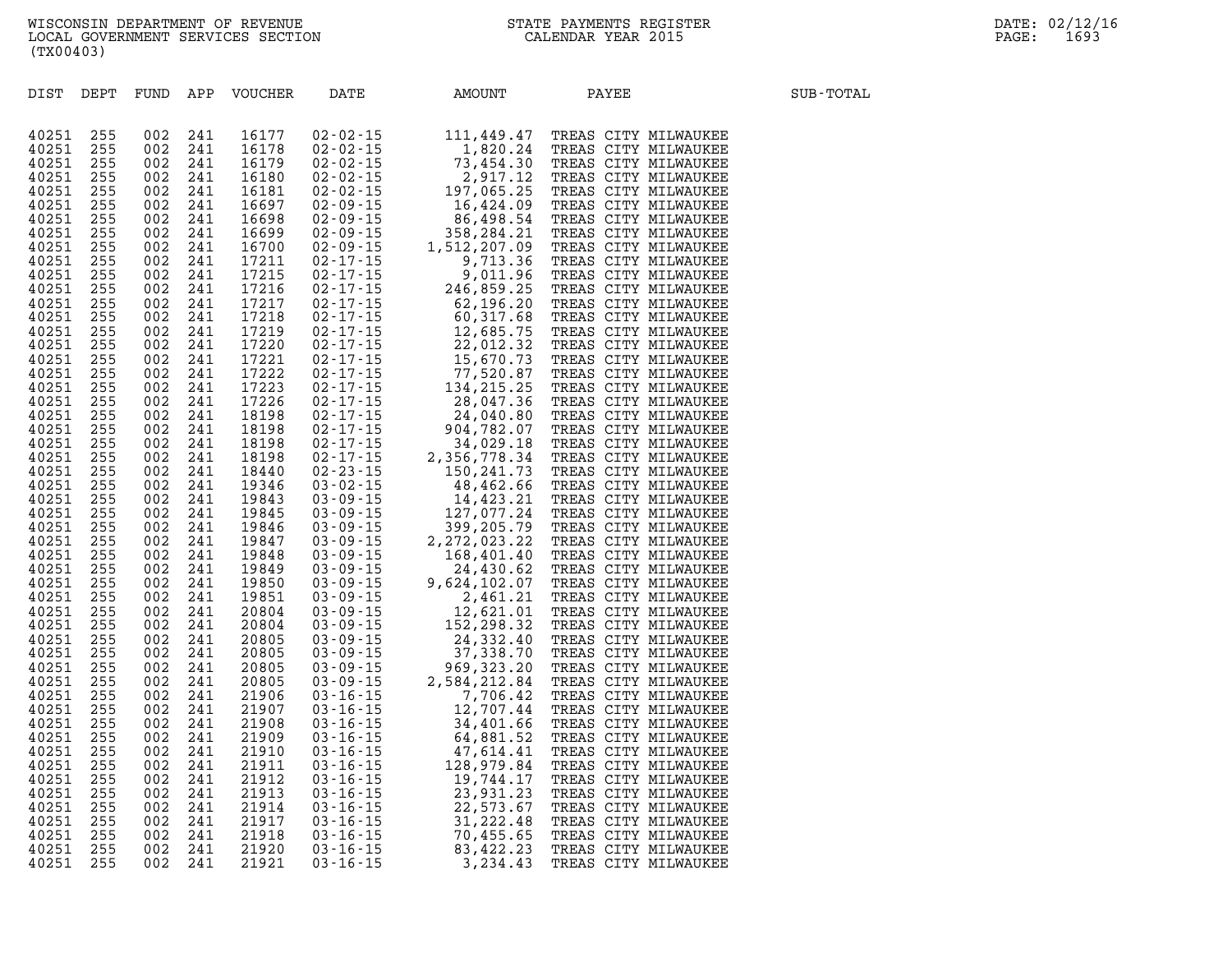| DIST DEPT |     | FUND APP |     | VOUCHER        | DATE | AMOUNT<br>DATE MAJOUNT PAYER SERIES CITY MILMAUKEE<br>03 - 16 - 15 - 12 - 22 - 23 - TREAS CITY MILMAUKEE<br>03 - 16 - 15 - 14 - 476. 52 - TREAS CITY MILMAUKEE<br>03 - 30 - 15 - 14 - 476. 52 - TREAS CITY MILMAUKEE<br>03 - 30 - 15 - 14 - 476. | PAYEE | SUB-TOTAL |
|-----------|-----|----------|-----|----------------|------|--------------------------------------------------------------------------------------------------------------------------------------------------------------------------------------------------------------------------------------------------|-------|-----------|
|           |     |          |     |                |      |                                                                                                                                                                                                                                                  |       |           |
| 40251     | 255 | 002      | 241 | 21922          |      |                                                                                                                                                                                                                                                  |       |           |
| 40251     | 255 | 002      | 241 | 21923          |      |                                                                                                                                                                                                                                                  |       |           |
| 40251     | 255 | 002      | 241 | 26715          |      |                                                                                                                                                                                                                                                  |       |           |
| 40251     | 255 | 002      | 241 | 26715          |      |                                                                                                                                                                                                                                                  |       |           |
| 40251     | 255 | 002      | 241 | 26717          |      |                                                                                                                                                                                                                                                  |       |           |
| 40251     | 255 | 002      | 241 | 26718          |      |                                                                                                                                                                                                                                                  |       |           |
| 40251     | 255 | 002      | 241 | 26719          |      |                                                                                                                                                                                                                                                  |       |           |
| 40251     | 255 | 002      | 241 | 26720          |      |                                                                                                                                                                                                                                                  |       |           |
| 40251     | 255 | 002      | 241 | 26721          |      |                                                                                                                                                                                                                                                  |       |           |
| 40251     | 255 | 002      | 241 | 26722          |      |                                                                                                                                                                                                                                                  |       |           |
| 40251     | 255 | 002      | 241 | 26723          |      |                                                                                                                                                                                                                                                  |       |           |
| 40251     | 255 | 002      | 241 | 26724          |      |                                                                                                                                                                                                                                                  |       |           |
| 40251     | 255 | 002      | 241 | 26725          |      |                                                                                                                                                                                                                                                  |       |           |
| 40251     | 255 | 002      | 241 | 26726          |      |                                                                                                                                                                                                                                                  |       |           |
| 40251     | 255 | 002      | 241 | 26730          |      |                                                                                                                                                                                                                                                  |       |           |
| 40251     | 255 | 002      | 241 | 26731          |      |                                                                                                                                                                                                                                                  |       |           |
| 40251     | 255 | 002      | 241 | 26732          |      |                                                                                                                                                                                                                                                  |       |           |
| 40251     | 255 | 002      | 241 | 27145          |      |                                                                                                                                                                                                                                                  |       |           |
| 40251     | 255 | 002      | 241 | 27145          |      |                                                                                                                                                                                                                                                  |       |           |
| 40251     | 255 | 002      | 241 | 27145          |      |                                                                                                                                                                                                                                                  |       |           |
| 40251     | 255 | 002      | 241 | 27145          |      |                                                                                                                                                                                                                                                  |       |           |
| 40251     | 255 | 002      | 241 | 27146          |      |                                                                                                                                                                                                                                                  |       |           |
| 40251     | 255 | 002      | 241 | 27147          |      |                                                                                                                                                                                                                                                  |       |           |
| 40251     | 255 | 002      | 241 | 27148          |      |                                                                                                                                                                                                                                                  |       |           |
| 40251     | 255 | 002      | 241 | 27149          |      |                                                                                                                                                                                                                                                  |       |           |
| 40251     | 255 | 002      | 241 | 27150          |      |                                                                                                                                                                                                                                                  |       |           |
| 40251     | 255 | 002      | 241 | 27151          |      |                                                                                                                                                                                                                                                  |       |           |
| 40251     | 255 | 002      | 241 | 27153          |      |                                                                                                                                                                                                                                                  |       |           |
| 40251     | 255 | 002      | 241 | 27154          |      |                                                                                                                                                                                                                                                  |       |           |
| 40251     | 255 | 002      | 241 | 27155          |      |                                                                                                                                                                                                                                                  |       |           |
| 40251     | 255 | 002      | 241 | 27455          |      |                                                                                                                                                                                                                                                  |       |           |
| 40251     | 255 | 002      | 241 | 29003          |      |                                                                                                                                                                                                                                                  |       |           |
| 40251     | 255 | 002      | 241 | 29848          |      |                                                                                                                                                                                                                                                  |       |           |
| 40251     | 255 | 002      | 241 | 29848          |      |                                                                                                                                                                                                                                                  |       |           |
| 40251     | 255 | 002      | 241 | 29849          |      |                                                                                                                                                                                                                                                  |       |           |
| 40251     | 255 | 002      | 241 | 29850          |      |                                                                                                                                                                                                                                                  |       |           |
| 40251     | 255 | 002      | 241 | 29852          |      |                                                                                                                                                                                                                                                  |       |           |
| 40251     | 255 | 002      | 241 | 29853          |      |                                                                                                                                                                                                                                                  |       |           |
| 40251     | 255 | 002      | 241 | 29854          |      |                                                                                                                                                                                                                                                  |       |           |
| 40251     | 255 | 002      | 241 | 29855          |      |                                                                                                                                                                                                                                                  |       |           |
| 40251     | 255 | 002      | 241 | 29856          |      |                                                                                                                                                                                                                                                  |       |           |
| 40251     | 255 | 002      | 241 | 29857          |      |                                                                                                                                                                                                                                                  |       |           |
| 40251     | 255 | 002      | 241 | 29858          |      |                                                                                                                                                                                                                                                  |       |           |
| 40251     | 255 | 002      | 241 | 29859          |      |                                                                                                                                                                                                                                                  |       |           |
| 40251     | 255 | 002      | 241 | 29860          |      |                                                                                                                                                                                                                                                  |       |           |
| 40251     | 255 | 002      | 241 | 29861          |      |                                                                                                                                                                                                                                                  |       |           |
| 40251     | 255 | 002      | 241 | 29862          |      |                                                                                                                                                                                                                                                  |       |           |
| 40251     | 255 | 002      | 241 | 29863          |      |                                                                                                                                                                                                                                                  |       |           |
| 40251     | 255 | 002      | 241 | 29864          |      |                                                                                                                                                                                                                                                  |       |           |
| 40251     | 255 | 002      | 241 | 29865          |      |                                                                                                                                                                                                                                                  |       |           |
| 40251     | 255 | 002      | 241 | 29869<br>29870 |      |                                                                                                                                                                                                                                                  |       |           |
| 40251     | 255 | 002      | 241 |                |      |                                                                                                                                                                                                                                                  |       |           |
| 40251     | 255 | 002      | 241 | 29872          |      |                                                                                                                                                                                                                                                  |       |           |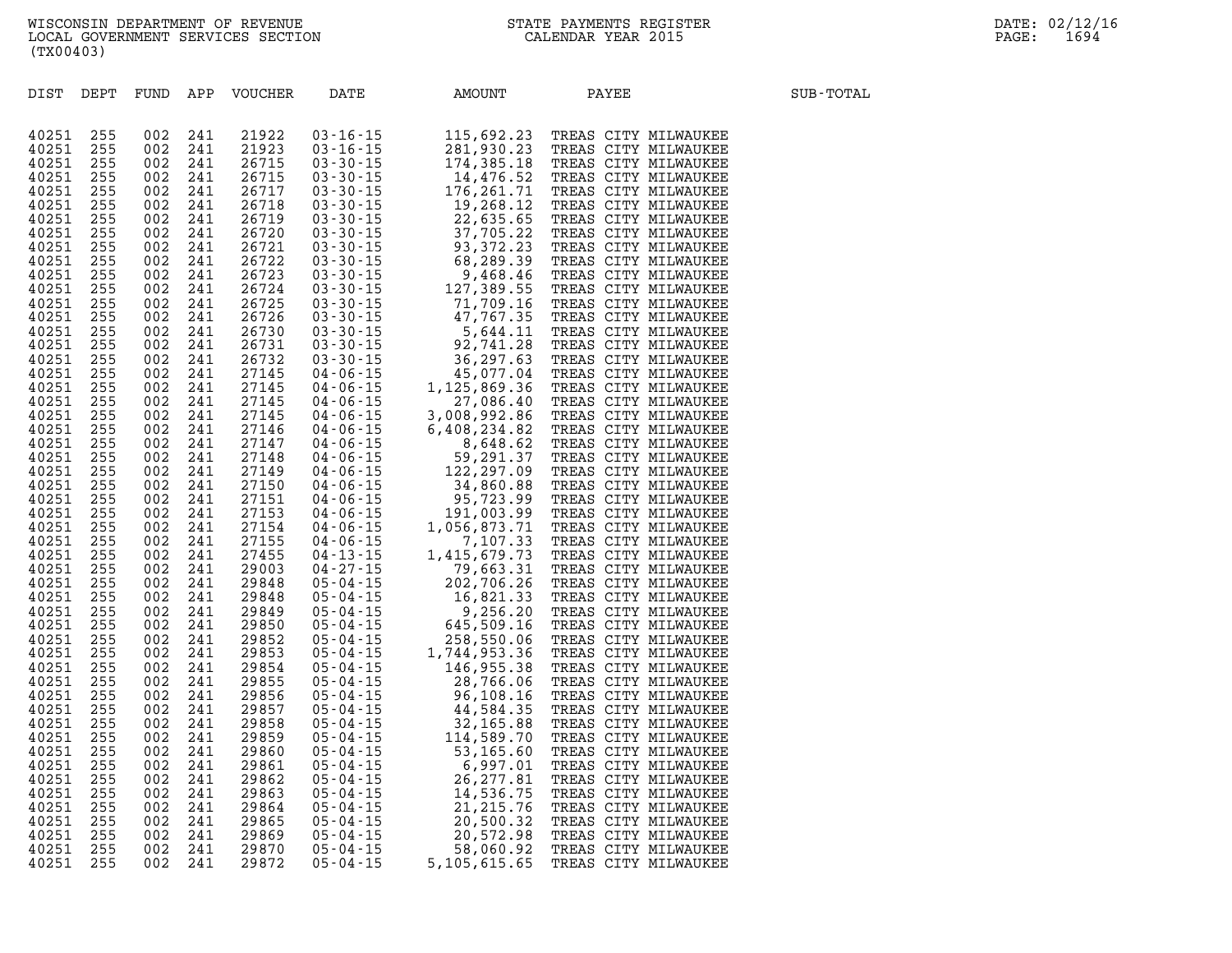| DIST DEPT |     | FUND | APP | VOUCHER | DATE | AMOUNT<br>DATE 32, 138.09 TREAS CITY MILMAUKEE<br>05 - 04 -15 128, 138.09 TREAS CITY MILMAUKEE<br>05-04 -15 128, 138.09 TREAS CITY MILMAUKEE<br>05-04 -15 128, 138.09 TREAS CITY MILMAUKEE<br>05-04 -15 128, 445.05 TREAS CITY MILMAUKEE<br>05-04 | PAYEE | SUB-TOTAL |
|-----------|-----|------|-----|---------|------|---------------------------------------------------------------------------------------------------------------------------------------------------------------------------------------------------------------------------------------------------|-------|-----------|
|           |     |      |     |         |      |                                                                                                                                                                                                                                                   |       |           |
| 40251     | 255 | 002  | 241 | 29873   |      |                                                                                                                                                                                                                                                   |       |           |
| 40251     | 255 | 002  | 241 | 29874   |      |                                                                                                                                                                                                                                                   |       |           |
| 40251     | 255 | 002  | 241 | 29875   |      |                                                                                                                                                                                                                                                   |       |           |
| 40251     | 255 | 002  | 241 | 29876   |      |                                                                                                                                                                                                                                                   |       |           |
| 40251     | 255 | 002  | 241 | 29877   |      |                                                                                                                                                                                                                                                   |       |           |
| 40251     | 255 | 002  | 241 | 30348   |      |                                                                                                                                                                                                                                                   |       |           |
| 40251     | 255 | 002  | 241 | 30348   |      |                                                                                                                                                                                                                                                   |       |           |
| 40251     | 255 | 002  | 241 | 30348   |      |                                                                                                                                                                                                                                                   |       |           |
| 40251     | 255 | 002  | 241 | 30348   |      |                                                                                                                                                                                                                                                   |       |           |
| 40251     | 255 | 002  | 241 | 30349   |      |                                                                                                                                                                                                                                                   |       |           |
| 40251     | 255 | 002  | 241 | 30350   |      |                                                                                                                                                                                                                                                   |       |           |
| 40251     | 255 | 002  | 241 | 32355   |      |                                                                                                                                                                                                                                                   |       |           |
| 40251     | 255 | 002  | 241 | 32356   |      |                                                                                                                                                                                                                                                   |       |           |
| 40251     | 255 | 002  | 241 | 32357   |      |                                                                                                                                                                                                                                                   |       |           |
| 40251     | 255 | 002  | 241 | 32358   |      |                                                                                                                                                                                                                                                   |       |           |
| 40251     | 255 | 002  | 241 | 32359   |      |                                                                                                                                                                                                                                                   |       |           |
| 40251     | 255 | 002  | 241 | 32360   |      |                                                                                                                                                                                                                                                   |       |           |
| 40251     | 255 | 002  | 241 | 32361   |      |                                                                                                                                                                                                                                                   |       |           |
| 40251     | 255 | 002  | 241 | 32362   |      |                                                                                                                                                                                                                                                   |       |           |
| 40251     | 255 | 002  | 241 | 32363   |      |                                                                                                                                                                                                                                                   |       |           |
| 40251     | 255 | 002  | 241 | 33352   |      |                                                                                                                                                                                                                                                   |       |           |
| 40251     | 255 | 002  | 241 | 33353   |      |                                                                                                                                                                                                                                                   |       |           |
| 40251     | 255 | 002  | 241 | 33354   |      |                                                                                                                                                                                                                                                   |       |           |
| 40251     | 255 | 002  | 241 | 33355   |      |                                                                                                                                                                                                                                                   |       |           |
| 40251     | 255 | 002  | 241 | 33356   |      |                                                                                                                                                                                                                                                   |       |           |
| 40251     | 255 | 002  | 241 | 33357   |      |                                                                                                                                                                                                                                                   |       |           |
| 40251     | 255 | 002  | 241 | 33358   |      |                                                                                                                                                                                                                                                   |       |           |
| 40251     | 255 | 002  | 241 | 33359   |      |                                                                                                                                                                                                                                                   |       |           |
| 40251     | 255 | 002  | 241 | 33360   |      |                                                                                                                                                                                                                                                   |       |           |
| 40251     | 255 | 002  | 241 | 33361   |      |                                                                                                                                                                                                                                                   |       |           |
| 40251     | 255 | 002  | 241 | 33363   |      |                                                                                                                                                                                                                                                   |       |           |
| 40251     | 255 | 002  | 241 | 33366   |      |                                                                                                                                                                                                                                                   |       |           |
| 40251     | 255 | 002  | 241 | 33367   |      |                                                                                                                                                                                                                                                   |       |           |
| 40251     | 255 | 002  | 241 | 33368   |      |                                                                                                                                                                                                                                                   |       |           |
| 40251     | 255 | 002  | 241 | 33370   |      |                                                                                                                                                                                                                                                   |       |           |
| 40251     | 255 | 002  | 241 | 37377   |      |                                                                                                                                                                                                                                                   |       |           |
| 40251     | 255 | 002  | 241 | 37377   |      |                                                                                                                                                                                                                                                   |       |           |
| 40251     | 255 | 002  | 241 | 37377   |      |                                                                                                                                                                                                                                                   |       |           |
| 40251     | 255 | 002  | 241 | 37377   |      |                                                                                                                                                                                                                                                   |       |           |
| 40251     | 255 | 002  | 241 | 37378   |      |                                                                                                                                                                                                                                                   |       |           |
| 40251     | 255 | 002  | 241 | 39139   |      |                                                                                                                                                                                                                                                   |       |           |
| 40251     | 255 | 002  | 241 | 39139   |      |                                                                                                                                                                                                                                                   |       |           |
| 40251     | 255 | 002  | 241 | 39139   |      |                                                                                                                                                                                                                                                   |       |           |
| 40251     | 255 | 002  | 241 | 39139   |      |                                                                                                                                                                                                                                                   |       |           |
| 40251     | 255 | 002  | 241 | 39140   |      |                                                                                                                                                                                                                                                   |       |           |
| 40251     | 255 | 002  | 241 | 39140   |      |                                                                                                                                                                                                                                                   |       |           |
| 40251     | 255 | 002  | 241 | 39141   |      |                                                                                                                                                                                                                                                   |       |           |
| 40251     | 255 | 002  | 241 | 40952   |      |                                                                                                                                                                                                                                                   |       |           |
| 40251     | 255 | 002  | 241 | 40952   |      |                                                                                                                                                                                                                                                   |       |           |
| 40251     | 255 | 002  | 241 | 40953   |      |                                                                                                                                                                                                                                                   |       |           |
| 40251     | 255 | 002  | 241 | 40954   |      |                                                                                                                                                                                                                                                   |       |           |
| 40251     | 255 | 002  | 241 | 40956   |      |                                                                                                                                                                                                                                                   |       |           |
| 40251     | 255 | 002  | 241 | 40958   |      |                                                                                                                                                                                                                                                   |       |           |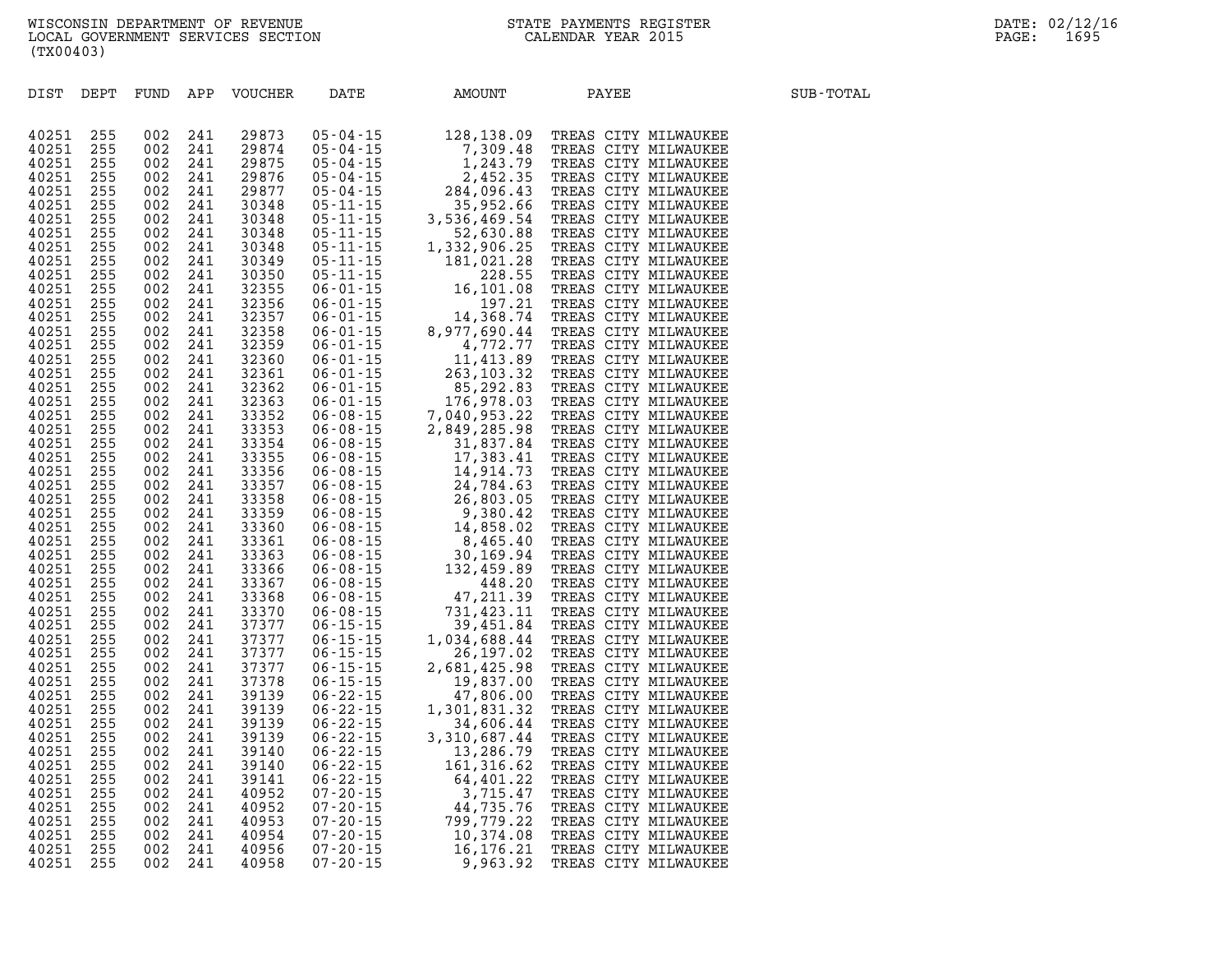| DIST DEPT      |            | FUND APP   |            | VOUCHER        | DATE | AMOUNT                                                                                                                                                                                                                                | PAYEE | SUB-TOTAL |
|----------------|------------|------------|------------|----------------|------|---------------------------------------------------------------------------------------------------------------------------------------------------------------------------------------------------------------------------------------|-------|-----------|
|                |            |            |            |                |      | PATE 200115 126.461.04 TREAS CITY MILMAUKEE<br>07-200115 20012011 126.544.04 TREAS CITY MILMAUKEE<br>07-200115 20012011 126.544.04 TREAS CITY MILMAUKEE<br>07-200115 14.594.05 TREAS CITY MILMAUKEE<br>07-200115 14.594.00 TREAS CITY |       |           |
| 40251          | 255        | 002        | 241        | 40959          |      |                                                                                                                                                                                                                                       |       |           |
| 40251          | 255        | 002        | 241        | 40960          |      |                                                                                                                                                                                                                                       |       |           |
| 40251          | 255        | 002        | 241        | 40961          |      |                                                                                                                                                                                                                                       |       |           |
| 40251          | 255        | 002        | 241        | 40962          |      |                                                                                                                                                                                                                                       |       |           |
| 40251          | 255        | 002        | 241        | 40963          |      |                                                                                                                                                                                                                                       |       |           |
| 40251          | 255        | 002        | 241        | 40964          |      |                                                                                                                                                                                                                                       |       |           |
| 40251          | 255        | 002        | 241        | 40965          |      |                                                                                                                                                                                                                                       |       |           |
| 40251          | 255        | 002        | 241        | 40966          |      |                                                                                                                                                                                                                                       |       |           |
| 40251          | 255        | 002        | 241        | 40968          |      |                                                                                                                                                                                                                                       |       |           |
| 40251          | 255        | 002        | 241        | 40969          |      |                                                                                                                                                                                                                                       |       |           |
| 40251          | 255        | 002        | 241        | 40970          |      |                                                                                                                                                                                                                                       |       |           |
| 40251          | 255        | 002        | 241        | 40971          |      |                                                                                                                                                                                                                                       |       |           |
| 40251          | 255        | 002        | 241        | 40972          |      |                                                                                                                                                                                                                                       |       |           |
| 40251          | 255        | 002        | 241        | 40973          |      |                                                                                                                                                                                                                                       |       |           |
| 40251          | 255        | 002        | 241        | 40974          |      |                                                                                                                                                                                                                                       |       |           |
| 40251          | 255        | 002        | 241        | 40975          |      |                                                                                                                                                                                                                                       |       |           |
| 40251          | 255        | 002        | 241        | 40976          |      |                                                                                                                                                                                                                                       |       |           |
| 40251          | 255        | 002        | 241        | 40977          |      |                                                                                                                                                                                                                                       |       |           |
| 40251          | 255        | 002        | 241        | 40980          |      |                                                                                                                                                                                                                                       |       |           |
| 40251          | 255        | 002        | 241        | 40982          |      |                                                                                                                                                                                                                                       |       |           |
| 40251          | 255        | 002        | 241        | 40983          |      |                                                                                                                                                                                                                                       |       |           |
| 40251          | 255        | 002        | 241        | 42139          |      |                                                                                                                                                                                                                                       |       |           |
| 40251          | 255        | 002        | 241        | 42139          |      |                                                                                                                                                                                                                                       |       |           |
| 40251          | 255        | 002        | 241        | 42140          |      |                                                                                                                                                                                                                                       |       |           |
| 40251          | 255        | 002        | 241        | 42140          |      |                                                                                                                                                                                                                                       |       |           |
| 40251          | 255        | 002        | 241        | 42141          |      |                                                                                                                                                                                                                                       |       |           |
| 40251          | 255        | 002        | 241        | 42141          |      |                                                                                                                                                                                                                                       |       |           |
| 40251          | 255        | 002        | 241        | 42143          |      |                                                                                                                                                                                                                                       |       |           |
| 40251          | 255        | 002        | 241        | 42948          |      |                                                                                                                                                                                                                                       |       |           |
| 40251          | 255        | 002        | 241        | 42948          |      |                                                                                                                                                                                                                                       |       |           |
| 40251          | 255<br>255 | 002        | 241        | 42948          |      |                                                                                                                                                                                                                                       |       |           |
| 40251          |            | 002        | 241<br>241 | 42948          |      |                                                                                                                                                                                                                                       |       |           |
| 40251<br>40251 | 255        | 002        |            | 42949          |      |                                                                                                                                                                                                                                       |       |           |
|                | 255<br>255 | 002<br>002 | 241<br>241 | 42949<br>42950 |      |                                                                                                                                                                                                                                       |       |           |
| 40251<br>40251 | 255        | 002        | 241        | 43465          |      |                                                                                                                                                                                                                                       |       |           |
| 40251          | 255        | 002        | 241        | 43467          |      |                                                                                                                                                                                                                                       |       |           |
| 40251          | 255        | 002        | 241        | 43468          |      |                                                                                                                                                                                                                                       |       |           |
| 40251          | 255        | 002        | 241        | 43469          |      |                                                                                                                                                                                                                                       |       |           |
| 40251          | 255        | 002        | 241        | 43470          |      |                                                                                                                                                                                                                                       |       |           |
| 40251          | 255        | 002        | 241        | 43471          |      |                                                                                                                                                                                                                                       |       |           |
| 40251          | 255        | 002        | 241        | 43472          |      |                                                                                                                                                                                                                                       |       |           |
| 40251          | 255        | 002        | 241        | 43473          |      |                                                                                                                                                                                                                                       |       |           |
| 40251          | 255        | 002        | 241        | 43474          |      |                                                                                                                                                                                                                                       |       |           |
| 40251          | 255        | 002        | 241        | 43478          |      |                                                                                                                                                                                                                                       |       |           |
| 40251          | 255        | 002        | 241        | 43481          |      |                                                                                                                                                                                                                                       |       |           |
| 40251          | 255        | 002        | 241        | 43482          |      |                                                                                                                                                                                                                                       |       |           |
| 40251          | 255        | 002        | 241        | 43484          |      |                                                                                                                                                                                                                                       |       |           |
| 40251          | 255        | 002        | 241        | 43485          |      |                                                                                                                                                                                                                                       |       |           |
| 40251          | 255        | 002        | 241        | 43486          |      |                                                                                                                                                                                                                                       |       |           |
| 40251          | 255        | 002        | 241        | 43487          |      |                                                                                                                                                                                                                                       |       |           |
| 40251          | 255        | 002        | 241        | 43488          |      |                                                                                                                                                                                                                                       |       |           |
| 40251          | 255        | 002        | 241        | 43489          |      | 2,478,591.82                                                                                                                                                                                                                          |       |           |
|                |            |            |            |                |      |                                                                                                                                                                                                                                       |       |           |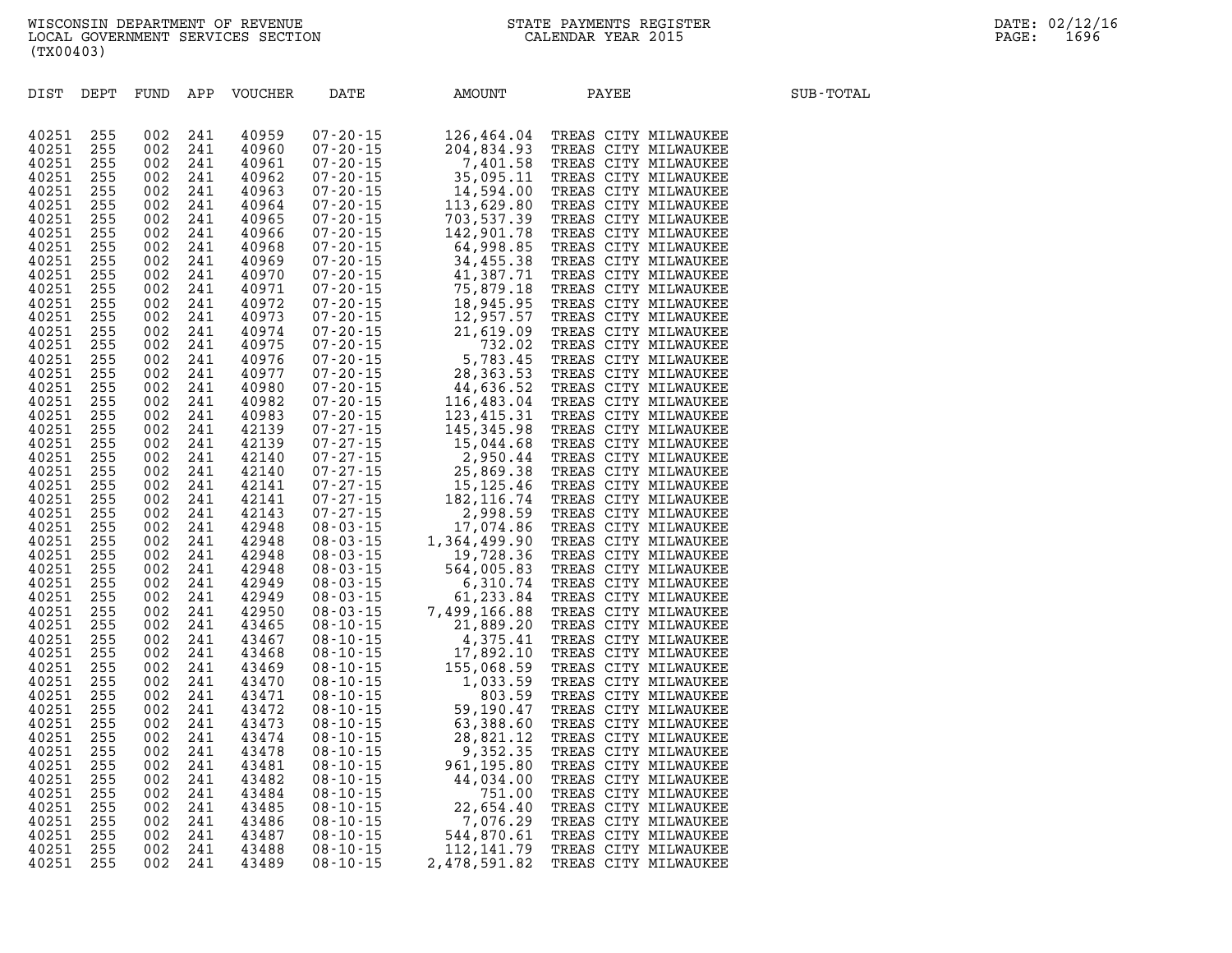| DIST                                                                                                                                                                                                                                            | DEPT                                                                                                                                                                               | FUND                                                                                                                                                                               | APP                                                                                                                                                                                | <b>VOUCHER</b>                                                                                                                                                                                                                         | DATE                                                                                                                                                                                                                                                                                                                                                                                                                                                                             | AMOUNT                                                                                                                                                                                                                                                                                                                                                                               | PAYEE                                                                                                                                                                                                                                                                                                                                                                                                                                                                                                                                                                                                                                        | SUB-TOTAL        |
|-------------------------------------------------------------------------------------------------------------------------------------------------------------------------------------------------------------------------------------------------|------------------------------------------------------------------------------------------------------------------------------------------------------------------------------------|------------------------------------------------------------------------------------------------------------------------------------------------------------------------------------|------------------------------------------------------------------------------------------------------------------------------------------------------------------------------------|----------------------------------------------------------------------------------------------------------------------------------------------------------------------------------------------------------------------------------------|----------------------------------------------------------------------------------------------------------------------------------------------------------------------------------------------------------------------------------------------------------------------------------------------------------------------------------------------------------------------------------------------------------------------------------------------------------------------------------|--------------------------------------------------------------------------------------------------------------------------------------------------------------------------------------------------------------------------------------------------------------------------------------------------------------------------------------------------------------------------------------|----------------------------------------------------------------------------------------------------------------------------------------------------------------------------------------------------------------------------------------------------------------------------------------------------------------------------------------------------------------------------------------------------------------------------------------------------------------------------------------------------------------------------------------------------------------------------------------------------------------------------------------------|------------------|
| 40251<br>40251<br>40251<br>40251<br>40251<br>40251<br>40251<br>40251<br>40251<br>40251<br>40251<br>40251<br>40251<br>40251<br>40251<br>40251<br>40251<br>40251<br>40251<br>40251<br>40251<br>40251<br>40251<br>40251<br>40251<br>40251<br>40251 | 255<br>255<br>255<br>255<br>255<br>255<br>255<br>255<br>255<br>255<br>255<br>255<br>255<br>255<br>255<br>255<br>255<br>255<br>255<br>255<br>255<br>255<br>255<br>255<br>255<br>255 | 002<br>002<br>002<br>002<br>002<br>002<br>002<br>002<br>002<br>002<br>002<br>002<br>002<br>002<br>002<br>002<br>002<br>002<br>002<br>002<br>002<br>002<br>002<br>002<br>002<br>002 | 241<br>241<br>241<br>241<br>241<br>241<br>241<br>241<br>241<br>241<br>241<br>241<br>241<br>241<br>241<br>241<br>241<br>241<br>241<br>241<br>241<br>241<br>241<br>241<br>241<br>241 | 43949<br>43951<br>43952<br>43953<br>43954<br>43955<br>43956<br>43957<br>45166<br>45166<br>45167<br>45408<br>46537<br>46537<br>46823<br>46823<br>46824<br>46825<br>46826<br>46827<br>46828<br>46829<br>46830<br>46831<br>46832<br>46833 | $08 - 17 - 15$<br>$08 - 17 - 15$<br>$08 - 17 - 15$<br>$08 - 17 - 15$<br>$08 - 17 - 15$<br>$08 - 17 - 15$<br>$08 - 17 - 15$<br>$08 - 17 - 15$<br>$09 - 08 - 15$<br>$09 - 08 - 15$<br>$09 - 08 - 15$<br>$09 - 14 - 15$<br>$09 - 28 - 15$<br>$09 - 28 - 15$<br>$09 - 28 - 15$<br>$09 - 28 - 15$<br>$09 - 28 - 15$<br>$09 - 28 - 15$<br>$09 - 28 - 15$<br>$09 - 28 - 15$<br>$09 - 28 - 15$<br>$09 - 28 - 15$<br>$09 - 28 - 15$<br>$09 - 28 - 15$<br>$09 - 28 - 15$<br>$09 - 28 - 15$ | 11,258.95<br>9,173.76<br>133,375.57<br>12,165.07<br>685,468.20<br>91,597.38<br>193,047.36<br>89,261.83<br>87,139.99<br>9,255.61<br>2,967,191.66<br>40,691.70<br>3,373.93<br>261.01<br>24,089.83<br>2,657.86<br>381,091.45<br>1,028.43<br>33,181.07<br>287.11<br>12,647.95<br>2,908.03<br>15,254.73<br>393,857.73<br>662.31<br>23, 258.02<br>PUBLIC INSTRUCT--LOCAL PROGRAMS--FED FDS | TREAS CITY MILWAUKEE<br>TREAS CITY MILWAUKEE<br>TREAS CITY MILWAUKEE<br>TREAS CITY MILWAUKEE<br>TREAS CITY MILWAUKEE<br>TREAS CITY MILWAUKEE<br>TREAS CITY MILWAUKEE<br>TREAS CITY MILWAUKEE<br>TREAS CITY MILWAUKEE<br>TREAS CITY MILWAUKEE<br>TREAS CITY MILWAUKEE<br>TREAS CITY MILWAUKEE<br>TREAS CITY MILWAUKEE<br>TREAS CITY MILWAUKEE<br>TREAS CITY MILWAUKEE<br>TREAS CITY MILWAUKEE<br>TREAS CITY MILWAUKEE<br>TREAS CITY MILWAUKEE<br>TREAS CITY MILWAUKEE<br>TREAS CITY MILWAUKEE<br>TREAS CITY MILWAUKEE<br>TREAS CITY MILWAUKEE<br>TREAS CITY MILWAUKEE<br>TREAS CITY MILWAUKEE<br>TREAS CITY MILWAUKEE<br>TREAS CITY MILWAUKEE | \$133,981,696.24 |
| 40251<br>40251                                                                                                                                                                                                                                  | 255                                                                                                                                                                                | 002                                                                                                                                                                                | 244                                                                                                                                                                                | 33348<br>PUBLIC INSTRUCTION--                                                                                                                                                                                                          | $06 - 08 - 15$                                                                                                                                                                                                                                                                                                                                                                                                                                                                   | 32,000.00                                                                                                                                                                                                                                                                                                                                                                            | TREAS CITY MILWAUKEE                                                                                                                                                                                                                                                                                                                                                                                                                                                                                                                                                                                                                         | \$32,000.00      |
| 40251<br>40251<br>40251<br>40251<br>40251<br>40251<br>40251<br>40251<br>40251                                                                                                                                                                   | 255<br>255<br>255<br>255<br>255<br>255<br>255<br>255                                                                                                                               | 002<br>002<br>002<br>002<br>002<br>002<br>002<br>002                                                                                                                               | 273<br>273<br>273<br>273<br>273<br>273<br>273<br>273                                                                                                                               | 13275<br>17214<br>21904<br>26716<br>29878<br>33350<br>40957<br>43466                                                                                                                                                                   | $01 - 20 - 15$<br>$02 - 17 - 15$<br>$03 - 16 - 15$<br>$03 - 30 - 15$<br>$05 - 04 - 15$<br>$06 - 08 - 15$<br>$07 - 20 - 15$<br>$08 - 10 - 15$                                                                                                                                                                                                                                                                                                                                     | 18,797.05<br>23,065.15<br>32,732.00<br>18,845.56<br>21,951.76<br>27,813.45<br>62,047.11<br>119,784.61<br>PUBLIC INSTRUCT--HEAD START SUPPLEMENT                                                                                                                                                                                                                                      | TREAS CITY MILWAUKEE<br>TREAS CITY MILWAUKEE<br>TREAS CITY MILWAUKEE<br>TREAS CITY MILWAUKEE<br>TREAS CITY MILWAUKEE<br>TREAS CITY MILWAUKEE<br>TREAS CITY MILWAUKEE<br>TREAS CITY MILWAUKEE                                                                                                                                                                                                                                                                                                                                                                                                                                                 | \$325,036.69     |
| 40251<br>40251<br>40251                                                                                                                                                                                                                         | 255<br>255                                                                                                                                                                         | 002<br>002                                                                                                                                                                         | 275<br>275                                                                                                                                                                         | 17212<br>33349                                                                                                                                                                                                                         | $02 - 17 - 15$<br>$06 - 08 - 15$                                                                                                                                                                                                                                                                                                                                                                                                                                                 | 8,682,570.00<br>8,691,728.93<br>PUBLIC INSTRUCT-VOLUNTEER MENTOR PROGRAM                                                                                                                                                                                                                                                                                                             | TREAS CITY MILWAUKEE<br>TREAS CITY MILWAUKEE                                                                                                                                                                                                                                                                                                                                                                                                                                                                                                                                                                                                 | \$17,374,298.93  |
| 40251<br>40251                                                                                                                                                                                                                                  | 255                                                                                                                                                                                | 002                                                                                                                                                                                | 279                                                                                                                                                                                | 24896<br>DPI--PER PUPIL AID                                                                                                                                                                                                            | $03 - 23 - 15$                                                                                                                                                                                                                                                                                                                                                                                                                                                                   | 12, 184, 425, 00                                                                                                                                                                                                                                                                                                                                                                     | TREAS CITY MILWAUKEE                                                                                                                                                                                                                                                                                                                                                                                                                                                                                                                                                                                                                         | \$12,184,425.00  |
| 40251                                                                                                                                                                                                                                           | 255                                                                                                                                                                                | 063                                                                                                                                                                                | 262                                                                                                                                                                                | 29002                                                                                                                                                                                                                                  | 04-27-15                                                                                                                                                                                                                                                                                                                                                                                                                                                                         | 4,655,566.00                                                                                                                                                                                                                                                                                                                                                                         | TREAS CITY MILWAUKEE                                                                                                                                                                                                                                                                                                                                                                                                                                                                                                                                                                                                                         |                  |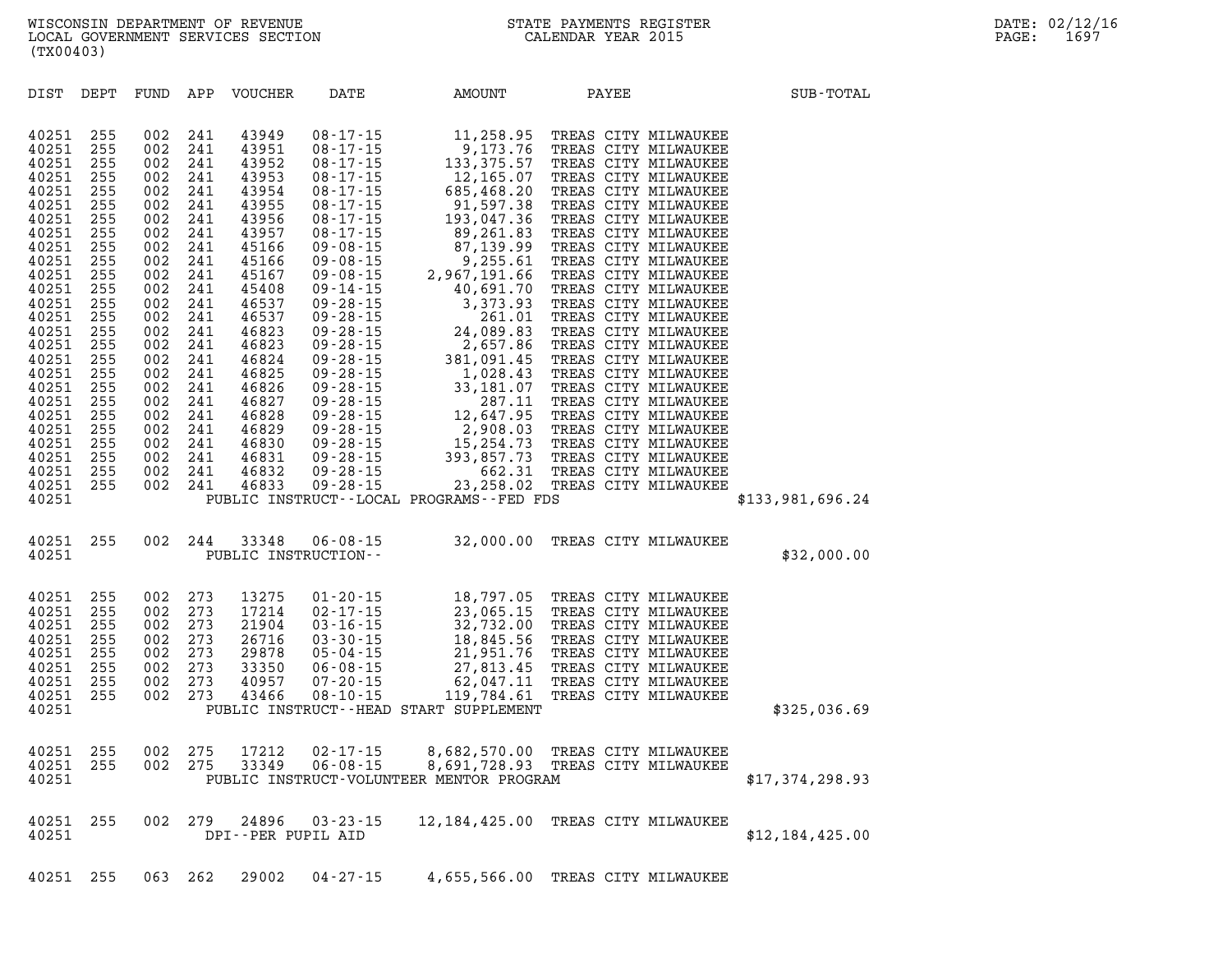| DIST                                      | <b>DEPT</b>              | FUND                     | APP                      | <b>VOUCHER</b>                   | DATE                                                                 | <b>AMOUNT</b>                                                                                   | PAYEE                                                                            | SUB-TOTAL      |
|-------------------------------------------|--------------------------|--------------------------|--------------------------|----------------------------------|----------------------------------------------------------------------|-------------------------------------------------------------------------------------------------|----------------------------------------------------------------------------------|----------------|
| 40251                                     |                          |                          |                          |                                  |                                                                      | PUBLIC INSTRUCT--SCHOOL LIBRARY AIDS                                                            |                                                                                  | \$4,655,566.00 |
| 40251                                     | 370                      | 002                      | 503                      | 17644                            | $01 - 12 - 15$                                                       | 115,484.95                                                                                      | TREAS CITY MILWAUKEE<br>46434.80 CITY SHARE                                      |                |
| 40251<br>40251<br>40251                   | 370<br>370               | 002<br>002               | 503<br>503               | 17644<br>17644                   | $01 - 12 - 15$<br>$01 - 12 - 15$                                     | 36.88<br>15, 213. 23<br>NAT RESOURCES - AIDS IN LIEU OF TAXES                                   | TREAS CITY MILWAUKEE<br>TREAS CITY MILWAUKEE                                     | \$130,735.06   |
| 40251<br>40251                            | 370                      | 002                      | 941                      | 02112                            | $03 - 25 - 15$                                                       | NAT RESOURCES-GENERAL OPERATIONS-FEDERAL                                                        | 30,000.00 TREAS CITY MILWAUKEE                                                   | \$30,000.00    |
| 40251<br>40251                            | 370                      | 012                      | 381                      | 00623                            | $04 - 03 - 15$<br>NAT RESOURCES--BOAT PATROL                         | 50,602.99                                                                                       | TREAS CITY MILWAUKEE                                                             | \$50,602.99    |
| 40251<br>40251                            | 370                      | 012                      | 550                      | 00623                            | $04 - 03 - 15$                                                       | NAT RESOURCES--BOATING ENFORCEMENT AIDS                                                         | 175,339.35 TREAS CITY MILWAUKEE                                                  | \$175,339.35   |
| 40251<br>40251                            | 370                      | 012                      | 579                      | 20456                            | $04 - 03 - 15$                                                       | 7,034.11<br>NAT RESOURCES - AIDS IN LIEU OF TAXES                                               | TREAS CITY MILWAUKEE                                                             | \$7,034.11     |
| 40251<br>40251                            | 370                      | 074                      | 670                      | 42898                            | $05 - 29 - 15$<br>NAT RESOURCES - - RU RECYCLING GRANT               | 2,167,005.98                                                                                    | TREAS CITY MILWAUKEE                                                             | \$2,167,005.98 |
| 40251<br>40251                            | 370                      | 074                      | 673                      | 42898                            | $05 - 29 - 15$                                                       | 155,487.56<br>NAT RESOURCES - - RU CONSOLIDATED GRANT                                           | TREAS CITY MILWAUKEE                                                             | \$155,487.56   |
| 40251<br>40251                            | 370                      | 095                      | 512                      | 02113                            | $03 - 25 - 15$<br>NAT RESOURCES - - STEWARDSHIP 2000                 | 110,000.00                                                                                      | TREAS CITY MILWAUKEE                                                             | \$110,000.00   |
| 40251<br>40251<br>40251<br>40251<br>40251 | 395<br>395<br>395<br>395 | 011<br>011<br>011<br>011 | 162<br>162<br>162<br>162 | 40062<br>48062<br>56062<br>68062 | $01 - 05 - 15$<br>$04 - 06 - 15$<br>$07 - 06 - 15$<br>$10 - 05 - 15$ | 450,192.33<br>450,192.33<br>450,192.33<br>450,192.35<br>TRANSPORTATION--CONNECTING HIGHWAY AIDS | CITY OF MILWAUKEE<br>CITY OF MILWAUKEE<br>CITY OF MILWAUKEE<br>CITY OF MILWAUKEE | \$1,800,769.34 |
| 40251<br>40251                            | 395                      | 011                      | 164                      | 51892                            | 06 - 29 - 15<br>TRANSPORTATION--LIFT BRIDGE AIDS                     | 1,010,172.81                                                                                    | TREAS CITY MILWAUKEE                                                             | \$1,010,172.81 |
| 40251<br>40251<br>40251                   | 395<br>395<br>395        | 011<br>011<br>011        | 185<br>185<br>185        | 37624<br>38858<br>44172          | $01 - 29 - 15$<br>$02 - 10 - 15$<br>$04 - 06 - 15$                   | 5,388.26<br>6,132.36<br>6,047.44                                                                | CITY OF MILWAUKEE<br>CITY OF MILWAUKEE<br>CITY OF MILWAUKEE                      |                |

**40251 395 011 185 44228 04-06-15 11,747.48 CITY OF MILWAUKEE**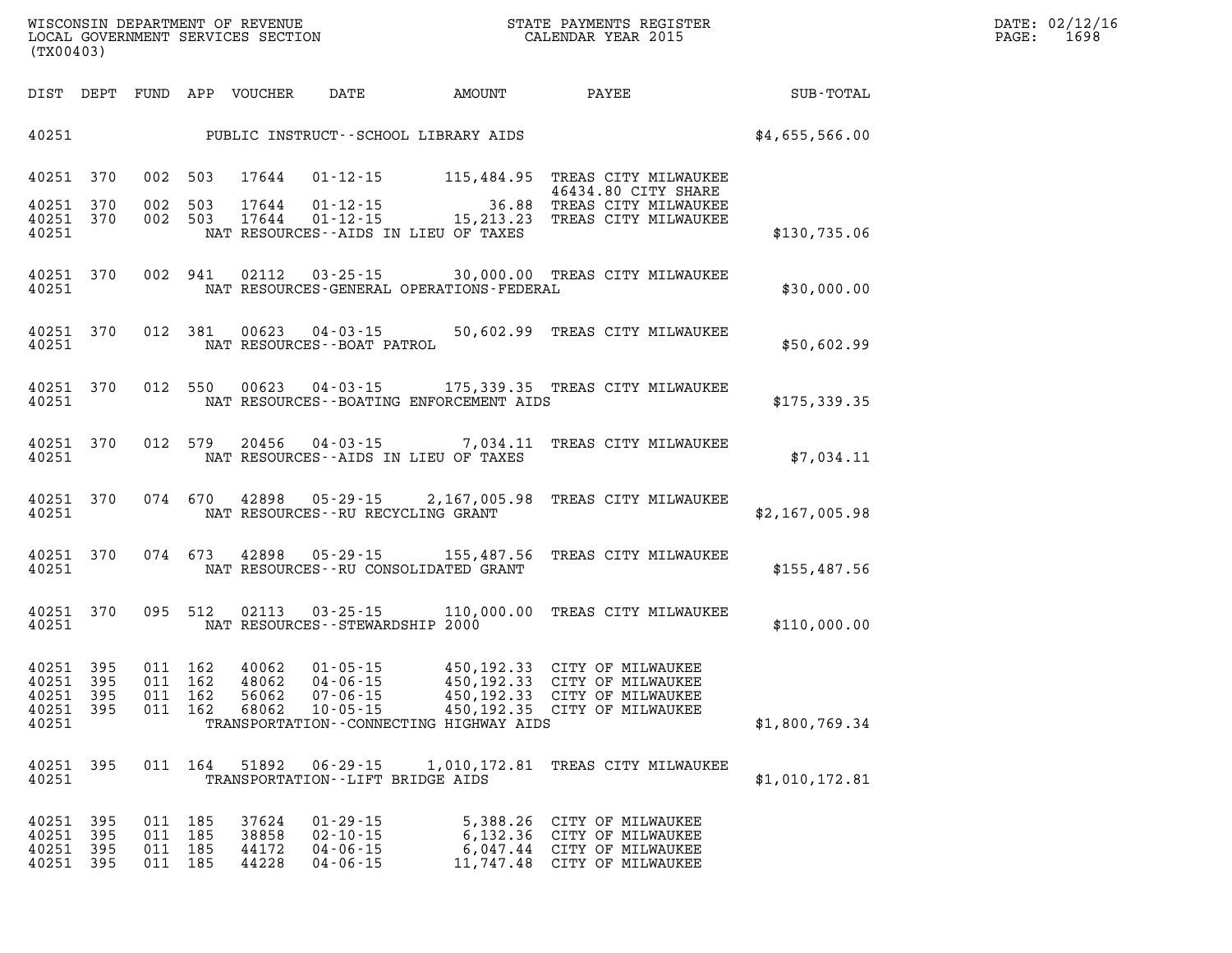| DIST           | DEPT       | FUND       | APP        | <b>VOUCHER</b> | DATE                                      | AMOUNT                                        | PAYEE                                             | SUB-TOTAL       |
|----------------|------------|------------|------------|----------------|-------------------------------------------|-----------------------------------------------|---------------------------------------------------|-----------------|
|                |            |            |            |                |                                           |                                               |                                                   |                 |
| 40251          | 395        | 011        | 185        | 44229          | $04 - 06 - 15$                            | 6,733.76                                      | CITY OF MILWAUKEE                                 |                 |
| 40251          | 395        | 011        | 185        | 45990          | $04 - 24 - 15$                            | 8,089.09                                      | CITY OF MILWAUKEE                                 |                 |
| 40251          | 395        | 011        | 185        | 49692          | $06 - 05 - 15$                            | 2,649.16                                      | TREAS CITY MILWAUKEE                              |                 |
| 40251          | 395        | 011        | 185        | 52186          | $07 - 01 - 15$                            | 145.22                                        | TREAS CITY MILWAUKEE                              |                 |
| 40251<br>40251 | 395<br>395 | 011<br>011 | 185<br>185 | 52407<br>53156 | $07 - 03 - 15$<br>$07 - 10 - 15$          | 2,835.06<br>6,298.26                          | CHILDREN'S OUTING ASSN<br>CITY OF MILWAUKEE       |                 |
| 40251          | 395        | 011        | 185        | 55875          | $08 - 05 - 15$                            | 4,946.04                                      | TREAS CITY MILWAUKEE                              |                 |
| 40251          | 395        | 011        | 185        | 56161          | $08 - 07 - 15$                            | 491.94                                        | TREAS CITY MILWAUKEE                              |                 |
| 40251          | 395        | 011        | 185        | 56161          | $08 - 07 - 15$                            | 1,022.84                                      | TREAS CITY MILWAUKEE                              |                 |
| 40251          | 395        | 011        | 185        | 56161          | $08 - 07 - 15$                            | 730.60                                        | TREAS CITY MILWAUKEE                              |                 |
| 40251          | 395        | 011        | 185        | 56707          | $08 - 13 - 15$                            | 580.66                                        | TREAS CITY MILWAUKEE                              |                 |
| 40251          | 395        | 011        | 185        | 57099          | $08 - 17 - 15$                            | 17,853.01                                     | TREAS CITY MILWAUKEE                              |                 |
| 40251<br>40251 | 395<br>395 | 011<br>011 | 185<br>185 | 58562<br>58562 | $09 - 01 - 15$<br>$09 - 01 - 15$          | 8,532.28<br>552.75                            | TREAS CITY MILWAUKEE<br>TREAS CITY MILWAUKEE      |                 |
| 40251          | 395        | 011        | 185        | 58562          | $09 - 01 - 15$                            | 12,673.64                                     | TREAS CITY MILWAUKEE                              |                 |
| 40251          | 395        | 011        | 185        | 58562          | $09 - 01 - 15$                            | 8,465.77                                      | TREAS CITY MILWAUKEE                              |                 |
| 40251          | 395        | 011        | 185        | 58562          | $09 - 01 - 15$                            | 3,647.87                                      | TREAS CITY MILWAUKEE                              |                 |
| 40251          | 395        | 011        | 185        | 58562          | $09 - 01 - 15$<br>09 - 01 - 15<br>10 - 05 | 477.33                                        | TREAS CITY MILWAUKEE                              |                 |
| 40251          | 395        | 011        | 185        | 58562          |                                           | 10,350.99                                     | TREAS CITY MILWAUKEE                              |                 |
| 40251          | 395        | 011        | 185        | 61782          | $10 - 05 - 15$                            | 12, 151.53                                    | TREAS CITY MILWAUKEE                              |                 |
| 40251<br>40251 | 395<br>395 | 011<br>011 | 185<br>185 | 61782<br>61782 | $10 - 05 - 15$<br>$10 - 05 - 15$          | 3,724.34<br>1,314.61                          | TREAS CITY MILWAUKEE<br>TREAS CITY MILWAUKEE      |                 |
| 40251          | 395        | 011        | 185        | 63395          | $10 - 20 - 15$                            | 5,934.01                                      | CITY OF MILWAUKEE                                 |                 |
| 40251          | 395        | 011        | 185        | 63395          | $10 - 20 - 15$                            | 4,431.26                                      | CITY OF MILWAUKEE                                 |                 |
| 40251          | 395        | 011        | 185        | 64211          | $10 - 28 - 15$                            | 740.12                                        | TREAS CITY MILWAUKEE                              |                 |
| 40251          | 395        | 011        | 185        | 64211          | $10 - 28 - 15$                            | 19,454.15                                     | TREAS CITY MILWAUKEE                              |                 |
| 40251          | 395        | 011        | 185        | 64338          | $10 - 29 - 15$                            | 3,645.39                                      | TREAS CITY MILWAUKEE                              |                 |
| 40251          | 395        | 011        | 185        | 64338          | $10 - 29 - 15$                            | 1,456.49                                      | TREAS CITY MILWAUKEE                              |                 |
| 40251<br>40251 | 395        | 011        | 185        | 65743<br>65958 | $11 - 12 - 15$<br>$11 - 13 - 15$          | 6,276.38<br>6,417.78                          | CHILDREN'S HOSPITAL & HEA<br>TREAS CITY MILWAUKEE |                 |
| 40251          | 395<br>395 | 011<br>011 | 185<br>185 | 65958          | $11 - 13 - 15$                            | 9,668.59                                      | TREAS CITY MILWAUKEE                              |                 |
| 40251          | 395        | 011        | 185        | 66266          | $11 - 17 - 15$                            | 1,430.12                                      | TREAS CITY MILWAUKEE                              |                 |
| 40251          | 395        | 011        | 185        | 66750          | $11 - 23 - 15$                            | 45, 457.74                                    | TREAS CITY MILWAUKEE                              |                 |
| 40251          |            |            |            |                |                                           | TRANSPORTATION - - HIGHWAY SAFETY - FEDERAL   |                                                   | \$248,494.32    |
|                |            |            |            |                |                                           |                                               |                                                   |                 |
| 40251          | 395        | 011        | 191        | 39019          | $01 - 05 - 15$                            |                                               | 5,905,929.36 CITY OF MILWAUKEE                    |                 |
| 40251          | 395        | 011        | 191        | 47019          | $04 - 06 - 15$                            | 5,905,926.89                                  | CITY OF MILWAUKEE                                 |                 |
| 40251          | 395        | 011        | 191        | 55019          | $07 - 06 - 15$                            | 5,905,931.83                                  | CITY OF MILWAUKEE                                 |                 |
| 40251          | 395        | 011        | 191        | 67019          | $10 - 05 - 15$                            | 5,905,929.37                                  | CITY OF MILWAUKEE                                 |                 |
| 40251          |            |            |            |                |                                           | TRANSPORTATION--GENERAL TRANSP AIDS-GTA       |                                                   | \$23,623,717.45 |
| 40251          | 395        | 011        | 278        | 52490          | $07 - 01 - 15$                            | 1,006,258.22                                  | TREAS CITY MILWAUKEE                              |                 |
| 40251          |            |            |            |                |                                           | TRANSPORTATION - - LRIP/TRIP/MSIP GRANTS      |                                                   | \$1,006,258.22  |
|                |            |            |            |                |                                           |                                               |                                                   |                 |
| 40251          | 395        | 011        | 286        | 38056          | $01 - 29 - 15$                            | 1,299.78                                      | TREAS CITY MILWAUKEE                              |                 |
| 40251          | 395        | 011        | 286        | 40045          | $02 - 17 - 15$                            | 1,196.76                                      | TREAS CITY MILWAUKEE                              |                 |
| 40251          | 395        | 011        | 286        | 42577          | $03 - 13 - 15$                            | 764.96                                        | TREAS CITY MILWAUKEE                              |                 |
| 40251          |            |            |            |                |                                           | TRANSPORTATION - - ENHANCEMENT GRANTS - - FED |                                                   | \$3,261.50      |
|                |            |            |            |                |                                           |                                               |                                                   |                 |

**40251 395 011 562 47998 05-18-15 6,490.87 TREAS CITY MILWAUKEE**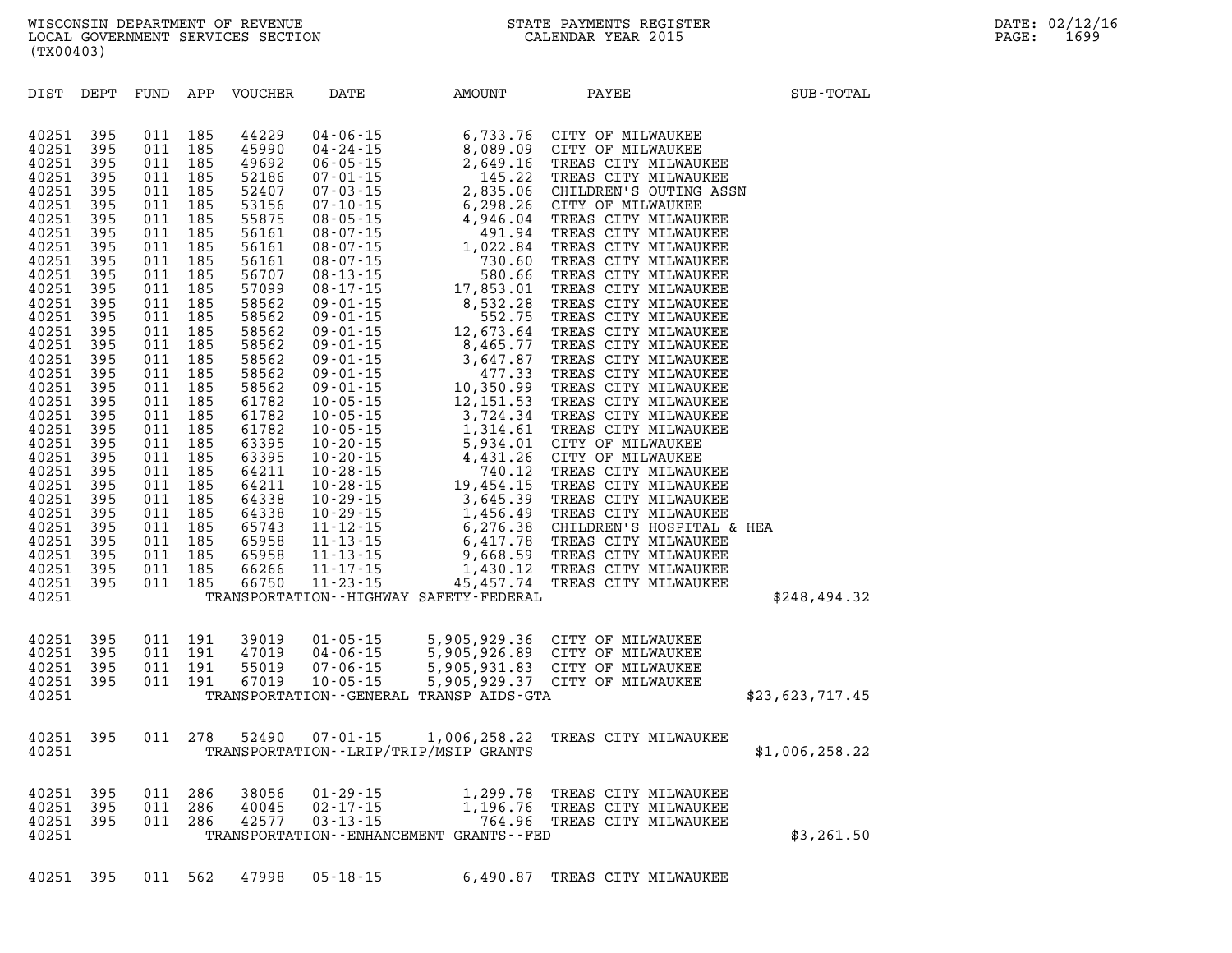**WISCONSIN DEPARTMENT OF REVENUE STATE PAYMENTS REGISTER DATE: 02/12/16**  LOCAL GOVERNMENT SERVICES SECTION **(TX00403)** 

| DIST                                                                                                     | DEPT                                                                      | FUND                                                                      | APP                                                                       | VOUCHER                                                                                         | DATE                                                                                                                                                                                                                                  | AMOUNT                                                                                                                                              | PAYEE                                                                                                                                                                                                                               | SUB-TOTAL      |
|----------------------------------------------------------------------------------------------------------|---------------------------------------------------------------------------|---------------------------------------------------------------------------|---------------------------------------------------------------------------|-------------------------------------------------------------------------------------------------|---------------------------------------------------------------------------------------------------------------------------------------------------------------------------------------------------------------------------------------|-----------------------------------------------------------------------------------------------------------------------------------------------------|-------------------------------------------------------------------------------------------------------------------------------------------------------------------------------------------------------------------------------------|----------------|
| 40251                                                                                                    |                                                                           |                                                                           |                                                                           | TRANSPORTATION--                                                                                |                                                                                                                                                                                                                                       |                                                                                                                                                     |                                                                                                                                                                                                                                     | \$6,490.87     |
| 40251<br>40251<br>40251<br>40251<br>40251                                                                | 395<br>395<br>395<br>395                                                  | 011<br>011<br>011<br>011                                                  | 568<br>568<br>568<br>568                                                  | 39357<br>39357<br>47764<br>55459                                                                | $02 - 13 - 15$<br>$02 - 13 - 15$<br>$05 - 15 - 15$<br>$07 - 30 - 15$                                                                                                                                                                  | 36,654.22<br>42,043.74<br>TRANSPORTATION-PRETRIAL INTOX DRIVER INT                                                                                  | WISCONSIN COMMUNITY SERVI<br>40,453.94 WISCONSIN COMMUNITY SERVI<br>WISCONSIN COMMUNITY SERVI<br>35,848.10 WISCONSIN COMMUNITY SERVI                                                                                                | \$155,000.00   |
| 40251<br>40251<br>40251                                                                                  | 395<br>395                                                                | 011<br>011                                                                | 905<br>905                                                                | 42955<br>69934                                                                                  | $03 - 23 - 15$<br>$12 - 28 - 15$                                                                                                                                                                                                      | 730,825.40<br>136,758.38<br>TRANSPORTATION-HARBOR BOND CLEARING ACCT                                                                                | TREAS CITY MILWAUKEE<br>TREAS CITY MILWAUKEE                                                                                                                                                                                        | \$867,583.78   |
| 40251<br>40251                                                                                           | 395                                                                       | 011                                                                       | 961                                                                       | 42955                                                                                           | $03 - 23 - 15$<br>TRANSPORTATION - - HARBOR ASSISTANCE                                                                                                                                                                                | 500,000.00                                                                                                                                          | TREAS CITY MILWAUKEE                                                                                                                                                                                                                | \$500,000.00   |
| 40251<br>40251<br>40251<br>40251<br>40251<br>40251<br>40251<br>40251<br>40251<br>40251<br>40251<br>40251 | 435<br>435<br>435<br>435<br>435<br>435<br>435<br>435<br>435<br>435<br>435 | 005<br>005<br>005<br>005<br>005<br>005<br>005<br>005<br>005<br>005<br>005 | 000<br>000<br>000<br>000<br>000<br>000<br>000<br>000<br>000<br>000<br>000 | 90514<br>90515<br>90517<br>90518<br>90519<br>90600<br>90601<br>90604<br>90607<br>90609<br>90611 | $02 - 01 - 15$<br>$03 - 01 - 15$<br>$04 - 01 - 15$<br>$05 - 01 - 15$<br>$06 - 01 - 15$<br>$07 - 01 - 15$<br>$08 - 01 - 15$<br>$09 - 01 - 15$<br>$10 - 01 - 15$<br>$11 - 02 - 15$<br>$12 - 01 - 15$<br>HEALTH SERVICES--STATE/FED AIDS | 496,490.00<br>544,870.00<br>84,272.00<br>565,958.00<br>811,752.00<br>21,678.00<br>26,770.00<br>404,309.00<br>544,666.00<br>338,453.00<br>956,678.00 | CITY OF MILWAUKEE<br>CITY OF MILWAUKEE<br>CITY OF MILWAUKEE<br>CITY OF MILWAUKEE<br>CITY OF MILWAUKEE<br>CITY OF MILWAUKEE<br>CITY OF MILWAUKEE<br>CITY OF MILWAUKEE<br>CITY OF MILWAUKEE<br>CITY OF MILWAUKEE<br>CITY OF MILWAUKEE | \$4,795,896.00 |
| 40251<br>40251                                                                                           | 435                                                                       | 005                                                                       | 162                                                                       | 01DHS                                                                                           | $09 - 11 - 15$                                                                                                                                                                                                                        | HS--AMBULANCE FUNDING ASSISTANCE GRANTS                                                                                                             | 56,943.28 MILWAUKEE FIRE DEPT                                                                                                                                                                                                       | \$56,943.28    |
| 40251<br>40251                                                                                           | 435                                                                       | 005                                                                       | 163                                                                       | 01LGS                                                                                           | $11 - 16 - 15$                                                                                                                                                                                                                        | 555,704.63<br>HS--PREPAID MEDICAL TRANSPORT REIMBURSE                                                                                               | DHS PREPAID MEDICAL TRANSPORT                                                                                                                                                                                                       | \$555,704.63   |
| 40251<br>40251<br>40251<br>40251<br>40251<br>40251<br>40251<br>40251                                     | 437<br>437<br>437<br>437<br>437<br>437<br>437                             | 005<br>005<br>005<br>005<br>005<br>005<br>005                             | 000<br>000<br>000<br>000<br>000<br>000<br>000                             | 00000<br>00000<br>00000<br>00000<br>00000<br>00000<br>00000                                     | $01 - 05 - 15$<br>$01 - 30 - 15$<br>$03 - 24 - 15$<br>$03 - 31 - 15$<br>$06 - 03 - 15$<br>$07 - 06 - 15$<br>09 - 09 - 15                                                                                                              | 117,999.00<br>330,020.15<br>168,937.28<br>189,289.91<br>151,416.13<br>285, 285. 23<br>CHILDREN & FAMILIES--STATE/FEDERAL AIDS                       | CITY OF MILWAUKEE HEALTH *<br>CITY OF MILWAUKEE HEALTH *<br>56,958.02 CITY OF MILWAUKEE HEALTH *<br>CITY OF MILWAUKEE HEALTH *<br>CITY OF MILWAUKEE HEALTH *<br>CITY OF MILWAUKEE HEALTH *<br>CITY OF MILWAUKEE HEALTH *            | \$1,299,905.72 |
| 40251<br>40251                                                                                           | 455                                                                       | 002                                                                       | 207                                                                       | 05730<br>JUSTICE--                                                                              | $04 - 23 - 15$                                                                                                                                                                                                                        | 175,000.00                                                                                                                                          | TREAS CITY MILWAUKEE                                                                                                                                                                                                                | \$175,000.00   |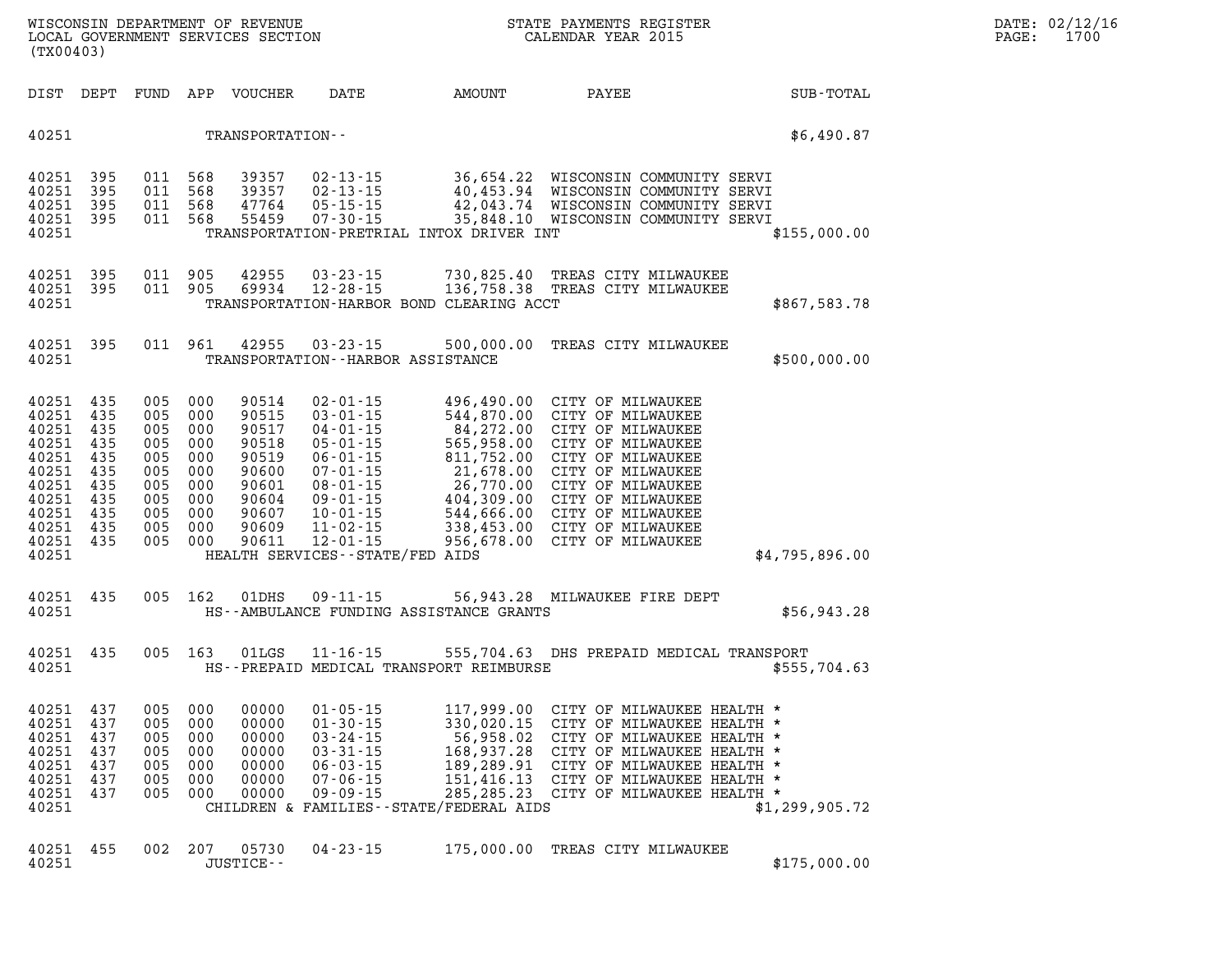| DATE: | 02/12/16 |
|-------|----------|
| PAGE: | 1701     |

| WISCONSIN DEPARTMENT OF REVENUE<br>LOCAL GOVERNMENT SERVICES SECTION<br>(TX00403)                                                                                                                                    |                                                                                                                                                                                                                                                                                                                                                             | STATE PAYMENTS REGISTER<br>CALENDAR YEAR 2015                                                                                                                                                                                                                                                                                         |                |
|----------------------------------------------------------------------------------------------------------------------------------------------------------------------------------------------------------------------|-------------------------------------------------------------------------------------------------------------------------------------------------------------------------------------------------------------------------------------------------------------------------------------------------------------------------------------------------------------|---------------------------------------------------------------------------------------------------------------------------------------------------------------------------------------------------------------------------------------------------------------------------------------------------------------------------------------|----------------|
| DIST<br>DEPT<br>FUND                                                                                                                                                                                                 | APP<br><b>VOUCHER</b><br>DATE                                                                                                                                                                                                                                                                                                                               | AMOUNT<br>PAYEE                                                                                                                                                                                                                                                                                                                       | SUB-TOTAL      |
| 002<br>40251<br>455<br>40251                                                                                                                                                                                         | 221<br>15<br>$07 - 21 - 15$<br>JUSTICE -- LAW ENFORCEMENT SERVICES AID                                                                                                                                                                                                                                                                                      | 950.00<br>TREAS CITY MILWAUKEE                                                                                                                                                                                                                                                                                                        | \$950.00       |
| 002<br>40251<br>455<br>40251<br>455<br>002<br>40251<br>455<br>002<br>40251<br>455<br>002<br>40251                                                                                                                    | 231<br>04375<br>$02 - 17 - 15$<br>$05 - 29 - 15$<br>231<br>06460<br>231<br>07493<br>$07 - 24 - 15$<br>$04 - 23 - 15$<br>231<br>19<br>JUSTICE - - LAW ENFORCEMENT TRAINING                                                                                                                                                                                   | 100,300.00<br>TREAS CITY MILWAUKEE<br>1,421.57<br>TREAS CITY MILWAUKEE<br>14,127.58<br>TREAS CITY MILWAUKEE<br>278,720.00<br>TREAS CITY MILWAUKEE                                                                                                                                                                                     | \$394,569.15   |
| 455<br>002<br>40251<br>40251<br>455<br>002<br>40251<br>455<br>002<br>40251                                                                                                                                           | 241<br>00473<br>$08 - 14 - 15$<br>241<br>04377<br>$02 - 13 - 15$<br>$05 - 05 - 15$<br>241<br>05909<br>JUSTICE -- CEASE AND OTHER FEDERAL GRANTS                                                                                                                                                                                                             | 6,239.33<br>TREAS CITY MILWAUKEE<br>6,511.41<br>TREAS CITY MILWAUKEE<br>7,875.95<br>TREAS CITY MILWAUKEE                                                                                                                                                                                                                              | \$20,626.69    |
| 40251<br>455<br>002<br>455<br>40251<br>002<br>40251<br>455<br>002<br>40251<br>455<br>002<br>40251<br>455<br>002<br>40251<br>455<br>002<br>40251<br>455<br>002<br>40251<br>455<br>002<br>40251<br>455<br>002<br>40251 | 00201<br>251<br>$07 - 30 - 15$<br>251<br>01012<br>$09 - 18 - 15$<br>$02 - 12 - 15$<br>251<br>04329<br>251<br>$02 - 12 - 15$<br>04330<br>$02 - 13 - 15$<br>251<br>04351<br>251<br>04549<br>$02 - 20 - 15$<br>251<br>05825<br>$04 - 28 - 15$<br>251<br>05976<br>$05 - 06 - 15$<br>251<br>06029<br>$05 - 08 - 15$<br>JUSTICE - - TRUANCY PROGRAM - GRANT FUNDS | 7,990.99<br>TREAS CITY MILWAUKEE<br>9,153.87<br>TREAS CITY MILWAUKEE<br>3,800.00<br>TREAS CITY MILWAUKEE<br>14,789.30<br>TREAS CITY MILWAUKEE<br>10,606.04<br>TREAS CITY MILWAUKEE<br>3,095.06<br>TREAS CITY MILWAUKEE<br>11, 137.45<br>TREAS CITY MILWAUKEE<br>TREAS CITY MILWAUKEE<br>11,846.24<br>9,421.88<br>TREAS CITY MILWAUKEE | \$81,840.83    |
| 40251<br>455<br>002<br>40251<br>455<br>002<br>40251                                                                                                                                                                  | 275<br>03570<br>$01 - 09 - 15$<br>275<br>06811<br>$06 - 23 - 15$<br>DOJ--UNIFORM BEAT PATROL OFFICER GRANT                                                                                                                                                                                                                                                  | 63,357.00<br>TREAS CITY MILWAUKEE<br>63,357.00<br>TREAS CITY MILWAUKEE                                                                                                                                                                                                                                                                | \$126,714.00   |
| 40251<br>465<br>002<br>40251<br>465<br>002<br>40251<br>465<br>002<br>40251<br>002<br>465<br>40251                                                                                                                    | 305<br>00158<br>$09 - 04 - 15$<br>305<br>00238<br>$09 - 25 - 15$<br>305<br>01043<br>$01 - 29 - 15$<br>$02 - 03 - 15$<br>305<br>01076<br>MILITARY AFFAIRS-EMER MGMT-DISASTER RECO                                                                                                                                                                            | 23,766.91<br>TREAS CITY MILWAUKEE<br>14,487.39<br>TREAS CITY MILWAUKEE<br>203, 249.36<br>TREAS CITY MILWAUKEE<br>144,070.25<br>TREAS CITY MILWAUKEE                                                                                                                                                                                   | \$385,573.91   |
| 40251<br>465<br>465<br>40251<br>002<br>40251<br>465<br>002<br>40251                                                                                                                                                  | 002 306<br>01063<br>$02 - 02 - 15$<br>$04 - 27 - 15$<br>- 306<br>01174<br>$05 - 28 - 15$<br>01220<br>306<br>MILITARY AFFAIRS-EMER MGMT--HAZMAT AIDS                                                                                                                                                                                                         | 62,552.94<br>TREAS CITY MILWAUKEE<br>62,552.94 TREAS CITY MILWAUKEE<br>62,552.92 TREAS CITY MILWAUKEE                                                                                                                                                                                                                                 | \$187,658.80   |
| 40251<br>465<br>002<br>465<br>002<br>40251<br>40251<br>002<br>465<br>40251<br>465<br>002<br>40251                                                                                                                    | 342<br>00158<br>$09 - 04 - 15$<br>342<br>00238<br>$09 - 25 - 15$<br>$01 - 29 - 15$<br>342<br>01043<br>$02 - 03 - 15$<br>342<br>01076<br>MILITARY AFFAIRS-EMERGENCY MGMT-FED FUND                                                                                                                                                                            | 142,601.46<br>TREAS CITY MILWAUKEE<br>86,924.17<br>TREAS CITY MILWAUKEE<br>1,219,496.14<br>TREAS CITY MILWAUKEE<br>864,421.51<br>TREAS CITY MILWAUKEE                                                                                                                                                                                 | \$2,313,443.28 |

**40251 465 002 350 00049 08-06-15 2,306.64 TREAS CITY MILWAUKEE**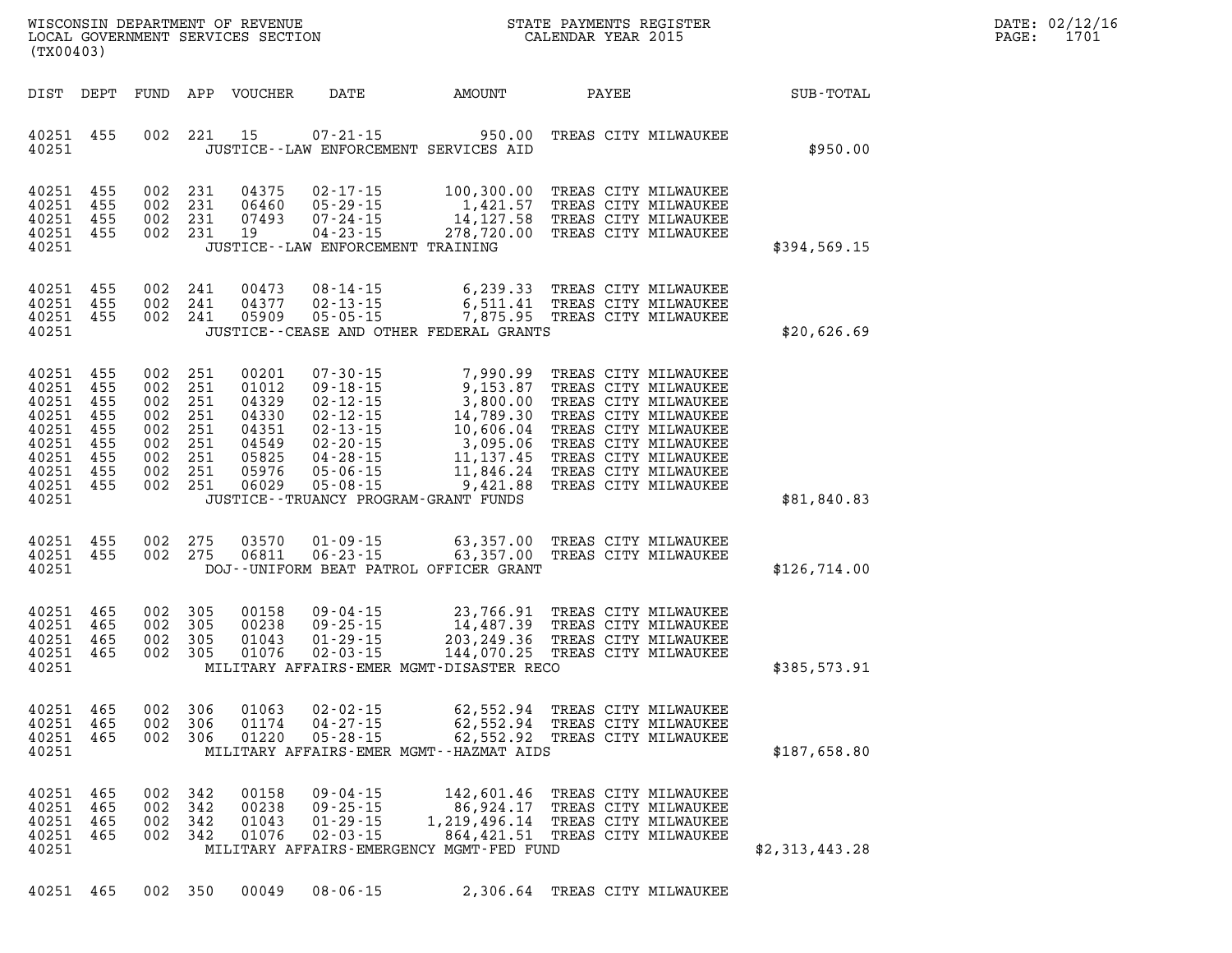| 40251<br>40251<br>40251<br>40251<br>40251<br>40251<br>40251<br>40251<br>40251<br>40251                                                                                                    | 465<br>465<br>465<br>465<br>465<br>465<br>465<br>465<br>465                                                                                     | 002<br>002<br>002<br>002<br>002<br>002<br>002<br>002<br>002                                                                                     | 350<br>350<br>350<br>350<br>350<br>350<br>350<br>350<br>350                                                                                     | 00610<br>00692<br>00693<br>00694<br>00954<br>00955<br>01180<br>01181<br>01182                                                                                                             | $01 - 26 - 15$                                   | 17,669.73<br>01-26-15<br>02-17-15<br>02-17-15<br>02-17-15<br>02-17-15<br>03-68-15<br>05-08-15<br>05-08-15<br>07-15-15<br>07-15-15<br>07-15-15<br>07-15-15<br>07-15-15<br>07-15-15<br>07-15-15<br>07-15-15<br>07-15-15<br>07-15-15<br>07-15-15<br>07-15-15<br>07-15-15<br>07-15-15<br>07<br>MILITARY AFFAIRS--HOMELAND SEC GRANT | TREAS CITY MILWAUKEE<br>TREAS CITY MILWAUKEE<br>TREAS CITY MILWAUKEE<br>TREAS CITY MILWAUKEE<br>TREAS CITY MILWAUKEE<br>TREAS CITY MILWAUKEE<br>TREAS CITY MILWAUKEE<br>TREAS CITY MILWAUKEE<br>TREAS CITY MILWAUKEE                                                                                                                                                                                                                                                                                                           | \$98,402.58  |
|-------------------------------------------------------------------------------------------------------------------------------------------------------------------------------------------|-------------------------------------------------------------------------------------------------------------------------------------------------|-------------------------------------------------------------------------------------------------------------------------------------------------|-------------------------------------------------------------------------------------------------------------------------------------------------|-------------------------------------------------------------------------------------------------------------------------------------------------------------------------------------------|--------------------------------------------------|---------------------------------------------------------------------------------------------------------------------------------------------------------------------------------------------------------------------------------------------------------------------------------------------------------------------------------|--------------------------------------------------------------------------------------------------------------------------------------------------------------------------------------------------------------------------------------------------------------------------------------------------------------------------------------------------------------------------------------------------------------------------------------------------------------------------------------------------------------------------------|--------------|
| 40251<br>40251<br>40251<br>40251<br>40251<br>40251<br>40251<br>40251<br>40251                                                                                                             | 505<br>505<br>505<br>505<br>505<br>505<br>505<br>505                                                                                            | 002<br>002<br>002<br>002<br>002<br>002<br>002<br>002                                                                                            | 703<br>703<br>703<br>703<br>703<br>703<br>703<br>703                                                                                            | 01012<br>01012<br>04636<br>05424<br>06464<br>07588<br>08070<br>08830                                                                                                                      | $09 - 21 - 15$<br>DOA--HOUSING ASSISTANCE GRANTS | 117,873.00<br>09-21-15<br>09-21-15<br>01-20-15<br>02-06-15<br>02-06-15<br>03-13-15<br>05-04-15<br>05-22-15<br>06-17-15<br>06-17-15<br>06-17-15<br>06-17-15<br>06-17-15<br>06-17-15<br>06-17-15<br>06-17-15<br>06-17-15<br>06-17-15<br>06-17-15<br>06-17-15<br>06-17-15<br>06-17-15                                              | TREAS CITY MILWAUKEE<br>TREAS CITY MILWAUKEE<br>TREAS CITY MILWAUKEE<br>TREAS CITY MILWAUKEE<br>TREAS CITY MILWAUKEE<br>TREAS CITY MILWAUKEE<br>TREAS CITY MILWAUKEE<br>TREAS CITY MILWAUKEE                                                                                                                                                                                                                                                                                                                                   | \$332,622.00 |
| 40251<br>40251<br>40251<br>40251<br>40251<br>40251<br>40251                                                                                                                               | 505<br>505<br>505<br>505<br>505<br>505                                                                                                          | 002<br>002<br>002<br>002<br>002<br>002                                                                                                          | 707<br>707<br>707<br>707<br>707<br>707                                                                                                          | 01012<br>04636<br>05424<br>07588<br>08070<br>08830                                                                                                                                        | DOA--HOUSING ASSISTANCE GRANTS                   | 09-21-15<br>01-20-15<br>02-06-15<br>05-04-15<br>05-22-15<br>06-17-15<br>06-17-15<br>06-17-15<br>07-03-08-07<br>07-04-15<br>07-04-15<br>07-04-15<br>07-04-15<br>07-04-15<br>07-04-15<br>07-04-15<br>07-04-15<br>07-04-15<br>07-04-15<br>07-04-15<br>07-04-15<br>07-04-15<br>                                                     | 31,083.00 TREAS CITY MILWAUKEE<br>TREAS CITY MILWAUKEE<br>TREAS CITY MILWAUKEE<br>TREAS CITY MILWAUKEE<br>TREAS CITY MILWAUKEE<br>TREAS CITY MILWAUKEE                                                                                                                                                                                                                                                                                                                                                                         | \$92,091.00  |
| 40251<br>40251<br>40251<br>40251<br>40251<br>40251<br>40251<br>40251<br>40251<br>40251<br>40251<br>40251<br>40251<br>40251<br>40251<br>40251<br>40251<br>40251<br>40251<br>40251<br>40251 | 505<br>505<br>505<br>505<br>505<br>505<br>505<br>505<br>505<br>505<br>505<br>505<br>505<br>505<br>505<br>505<br>505<br>505<br>505<br>505<br>505 | 002<br>002<br>002<br>002<br>002<br>002<br>002<br>002<br>002<br>002<br>002<br>002<br>002<br>002<br>002<br>002<br>002<br>002<br>002<br>002<br>002 | 745<br>745<br>745<br>745<br>745<br>745<br>745<br>745<br>745<br>745<br>745<br>745<br>745<br>745<br>745<br>745<br>745<br>745<br>745<br>745<br>745 | 01012<br>01012<br>01012<br>01012<br>01012<br>01012<br>04636<br>04636<br>05424<br>05424<br>05424<br>05424<br>05424<br>06464<br>06464<br>07588<br>07588<br>07588<br>07588<br>07801<br>07801 |                                                  | $\begin{array}{cccc} 09\hbox{-}21\hbox{-}15 & 17,076.00 \\ 09\hbox{-}21\hbox{-}15 & 10,113.00 \\ 09\hbox{-}21\hbox{-}15 & 8,128.00 \\ 09\hbox{-}21\hbox{-}15 & 9,215.00 \\ 09\hbox{-}21\hbox{-}15 & 2,700.00 \\ 09\hbox{-}21\hbox{-}15 & 2,700.00 \\ 09\hbox{-}21\hbox{-}15 & 13,815.00 \\ 09\hbox{-}21\hbox{-$                 | 17,076.00 TREAS CITY MILWAUKEE<br>TREAS CITY MILWAUKEE<br>TREAS CITY MILWAUKEE<br>TREAS CITY MILWAUKEE<br>TREAS CITY MILWAUKEE<br>TREAS CITY MILWAUKEE<br>TREAS CITY MILWAUKEE<br>TREAS CITY MILWAUKEE<br>TREAS CITY MILWAUKEE<br>TREAS CITY MILWAUKEE<br>TREAS CITY MILWAUKEE<br>TREAS CITY MILWAUKEE<br>TREAS CITY MILWAUKEE<br>TREAS CITY MILWAUKEE<br>TREAS CITY MILWAUKEE<br>TREAS CITY MILWAUKEE<br>TREAS CITY MILWAUKEE<br>TREAS CITY MILWAUKEE<br>TREAS CITY MILWAUKEE<br>TREAS CITY MILWAUKEE<br>TREAS CITY MILWAUKEE |              |

DIST DEPT FUND APP VOUCHER DATE AMOUNT PAYEE **PAYEE SUB-TOTAL**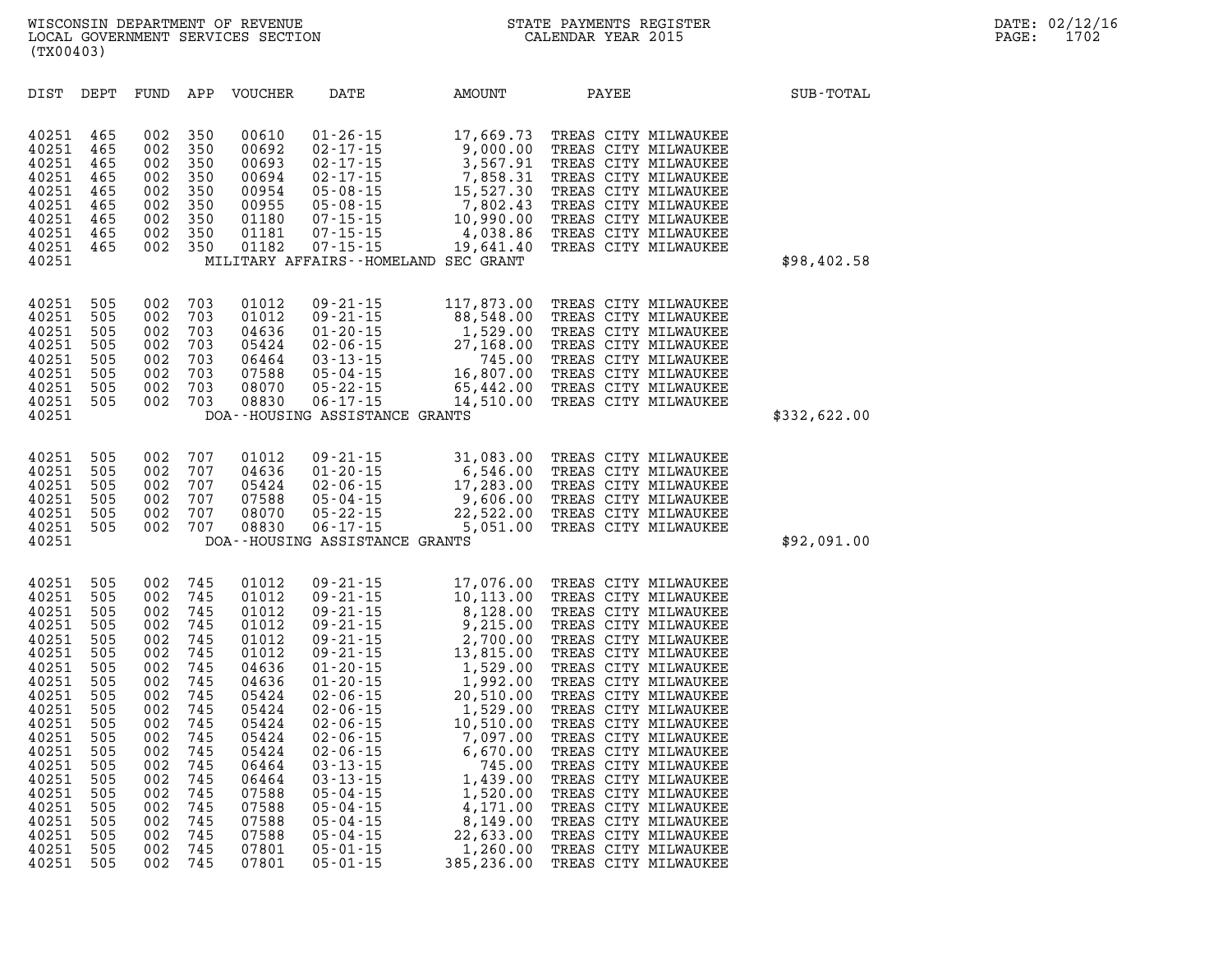| DIST                                                                                   | DEPT                                                        | FUND                                                        | APP                                                         | <b>VOUCHER</b>                                                                | DATE                                                                                                                                                                                             | <b>AMOUNT</b>                                                                                                | PAYEE                                                                                                                                                                                                                | SUB-TOTAL        |
|----------------------------------------------------------------------------------------|-------------------------------------------------------------|-------------------------------------------------------------|-------------------------------------------------------------|-------------------------------------------------------------------------------|--------------------------------------------------------------------------------------------------------------------------------------------------------------------------------------------------|--------------------------------------------------------------------------------------------------------------|----------------------------------------------------------------------------------------------------------------------------------------------------------------------------------------------------------------------|------------------|
| 40251<br>40251<br>40251<br>40251<br>40251<br>40251<br>40251<br>40251<br>40251<br>40251 | 505<br>505<br>505<br>505<br>505<br>505<br>505<br>505<br>505 | 002<br>002<br>002<br>002<br>002<br>002<br>002<br>002<br>002 | 745<br>745<br>745<br>745<br>745<br>745<br>745<br>745<br>745 | 07801<br>08070<br>08070<br>08070<br>08070<br>08070<br>08830<br>08830<br>08830 | $05 - 01 - 15$<br>$05 - 22 - 15$<br>$05 - 22 - 15$<br>$05 - 22 - 15$<br>$05 - 22 - 15$<br>$05 - 22 - 15$<br>$06 - 17 - 15$<br>$06 - 17 - 15$<br>$06 - 17 - 15$<br>DOA--HOUSING ASSISTANCE GRANTS | 7,554.00<br>2,422.00<br>29,490.00<br>3,341.00<br>7,160.00<br>1,869.00<br>960.00<br>3,371.00<br>8,244.00      | TREAS CITY MILWAUKEE<br>TREAS CITY MILWAUKEE<br>TREAS CITY MILWAUKEE<br>TREAS CITY MILWAUKEE<br>TREAS CITY MILWAUKEE<br>TREAS CITY MILWAUKEE<br>TREAS CITY MILWAUKEE<br>TREAS CITY MILWAUKEE<br>TREAS CITY MILWAUKEE | \$600,448.00     |
| 40251<br>40251                                                                         | 835                                                         | 002                                                         | 105                                                         | 43952                                                                         | $07 - 27 - 15$<br>REVENUE - - STATE SHARED REVENUES                                                                                                                                              | 41,661,799.19                                                                                                | TREAS CITY MILWAUKEE                                                                                                                                                                                                 | \$41,661,799.19  |
| 40251<br>40251<br>40251<br>40251                                                       | 835<br>835<br>835                                           | 002<br>002<br>002                                           | 109<br>109<br>109                                           | 02960<br>03612<br>05215                                                       | $07 - 27 - 15$<br>$07 - 27 - 15$<br>$07 - 27 - 15$<br>REVENUE--EXEMPT COMPUTER AID                                                                                                               | 4,782,135.00<br>137.00<br>816,653.00                                                                         | TREAS CITY MILWAUKEE<br>TREAS CITY MILWAUKEE<br>TREAS CITY MILWAUKEE                                                                                                                                                 | \$5,598,925.00   |
| 40251<br>40251<br>40251<br>40251<br>40251<br>40251                                     | 835<br>835<br>835<br>835<br>835                             | 002<br>002<br>002<br>002<br>002                             | 302<br>302<br>302<br>302<br>302                             | 10072<br>10123<br>10130<br>11072<br>11129                                     | $07 - 27 - 15$<br>$07 - 27 - 15$<br>$07 - 27 - 15$<br>$07 - 27 - 15$<br>$07 - 27 - 15$                                                                                                           | 49,445,793.20<br>2,456.84<br>27,834.72<br>12,019,934.67<br>74.95<br>REVENUE-FIRST DOLLAR/SCHOOL LEVY CREDITS | TREAS CITY MILWAUKEE<br>TREAS CITY MILWAUKEE<br>TREAS CITY MILWAUKEE<br>TREAS CITY MILWAUKEE<br>TREAS CITY MILWAUKEE                                                                                                 | \$61,496,094.38  |
| 40251<br>40251                                                                         | 835                                                         | 002                                                         | 501                                                         | 00003                                                                         | $02 - 02 - 15$                                                                                                                                                                                   | 2,513,997.37<br>DOA-PAYMENT FOR MUNICIPAL SERVICES AID                                                       | TREAS CITY MILWAUKEE                                                                                                                                                                                                 | \$2,513,997.37   |
| 40251<br>40251<br>40251                                                                | 835<br>835                                                  | 021<br>021                                                  | 363<br>363                                                  | 35767<br>37211                                                                | $03 - 23 - 15$<br>$03 - 23 - 15$<br>REVENUE - - LOTTERY CREDIT                                                                                                                                   | 25,989.16<br>10,946,976.29                                                                                   | TREAS CITY MILWAUKEE<br>TREAS CITY MILWAUKEE                                                                                                                                                                         | \$10,972,965.45  |
| 40251                                                                                  |                                                             |                                                             |                                                             |                                                                               | DISTRICT TOTAL APPROPRIATIONS                                                                                                                                                                    |                                                                                                              |                                                                                                                                                                                                                      | \$734,782,793.86 |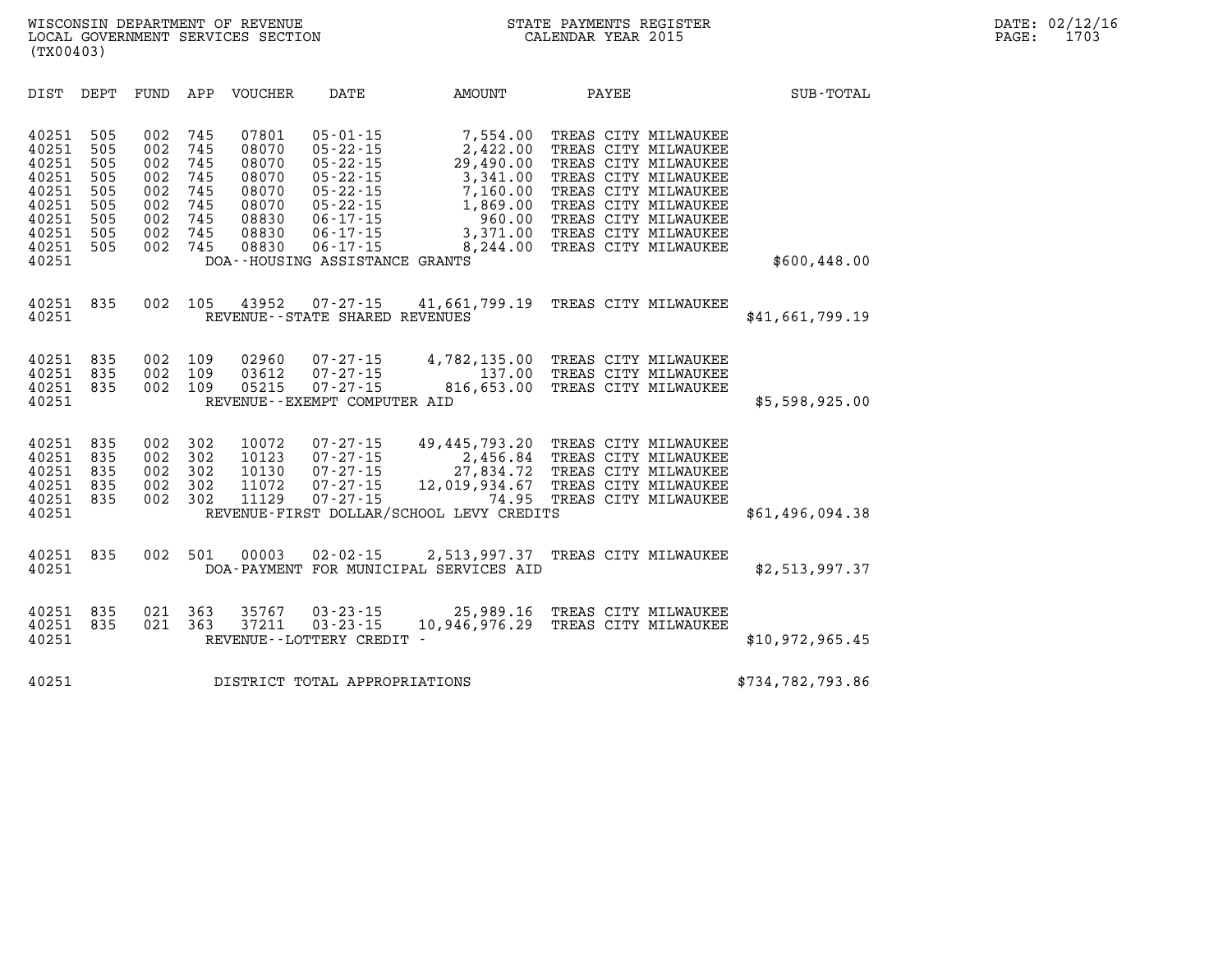| (TX00403)                                                                                                                                                                      |                                                      |                                                                                                                                             |                                                      |                                                                                                                   |                                                                                                                                                                                    |                                                                                              |                                                                                                                                                                                                                                                                                                                                                                                                                          |                | DATE: 02/12/16<br>PAGE: 1704 |
|--------------------------------------------------------------------------------------------------------------------------------------------------------------------------------|------------------------------------------------------|---------------------------------------------------------------------------------------------------------------------------------------------|------------------------------------------------------|-------------------------------------------------------------------------------------------------------------------|------------------------------------------------------------------------------------------------------------------------------------------------------------------------------------|----------------------------------------------------------------------------------------------|--------------------------------------------------------------------------------------------------------------------------------------------------------------------------------------------------------------------------------------------------------------------------------------------------------------------------------------------------------------------------------------------------------------------------|----------------|------------------------------|
|                                                                                                                                                                                |                                                      |                                                                                                                                             |                                                      |                                                                                                                   |                                                                                                                                                                                    |                                                                                              | DIST DEPT FUND APP VOUCHER DATE AMOUNT PAYEE SUB-TOTAL                                                                                                                                                                                                                                                                                                                                                                   |                |                              |
| 40265 165<br>40265                                                                                                                                                             |                                                      |                                                                                                                                             |                                                      |                                                                                                                   |                                                                                                                                                                                    | SAFETY/PROF SERV--FIRE INSURANCE DUES                                                        | 002 225 01017 06-25-15 100,919.42 TREAS CITY OAK CREEK                                                                                                                                                                                                                                                                                                                                                                   | \$100, 919.42  |                              |
| 40265                                                                                                                                                                          | 40265 370                                            |                                                                                                                                             |                                                      |                                                                                                                   |                                                                                                                                                                                    | NAT RESOURCES - - RU RECYCLING GRANT                                                         | 074 670 42899 05-29-15 85,313.34 TREAS CITY OAK CREEK                                                                                                                                                                                                                                                                                                                                                                    | \$85,313.34    |                              |
| 40265                                                                                                                                                                          | 40265 370                                            |                                                                                                                                             |                                                      |                                                                                                                   |                                                                                                                                                                                    | NAT RESOURCES--RU CONSOLIDATED GRANT                                                         | 074 673 42899 05-29-15 9,054.65 TREAS CITY OAK CREEK                                                                                                                                                                                                                                                                                                                                                                     | \$9,054.65     |                              |
| 40265 395<br>40265 395<br>40265 395<br>40265 395<br>40265 395<br>40265 395<br>40265 395<br>40265 395<br>40265 395<br>40265 395<br>40265 395<br>40265 395<br>40265 395<br>40265 |                                                      | 011 185<br>011 185<br>011 185<br>011 185<br>011 185<br>011 185<br>011 185<br>011 185<br>011 185<br>011 185<br>011 185<br>011 185<br>011 185 |                                                      | 40309<br>40309<br>40309<br>41085<br>41085<br>45714<br>46721<br>47741<br>52408<br>57100<br>61111<br>63396<br>65959 |                                                                                                                                                                                    | TRANSPORTATION - - HIGHWAY SAFETY - FEDERAL                                                  |                                                                                                                                                                                                                                                                                                                                                                                                                          | \$15,480.38    |                              |
| 40265 395<br>40265 395<br>40265 395<br>40265 395<br>40265                                                                                                                      |                                                      |                                                                                                                                             |                                                      |                                                                                                                   |                                                                                                                                                                                    | TRANSPORTATION--GENERAL TRANSP AIDS-GTA                                                      | $\begin{array}{cccccccc} 011 & 191 & 39020 & 01\cdot 05\cdot 15 & 478,129.31 & \text{CITY OF OAK CREEK} \\ 011 & 191 & 47020 & 04\cdot 06\cdot 15 & 478,129.31 & \text{CITY OF OAK CREEK} \\ 011 & 191 & 55020 & 07\cdot 06\cdot 15 & 478,129.31 & \text{CITY OF OAK CREEK} \\ 011 & 191 & 67020 & 10\cdot 05\cdot 15 & 478,129.31 & \$                                                                                  | \$1,912,517.24 |                              |
| 40265                                                                                                                                                                          | 40265 395                                            |                                                                                                                                             |                                                      |                                                                                                                   |                                                                                                                                                                                    | TRANSPORTATION - - LRIP/TRIP/MSIP GRANTS                                                     | 011 278 67381 11-25-15 69,749.36 TREAS CITY OAK CREEK                                                                                                                                                                                                                                                                                                                                                                    | \$69,749.36    |                              |
| 40265 435<br>40265 435<br>40265<br>40265<br>40265<br>40265<br>40265<br>40265<br>40265<br>40265<br>40265                                                                        | 435<br>435<br>435<br>435<br>435<br>435<br>435<br>435 | 005 000<br>005 000<br>005<br>005<br>005<br>005<br>005<br>005<br>005<br>005                                                                  | 000<br>000<br>000<br>000<br>000<br>000<br>000<br>000 | 90511<br>90514<br>90517<br>90518<br>90519<br>90600<br>90601<br>90604<br>90609<br>90611                            | $04 - 01 - 15$<br>$05 - 01 - 15$<br>$06 - 01 - 15$<br>$07 - 01 - 15$<br>$08 - 01 - 15$<br>$09 - 01 - 15$<br>$11 - 02 - 15$<br>$12 - 01 - 15$<br>HEALTH SERVICES - - STATE/FED AIDS | 8,337.00<br>6,456.00<br>6,939.00<br>7,662.00<br>3,675.00<br>4,775.00<br>3,236.00<br>5,710.00 | 01-01-15 $\begin{array}{ccc} 5,410.00 & \text{CITY OF OAK CREEK} \\ 02-01-15 & 4,690.00 & \text{CITY OF OAK CREEK} \\ 03-01-15 & 4,266.00 & \text{CTTV OF OAK CREFK} \end{array}$<br>40265 435 005 000 90515 03-01-15 4,266.00 CITY OF OAK CREEK<br>CITY OF OAK CREEK<br>CITY OF OAK CREEK<br>CITY OF OAK CREEK<br>CITY OF OAK CREEK<br>CITY OF OAK CREEK<br>CITY OF OAK CREEK<br>CITY OF OAK CREEK<br>CITY OF OAK CREEK | \$61,156.00    |                              |
| 40265 435                                                                                                                                                                      |                                                      |                                                                                                                                             | 005 162                                              | 01DHS                                                                                                             | $09 - 11 - 15$                                                                                                                                                                     |                                                                                              | 7,199.74 OAK CREEK FIRE DEPT                                                                                                                                                                                                                                                                                                                                                                                             |                |                              |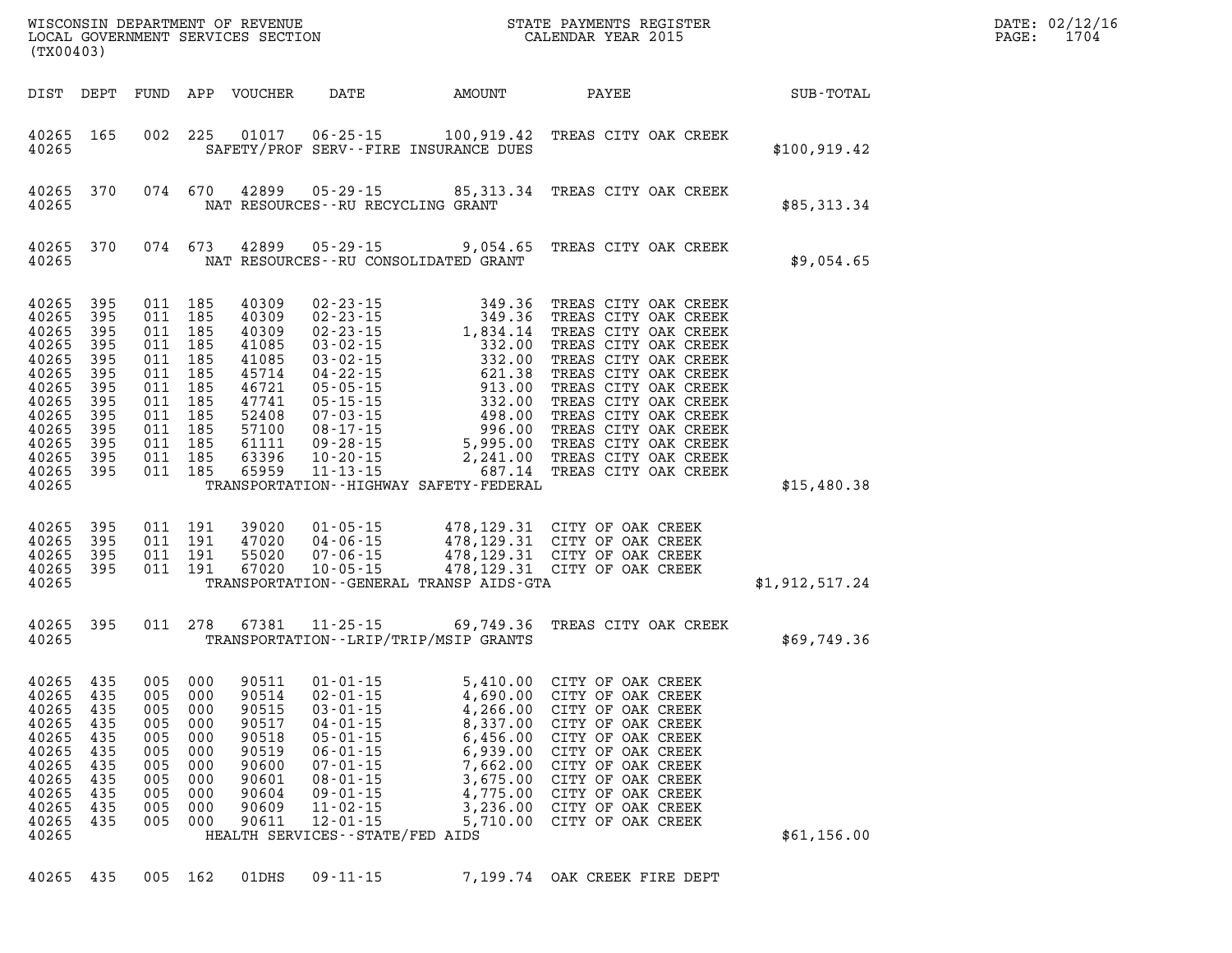| WISCONSIN DEPARTMENT OF REVENUE   | STATE PAYMENTS REGISTER | DATE: 02/12/16 |
|-----------------------------------|-------------------------|----------------|
| LOCAL GOVERNMENT SERVICES SECTION | CALENDAR YEAR 2015      | 1705<br>PAGE:  |

| (TX00403)          |                        |                    | CALENDAR YEAR 2015<br>LOCAL GOVERNMENT SERVICES SECTION |                                                |                                                                                                                                                                |                                                                               | PAGE: | 1705                                                         |  |  |
|--------------------|------------------------|--------------------|---------------------------------------------------------|------------------------------------------------|----------------------------------------------------------------------------------------------------------------------------------------------------------------|-------------------------------------------------------------------------------|-------|--------------------------------------------------------------|--|--|
|                    |                        |                    |                                                         |                                                |                                                                                                                                                                |                                                                               |       | DIST DEPT FUND APP VOUCHER DATE AMOUNT PAYEE TOTAL SUB-TOTAL |  |  |
|                    |                        |                    |                                                         |                                                | 40265 HS--AMBULANCE FUNDING ASSISTANCE GRANTS                                                                                                                  |                                                                               |       | \$7,199.74                                                   |  |  |
| 40265              | 40265 435              |                    |                                                         |                                                | HS--PREPAID MEDICAL TRANSPORT REIMBURSE                                                                                                                        | 005 163 01LGS 11-16-15 33,499.92 DHS PREPAID MEDICAL TRANSPORT<br>\$33,499.92 |       |                                                              |  |  |
| 40265              | 40265 455              |                    | 002 221 15                                              |                                                | 07-21-15 10.00 TREAS CITY OAK CREEK<br>JUSTICE -- LAW ENFORCEMENT SERVICES AID                                                                                 |                                                                               |       | \$10.00                                                      |  |  |
| 40265              | 40265 455              |                    | 002 231 12                                              | JUSTICE - - LAW ENFORCEMENT TRAINING           | 03-23-15 8,480.00 TREAS CITY OAK CREEK                                                                                                                         |                                                                               |       | \$8,480.00                                                   |  |  |
| 40265              | 40265 465              |                    | 002 350 00756                                           | MILITARY AFFAIRS -- HOMELAND SEC GRANT         | 03-06-15 29,744.00 TREAS CITY OAK CREEK                                                                                                                        |                                                                               |       | \$29,744.00                                                  |  |  |
| 40265              | 40265 835              |                    | 002 105 43953                                           | REVENUE--STATE SHARED REVENUES                 | 07-27-15 1, 222, 933.78 TREAS CITY OAK CREEK                                                                                                                   |                                                                               |       | \$1,222,933.78                                               |  |  |
| 40265              | 40265 835<br>40265 835 | 002 109<br>002 109 | 02961<br>05216                                          | $07 - 27 - 15$<br>REVENUE--EXEMPT COMPUTER AID | 07-27-15 105,554.00 TREAS CITY OAK CREEK<br>57,397.00 TREAS CITY OAK CREEK                                                                                     |                                                                               |       | \$162,951.00                                                 |  |  |
| 40265              | 40265 835<br>40265 835 |                    |                                                         |                                                | 002 302 10073 07-27-15 4,273,304.98 TREAS CITY OAK CREEK<br>002 302 11073 07-27-15 561,281.68 TREAS CITY OAK CREEK<br>REVENUE-FIRST DOLLAR/SCHOOL LEVY CREDITS |                                                                               |       | \$4,834,586.66                                               |  |  |
| 40265              | 40265 835              | 002 501            | 00003                                                   |                                                | 02-02-15 5,723.50 TREAS CITY OAK CREEK<br>DOA-PAYMENT FOR MUNICIPAL SERVICES AID                                                                               |                                                                               |       | \$5,723.50                                                   |  |  |
| 40265 835<br>40265 | 40265 835              | 021 363            | 35768<br>021 363 37212                                  | REVENUE--LOTTERY CREDIT -                      | 03-23-15 15,753.68 TREAS CITY OAK CREEK<br>03-23-15 761,198.25 TREAS CITY OAK CREEK                                                                            |                                                                               |       | \$776,951.93                                                 |  |  |
| 40265              |                        |                    |                                                         | DISTRICT TOTAL APPROPRIATIONS                  |                                                                                                                                                                |                                                                               |       | \$9,336,270.92                                               |  |  |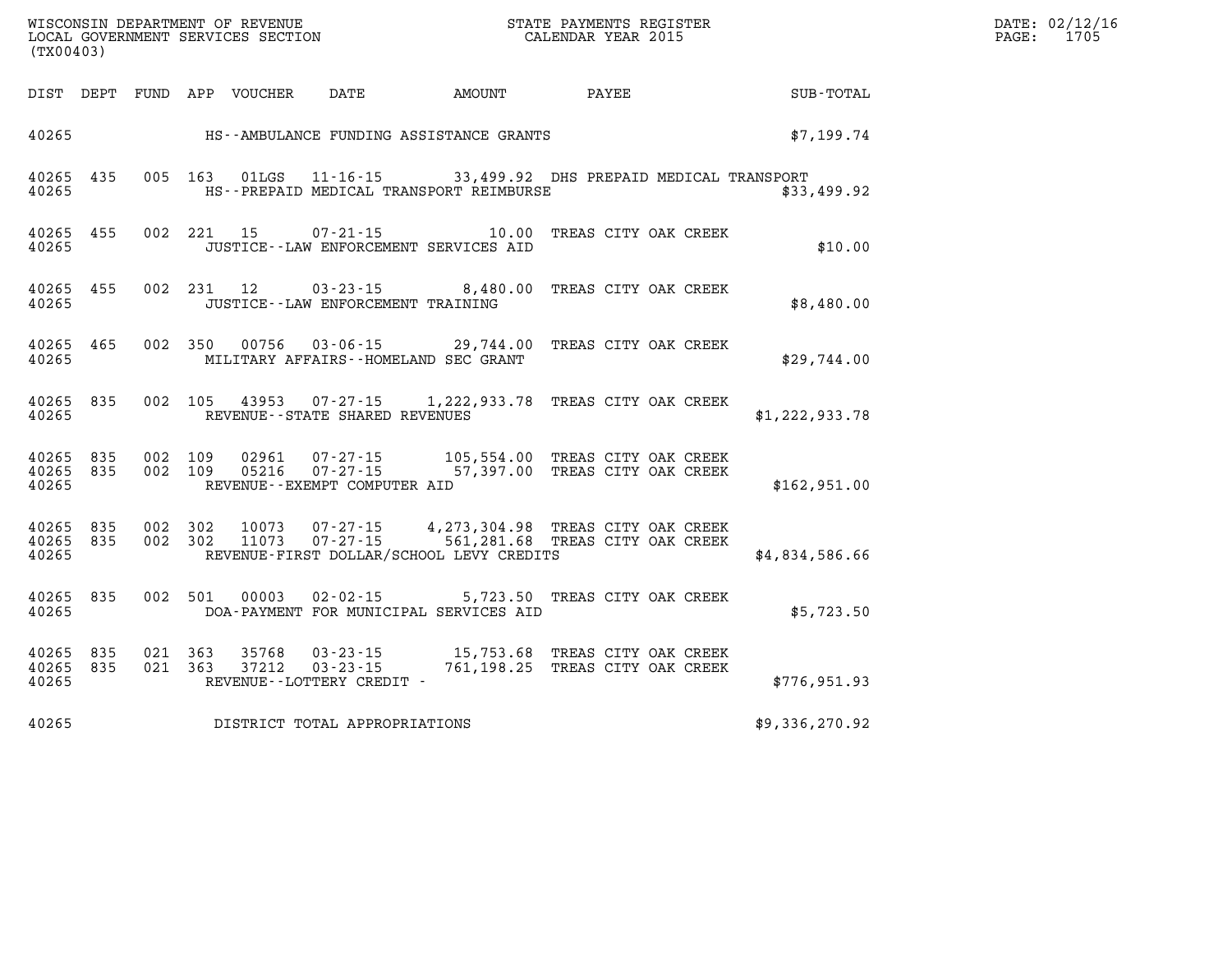| (TX00403)                                                                                                             |                                                                           |                                                                                                               |                                               | WISCONSIN DEPARTMENT OF REVENUE<br>LOCAL GOVERNMENT SERVICES SECTION                                     |                                                                                                                                                                                    |                                                                                                                                                                                                                                                                                                                         | STATE PAYMENTS REGISTER<br>CALENDAR YEAR 2015                                                                                                                                                                                                                                                                     |              | DATE: 02/12/16<br>PAGE:<br>1706 |
|-----------------------------------------------------------------------------------------------------------------------|---------------------------------------------------------------------------|---------------------------------------------------------------------------------------------------------------|-----------------------------------------------|----------------------------------------------------------------------------------------------------------|------------------------------------------------------------------------------------------------------------------------------------------------------------------------------------|-------------------------------------------------------------------------------------------------------------------------------------------------------------------------------------------------------------------------------------------------------------------------------------------------------------------------|-------------------------------------------------------------------------------------------------------------------------------------------------------------------------------------------------------------------------------------------------------------------------------------------------------------------|--------------|---------------------------------|
| DIST DEPT                                                                                                             |                                                                           |                                                                                                               |                                               | FUND APP VOUCHER                                                                                         | DATE                                                                                                                                                                               | AMOUNT                                                                                                                                                                                                                                                                                                                  | PAYEE                                                                                                                                                                                                                                                                                                             | SUB-TOTAL    |                                 |
| 40281 165<br>40281                                                                                                    |                                                                           |                                                                                                               | 002 225                                       |                                                                                                          |                                                                                                                                                                                    | 01018  06-25-15  21,634.17<br>SAFETY/PROF SERV--FIRE INSURANCE DUES                                                                                                                                                                                                                                                     | TREAS CITY SAINT FRANCIS                                                                                                                                                                                                                                                                                          | \$21,634.17  |                                 |
| 40281 370<br>40281                                                                                                    |                                                                           |                                                                                                               | 074 670                                       | 42900                                                                                                    | NAT RESOURCES--RU RECYCLING GRANT                                                                                                                                                  | $05 - 29 - 15$ 33,426.39                                                                                                                                                                                                                                                                                                | TREAS CITY SAINT FRANCIS                                                                                                                                                                                                                                                                                          | \$33,426.39  |                                 |
| 40281<br>40281<br>40281<br>40281 395<br>40281                                                                         | 395<br>395<br>395                                                         | 011 162<br>011 162<br>011 162                                                                                 | 011 162                                       | 40063<br>48063<br>56063<br>68063                                                                         | $01 - 05 - 15$<br>$04 - 06 - 15$<br>$07 - 06 - 15$<br>$10 - 05 - 15$                                                                                                               | TRANSPORTATION -- CONNECTING HIGHWAY AIDS                                                                                                                                                                                                                                                                               | 11,919.57 CITY OF SAINT FRANCIS<br>11,919.57 CITY OF SAINT FRANCIS<br>11,919.57 CITY OF SAINT FRANCIS<br>11,919.60 CITY OF SAINT FRANCIS                                                                                                                                                                          | \$47,678.31  |                                 |
| 40281<br>40281<br>40281<br>40281<br>40281<br>40281<br>40281<br>40281<br>40281<br>40281<br>40281<br>40281 395<br>40281 | 395<br>395<br>395<br>395<br>395<br>395<br>395<br>395<br>395<br>395<br>395 | 011 185<br>011 185<br>011 185<br>011 185<br>011 185<br>011 185<br>011<br>011 185<br>011 185<br>011 185<br>011 | 185<br>185<br>011 185                         | 44173<br>44173<br>44173<br>44173<br>45798<br>45798<br>52409<br>52996<br>56708<br>58693<br>61783<br>67638 |                                                                                                                                                                                    | 04-06-15<br>04-06-15<br>04-06-15<br>04-06-15<br>04-06-15<br>04-23-15<br>04-23-15<br>07-03-15<br>07-09-15<br>07-09-15<br>07-09-15<br>07-09-15<br>07-09-15<br>07-09-15<br>1, 204.27<br>08-13-15<br>09-02-15<br>1, 474.18<br>10-05-15<br>1, 474.18<br>10-05-15<br>1, 474.18<br>TRANSPORTATION - - HIGHWAY SAFETY - FEDERAL | TREAS CITY ST FRANCIS<br>TREAS CITY ST FRANCIS<br>TREAS CITY ST FRANCIS<br>TREAS CITY ST FRANCIS<br>TREAS CITY ST FRANCIS<br>TREAS CITY ST FRANCIS<br>TREAS CITY ST FRANCIS<br>TREAS CITY ST FRANCIS<br>TREAS CITY ST FRANCIS<br>TREAS CITY ST FRANCIS<br>TREAS CITY ST FRANCIS<br>1,081.52 TREAS CITY ST FRANCIS | \$9,331.83   |                                 |
| 40281 395<br>40281<br>40281<br>40281 395<br>40281                                                                     | 395<br>395                                                                | 011 191<br>011 191<br>011 191<br>011 191                                                                      |                                               | 39021<br>47021<br>55021<br>67021                                                                         | $01 - 05 - 15$<br>$04 - 06 - 15$<br>$07 - 06 - 15$<br>$10 - 05 - 15$                                                                                                               | TRANSPORTATION--GENERAL TRANSP AIDS-GTA                                                                                                                                                                                                                                                                                 | 158,979.75 CITY OF SAINT FRANCIS<br>158,979.75 CITY OF SAINT FRANCIS<br>158,979.75 CITY OF SAINT FRANCIS<br>158,979.78 CITY OF SAINT FRANCIS                                                                                                                                                                      | \$635,919.03 |                                 |
| 40281<br>40281<br>40281<br>40281<br>40281<br>40281 435<br>40281<br>40281 435<br>40281                                 | 435<br>435<br>435<br>435<br>435<br>435                                    | 005<br>005 000<br>005<br>005<br>005<br>005<br>005<br>005                                                      | 000<br>000<br>000<br>000<br>000<br>000<br>000 | 90511<br>90514<br>90515<br>90517<br>90519<br>90604<br>90607<br>90611                                     | $01 - 01 - 15$<br>$02 - 01 - 15$<br>$03 - 01 - 15$<br>$04 - 01 - 15$<br>$06 - 01 - 15$<br>$09 - 01 - 15$<br>$10 - 01 - 15$<br>$12 - 01 - 15$<br>HEALTH SERVICES - - STATE/FED AIDS | $570.00$<br>$570.00$<br>$908.00$<br>$10,849.00$<br>13,568.00                                                                                                                                                                                                                                                            | 570.00 CITY OF ST FRANCIS<br>CITY OF ST FRANCIS<br>CITY OF ST FRANCIS<br>CITY OF ST FRANCIS<br>CITY OF ST FRANCIS<br>6,023.00 CITY OF ST FRANCIS<br>7,961.00 CITY OF ST FRANCIS<br>569.00 CITY OF ST FRANCIS                                                                                                      | \$41,018.00  |                                 |
| 40281<br>40281                                                                                                        | 435                                                                       |                                                                                                               | 005 162                                       | 01DHS                                                                                                    | $09 - 11 - 15$                                                                                                                                                                     | HS--AMBULANCE FUNDING ASSISTANCE GRANTS                                                                                                                                                                                                                                                                                 | 5,391.23 CITY OF ST FRANCIS                                                                                                                                                                                                                                                                                       | \$5,391.23   |                                 |
| 40281 435                                                                                                             |                                                                           | 005 163                                                                                                       |                                               | 01LGS                                                                                                    | 11-16-15                                                                                                                                                                           |                                                                                                                                                                                                                                                                                                                         | 15,069.17 DHS PREPAID MEDICAL TRANSPORT                                                                                                                                                                                                                                                                           |              |                                 |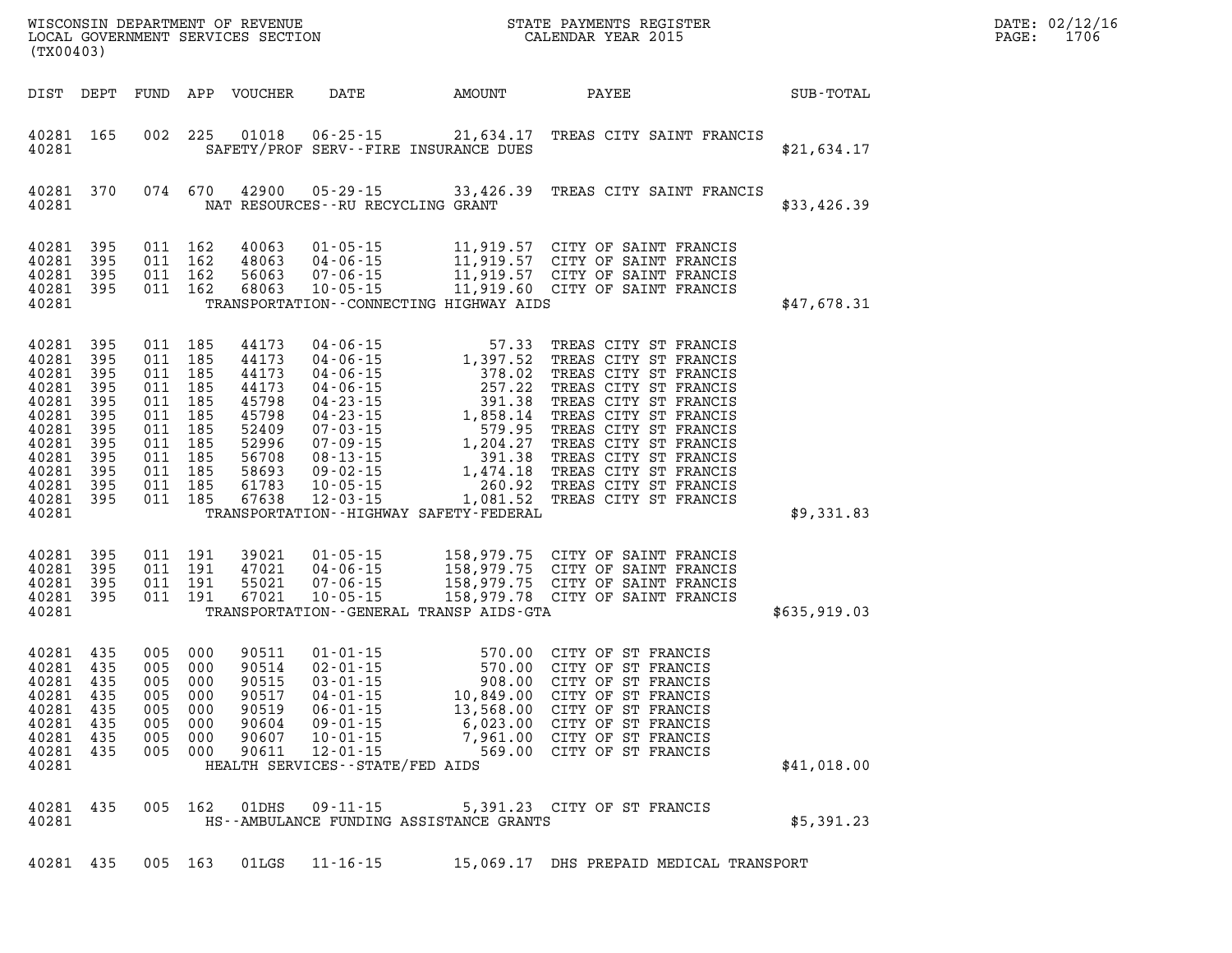| $\texttt{DATE}$ : | 02/12/16 |
|-------------------|----------|
| PAGE:             | 1707     |

|                |                          |  |       |                                                                                                                                                     |                                      |         |            |            |            | (TX00403)               |
|----------------|--------------------------|--|-------|-----------------------------------------------------------------------------------------------------------------------------------------------------|--------------------------------------|---------|------------|------------|------------|-------------------------|
| SUB-TOTAL      |                          |  | PAYEE | AMOUNT                                                                                                                                              | DATE                                 | VOUCHER | APP        | FUND       | DEPT       | DIST                    |
| \$15,069.17    |                          |  |       | HS--PREPAID MEDICAL TRANSPORT REIMBURSE                                                                                                             |                                      |         |            |            |            | 40281                   |
| \$30.00        | TREAS CITY SAINT FRANCIS |  |       | $07 - 21 - 15$ 30.00<br>JUSTICE -- LAW ENFORCEMENT SERVICES AID                                                                                     |                                      | 15      | 221        | 002        | 455        | 40281<br>40281          |
| \$2,560.00     |                          |  |       | 04-27-15 2,560.00 TREAS CITY SAINT FRANCIS                                                                                                          | JUSTICE - - LAW ENFORCEMENT TRAINING | 20      | 231        | 002        | 455        | 40281<br>40281          |
| \$393.00       |                          |  |       | 01134  09-23-15  393.00  TREAS CITY SAINT FRANCIS<br>JUSTICE -- CEASE AND OTHER FEDERAL GRANTS                                                      |                                      |         | 241        | 002        | 455        | 40281<br>40281          |
| \$495,000.44   |                          |  |       | 43954 07-27-15 495,000.44 TREAS CITY SAINT FRANCIS                                                                                                  | REVENUE - - STATE SHARED REVENUES    |         | 105        | 002        | 835        | 40281<br>40281          |
| \$50,730.00    |                          |  |       | 02962  07-27-15  29,679.00 TREAS CITY SAINT FRANCIS<br>05217  07-27-15  21,051.00  TREAS CITY SAINT FRANCIS                                         | REVENUE--EXEMPT COMPUTER AID         |         | 109<br>109 | 002<br>002 | 835<br>835 | 40281<br>40281<br>40281 |
| \$1,341,887.68 |                          |  |       | 10074  07-27-15  1,107,750.86  TREAS CITY SAINT FRANCIS<br>07-27-15 234,136.82 TREAS CITY SAINT FRANCIS<br>REVENUE-FIRST DOLLAR/SCHOOL LEVY CREDITS |                                      | 11074   | 302<br>302 | 002<br>002 | 835<br>835 | 40281<br>40281<br>40281 |
| \$264,027.15   |                          |  |       | 37213 03-23-15 264,027.15 TREAS CITY SAINT FRANCIS                                                                                                  | REVENUE - - LOTTERY CREDIT -         |         | 363        | 021        | 835        | 40281<br>40281          |
| \$2,964,096.40 |                          |  |       |                                                                                                                                                     | DISTRICT TOTAL APPROPRIATIONS        |         |            |            |            | 40281                   |

WISCONSIN DEPARTMENT OF REVENUE **STATE PAYMENTS REGISTER**<br>LOCAL GOVERNMENT SERVICES SECTION

LOCAL GOVERNMENT SERVICES SECTION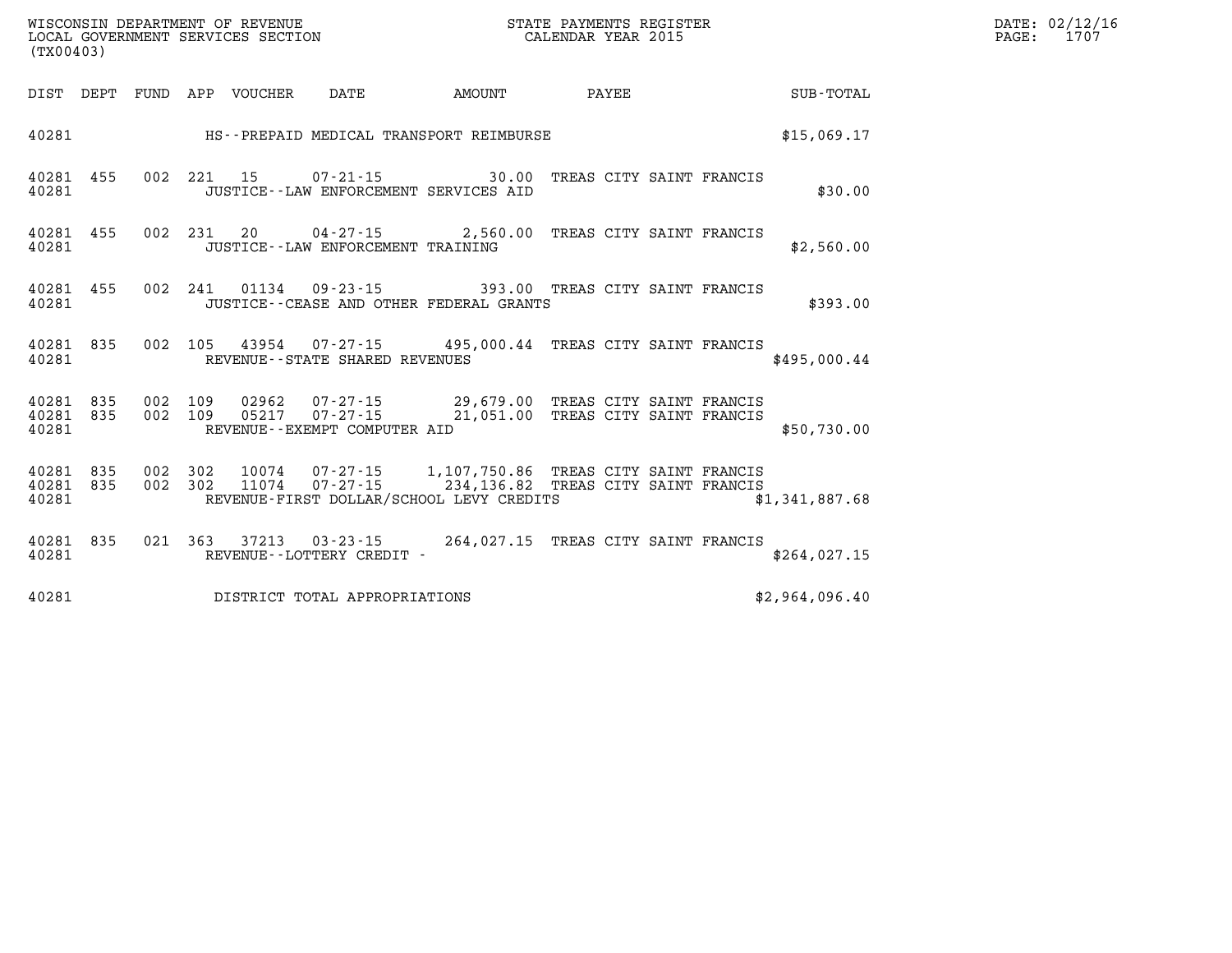| (TX00403)                                                                                                             |                                                                           |                                                                                                                                  |                   |                                                                                                          |                                                                                                                                                                                                          |                                                                                                                                                                                             | WISCONSIN DEPARTMENT OF REVENUE<br>LOCAL GOVERNMENT SERVICES SECTION<br>LOCAL GOVERNMENT SERVICES SECTION<br>CALENDAR YEAR 2015                                                                                                                                                                                                                                 |              | DATE: 02/12/16<br>PAGE:<br>1708 |
|-----------------------------------------------------------------------------------------------------------------------|---------------------------------------------------------------------------|----------------------------------------------------------------------------------------------------------------------------------|-------------------|----------------------------------------------------------------------------------------------------------|----------------------------------------------------------------------------------------------------------------------------------------------------------------------------------------------------------|---------------------------------------------------------------------------------------------------------------------------------------------------------------------------------------------|-----------------------------------------------------------------------------------------------------------------------------------------------------------------------------------------------------------------------------------------------------------------------------------------------------------------------------------------------------------------|--------------|---------------------------------|
| DIST DEPT                                                                                                             |                                                                           |                                                                                                                                  |                   | FUND APP VOUCHER                                                                                         | DATE                                                                                                                                                                                                     | AMOUNT                                                                                                                                                                                      | PAYEE                                                                                                                                                                                                                                                                                                                                                           | SUB-TOTAL    |                                 |
| 40282 165<br>40282                                                                                                    |                                                                           | 002 225                                                                                                                          |                   |                                                                                                          | 01019  06-25-15                                                                                                                                                                                          | 39,106.99<br>SAFETY/PROF SERV--FIRE INSURANCE DUES                                                                                                                                          | TREAS CITY SOUTH MILWAUKE                                                                                                                                                                                                                                                                                                                                       | \$39,106.99  |                                 |
| 40282 370<br>40282                                                                                                    |                                                                           |                                                                                                                                  | 074 670           | 42901                                                                                                    | 05-29-15<br>NAT RESOURCES - - RU RECYCLING GRANT                                                                                                                                                         | 81,556.23                                                                                                                                                                                   | TREAS CITY SOUTH MILWAUKE                                                                                                                                                                                                                                                                                                                                       | \$81,556.23  |                                 |
| 40282<br>40282<br>40282<br>40282 395<br>40282                                                                         | 395<br>395<br>395                                                         | 011 162<br>011 162<br>011 162<br>011 162                                                                                         |                   | 40064<br>48064<br>56064<br>68064                                                                         | 04-06-15                                                                                                                                                                                                 | TRANSPORTATION - - CONNECTING HIGHWAY AIDS                                                                                                                                                  |                                                                                                                                                                                                                                                                                                                                                                 | \$45,868.39  |                                 |
| 40282<br>40282<br>40282<br>40282<br>40282<br>40282<br>40282<br>40282<br>40282<br>40282<br>40282<br>40282 395<br>40282 | 395<br>395<br>395<br>395<br>395<br>395<br>395<br>395<br>395<br>395<br>395 | 011 185<br>011 185<br>011 185<br>011 185<br>011 185<br>011 185<br>011 185<br>011 185<br>011 185<br>011 185<br>011 185<br>011 185 |                   | 37625<br>38859<br>38860<br>41147<br>44174<br>47742<br>47742<br>52410<br>56709<br>56709<br>61784<br>65960 | $01 - 29 - 15$<br>02-10-15<br>$02 - 10 - 15$<br>$03 - 02 - 15$<br>$04 - 06 - 15$<br>$05 - 15 - 15$<br>$05 - 15 - 15$<br>07-03-15<br>$08 - 13 - 15$<br>$08 - 13 - 15$<br>$10 - 05 - 15$<br>$11 - 13 - 15$ | $728.00$<br>$832.00$<br>$832.00$<br>$832.00$<br>$832.00$<br>$832.00$<br>$832.00$<br>$832.00$<br>$832.00$<br>$832.00$<br>$832.00$<br>$832.00$<br>TRANSPORTATION - - HIGHWAY SAFETY - FEDERAL | TREAS CITY SOUTH MILWAUKE<br>TREAS CITY SOUTH MILWAUKE<br>TREAS CITY SOUTH MILWAUKE<br>TREAS CITY SOUTH MILWAUKE<br>TREAS CITY SOUTH MILWAUKE<br>TREAS CITY SOUTH MILWAUKE<br>TREAS CITY SOUTH MILWAUKE<br>TREAS CITY SOUTH MILWAUKE<br>TREAS CITY SOUTH MILWAUKE<br>TREAS CITY SOUTH MILWAUKE<br>TREAS CITY SOUTH MILWAUKE<br>832.00 TREAS CITY SOUTH MILWAUKE | \$9,880.00   |                                 |
| 40282 395<br>40282<br>40282<br>40282 395<br>40282                                                                     | 395<br>395                                                                | 011 191<br>011 191<br>011 191<br>011 191                                                                                         |                   | 39022<br>47022<br>55022<br>67022                                                                         | $01 - 05 - 15$<br>04-06-15<br>$07 - 06 - 15$<br>$10 - 05 - 15$                                                                                                                                           | TRANSPORTATION--GENERAL TRANSP AIDS-GTA                                                                                                                                                     | 216,514.03 CITY OF SOUTH MILWAUKEE<br>216,514.03 CITY OF SOUTH MILWAUKEE<br>216,514.03 CITY OF SOUTH MILWAUKEE<br>216,514.03 CITY OF SOUTH MILWAUKEE                                                                                                                                                                                                            | \$866,056.12 |                                 |
| 40282<br>40282<br>40282<br>40282 435<br>40282 435<br>40282                                                            | 435<br>435<br>435                                                         | 005 000<br>005 000<br>005<br>005<br>005                                                                                          | 000<br>000<br>000 | 90511<br>90514<br>90515<br>90519<br>90607                                                                | $01 - 01 - 15$<br>$02 - 01 - 15$<br>$03 - 01 - 15$<br>$06 - 01 - 15$<br>$10 - 01 - 15$<br>HEALTH SERVICES--STATE/FED AIDS                                                                                | 15,455.00                                                                                                                                                                                   | 1,311.00 CITY OF SO MILWAUKEE<br>1,309.00 CITY OF SO MILWAUKEE<br>25,748.00 CITY OF SO MILWAUKEE<br>15,455.00 CITY OF SO MILWAUKEE<br>CITY OF SO MILWAUKEE<br>15,000.00 CITY OF SO MILWAUKEE                                                                                                                                                                    | \$58,823.00  |                                 |
| 40282                                                                                                                 | 40282 435                                                                 |                                                                                                                                  |                   |                                                                                                          |                                                                                                                                                                                                          | HS--PREPAID MEDICAL TRANSPORT REIMBURSE                                                                                                                                                     | 005 163 01LGS 11-16-15 37,035.38 DHS PREPAID MEDICAL TRANSPORT                                                                                                                                                                                                                                                                                                  | \$37,035.38  |                                 |
| 40282 455<br>40282 455<br>40282                                                                                       |                                                                           |                                                                                                                                  |                   |                                                                                                          | JUSTICE - - LAW ENFORCEMENT TRAINING                                                                                                                                                                     |                                                                                                                                                                                             | 002 231 01194 09-25-15 1,031.94 TREAS CITY SOUTH MILWAUKE<br>002 231 20 04-27-15 4,960.00 TREAS CITY SOUTH MILWAUKE                                                                                                                                                                                                                                             | \$5,991.94   |                                 |
| 40282 835                                                                                                             |                                                                           |                                                                                                                                  |                   |                                                                                                          |                                                                                                                                                                                                          |                                                                                                                                                                                             | 002 105 43955 07-27-15 810,248.87 TREAS CITY SOUTH MILWAUKE                                                                                                                                                                                                                                                                                                     |              |                                 |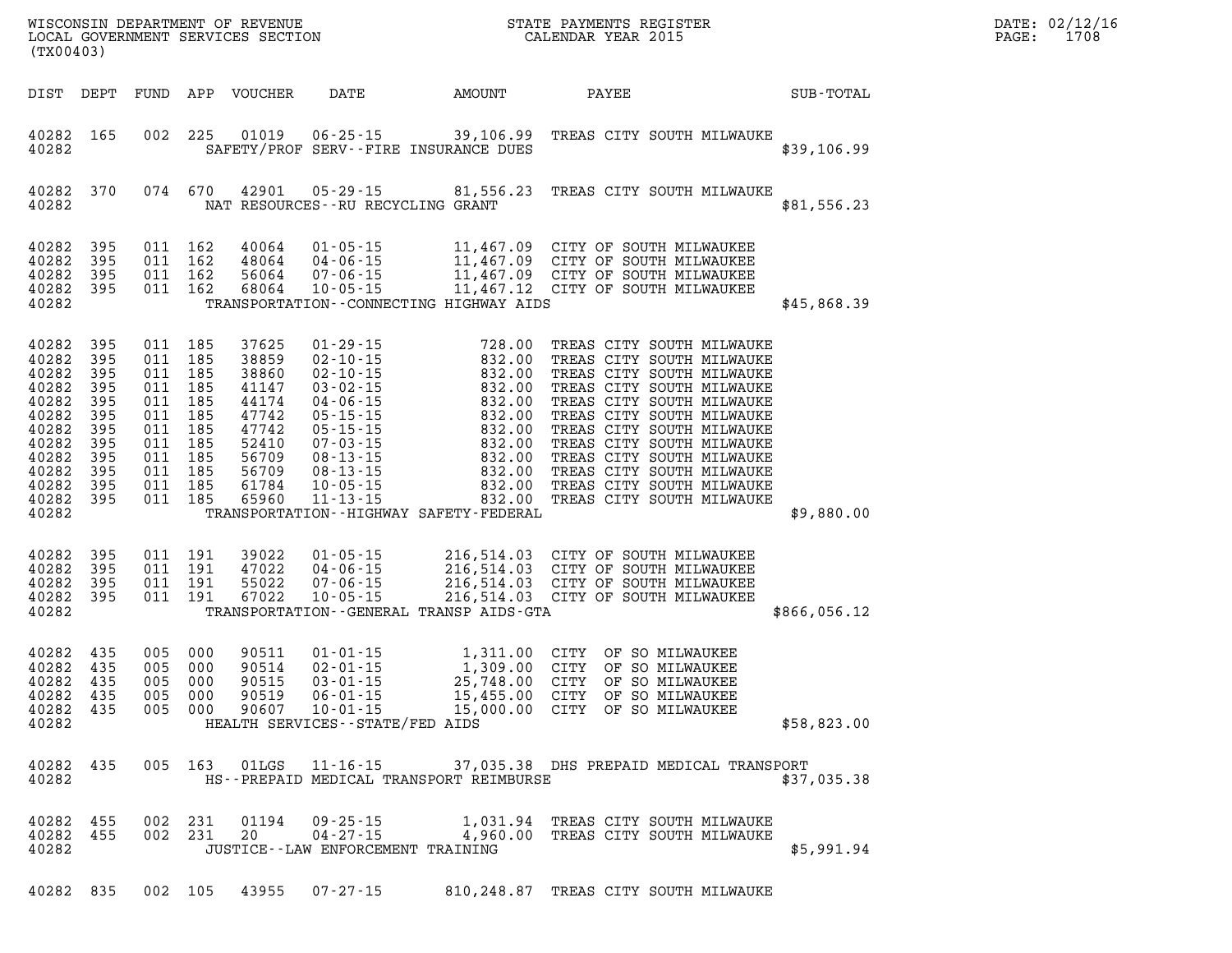| WISCONSIN DEPARTMENT OF REVENUE   | STATE PAYMENTS REGISTER | DATE: 02/12/16 |
|-----------------------------------|-------------------------|----------------|
| LOCAL GOVERNMENT SERVICES SECTION | CALENDAR YEAR 2015      | 1709<br>PAGE:  |

|                         | LOCAL GOVERNMENT SERVICES SECTION<br>(TX00403) |                |            |                |                                                      |                                                                                                                              | CALENDAR YEAR 2015                 | PAGE:          | 1709 |  |
|-------------------------|------------------------------------------------|----------------|------------|----------------|------------------------------------------------------|------------------------------------------------------------------------------------------------------------------------------|------------------------------------|----------------|------|--|
| DIST                    | DEPT                                           | FUND           | APP        | VOUCHER        | DATE                                                 | AMOUNT                                                                                                                       | PAYEE                              | SUB-TOTAL      |      |  |
| 40282                   |                                                |                |            |                | REVENUE--STATE SHARED REVENUES                       |                                                                                                                              |                                    | \$810,248.87   |      |  |
| 40282<br>40282<br>40282 | 835<br>835                                     | 002<br>002 109 | 109        | 02963<br>05218 | 07-27-15<br>07-27-15<br>REVENUE--EXEMPT COMPUTER AID | 157,142.00 TREAS CITY SOUTH MILWAUKE<br>19,232.00 TREAS CITY SOUTH MILWAUKE                                                  |                                    | \$176, 374.00  |      |  |
| 40282<br>40282<br>40282 | 835<br>835                                     | 002<br>002     | 302<br>302 | 10075<br>11075 | 07-27-15<br>$07 - 27 - 15$                           | 2, 285, 731.94 TREAS CITY SOUTH MILWAUKE<br>519,569.48 TREAS CITY SOUTH MILWAUKE<br>REVENUE-FIRST DOLLAR/SCHOOL LEVY CREDITS |                                    | \$2,805,301.42 |      |  |
| 40282<br>40282          | 835                                            | 002            | 501        | 00003          | 02-02-15                                             | DOA-PAYMENT FOR MUNICIPAL SERVICES AID                                                                                       | 3,541.79 TREAS CITY SOUTH MILWAUKE | \$3,541.79     |      |  |
| 40282<br>40282          | 835                                            | 021            | 363        | 37214          | $03 - 23 - 15$<br>REVENUE - - LOTTERY CREDIT -       | 684,688.11                                                                                                                   | TREAS CITY SOUTH MILWAUKE          | \$684,688.11   |      |  |

**40282 DISTRICT TOTAL APPROPRIATIONS \$5,624,472.24**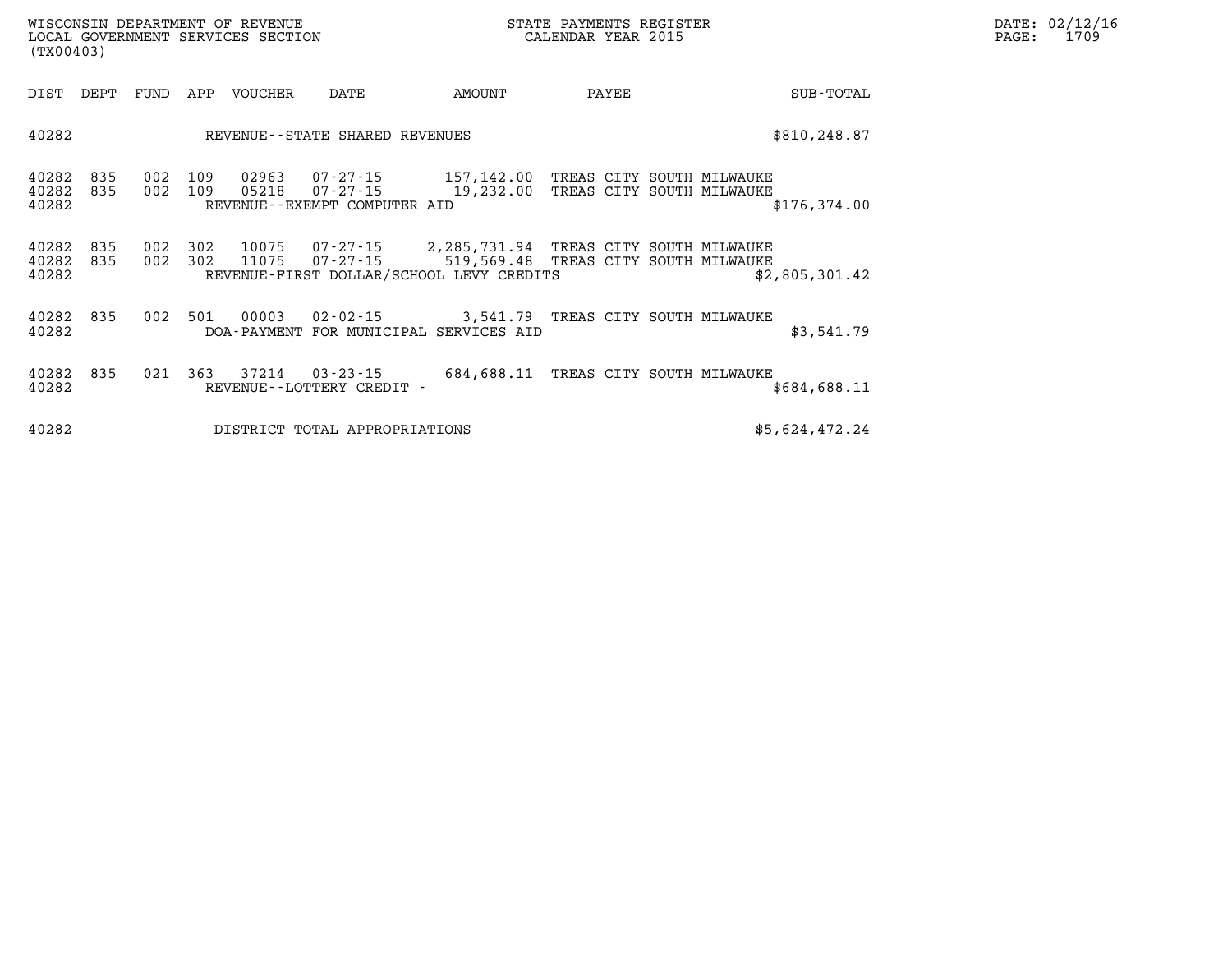| (TX00403)                                                                                                                                    |                                                                                                       |            |                                                                                                                                                           | WISCONSIN DEPARTMENT OF REVENUE<br>LOCAL GOVERNMENT SERVICES SECTION                                                                |                                                                                                          |                                                                                                                 | STATE PAYMENTS REGISTER<br>CALENDAR YEAR 2015                                                                                                                                                                                                                                                                                                                                                           |                  | DATE: 02/12/16<br>1710<br>$\mathtt{PAGE}$ : |
|----------------------------------------------------------------------------------------------------------------------------------------------|-------------------------------------------------------------------------------------------------------|------------|-----------------------------------------------------------------------------------------------------------------------------------------------------------|-------------------------------------------------------------------------------------------------------------------------------------|----------------------------------------------------------------------------------------------------------|-----------------------------------------------------------------------------------------------------------------|---------------------------------------------------------------------------------------------------------------------------------------------------------------------------------------------------------------------------------------------------------------------------------------------------------------------------------------------------------------------------------------------------------|------------------|---------------------------------------------|
|                                                                                                                                              |                                                                                                       |            |                                                                                                                                                           | DIST DEPT FUND APP VOUCHER                                                                                                          | DATE                                                                                                     | <b>AMOUNT</b>                                                                                                   | PAYEE                                                                                                                                                                                                                                                                                                                                                                                                   | <b>SUB-TOTAL</b> |                                             |
| 40291                                                                                                                                        | 40291 165                                                                                             |            |                                                                                                                                                           |                                                                                                                                     |                                                                                                          | SAFETY/PROF SERV--FIRE INSURANCE DUES                                                                           | 002 225 01020 06-25-15 173,379.55 TREAS CITY WAUWATOSA                                                                                                                                                                                                                                                                                                                                                  | \$173,379.55     |                                             |
| 40291 370<br>40291                                                                                                                           |                                                                                                       |            |                                                                                                                                                           | 002 503 17645                                                                                                                       |                                                                                                          | NAT RESOURCES--AIDS IN LIEU OF TAXES                                                                            | 01-12-15 23,025.96 TREAS CITY WAUWATOSA<br>7805.31 CITY SHARE                                                                                                                                                                                                                                                                                                                                           | \$23,025.96      |                                             |
| 40291                                                                                                                                        | 40291 370                                                                                             |            |                                                                                                                                                           |                                                                                                                                     |                                                                                                          | NAT RESOURCES--URBAN FORESTRY GRANTS                                                                            | 012 587 01640 01-26-15 3,116.86 TREAS CITY WAUWATOSA                                                                                                                                                                                                                                                                                                                                                    | \$3,116.86       |                                             |
| 40291                                                                                                                                        | 40291 370                                                                                             |            |                                                                                                                                                           |                                                                                                                                     | NAT RESOURCES--RU RECYCLING GRANT                                                                        |                                                                                                                 | 074 670 42902 05-29-15 174,010.45 TREAS CITY WAUWATOSA                                                                                                                                                                                                                                                                                                                                                  | \$174,010.45     |                                             |
| 40291                                                                                                                                        | 40291 370                                                                                             |            | 074 673                                                                                                                                                   |                                                                                                                                     |                                                                                                          | NAT RESOURCES--RU CONSOLIDATED GRANT                                                                            | 42902  05-29-15  12,200.70  TREAS CITY WAUWATOSA                                                                                                                                                                                                                                                                                                                                                        | \$12, 200.70     |                                             |
| 40291                                                                                                                                        | 40291 370                                                                                             |            |                                                                                                                                                           |                                                                                                                                     |                                                                                                          | NAT RESOURCES--URBAN NON-POINT GRANTS                                                                           | 095 519 02777 06-10-15 73,325.00 TREAS CITY WAUWATOSA                                                                                                                                                                                                                                                                                                                                                   | \$73,325.00      |                                             |
| 40291<br>40291<br>40291<br>40291<br>40291                                                                                                    | 395<br>395<br>395<br>395                                                                              |            | 011 162<br>011 162<br>011 162<br>011 162                                                                                                                  |                                                                                                                                     |                                                                                                          | TRANSPORTATION -- CONNECTING HIGHWAY AIDS                                                                       | 40065 01-05-15 34,025.31 CITY OF WAUWATOSA<br>48065 04-06-15 34,025.31 CITY OF WAUWATOSA<br>56065 07-06-15 34,025.31 CITY OF WAUWATOSA<br>68065 10-05-15 34,025.31 CITY OF WAUWATOSA                                                                                                                                                                                                                    | \$136, 101.24    |                                             |
| 40291<br>40291<br>40291<br>40291<br>40291<br>40291<br>40291<br>40291<br>40291<br>40291<br>40291<br>40291<br>40291<br>40291<br>40291<br>40291 | 395<br>395<br>395<br>395<br>395<br>395<br>395<br>395<br>395<br>395<br>395<br>395<br>395<br>395<br>395 | 011<br>011 | 011 185<br>011 185<br>011 185<br>011 185<br>011 185<br>011 185<br>011 185<br>011 185<br>011 185<br>011 185<br>011 185<br>185<br>011 185<br>185<br>011 185 | 38806<br>40310<br>41086<br>41086<br>44175<br>45799<br>53157<br>54034<br>58563<br>58694<br>58694<br>61785<br>61785<br>65961<br>67639 | $09 - 02 - 15$<br>$09 - 02 - 15$<br>$10 - 05 - 15$<br>$10 - 05 - 15$<br>$11 - 13 - 15$<br>$12 - 03 - 15$ | 944.22<br>1,984.50<br>1,666.00<br>1,502.42<br>515.97<br>1,845.26<br>TRANSPORTATION - - HIGHWAY SAFETY - FEDERAL | 02-10-15<br>02-23-15<br>2,869.16 TREAS CITY WAUWATOSA<br>03-02-15<br>1,496.35 TREAS CITY WAUWATOSA<br>03-02-15<br>1,677.42 TREAS CITY WAUWATOSA<br>04-06-15<br>901.54 TREAS CITY WAUWATOSA<br>04-23-15<br>5,162.35 TREAS CITY WAUWATOSA<br>07-10-15<br><br>TREAS CITY WAUWATOSA<br>TREAS CITY WAUWATOSA<br>TREAS CITY WAUWATOSA<br>TREAS CITY WAUWATOSA<br>TREAS CITY WAUWATOSA<br>TREAS CITY WAUWATOSA | \$33,744.79      |                                             |
| 40291<br>40291<br>40291                                                                                                                      | 395<br>395<br>- 395                                                                                   |            | 011 191<br>011 191<br>011 191                                                                                                                             | 39023<br>47023<br>55023                                                                                                             | $01 - 05 - 15$<br>$04 - 06 - 15$<br>$07 - 06 - 15$                                                       | 481,982.38<br>481,982.38                                                                                        | CITY OF WAUWATOSA<br>CITY OF WAUWATOSA<br>481,982.38 CITY OF WAUWATOSA                                                                                                                                                                                                                                                                                                                                  |                  |                                             |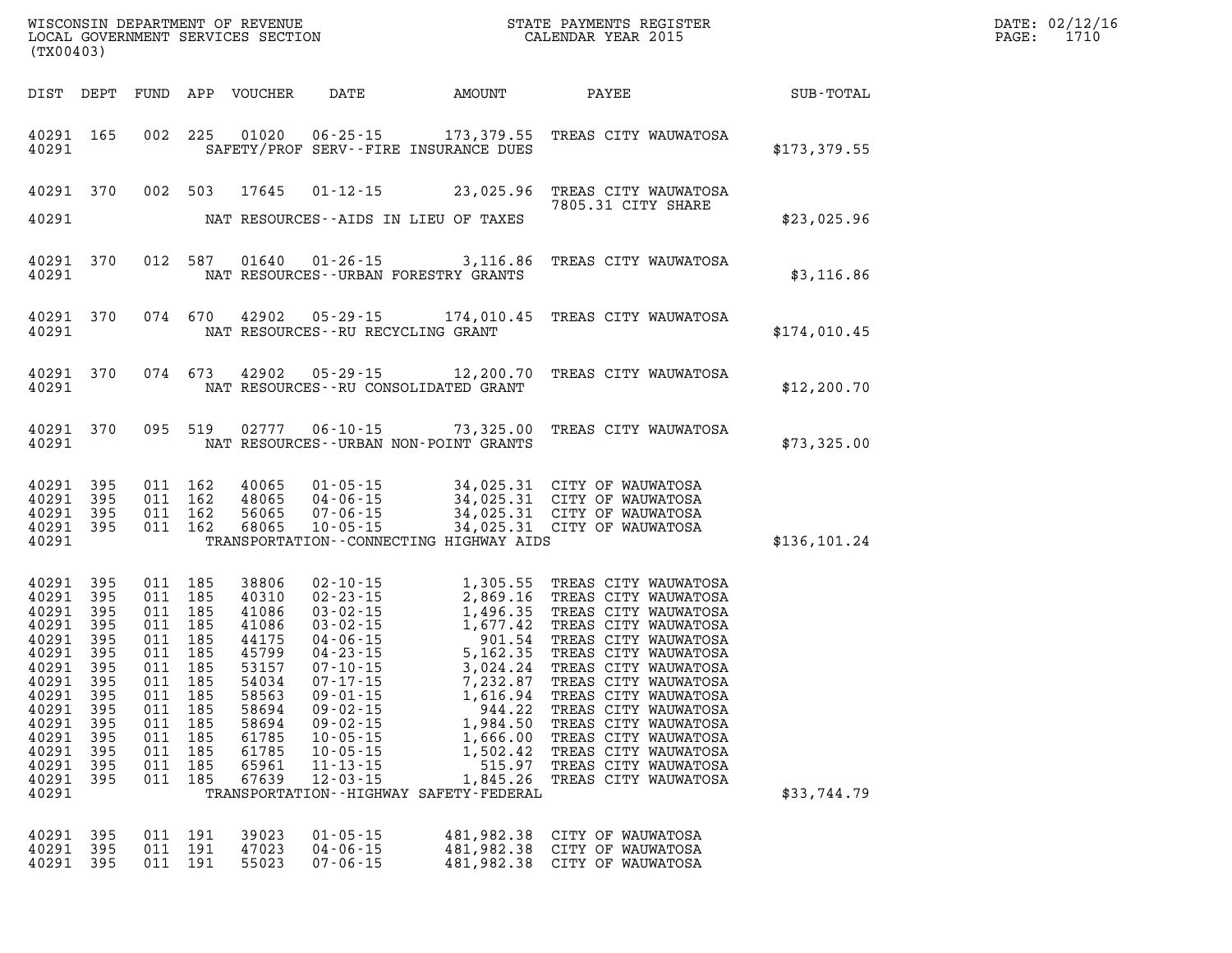|       | (TX00403)                                                                               |         |                    |                         |                                                                  |                                               | WISCONSIN DEPARTMENT OF REVENUE<br>LOCAL GOVERNMENT SERVICES SECTION<br>(TWOO403) CALENDAR YEAR 2015                                                                                                                                 |                | DATE: 02/12/16<br>PAGE: 1711 |
|-------|-----------------------------------------------------------------------------------------|---------|--------------------|-------------------------|------------------------------------------------------------------|-----------------------------------------------|--------------------------------------------------------------------------------------------------------------------------------------------------------------------------------------------------------------------------------------|----------------|------------------------------|
|       |                                                                                         |         |                    |                         |                                                                  |                                               | DIST DEPT FUND APP VOUCHER DATE AMOUNT PAYEE SUB-TOTAL                                                                                                                                                                               |                |                              |
|       | 40291 395<br>40291 and $\sim$                                                           |         |                    |                         |                                                                  |                                               | 011 191 67023 10-05-15 481,982.40 CITY OF WAUWATOSA<br>TRANSPORTATION - - GENERAL TRANSP AIDS-GTA                                                                                                                                    | \$1,927,929.54 |                              |
| 40291 | 40291 395                                                                               |         |                    |                         |                                                                  | TRANSPORTATION - - LRIP/TRIP/MSIP GRANTS      | 011 278 52874 07-06-15 90,964.49 TREAS CITY WAUWATOSA                                                                                                                                                                                | \$90,964.49    |                              |
|       | 40291 395                                                                               |         |                    | 40291 TRANSPORTATION--  |                                                                  |                                               | 011 562 47895 05-18-15 1,222.17 TREAS CITY WAUWATOSA                                                                                                                                                                                 | \$1,222.17     |                              |
| 40291 | 40291 435<br>40291 435<br>40291 435<br>40291 435<br>40291 435<br>40291 435<br>40291 435 | 005 000 |                    | 40291 435 005 000 90611 | HEALTH SERVICES--STATE/FED AIDS                                  |                                               | 005 000 90511 01-01-15 9,349.00 CITY OF WAUWATOSA<br>005 000 90514 02-01-15 10,957.00 CITY OF WAUWATOSA<br>005 000 90518 05-01-15 26,418.00 CITY OF WAUWATOSA<br>005 000 90600 07-01-15 17,924.00 CITY OF WAUWATOSA<br>005 000 90601 | \$102,078.00   |                              |
|       |                                                                                         |         |                    |                         |                                                                  | 40291 HS--AMBULANCE FUNDING ASSISTANCE GRANTS | 40291 435 005 162 01DHS 09-11-15 8,937.92 WAUWATOSA FIRE DEPT                                                                                                                                                                        | \$8,937.92     |                              |
|       | 40291                                                                                   |         |                    |                         |                                                                  | HS--PREPAID MEDICAL TRANSPORT REIMBURSE       | 40291 435 005 163 01LGS 11-16-15 52,626.18 DHS PREPAID MEDICAL TRANSPORT                                                                                                                                                             | \$52,626.18    |                              |
|       | 40291                                                                                   |         |                    |                         | JUSTICE -- LAW ENFORCEMENT TRAINING                              |                                               | 40291 455 002 231 11 03-19-15 13,280.00 TREAS CITY WAUWATOSA                                                                                                                                                                         | \$13,280.00    |                              |
|       | 40291                                                                                   |         |                    |                         |                                                                  | JUSTICE - - TRUANCY PROGRAM - GRANT FUNDS     | 40291 455 002 251 00552 08-18-15 5,365.26 TREAS CITY WAUWATOSA                                                                                                                                                                       | \$5,365.26     |                              |
| 40291 | 40291 835                                                                               |         |                    |                         | REVENUE--STATE SHARED REVENUES                                   |                                               | 002 105 43956 07-27-15 1,224,844.11 TREAS CITY WAUWATOSA                                                                                                                                                                             | \$1,224,844.11 |                              |
| 40291 | 40291 835<br>40291 835                                                                  |         | 002 109<br>002 109 | 02964<br>05219          | $07 - 27 - 15$<br>$07 - 27 - 15$<br>REVENUE--EXEMPT COMPUTER AID |                                               | 354,728.00 TREAS CITY WAUWATOSA<br>1,284,142.00 TREAS CITY WAUWATOSA                                                                                                                                                                 | \$1,638,870.00 |                              |
| 40291 | 40291 835<br>40291 835                                                                  | 002     | 302<br>002 302     | 10076<br>11076          | $07 - 27 - 15$<br>$07 - 27 - 15$                                 | REVENUE-FIRST DOLLAR/SCHOOL LEVY CREDITS      | 7,004,610.52 TREAS CITY WAUWATOSA<br>855,501.95 TREAS CITY WAUWATOSA                                                                                                                                                                 | \$7,860,112.47 |                              |
|       | 40291 835                                                                               |         |                    | 021 363 37215           | $03 - 23 - 15$                                                   |                                               | 1,190,949.12 TREAS CITY WAUWATOSA                                                                                                                                                                                                    |                |                              |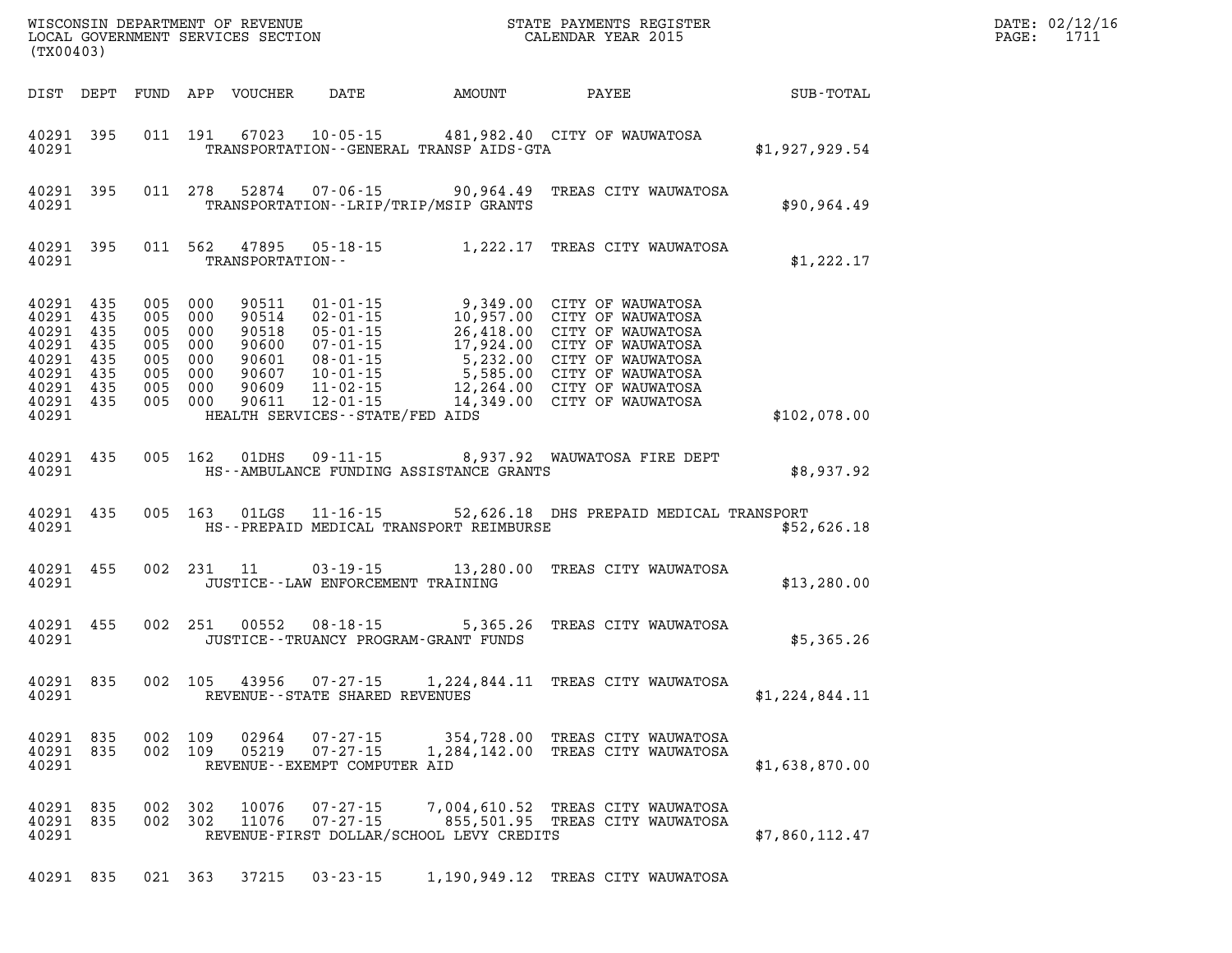| (TX00403)                              |      |     | WISCONSIN DEPARTMENT OF REVENUE<br>LOCAL GOVERNMENT SERVICES SECTION |      | STATE PAYMENTS REGISTER<br>CALENDAR YEAR 2015 | PAGE:           | DATE: 02/12/1<br>1712 |  |  |
|----------------------------------------|------|-----|----------------------------------------------------------------------|------|-----------------------------------------------|-----------------|-----------------------|--|--|
| DIST<br>DEPT                           | FUND | APP | <b>VOUCHER</b>                                                       | DATE | AMOUNT                                        | PAYEE           | SUB-TOTAL             |  |  |
| 40291<br>REVENUE - - LOTTERY CREDIT -  |      |     |                                                                      |      |                                               |                 | \$1,190,949.12        |  |  |
| 40291<br>DISTRICT TOTAL APPROPRIATIONS |      |     |                                                                      |      |                                               | \$14,746,083.81 |                       |  |  |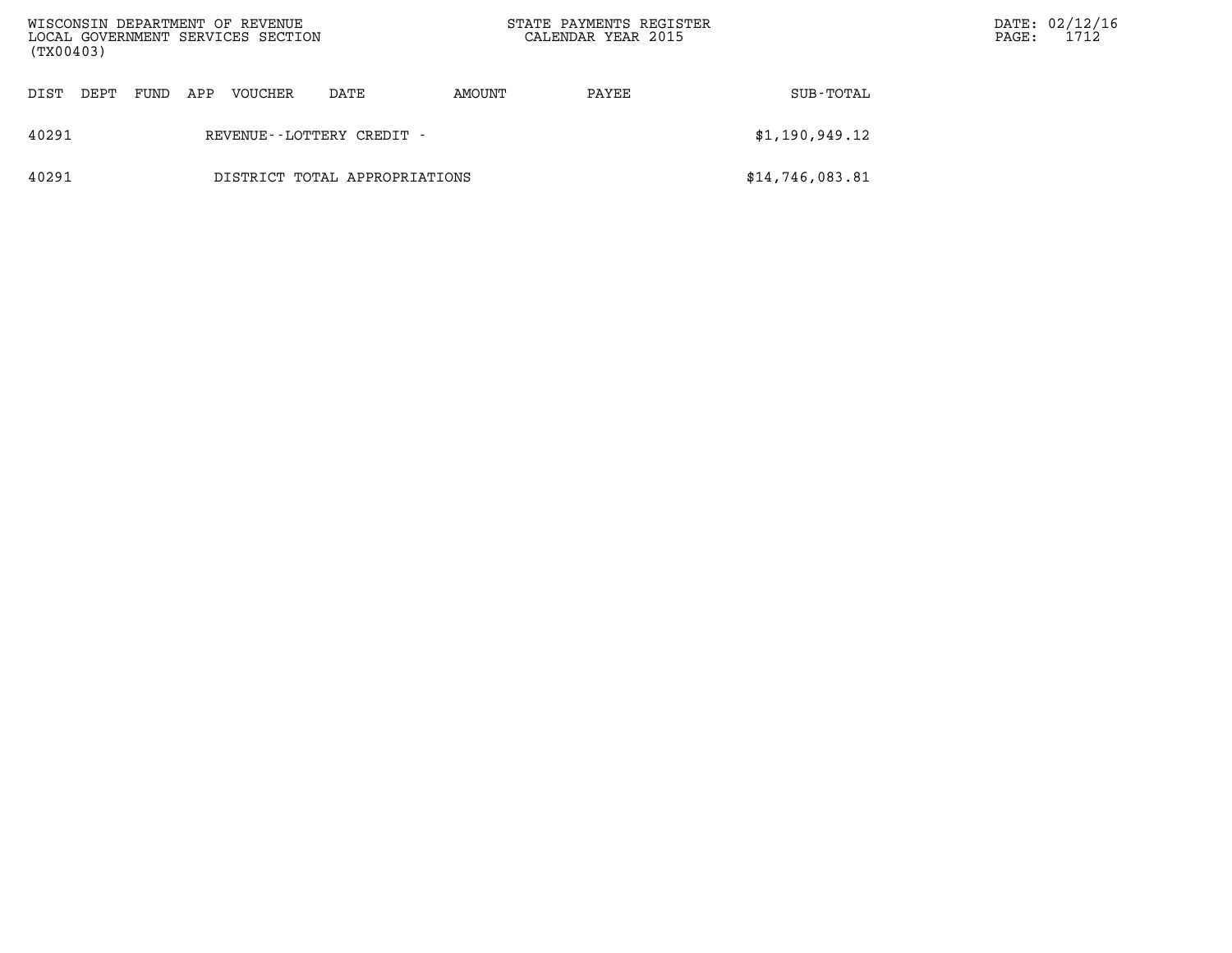| (TX00403)                                                                                                                                                                                                   |                                                                                                                                                        |                                                                    |                                                                                                                                                                                                        |                                                                                                                                                                                                    |                                                                                                                            |                                                                                                                                                                                                                                                                                                                                                                                                                                                                                                           |                                                                                                                                                                                                                                                                                                                                                                                                                                                                                                                                                                    | R<br>DATE: 02/12/16<br>1713<br>PAGE: |  |
|-------------------------------------------------------------------------------------------------------------------------------------------------------------------------------------------------------------|--------------------------------------------------------------------------------------------------------------------------------------------------------|--------------------------------------------------------------------|--------------------------------------------------------------------------------------------------------------------------------------------------------------------------------------------------------|----------------------------------------------------------------------------------------------------------------------------------------------------------------------------------------------------|----------------------------------------------------------------------------------------------------------------------------|-----------------------------------------------------------------------------------------------------------------------------------------------------------------------------------------------------------------------------------------------------------------------------------------------------------------------------------------------------------------------------------------------------------------------------------------------------------------------------------------------------------|--------------------------------------------------------------------------------------------------------------------------------------------------------------------------------------------------------------------------------------------------------------------------------------------------------------------------------------------------------------------------------------------------------------------------------------------------------------------------------------------------------------------------------------------------------------------|--------------------------------------|--|
| DIST DEPT                                                                                                                                                                                                   |                                                                                                                                                        |                                                                    |                                                                                                                                                                                                        | FUND APP VOUCHER                                                                                                                                                                                   | DATE                                                                                                                       | AMOUNT                                                                                                                                                                                                                                                                                                                                                                                                                                                                                                    | PAYEE                                                                                                                                                                                                                                                                                                                                                                                                                                                                                                                                                              | SUB-TOTAL                            |  |
| 40292 165<br>40292                                                                                                                                                                                          |                                                                                                                                                        |                                                                    | 002 225                                                                                                                                                                                                |                                                                                                                                                                                                    |                                                                                                                            | 01021  06-25-15  152,706.60<br>SAFETY/PROF SERV--FIRE INSURANCE DUES                                                                                                                                                                                                                                                                                                                                                                                                                                      | TREAS CITY WEST ALLIS                                                                                                                                                                                                                                                                                                                                                                                                                                                                                                                                              | \$152,706.60                         |  |
| 40292 370<br>40292                                                                                                                                                                                          |                                                                                                                                                        |                                                                    | 074 658                                                                                                                                                                                                |                                                                                                                                                                                                    |                                                                                                                            | 00179 08-19-15 8,176.86<br>NAT RESOURCES - - URBAN NON-POINT GRANTS                                                                                                                                                                                                                                                                                                                                                                                                                                       | TREAS CITY WEST ALLIS                                                                                                                                                                                                                                                                                                                                                                                                                                                                                                                                              | \$8,176.86                           |  |
| 40292 370<br>40292                                                                                                                                                                                          |                                                                                                                                                        |                                                                    | 074 670                                                                                                                                                                                                |                                                                                                                                                                                                    | NAT RESOURCES -- RU RECYCLING GRANT                                                                                        |                                                                                                                                                                                                                                                                                                                                                                                                                                                                                                           | 42903  05-29-15  238,544.18  TREAS CITY WEST ALLIS                                                                                                                                                                                                                                                                                                                                                                                                                                                                                                                 | \$238,544.18                         |  |
| 40292 370<br>40292                                                                                                                                                                                          |                                                                                                                                                        |                                                                    | 074 673                                                                                                                                                                                                |                                                                                                                                                                                                    |                                                                                                                            | NAT RESOURCES - - RU CONSOLIDATED GRANT                                                                                                                                                                                                                                                                                                                                                                                                                                                                   | 42903 05-29-15 15,724.26 TREAS CITY WEST ALLIS                                                                                                                                                                                                                                                                                                                                                                                                                                                                                                                     | \$15,724.26                          |  |
| 40292 370<br>40292                                                                                                                                                                                          |                                                                                                                                                        |                                                                    | 095 519                                                                                                                                                                                                |                                                                                                                                                                                                    |                                                                                                                            | 00179 08-19-15 81,422.25<br>NAT RESOURCES - - URBAN NON-POINT GRANTS                                                                                                                                                                                                                                                                                                                                                                                                                                      | TREAS CITY WEST ALLIS                                                                                                                                                                                                                                                                                                                                                                                                                                                                                                                                              | \$81,422.25                          |  |
| 40292<br>40292<br>40292<br>40292 395<br>40292                                                                                                                                                               | 395<br>395<br>395                                                                                                                                      |                                                                    | 011 162<br>011 162<br>011 162<br>011 162                                                                                                                                                               | 40066<br>48066<br>56066<br>68066                                                                                                                                                                   | 04-06-15                                                                                                                   | TRANSPORTATION - - CONNECTING HIGHWAY AIDS                                                                                                                                                                                                                                                                                                                                                                                                                                                                | 01-05-15 17,059.89 CITY OF WEST ALLIS<br>04-06-15 17,059.89 CITY OF WEST ALLIS<br>07-06-15 17,059.89 CITY OF WEST ALLIS<br>10-05-15 17,059.92 CITY OF WEST ALLIS                                                                                                                                                                                                                                                                                                                                                                                                   | \$68, 239.59                         |  |
| 40292<br>40292<br>40292<br>40292<br>40292<br>40292<br>40292<br>40292<br>40292<br>40292<br>40292<br>40292<br>40292<br>40292<br>40292<br>40292<br>40292<br>40292<br>40292<br>40292<br>40292<br>40292<br>40292 | 395<br>395<br>395<br>395<br>395<br>395<br>395<br>395<br>395<br>395<br>395<br>395<br>395<br>395<br>395<br>395<br>395<br>395<br>395<br>395<br>395<br>395 | 011<br>011<br>011<br>011<br>011<br>011<br>011<br>011<br>011<br>011 | 011 185<br>011 185<br>011 185<br>011 185<br>011 185<br>011 185<br>185<br>185<br>011 185<br>011 185<br>185<br>011 185<br>011 185<br>011 185<br>011 185<br>185<br>185<br>185<br>185<br>185<br>185<br>185 | 40311<br>41087<br>41087<br>44176<br>44176<br>52187<br>52411<br>53158<br>53158<br>56256<br>58564<br>58695<br>58695<br>66267<br>66267<br>67640<br>67640<br>67640<br>67640<br>67640<br>67640<br>67640 | $12 - 03 - 15$<br>$12 - 03 - 15$<br>$12 - 03 - 15$<br>$12 - 03 - 15$<br>$12 - 03 - 15$<br>$12 - 03 - 15$<br>$12 - 03 - 15$ | $\begin{array}{cccc} 02\text{-}23\text{-}15 & 1,544\text{-}19 \\ 03\text{-}02\text{-}15 & 2,413\text{-}47 \\ 03\text{-}02\text{-}15 & 3,306\text{-}25 \\ 04\text{-}06\text{-}15 & 3,943\text{-}30 \\ 07\text{-}01\text{-}15 & 130\text{-}33 \\ 07\text{-}03\text{-}15 & 478\text{-}68 \\ 07\text{-}10\text{-}15 & 3,277\text{-}13 \\ 07\text{-}10\text{-}1$<br>499.99<br>2,359.08<br>3,394.48<br>18,713.69<br>7,450.42<br>8,951.16<br>3,186.89<br>8,101.24<br>TRANSPORTATION - - HIGHWAY SAFETY - FEDERAL | TREAS CITY WEST ALLIS<br>TREAS CITY WEST ALLIS<br>TREAS CITY WEST ALLIS<br>TREAS CITY WEST ALLIS<br>TREAS CITY WEST ALLIS<br>TREAS CITY WEST ALLIS<br>TREAS CITY WEST ALLIS<br>TREAS CITY WEST ALLIS<br>TREAS CITY WEST ALLIS<br>TREAS CITY WEST ALLIS<br>TREAS CITY WEST ALLIS<br>TREAS CITY WEST ALLIS<br>TREAS CITY WEST ALLIS<br>TREAS CITY WEST ALLIS<br>TREAS CITY WEST ALLIS<br>TREAS CITY WEST ALLIS<br>TREAS CITY WEST ALLIS<br>TREAS CITY WEST ALLIS<br>TREAS CITY WEST ALLIS<br>TREAS CITY WEST ALLIS<br>TREAS CITY WEST ALLIS<br>TREAS CITY WEST ALLIS | \$84,442.06                          |  |
| 40292                                                                                                                                                                                                       | 395                                                                                                                                                    |                                                                    | 011 191                                                                                                                                                                                                | 39024                                                                                                                                                                                              | $01 - 05 - 15$                                                                                                             | 567,032.40                                                                                                                                                                                                                                                                                                                                                                                                                                                                                                | CITY OF WEST ALLIS                                                                                                                                                                                                                                                                                                                                                                                                                                                                                                                                                 |                                      |  |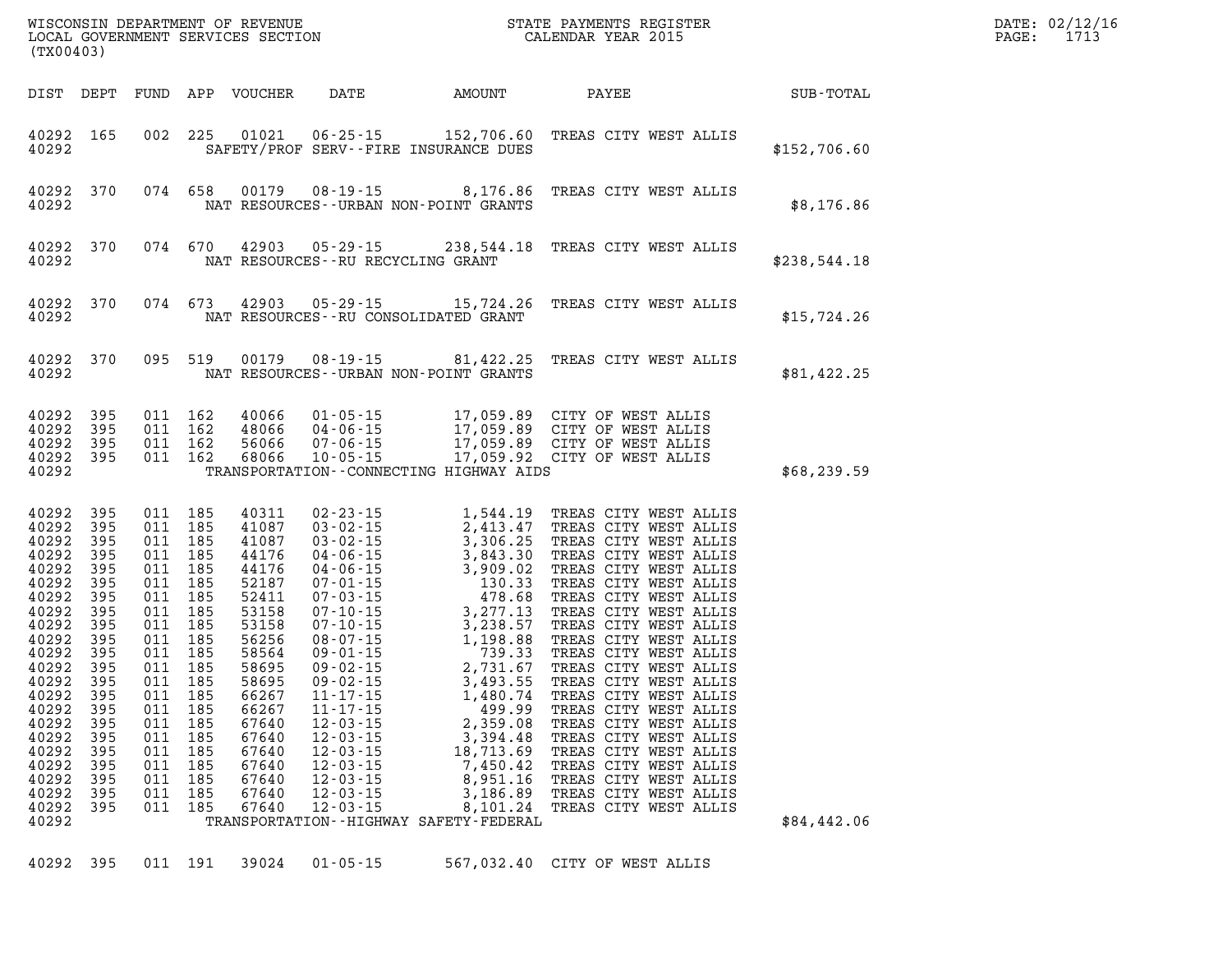| (TX00403)                                                                                                        |                                                             |                                                                  |                                                                  |                                                                                                 |                                                                    |                                                     | WISCONSIN DEPARTMENT OF REVENUE<br>LOCAL GOVERNMENT SERVICES SECTION FOR THE STATE PAYMENTS REGISTER<br>CALENDAR YEAR 2015                                                                                                                                                                                                                         |                  | DATE: 02/12/16<br>1714<br>PAGE: |
|------------------------------------------------------------------------------------------------------------------|-------------------------------------------------------------|------------------------------------------------------------------|------------------------------------------------------------------|-------------------------------------------------------------------------------------------------|--------------------------------------------------------------------|-----------------------------------------------------|----------------------------------------------------------------------------------------------------------------------------------------------------------------------------------------------------------------------------------------------------------------------------------------------------------------------------------------------------|------------------|---------------------------------|
|                                                                                                                  |                                                             |                                                                  |                                                                  | DIST DEPT FUND APP VOUCHER                                                                      | DATE                                                               | AMOUNT                                              | PAYEE                                                                                                                                                                                                                                                                                                                                              | SUB-TOTAL        |                                 |
| 40292<br>40292<br>40292 395<br>40292                                                                             | 395<br>395                                                  | 011 191<br>011 191                                               | 011 191                                                          | 47024<br>55024<br>67024                                                                         |                                                                    | TRANSPORTATION - - GENERAL TRANSP AIDS - GTA        | 04-06-15 567,032.40 CITY OF WEST ALLIS<br>07-06-15 567,032.40 CITY OF WEST ALLIS<br>10-05-15 567,032.40 CITY OF WEST ALLIS                                                                                                                                                                                                                         | \$2, 268, 129.60 |                                 |
| 40292 395<br>40292                                                                                               |                                                             |                                                                  | 011 562                                                          | 47896<br>TRANSPORTATION--                                                                       |                                                                    |                                                     | 05-18-15 137.21 TREAS CITY WEST ALLIS                                                                                                                                                                                                                                                                                                              | \$137.21         |                                 |
| 40292 435<br>40292<br>40292<br>40292<br>40292<br>40292<br>40292<br>40292<br>40292<br>40292<br>40292 435<br>40292 | 435<br>435<br>435<br>435<br>435<br>435<br>435<br>435<br>435 | 005 000<br>005<br>005<br>005<br>005<br>005<br>005 000<br>005 000 | 000<br>005 000<br>000<br>000<br>000<br>005 000<br>000<br>005 000 | 90511<br>90514<br>90515<br>90517<br>90518<br>90600<br>90601<br>90604<br>90607<br>90609<br>90611 | 11-02-15<br>HEALTH SERVICES - - STATE/FED AIDS                     |                                                     | 01-01-15<br>02-01-15<br>02-01-15<br>03-01-15<br>03-01-15<br>04-01-15<br>05-01-15<br>05-01-15<br>06-01-15<br>06-01-15<br>08-01-15<br>08-01-15<br>147,616.00 CITY OF WEST ALLIS<br>09-01-15<br>147,616.00 CITY OF WEST ALLIS<br>09-01-15<br>139,808.00 CITY OF W<br>11-02-15 92, 289.00 CITY OF WEST ALLIS<br>12-01-15 68, 868.00 CITY OF WEST ALLIS | \$882,377.00     |                                 |
| 40292 435<br>40292                                                                                               |                                                             |                                                                  | 005 162                                                          | 01DHS                                                                                           |                                                                    | HS--AMBULANCE FUNDING ASSISTANCE GRANTS             | 09-11-15 10,078.95 CITY OF WEST ALLIS FIRE DEPT                                                                                                                                                                                                                                                                                                    | \$10,078.95      |                                 |
| 40292 435<br>40292                                                                                               |                                                             |                                                                  | 005 163                                                          | 01LGS                                                                                           |                                                                    | HS--PREPAID MEDICAL TRANSPORT REIMBURSE             | 11-16-15 101,079.35 DHS PREPAID MEDICAL TRANSPORT                                                                                                                                                                                                                                                                                                  | \$101,079.35     |                                 |
| 40292 455<br>40292                                                                                               |                                                             |                                                                  | 002 221 15                                                       |                                                                                                 | 07-21-15                                                           | 50.00<br>JUSTICE -- LAW ENFORCEMENT SERVICES AID    | TREAS CITY WEST ALLIS                                                                                                                                                                                                                                                                                                                              | \$50.00          |                                 |
| 40292 455<br>40292                                                                                               |                                                             |                                                                  |                                                                  | 002 231 11                                                                                      | JUSTICE - - LAW ENFORCEMENT TRAINING                               |                                                     | 03-19-15 20,000.00 TREAS CITY WEST ALLIS                                                                                                                                                                                                                                                                                                           | \$20,000.00      |                                 |
| 40292<br>40292<br>40292                                                                                          | 455<br>455                                                  | 002 251<br>002 251                                               |                                                                  | 00196<br>06016                                                                                  | $07 - 29 - 15$<br>$05 - 08 - 15$                                   | 280.28<br>JUSTICE - - TRUANCY PROGRAM - GRANT FUNDS | TREAS CITY WEST ALLIS<br>240.22 TREAS CITY WEST ALLIS                                                                                                                                                                                                                                                                                              | \$520.50         |                                 |
| 40292 455<br>40292 455<br>40292                                                                                  |                                                             | 002 275<br>002 275                                               |                                                                  | 03573<br>06814                                                                                  |                                                                    | DOJ--UNIFORM BEAT PATROL OFFICER GRANT              | 01-09-15 60,717.00 TREAS CITY WEST ALLIS<br>06-23-15 60,717.00 TREAS CITY WEST ALLIS                                                                                                                                                                                                                                                               | \$121,434.00     |                                 |
| 40292<br>40292 505<br>40292                                                                                      | 505                                                         | 002 745<br>002 745                                               |                                                                  | 05031<br>07182                                                                                  | $01 - 22 - 15$<br>$04 - 10 - 15$<br>DOA--HOUSING ASSISTANCE GRANTS | 519.00                                              | 30,818.00 TREAS CITY WEST ALLIS<br>TREAS CITY WEST ALLIS                                                                                                                                                                                                                                                                                           | \$31,337.00      |                                 |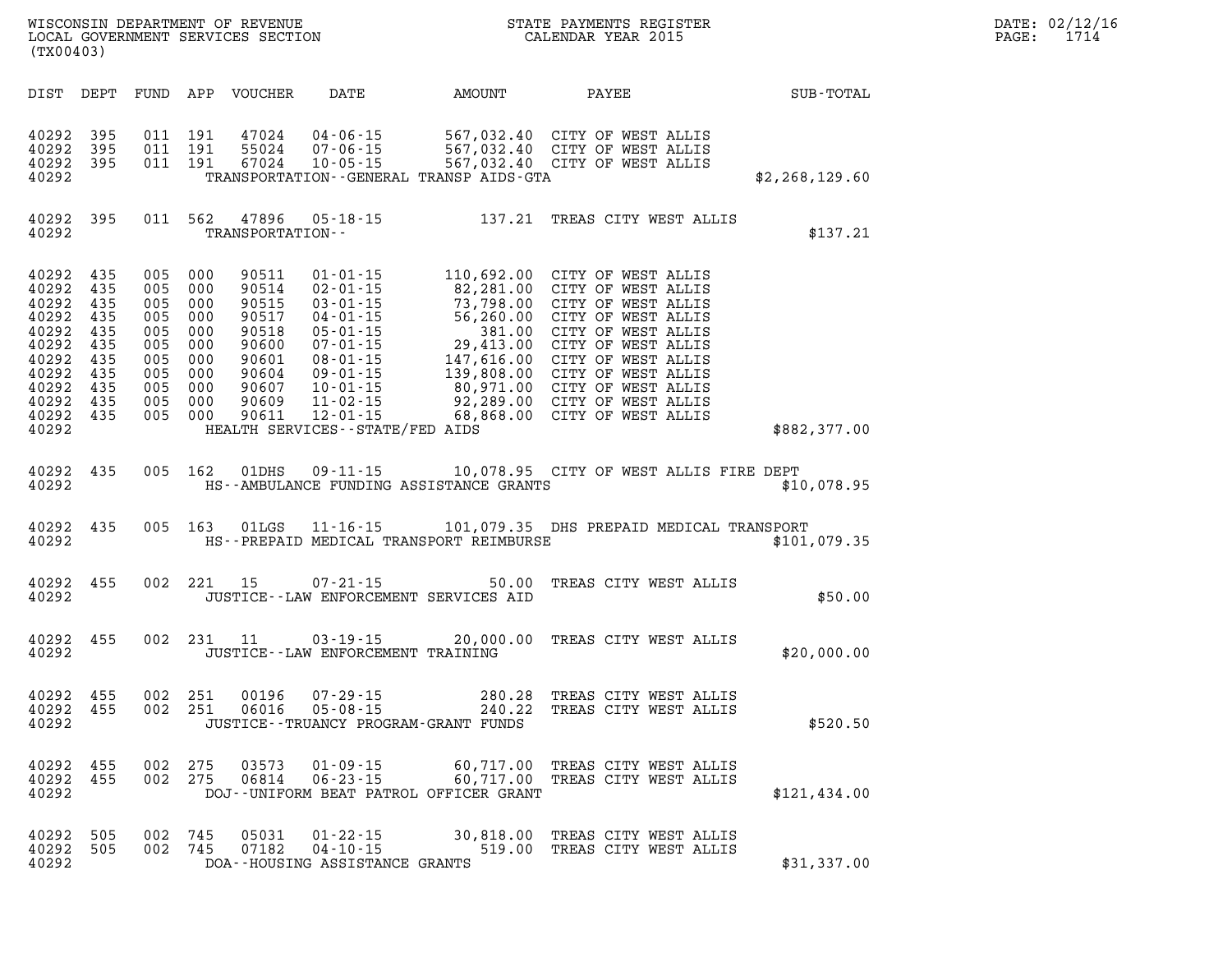| $\mathtt{DATE}$ : | 02/12/16 |
|-------------------|----------|
| PAGE:             | 1715     |

**40292 835 002 105 43957 07-27-15 2,609,454.08 TREAS CITY WEST ALLIS 40292 REVENUE--STATE SHARED REVENUES \$2,609,454.08 40292 835 002 109 02965 07-27-15 206,182.00 TREAS CITY WEST ALLIS 40292 835 002 109 05220 07-27-15 187,314.00 TREAS CITY WEST ALLIS 40292 REVENUE--EXEMPT COMPUTER AID \$393,496.00 40292 835 002 302 10077 07-27-15 6,088,494.80 TREAS CITY WEST ALLIS 40292 835 002 302 11077 07-27-15 1,220,331.09 TREAS CITY WEST ALLIS 40292 REVENUE-FIRST DOLLAR/SCHOOL LEVY CREDITS \$7,308,825.89 40292 835 002 501 00003 02-02-15 8,766.72 TREAS CITY WEST ALLIS 40292 DOA-PAYMENT FOR MUNICIPAL SERVICES AID \$8,766.72** 

**(TX00403)** 

**40292 835 021 363 35769 03-23-15 24,936.00 TREAS CITY WEST ALLIS 40292 835 021 363 37216 03-23-15 1,463,240.35 TREAS CITY WEST ALLIS 40292 REVENUE--LOTTERY CREDIT - \$1,488,176.35** 

**40292 DISTRICT TOTAL APPROPRIATIONS \$15,893,118.45**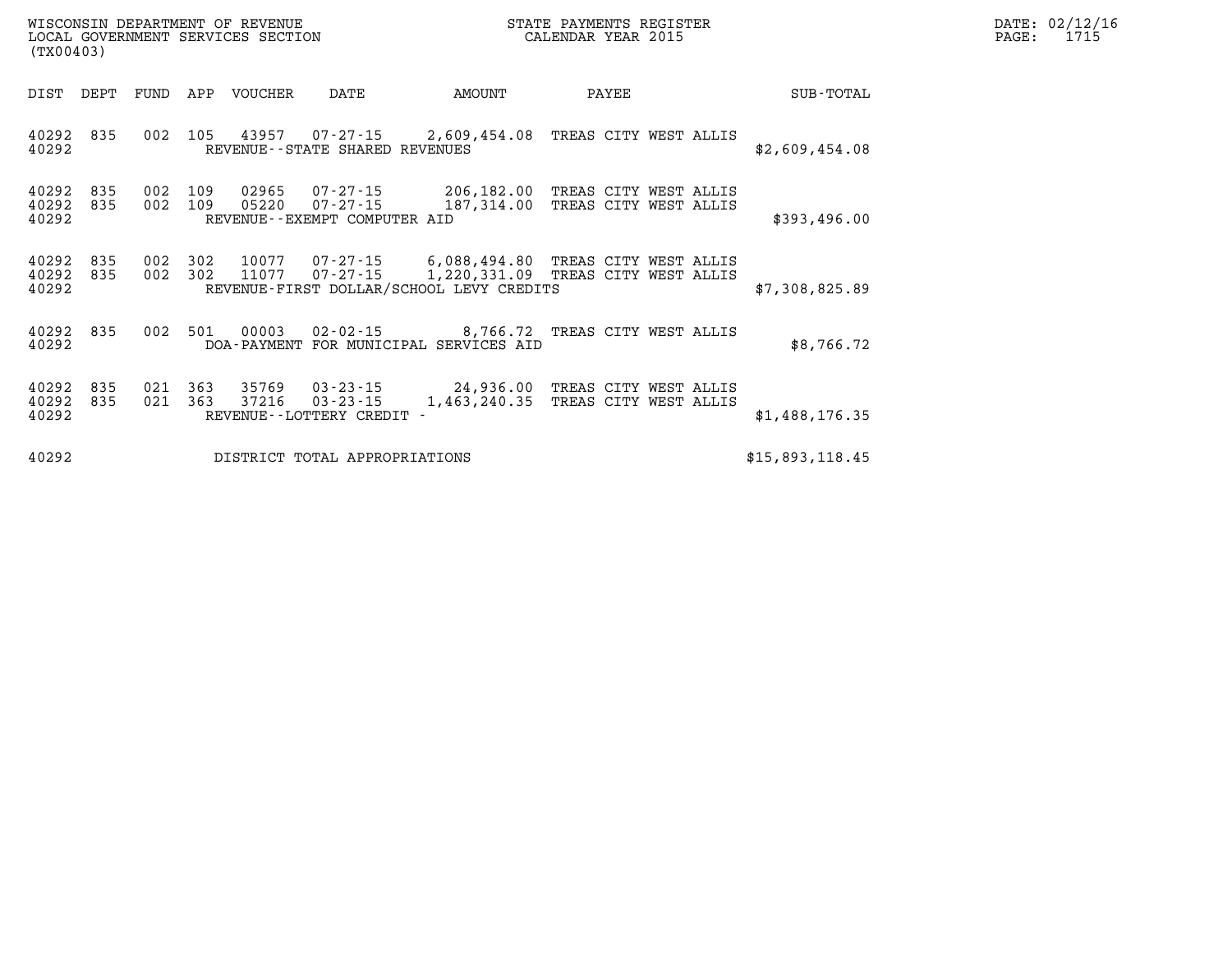| <b>District</b> | <b>District Name (Payee)</b> | Dept. | Agency Name                    | Fund  | Appropriation | <b>Payment Description</b>            | Voucher  | Date          | <b>Payment Amount</b> |
|-----------------|------------------------------|-------|--------------------------------|-------|---------------|---------------------------------------|----------|---------------|-----------------------|
| M40000          | Milwaukee County             | 25500 | Dept of Public Instruction     | 10000 | 24100         | Federal aids, local aid               | 00000286 | 10/13/2015    | \$<br>15,120.35       |
| M40000          | Milwaukee County             | 25500 | Dept of Public Instruction     | 10000 | 24100         | Federal aids, local aid               | 00003209 | 11/16/2015    | \$<br>14,951.69       |
| M40000          | Milwaukee County             | 25500 | Dept of Public Instruction     | 10000 | 24100         | Federal aids, local aid               | 00006541 | 12/7/2015 \$  | 10,180.80             |
| M40000          | Milwaukee County             | 25500 | Dept of Public Instruction     | 10000 | 24100         | Federal aids, local aid               | 00009816 | 12/28/2015 \$ | 14,729.06             |
| M40000          | Milwaukee County             | 37000 | Dept of Natural Resources      | 10000 | 44100         | GPO-federal funds                     | 00003865 | 10/20/2015 \$ | 22,243.39             |
| M40000          | Milwaukee County             | 37000 | Dept of Natural Resources      | 10000 | 44100         | GPO-federal funds                     | 00010134 | 11/18/2015 \$ | 19,212.50             |
| M40000          | Milwaukee County             | 41000 | Department of Corrections      | 10000 | 11600         | Reimbursing counties for proba        | 00009415 | 11/18/2015 \$ | 102,430.72            |
| M40000          | Milwaukee County             | 41000 | Department of Corrections      | 10000 | 30200         | Community intervention program        | 00017891 | 12/30/2015 \$ | 390,680.16            |
| M40000          | Milwaukee County             | 41000 | Department of Corrections      | 10000 | 31300         | Community youth and family aid        | 00005595 | 11/3/2015 \$  | 1,441,650.00          |
| M40000          | Milwaukee County             | 41000 | Department of Corrections      | 10000 | 31300         | Community youth and family aid        | 00010257 | 11/25/2015 \$ | 1,947,042.78          |
| M40000          | Milwaukee County             | 41000 | Department of Corrections      | 10000 | 31300         | Community youth and family aid        | 00016528 | 12/28/2015 \$ | 1,506,972.00          |
| M40000          | Milwaukee County             | 45500 | Department of Justice          | 10000 | 24100         | Federal aid, state operations         | 00002841 | 12/8/2015 \$  | 958.56                |
| M40000          | Milwaukee County             | 45500 | Department of Justice          | 10000 | 25100         | Federal aid, local assistance         | 00002917 | 12/8/2015 \$  | 7,682.00              |
| M40000          | Milwaukee County             | 45500 | Department of Justice          | 10000 | 27900         | Alt prosecut Justice Info Fees        | 00001310 | 10/29/2015 \$ | 83,652.00             |
| M40000          | Milwaukee County             | 45500 | Department of Justice          | 10000 | 54200         | Federal aid, victim assistance        | 00001401 | 11/4/2015 \$  | 33,898.41             |
| M40000          | Milwaukee County             | 45500 | Department of Justice          | 10000 | 54200         | Federal aid, victim assistance        | 00001652 | 11/10/2015 \$ | 52,655.00             |
| M40000          | Milwaukee County             | 45500 | Department of Justice          | 10000 | 54200         | Federal aid, victim assistance        | 00002795 | 12/7/2015     | \$<br>2,285.10        |
| M40000          | Milwaukee County             | 46500 | Department of Military Affairs | 10000 | 34200         | Federal aid, local assistance         | 00001853 | 11/25/2015 \$ | 1,014.36              |
| M40000          | Milwaukee County             | 46500 | Department of Military Affairs | 10000 | 35000         | Federal aid, homeland security        | 00002945 | 12/28/2015 \$ | 20,000.00             |
| M40000          | Milwaukee County             | 50500 | Department of Administration   | 10000 | 14200         | Federal aid                           | 00002341 | 11/5/2015 \$  | 13,204.66             |
| M40000          | Milwaukee County             | 50500 | Department of Administration   | 10000 | 15500         | Federal aid, local assistance         | 00001051 | 10/16/2015 \$ | 401,421.11            |
| M40000          | Milwaukee County             | 50500 | Department of Administration   | 10000 | 15500         | Federal aid, local assistance         | 00003330 | 11/18/2015 \$ | 119,815.72            |
| M40000          | Milwaukee County             | 50500 | Department of Administration   | 10000 | 15500         | Federal aid, local assistance         | 00004701 | 12/3/2015 \$  | 49,909.96             |
| M40000          | Milwaukee County             | 50500 | Department of Administration   | 10000 | 15500         | Federal aid, local assistance         | 00006163 | 12/16/2015 \$ | 116,625.14            |
| M40000          | Milwaukee County             | 50500 | Department of Administration   | 10000 | 15500         | Federal aid, local assistance         | 00007123 | 12/30/2015 \$ | 113,999.31            |
| M40000          | Milwaukee County             | 50500 | Department of Administration   | 23500 | 37100         | Low-income assistance grants          | 00001051 | 10/16/2015 \$ | 88,772.26             |
| M40000          | Milwaukee County             | 50500 | Department of Administration   | 23500 | 37100         | Low-income assistance grants          | 00003330 | 11/18/2015 \$ | 253,538.41            |
| M40000          | Milwaukee County             | 50500 | Department of Administration   | 23500 | 37100         | Low-income assistance grants          | 00004701 | 12/3/2015 \$  | 0.47                  |
| M40000          | Milwaukee County             | 50500 | Department of Administration   | 23500 | 37100         | Low-income assistance grants          | 00006163 | 12/16/2015 \$ | 127,882.19            |
| M40000          | Milwaukee County             | 50500 | Department of Administration   | 23500 | 37100         | Low-income assistance grants          | 00007123 | 12/30/2015 \$ | 128,994.36            |
| M40000          | Milwaukee County             | 83500 | Department of Revenue          | 10000 | 10500         | County and Municipal Aid              | 00001373 | 11/16/2015 \$ | 30,962,271.05         |
| M40106          | Village Of Bayside           | 83500 | Department of Revenue          | 10000 | 10500         | County and Municipal Aid              | 00001354 | 11/16/2015 \$ | 50,445.68             |
| M40107          | Village Of Brown Deer        | 43500 | Department of Health Services  | 10000 | 10700         | Public health dispensaries and        | 00005567 | 11/5/2015 \$  | 158.32                |
| M40107          | Village Of Brown Deer        | 43500 | Department of Health Services  | 10000 | 10700         | Public health dispensaries and        | 00005569 | 11/20/2015    | \$<br>188.90          |
| M40107          | Village Of Brown Deer        | 43500 | Department of Health Services  | 10000 | 97500         | <b>GENERAL RCPT/CLRING</b><br>$975 -$ | 00007968 | 11/27/2015 \$ | 151.68                |
| M40107          | Village Of Brown Deer        | 83500 | Department of Revenue          | 10000 | 10500         | County and Municipal Aid              | 00001355 | 11/16/2015 \$ | 71,151.20             |
| M40126          | Village Of Fox Point         | 45500 | Department of Justice          | 10000 | 23100         | Law enforcement train, local          | 00002617 | 12/3/2015 \$  | 160.00                |
| M40126          | Village Of Fox Point         | 83500 | Department of Revenue          | 10000 | 10500         | County and Municipal Aid              | 00001356 | 11/16/2015    | \$<br>53,758.70       |
| M40131          | Village Of Greendale         | 83500 | Department of Revenue          | 10000 | 10500         | County and Municipal Aid              | 00001357 | 11/16/2015 \$ | 190,056.93            |
| M40136          | Village Of Hales Corners     | 83500 | Department of Revenue          | 10000 | 10500         | County and Municipal Aid              | 00001358 | 11/16/2015 \$ | 85,324.54             |
| M40176          | Village Of River Hills       | 83500 | Department of Revenue          | 10000 | 10500         | County and Municipal Aid              | 00001359 | 11/16/2015 \$ | 17,525.34             |
| M40181          | Village Of Shorewood         | 83500 | Department of Revenue          | 10000 | 10500         | County and Municipal Aid              | 00001360 | 11/16/2015    | \$<br>213,467.18      |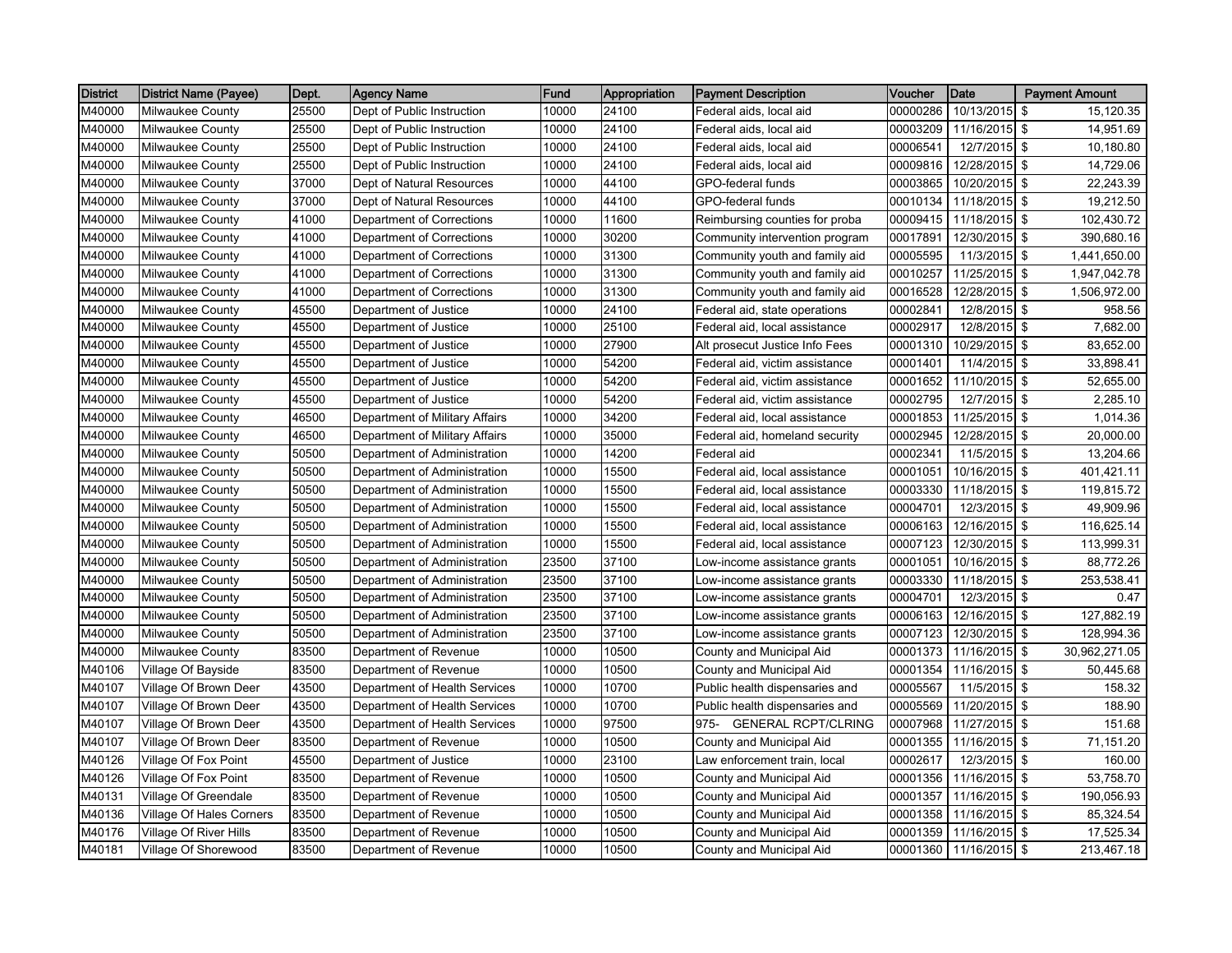| M40191 | Village Of West Milwaukee 83500 |       | Department of Revenue            | 10000 | 10500 | County and Municipal Aid       | 00001361 | 11/16/2015 \$  | 622,040.41    |
|--------|---------------------------------|-------|----------------------------------|-------|-------|--------------------------------|----------|----------------|---------------|
| M40192 | Village Of Whitefish Bay        | 83500 | Department of Revenue            | 10000 | 10500 | County and Municipal Aid       | 00001362 | 11/16/2015 \$  | 148,973.11    |
| M40211 | City Of Cudahy                  | 43500 | Department of Health Services    | 10000 | 97500 | 975- GENERAL RCPT/CLRING       | 00007979 | 11/27/2015 \$  | 1,813.38      |
| M40211 | City Of Cudahy                  | 45500 | Department of Justice            | 10000 | 23100 | Law enforcement train, local   | 00004444 | 12/30/2015 \$  | 15,905.55     |
| M40211 | City Of Cudahy                  | 83500 | Department of Revenue            | 10000 | 10500 | County and Municipal Aid       | 00001363 | 11/16/2015 \$  | 2,860,612.98  |
| M40226 | City Of Franklin                | 83500 | Department of Revenue            | 10000 | 10500 | County and Municipal Aid       | 00001364 | 11/16/2015 \$  | 377,980.99    |
| M40231 | City Of Glendale                | 83500 | Department of Revenue            | 10000 | 10500 | County and Municipal Aid       | 00001365 | 11/16/2015 \$  | 241,901.18    |
| M40236 | City Of Greenfield              | 83500 | Department of Revenue            | 10000 | 10500 | County and Municipal Aid       | 00001366 | 11/16/2015 \$  | 793,298.49    |
| M40251 | City Of Milwaukee               | 15500 | <b>Public Service Commission</b> | 10000 | 14200 | <b>Federal Funds</b>           | 00000182 | 11/9/2015 \$   | 10,000.00     |
| M40251 | City Of Milwaukee               | 25500 | Dept of Public Instruction       | 10000 | 20100 | General equalization aids      | 00006989 | 12/7/2015 \$   | 3,235,689.00  |
| M40251 | City Of Milwaukee               | 25500 | Dept of Public Instruction       | 10000 | 20100 | General equalization aids      | 00007145 | 12/7/2015 \$   | 22,299,675.00 |
| M40251 | City Of Milwaukee               | 25500 | Dept of Public Instruction       | 10000 | 20100 | General equalization aids      | 00007285 | 12/7/2015 \$   | 99,999,999.00 |
| M40251 | City Of Milwaukee               | 25500 | Dept of Public Instruction       | 10000 | 20600 | Spec Ed & Schl Age Parents Aid | 00003920 | 11/16/2015 \$  | 7,418,908.00  |
| M40251 | City Of Milwaukee               | 25500 | Dept of Public Instruction       | 10000 | 20600 | Spec Ed & Schl Age Parents Aid | 00009231 | 12/21/2015 \$  | 7,521,834.00  |
| M40251 | City Of Milwaukee               | 25500 | Dept of Public Instruction       | 10000 | 21900 | STEM grants                    | 00000607 | 10/20/2015 \$  | 849.01        |
| M40251 | City Of Milwaukee               | 25500 | Dept of Public Instruction       | 10000 | 22800 | Aid for alcohol and other drug | 00000484 | 10/13/2015 \$  | 143.09        |
| M40251 | City Of Milwaukee               | 25500 | Dept of Public Instruction       | 10000 | 22800 | Aid for alcohol and other drug | 00000554 | 10/20/2015 \$  | 20.40         |
| M40251 | City Of Milwaukee               | 25500 | Dept of Public Instruction       | 10000 | 22800 | Aid for alcohol and other drug | 00006065 | 11/30/2015 \$  | 784.76        |
| M40251 | City Of Milwaukee               | 25500 | Dept of Public Instruction       | 10000 | 22800 | Aid for alcohol and other drug | 00006785 | 12/7/2015 \$   | 1,974.47      |
| M40251 | City Of Milwaukee               | 25500 | Dept of Public Instruction       | 10000 | 23200 | Transfer fr oth state ag-Aids  | 00000494 | 10/13/2015 \$  | 195,368.51    |
| M40251 | City Of Milwaukee               | 25500 | Dept of Public Instruction       | 10000 | 23200 | Transfer fr oth state ag-Aids  | 00006787 | 12/7/2015 \$   | 317,225.20    |
| M40251 | City Of Milwaukee               | 25500 | Dept of Public Instruction       | 10000 | 24100 | Federal aids, local aid        | 00000253 | 10/13/2015 \$  | 796,647.47    |
| M40251 | City Of Milwaukee               | 25500 | Dept of Public Instruction       | 10000 | 24100 | Federal aids, local aid        | 00000485 | 10/13/2015 \$  | 23,891.93     |
| M40251 | City Of Milwaukee               | 25500 | Dept of Public Instruction       | 10000 | 24100 | Federal aids, local aid        | 00000486 | 10/13/2015 \$  | 5,339.88      |
| M40251 | City Of Milwaukee               | 25500 | Dept of Public Instruction       | 10000 | 24100 | Federal aids, local aid        | 00000487 | 10/13/2015 \$  | 12,927.82     |
| M40251 | City Of Milwaukee               | 25500 | Dept of Public Instruction       | 10000 | 24100 | Federal aids, local aid        | 00000488 | 10/13/2015     | \$<br>509.15  |
| M40251 | City Of Milwaukee               | 25500 | Dept of Public Instruction       | 10000 | 24100 | Federal aids, local aid        | 00000490 | 10/13/2015 \$  | 104.96        |
| M40251 | City Of Milwaukee               | 25500 | Dept of Public Instruction       | 10000 | 24100 | Federal aids, local aid        | 00000491 | 10/13/2015 \$  | 256,740.15    |
| M40251 | City Of Milwaukee               | 25500 | Dept of Public Instruction       | 10000 | 24100 | Federal aids, local aid        | 00000492 | 10/13/2015 \$  | 64.54         |
| M40251 | City Of Milwaukee               | 25500 | Dept of Public Instruction       | 10000 | 24100 | Federal aids, local aid        | 00000493 | 10/13/2015 \$  | 2,775.38      |
| M40251 | City Of Milwaukee               | 25500 | Dept of Public Instruction       | 10000 | 24100 | Federal aids, local aid        | 00000829 | 10/19/2015 \$  | 193,575.15    |
| M40251 | City Of Milwaukee               | 25500 | Dept of Public Instruction       | 10000 | 24100 | Federal aids, local aid        | 00001840 | 10/26/2015 \$  | 4,602.86      |
| M40251 | City Of Milwaukee               | 25500 | Dept of Public Instruction       | 10000 | 24100 | Federal aids, local aid        | 00002049 | 11/2/2015 \$   | 454,572.43    |
| M40251 | City Of Milwaukee               | 25500 | Dept of Public Instruction       | 10000 | 24100 | Federal aids, local aid        | 00002228 | 11/2/2015 \$   | 57,143.08     |
| M40251 | City Of Milwaukee               | 25500 | Dept of Public Instruction       | 10000 | 24100 | Federal aids, local aid        | 00002642 | 11/9/2015 \$   | 3,594,992.84  |
| M40251 | City Of Milwaukee               | 25500 | Dept of Public Instruction       | 10000 | 24100 | Federal aids, local aid        | 00002673 | 11/9/2015 \$   | 93,158.39     |
| M40251 | City Of Milwaukee               | 25500 | Dept of Public Instruction       | 10000 | 24100 | Federal aids, local aid        | 00002684 | 11/9/2015 \$   | 1,036.88      |
| M40251 | City Of Milwaukee               | 25500 | Dept of Public Instruction       | 10000 | 24100 | Federal aids, local aid        | 00002689 | 11/9/2015 \$   | 12,131.67     |
| M40251 | City Of Milwaukee               | 25500 | Dept of Public Instruction       | 10000 | 24100 | Federal aids, local aid        | 00002702 | 11/9/2015 \$   | 1,065,859.95  |
| M40251 | City Of Milwaukee               | 25500 | Dept of Public Instruction       | 10000 | 24100 | Federal aids, local aid        | 00002713 | 11/9/2015 \$   | 405,634.28    |
| M40251 | City Of Milwaukee               | 25500 | Dept of Public Instruction       | 10000 | 24100 | Federal aids, local aid        | 00002722 | 11/9/2015 \$   | 1,306,166.65  |
| M40251 | City Of Milwaukee               | 25500 | Dept of Public Instruction       | 10000 | 24100 | Federal aids, local aid        | 00002776 | 11/9/2015 \$   | 1,822,662.00  |
| M40251 | City Of Milwaukee               | 25500 | Dept of Public Instruction       | 10000 | 24100 | Federal aids, local aid        | 00002941 | $11/9/2015$ \$ | 157,033.48    |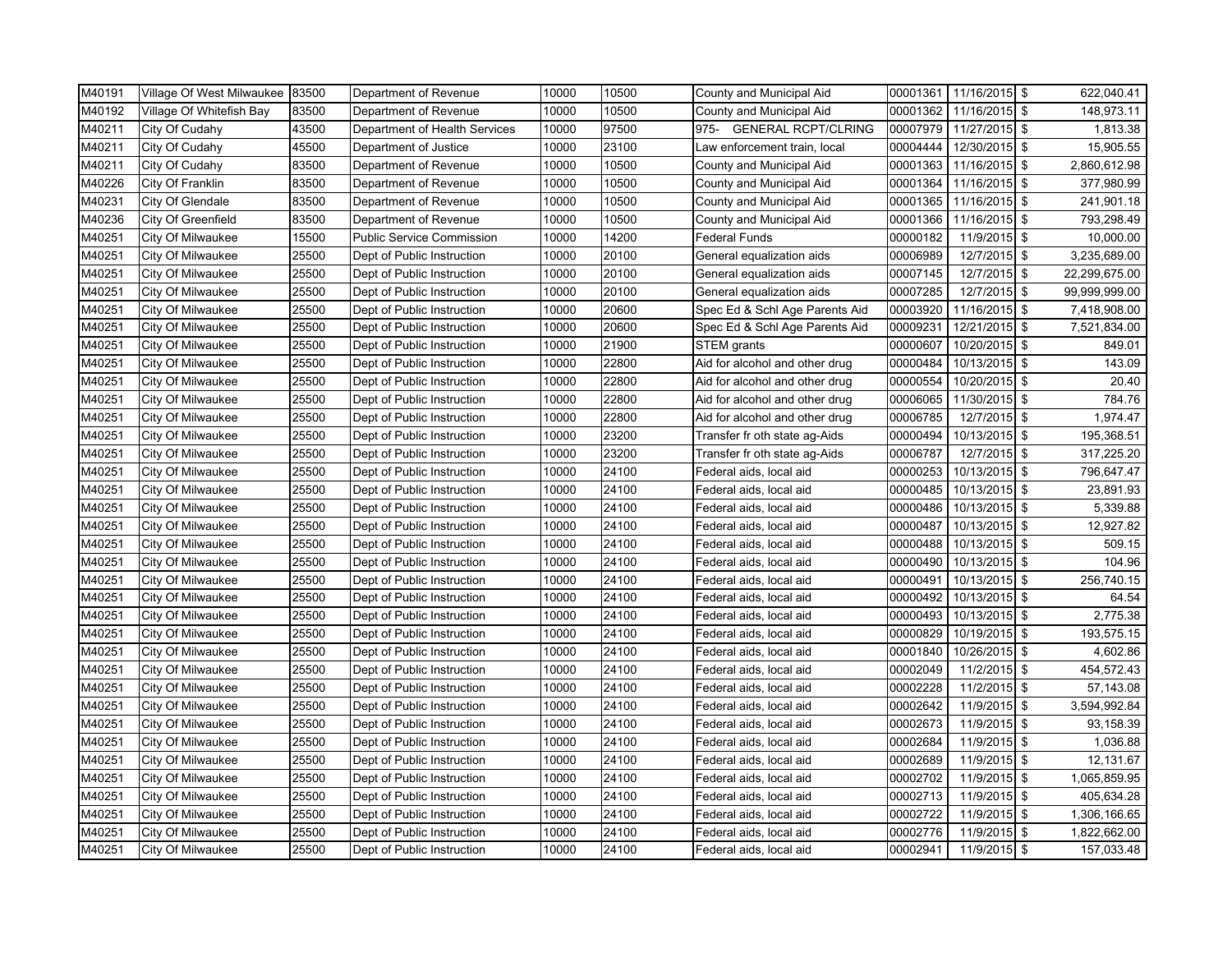| M40251 | City Of Milwaukee        | 25500 | Dept of Public Instruction     | 10000 | 24100 | Federal aids, local aid        | 00003951 | 11/16/2015 \$ | 1,694.50                          |
|--------|--------------------------|-------|--------------------------------|-------|-------|--------------------------------|----------|---------------|-----------------------------------|
| M40251 | City Of Milwaukee        | 25500 | Dept of Public Instruction     | 10000 | 24100 | Federal aids, local aid        | 00005076 | 11/23/2015 \$ | 14,636.17                         |
| M40251 | City Of Milwaukee        | 25500 | Dept of Public Instruction     | 10000 | 24100 | Federal aids, local aid        | 00005810 | 11/30/2015 \$ | 5,152,345.45                      |
| M40251 | City Of Milwaukee        | 25500 | Dept of Public Instruction     | 10000 | 24100 | Federal aids, local aid        | 00006037 | 11/30/2015 \$ | 41,245.91                         |
| M40251 | City Of Milwaukee        | 25500 | Dept of Public Instruction     | 10000 | 24100 | Federal aids, local aid        | 00006041 | 11/30/2015 \$ | 116.60                            |
| M40251 | City Of Milwaukee        | 25500 | Dept of Public Instruction     | 10000 | 24100 | Federal aids, local aid        | 00006046 | 11/30/2015 \$ | 29,054.57                         |
| M40251 | City Of Milwaukee        | 25500 | Dept of Public Instruction     | 10000 | 24100 | Federal aids, local aid        | 00006087 | 11/30/2015 \$ | 162,146.08                        |
| M40251 | City Of Milwaukee        | 25500 | Dept of Public Instruction     | 10000 | 24100 | Federal aids, local aid        | 00006096 | 11/30/2015 \$ | 3,719,559.36                      |
| M40251 | City Of Milwaukee        | 25500 | Dept of Public Instruction     | 10000 | 24100 | Federal aids, local aid        | 00006123 | 11/30/2015 \$ | 13,408.41                         |
| M40251 | City Of Milwaukee        | 25500 | Dept of Public Instruction     | 10000 | 24100 | Federal aids, local aid        | 00006159 | 11/30/2015 \$ | 99,064.52                         |
| M40251 | City Of Milwaukee        | 25500 | Dept of Public Instruction     | 10000 | 24100 | Federal aids, local aid        | 00006226 | 11/30/2015 \$ | 617,638.30                        |
| M40251 | City Of Milwaukee        | 25500 | Dept of Public Instruction     | 10000 | 24100 | Federal aids, local aid        | 00006234 | 11/30/2015 \$ | 213,115.48                        |
| M40251 | City Of Milwaukee        | 25500 | Dept of Public Instruction     | 10000 | 24100 | Federal aids, local aid        | 00006826 | 12/7/2015 \$  | 10,597.10                         |
| M40251 | City Of Milwaukee        | 25500 | Dept of Public Instruction     | 10000 | 24100 | Federal aids, local aid        | 00006969 | 12/7/2015 \$  | 10,243.85                         |
| M40251 | City Of Milwaukee        | 25500 | Dept of Public Instruction     | 10000 | 24100 | Federal aids, local aid        | 00007022 | 12/7/2015 \$  | 5,483.90                          |
| M40251 | City Of Milwaukee        | 25500 | Dept of Public Instruction     | 10000 | 24100 | Federal aids, local aid        | 00007497 | 12/14/2015 \$ | 58,044.78                         |
| M40251 | City Of Milwaukee        | 25500 | Dept of Public Instruction     | 10000 | 24100 | Federal aids, local aid        | 00008317 | 12/21/2015 \$ | 253,286.46                        |
| M40251 | City Of Milwaukee        | 25500 | Dept of Public Instruction     | 10000 | 24100 | Federal aids, local aid        | 00010217 | 12/28/2015    | \$<br>202,251.37                  |
| M40251 | City Of Milwaukee        | 25500 | Dept of Public Instruction     | 10000 | 27300 | Head start supplement          | 00000489 | 10/13/2015 \$ | 2,083.17                          |
| M40251 | City Of Milwaukee        | 25500 | Dept of Public Instruction     | 10000 | 27300 | Head start supplement          | 00004025 | 11/16/2015 \$ | 15,005.55                         |
| M40251 | City Of Milwaukee        | 25500 | Dept of Public Instruction     | 10000 | 27300 | Head start supplement          | 00006745 | 12/7/2015 \$  | 26,565.57                         |
| M40251 | City Of Milwaukee        | 25500 | Dept of Public Instruction     | 10000 | 27500 | Achievement guarantee contract | 00003557 | 11/16/2015    | \$<br>8,030,529.00                |
| M40251 | City Of Milwaukee        | 29200 | Technical College System Board | 10000 | 15300 | Federal aid, local assistance  | 00000477 | 12/21/2015    | \$<br>145.65                      |
| M40251 | City Of Milwaukee        | 43500 | Department of Health Services  | 10000 | 10700 | Public health dispensaries and | 00013369 | 12/15/2015    | \$<br>7,298.17                    |
| M40251 | City Of Milwaukee        | 43500 | Department of Health Services  | 10000 | 15000 | Federal project aids           | 00001577 | 10/29/2015 \$ | 3,607.84                          |
| M40251 | City Of Milwaukee        | 43500 | Department of Health Services  | 10000 | 15000 | Federal project aids           | 00012120 | 11/25/2015 \$ | 1,392.16                          |
| M40251 | <b>City Of Milwaukee</b> | 45500 | Department of Justice          | 10000 | 24100 | Federal aid, state operations  | 00002835 | 12/4/2015 \$  | 13,636.95                         |
| M40251 | City Of Milwaukee        | 45500 | Department of Justice          | 10000 | 25100 | Federal aid, local assistance  | 00001319 | 10/29/2015 \$ | 18,500.00                         |
| M40251 | City Of Milwaukee        | 45500 | Department of Justice          | 10000 | 25100 | Federal aid, local assistance  | 00004281 | 12/30/2015 \$ | 5,717.62                          |
| M40251 | City Of Milwaukee        | 46500 | Department of Military Affairs | 10000 | 30600 | Regional emergency response tm | 00001817 | 11/13/2015 \$ | 62,552.94                         |
| M40251 | City Of Milwaukee        | 46500 | Department of Military Affairs | 10000 | 35000 | Federal aid, homeland security | 00000791 | 11/4/2015 \$  | 8,185.28                          |
| M40251 | City Of Milwaukee        | 46500 | Department of Military Affairs | 10000 | 35000 | Federal aid, homeland security | 00000792 | 11/4/2015 \$  | 20,028.69                         |
| M40251 | City Of Milwaukee        | 46500 | Department of Military Affairs | 10000 | 35000 | Federal aid, homeland security | 00000858 | 11/4/2015 \$  | 1,983.60                          |
| M40251 | City Of Milwaukee        | 50500 | Department of Administration   | 10000 | 70300 | Housing grants and loans, GPR  | 00001728 | 10/28/2015 \$ | 3,098.00                          |
| M40251 | City Of Milwaukee        | 50500 | Department of Administration   | 10000 | 70300 | Housing grants and loans, GPR  | 00004262 | 12/4/2015 \$  | 2,323.00                          |
| M40251 | City Of Milwaukee        | 50500 | Department of Administration   | 10000 | 74500 | Federal aid; individ and orgs  | 00000975 | 10/27/2015 \$ | 134,316.00                        |
| M40251 | City Of Milwaukee        | 50500 | Department of Administration   | 10000 | 74500 | Federal aid; individ and orgs  | 00001000 | 10/27/2015 \$ | 2,631.43                          |
| M40251 | City Of Milwaukee        | 50500 | Department of Administration   | 10000 | 74500 | Federal aid; individ and orgs  | 00001003 | 10/27/2015 \$ | 2,218.30                          |
| M40251 | City Of Milwaukee        | 50500 | Department of Administration   | 10000 | 74500 | Federal aid; individ and orgs  | 00001006 | 10/30/2015    | \$<br>87.09                       |
| M40251 | City Of Milwaukee        | 50500 | Department of Administration   | 10000 | 74500 | Federal aid; individ and orgs  | 00001009 | 10/27/2015 \$ | 386.37                            |
| M40251 | City Of Milwaukee        | 50500 | Department of Administration   | 10000 | 74500 | Federal aid; individ and orgs  | 00001012 | 10/23/2015 \$ | 366.01                            |
| M40251 | City Of Milwaukee        | 50500 | Department of Administration   | 10000 | 74500 | Federal aid; individ and orgs  | 00001017 | 10/26/2015 \$ | 448.39                            |
| M40251 | City Of Milwaukee        | 50500 | Department of Administration   | 10000 | 74500 | Federal aid; individ and orgs  | 00001018 | 10/23/2015    | $\sqrt[6]{\frac{1}{2}}$<br>383.38 |